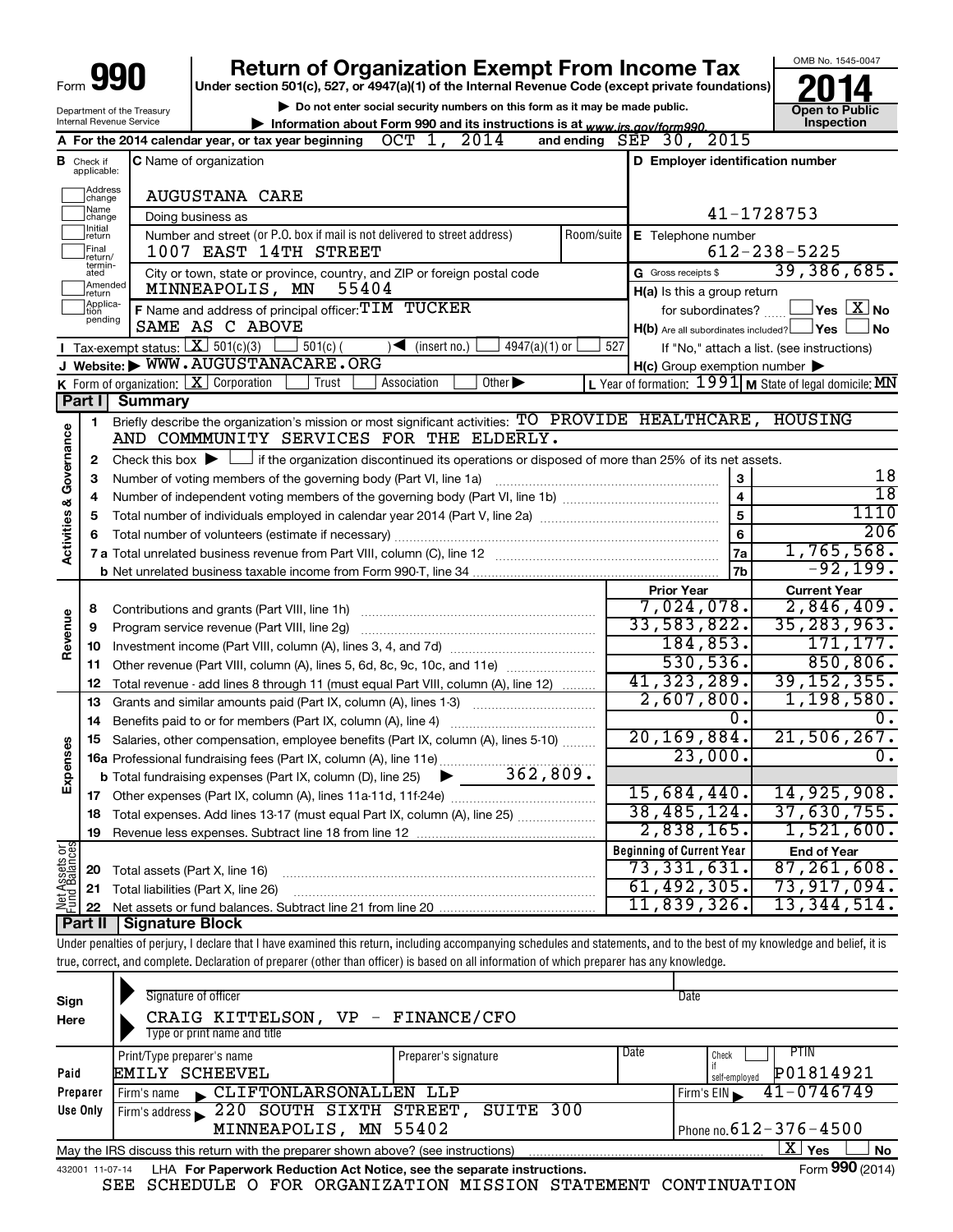|                    | <b>AUGUSTANA CARE</b><br>Form 990 (2014)                                                                                                                                                                                                                                             | 41-1728753                     | Page 2                                  |
|--------------------|--------------------------------------------------------------------------------------------------------------------------------------------------------------------------------------------------------------------------------------------------------------------------------------|--------------------------------|-----------------------------------------|
|                    | <b>Statement of Program Service Accomplishments</b><br>Part III                                                                                                                                                                                                                      |                                |                                         |
|                    |                                                                                                                                                                                                                                                                                      |                                | $\boxed{\textbf{X}}$                    |
| $\mathbf{1}$       | Briefly describe the organization's mission:<br>TO SERVE GOD BY FOSTERING FULLNESS OF LIFE FOR OLDER ADULTS AND OTHER                                                                                                                                                                |                                |                                         |
|                    | PEOPLE IN NEED THROUGH THE PROVISION OF HEALTH CARE, HOUSING AND OTHER                                                                                                                                                                                                               |                                |                                         |
|                    | SERVICES IN A CHRISTIAN TRADITION.                                                                                                                                                                                                                                                   |                                |                                         |
|                    |                                                                                                                                                                                                                                                                                      |                                |                                         |
| 2                  | Did the organization undertake any significant program services during the year which were not listed on                                                                                                                                                                             |                                |                                         |
|                    | the prior Form 990 or 990-EZ?                                                                                                                                                                                                                                                        | $\boxed{\text{X}}$ Yes         | No                                      |
|                    | If "Yes," describe these new services on Schedule O.                                                                                                                                                                                                                                 |                                |                                         |
| 3                  | Did the organization cease conducting, or make significant changes in how it conducts, any program services?                                                                                                                                                                         |                                | $\Box$ Yes $[\overline{\mathrm{X}}]$ No |
|                    | If "Yes," describe these changes on Schedule O.                                                                                                                                                                                                                                      |                                |                                         |
| 4                  | Describe the organization's program service accomplishments for each of its three largest program services, as measured by expenses.<br>Section 501(c)(3) and 501(c)(4) organizations are required to report the amount of grants and allocations to others, the total expenses, and |                                |                                         |
|                    | revenue, if any, for each program service reported.                                                                                                                                                                                                                                  |                                |                                         |
| 4a                 | $681, 880.$ (Revenue \$<br>$20,520,987$ . including grants of \$<br>(Expenses \$<br>(Code:                                                                                                                                                                                           | 23,618,112.                    |                                         |
|                    | THE EXPENSES LISTED ABOVE ARE RELATED TO DIRECT COSTS ASSOCIATED WITH                                                                                                                                                                                                                |                                |                                         |
|                    | THE PROVISION OF ASSISTED LIVING SERVICES AT                                                                                                                                                                                                                                         | <b>AUGUSTANA ELK RUN</b>       |                                         |
|                    | ASSISTED LIVING IN EVERGREEN, CO AND AUGUSTANA REGENT IN BURNSVILLE,                                                                                                                                                                                                                 |                                |                                         |
|                    | MN, AND THROUGH AUGUSTANA RESIDENTIAL CARE. EXPENSES FOR EMERALD CREST                                                                                                                                                                                                               |                                |                                         |
|                    | ASSISTED LIVING AND MEMORY CARE, A SPECIALIZED PROGRAM FOR ADULTS WITH                                                                                                                                                                                                               |                                |                                         |
|                    | MEMORY LOSS AT FOUR SITES IN THE SUBURBAN MINNEAPOLIS AREA ARE ALSO                                                                                                                                                                                                                  |                                |                                         |
|                    | INCLUDED. EMERALD CREST EMPLOYS A MODEL OF DELIVERING STRENGTH-BASED                                                                                                                                                                                                                 |                                |                                         |
|                    | CARE FOR INDIVIDUALS WITH MEMORY LOSS IN SMALLER, HOME-LIKE RESIDENCES                                                                                                                                                                                                               |                                |                                         |
|                    | WHERE ONE'S DIGNITY, PRIVACY, SAFETY AND QUALITY OF LIFE CAN BE<br>IN TOTAL, THESE ASSISTED LIVING COMMUNITIES SERVED MORE THAN<br>PRESERVED.                                                                                                                                        |                                |                                         |
|                    | 691 PEOPLE DURING THE FISCAL YEAR.                                                                                                                                                                                                                                                   |                                |                                         |
|                    |                                                                                                                                                                                                                                                                                      |                                |                                         |
| 4b                 | 9,953,408. including grants of \$<br>$413, 400.$ (Revenue \$<br>(Code:<br>) (Expenses \$                                                                                                                                                                                             | 9,861,981.                     |                                         |
|                    | THE ABOVE TOTAL INCLUDES OPERATING EXPENSES FOR AUGUSTANA MERCY HEALTH                                                                                                                                                                                                               |                                |                                         |
|                    | CARE CENTER OF MOOSE LAKE AND AUGUSTANA LAKESIDE HEALTH CARE CENTER OF                                                                                                                                                                                                               |                                |                                         |
|                    | DASSEL. DURING THE FISCAL YEAR, THESE TWO RURAL SKILLED NURSING                                                                                                                                                                                                                      |                                |                                         |
|                    | FACILITIES PROVIDED LONG-TERM, TRANSITIONAL AND MEMORY CARE TO 531                                                                                                                                                                                                                   |                                |                                         |
|                    | PEOPLE.                                                                                                                                                                                                                                                                              |                                |                                         |
|                    |                                                                                                                                                                                                                                                                                      |                                |                                         |
|                    |                                                                                                                                                                                                                                                                                      |                                |                                         |
|                    |                                                                                                                                                                                                                                                                                      |                                |                                         |
|                    |                                                                                                                                                                                                                                                                                      |                                |                                         |
|                    |                                                                                                                                                                                                                                                                                      |                                |                                         |
|                    |                                                                                                                                                                                                                                                                                      |                                |                                         |
| 4с                 | $\overline{2,126}$ , 916. including grants of \$<br>$\overline{103}$ , 300. ) (Revenue \$<br>(Code:<br>) (Expenses \$                                                                                                                                                                | 1,803,870.                     |                                         |
|                    | AS A LONG-TIME PROVIDER OF HEALTH CARE, HOUSING AND COMMUNITY-BASED                                                                                                                                                                                                                  |                                |                                         |
|                    | SERVICES, AUGUSTANA CARE APPLIES ITS EXPERIENCE AND IN-DEPTH KNOWLEDGE                                                                                                                                                                                                               |                                |                                         |
|                    | THE FIELD TO PROVIDE MANAGEMENT SERVICES TO OTHER ORGANIZATIONS.                                                                                                                                                                                                                     |                                | THE                                     |
|                    | EXPENSES LISTED ABOVE ARE FOR SENIOR DEVELOPMENT II,                                                                                                                                                                                                                                 | A BUSINESS UNIT OF             |                                         |
|                    | AUGUSTANA CARE THROUGH WHICH THESE SERVICES ARE PROVIDED TO UNRELATED                                                                                                                                                                                                                |                                |                                         |
|                    | NOT-FOR-PROFIT HOUSING COMMUNITIES IN MINNESOTA.                                                                                                                                                                                                                                     | THESE COMMUNITIES              |                                         |
|                    | INCLUDE BROOKSIDE MANOR IN MONTEVIDEO, EASTWOOD SENIOR LIVING IN MORA,                                                                                                                                                                                                               |                                |                                         |
|                    | AUGUSTANA APARTMENTS AND CARDINAL HOMES IN FERGUS FALLS, ST. PAUL                                                                                                                                                                                                                    |                                |                                         |
|                    | APARTMENTS, THE PINES AT RICHFIELD, AND SIGNE BURKHARDT MANOR,                                                                                                                                                                                                                       | THOMAS                         |                                         |
|                    | FEENEY MANOR, AND HERITAGE PARK, ALL LOCATED IN MINNEAPOLIS.                                                                                                                                                                                                                         | SERVICES<br><b>INFORMATION</b> |                                         |
|                    | INCLUDE CONSULTING, MARKETING, LEADERSHIP DEVELOPMENT,<br>SYSTEMS SUPPORT, HOUSING DEVELOPMENT AND EMPLOYEE RELATIONS.                                                                                                                                                               |                                |                                         |
|                    | 4d Other program services (Describe in Schedule O.)                                                                                                                                                                                                                                  |                                |                                         |
|                    | (Expenses \$<br>(Revenue \$<br>including grants of \$                                                                                                                                                                                                                                |                                |                                         |
|                    | 32,601,311.<br>4e Total program service expenses >                                                                                                                                                                                                                                   |                                |                                         |
|                    |                                                                                                                                                                                                                                                                                      |                                | Form 990 (2014)                         |
| 432002<br>11-07-14 | SEE SCHEDULE O FOR CONTINUATION(S)                                                                                                                                                                                                                                                   |                                |                                         |
|                    |                                                                                                                                                                                                                                                                                      |                                |                                         |
|                    | 15460630 131839 12114<br>2014.06000 AUGUSTANA CARE                                                                                                                                                                                                                                   |                                | 12114 1                                 |
|                    |                                                                                                                                                                                                                                                                                      |                                |                                         |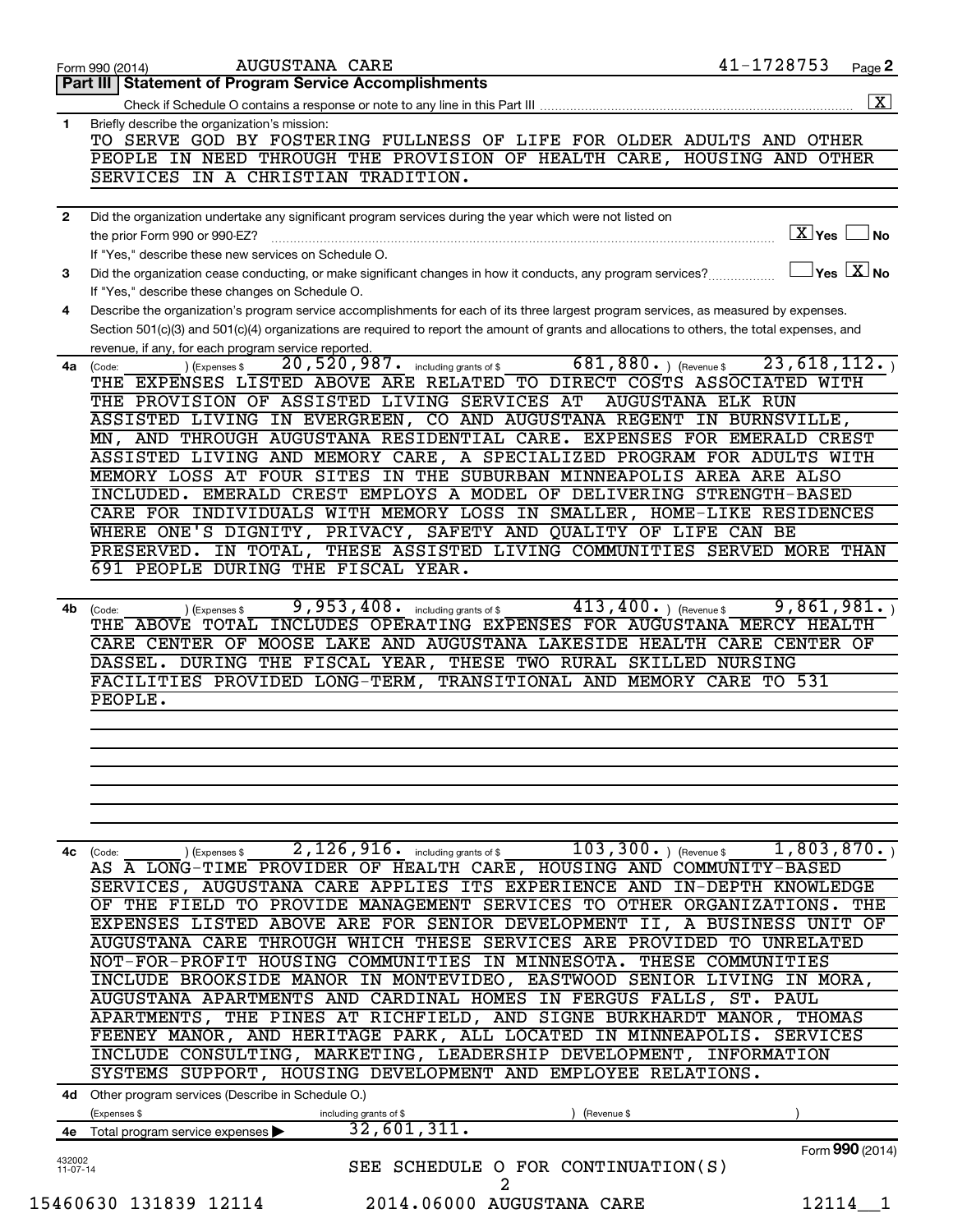| Form 990 (2014) |                                                  | AUGUSTANA CA |  |
|-----------------|--------------------------------------------------|--------------|--|
|                 | <b>Part IV   Checklist of Required Schedules</b> |              |  |

AUGUSTANA CARE

|    |                                                                                                                                      |                 | Yes                     | No                      |
|----|--------------------------------------------------------------------------------------------------------------------------------------|-----------------|-------------------------|-------------------------|
| 1. | Is the organization described in section 501(c)(3) or 4947(a)(1) (other than a private foundation)?                                  |                 |                         |                         |
|    |                                                                                                                                      | 1               | х                       |                         |
| 2  |                                                                                                                                      | $\mathbf{2}$    | $\overline{\mathbf{X}}$ |                         |
| З  | Did the organization engage in direct or indirect political campaign activities on behalf of or in opposition to candidates for      |                 |                         |                         |
|    |                                                                                                                                      | 3               |                         | x                       |
| 4  | Section 501(c)(3) organizations. Did the organization engage in lobbying activities, or have a section 501(h) election in effect     |                 |                         |                         |
|    |                                                                                                                                      | 4               |                         | х                       |
| 5  | Is the organization a section 501(c)(4), 501(c)(5), or 501(c)(6) organization that receives membership dues, assessments, or         |                 |                         |                         |
|    |                                                                                                                                      | 5               |                         | х                       |
| 6  | Did the organization maintain any donor advised funds or any similar funds or accounts for which donors have the right to            |                 |                         |                         |
|    | provide advice on the distribution or investment of amounts in such funds or accounts? If "Yes," complete Schedule D, Part I         | 6               |                         | х                       |
| 7  | Did the organization receive or hold a conservation easement, including easements to preserve open space,                            |                 |                         |                         |
|    |                                                                                                                                      | $\overline{7}$  |                         | х                       |
| 8  | Did the organization maintain collections of works of art, historical treasures, or other similar assets? If "Yes," complete         |                 |                         |                         |
|    |                                                                                                                                      | 8               |                         | х                       |
| 9  | Did the organization report an amount in Part X, line 21, for escrow or custodial account liability; serve as a custodian for        |                 |                         |                         |
|    | amounts not listed in Part X; or provide credit counseling, debt management, credit repair, or debt negotiation services?            |                 |                         |                         |
|    |                                                                                                                                      | 9               | х                       |                         |
| 10 | Did the organization, directly or through a related organization, hold assets in temporarily restricted endowments, permanent        |                 |                         |                         |
|    |                                                                                                                                      | 10              | х                       |                         |
| 11 | If the organization's answer to any of the following questions is "Yes," then complete Schedule D, Parts VI, VII, VIII, IX, or X     |                 |                         |                         |
|    | as applicable.                                                                                                                       |                 |                         |                         |
|    | a Did the organization report an amount for land, buildings, and equipment in Part X, line 10? If "Yes," complete Schedule D,        |                 |                         |                         |
|    |                                                                                                                                      | 11a             | х                       |                         |
|    | <b>b</b> Did the organization report an amount for investments - other securities in Part X, line 12 that is 5% or more of its total |                 |                         |                         |
|    |                                                                                                                                      | 11b             |                         | х                       |
|    | c Did the organization report an amount for investments - program related in Part X, line 13 that is 5% or more of its total         |                 |                         |                         |
|    |                                                                                                                                      | 11c             |                         | х                       |
|    | d Did the organization report an amount for other assets in Part X, line 15 that is 5% or more of its total assets reported in       |                 |                         |                         |
|    |                                                                                                                                      | 11d             | х                       |                         |
|    |                                                                                                                                      | 11e             | X                       |                         |
| f. | Did the organization's separate or consolidated financial statements for the tax year include a footnote that addresses              |                 |                         |                         |
|    | the organization's liability for uncertain tax positions under FIN 48 (ASC 740)? If "Yes," complete Schedule D, Part X               | 11f             | х                       |                         |
|    | 12a Did the organization obtain separate, independent audited financial statements for the tax year? If "Yes," complete              |                 |                         |                         |
|    | Schedule D, Parts XI and XII                                                                                                         | 12a             |                         | х                       |
|    | <b>b</b> Was the organization included in consolidated, independent audited financial statements for the tax year?                   |                 |                         |                         |
|    | If "Yes," and if the organization answered "No" to line 12a, then completing Schedule D, Parts XI and XII is optional                | 12 <sub>b</sub> | X                       |                         |
| 13 |                                                                                                                                      | 13              |                         | $\overline{\textbf{X}}$ |
|    |                                                                                                                                      | 14a             |                         | x                       |
|    | <b>b</b> Did the organization have aggregate revenues or expenses of more than \$10,000 from grantmaking, fundraising, business,     |                 |                         |                         |
|    | investment, and program service activities outside the United States, or aggregate foreign investments valued at \$100,000           |                 |                         |                         |
|    |                                                                                                                                      | 14b             |                         | х                       |
| 15 | Did the organization report on Part IX, column (A), line 3, more than \$5,000 of grants or other assistance to or for any            |                 |                         |                         |
|    |                                                                                                                                      | 15              |                         | X                       |
| 16 | Did the organization report on Part IX, column (A), line 3, more than \$5,000 of aggregate grants or other assistance to             |                 |                         |                         |
|    |                                                                                                                                      | 16              |                         | X                       |
| 17 | Did the organization report a total of more than \$15,000 of expenses for professional fundraising services on Part IX,              |                 |                         |                         |
|    |                                                                                                                                      | 17              |                         | x                       |
| 18 | Did the organization report more than \$15,000 total of fundraising event gross income and contributions on Part VIII, lines         |                 |                         |                         |
|    |                                                                                                                                      | 18              | х                       |                         |
| 19 | Did the organization report more than \$15,000 of gross income from gaming activities on Part VIII, line 9a? If "Yes,"               |                 |                         |                         |
|    |                                                                                                                                      | 19              |                         | х                       |
|    |                                                                                                                                      | 20a             |                         | $\overline{\texttt{X}}$ |
|    |                                                                                                                                      | 20 <sub>b</sub> |                         |                         |

Form (2014) **990**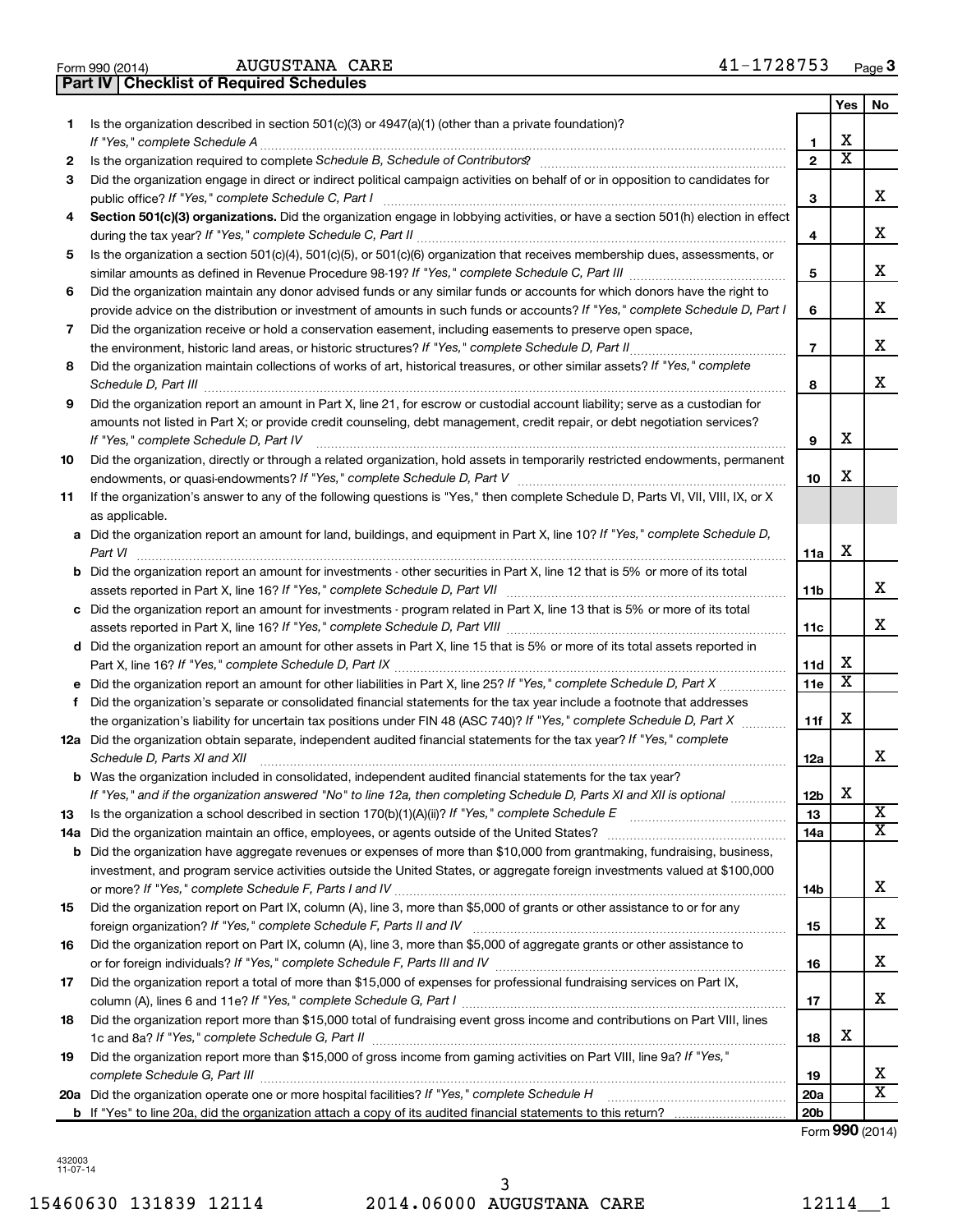| Form 990 (2014) |  |  |
|-----------------|--|--|
|                 |  |  |

AUGUSTANA CARE 41-1728753

|    | <b>Part IV   Checklist of Required Schedules (continued)</b>                                                                      |                 |                         |                       |
|----|-----------------------------------------------------------------------------------------------------------------------------------|-----------------|-------------------------|-----------------------|
|    |                                                                                                                                   |                 | Yes                     | No.                   |
| 21 | Did the organization report more than \$5,000 of grants or other assistance to any domestic organization or                       |                 |                         |                       |
|    |                                                                                                                                   | 21              | х                       |                       |
| 22 | Did the organization report more than \$5,000 of grants or other assistance to or for domestic individuals on                     |                 |                         |                       |
|    |                                                                                                                                   | 22              | X                       |                       |
| 23 | Did the organization answer "Yes" to Part VII, Section A, line 3, 4, or 5 about compensation of the organization's current        |                 |                         |                       |
|    | and former officers, directors, trustees, key employees, and highest compensated employees? If "Yes," complete                    |                 |                         |                       |
|    |                                                                                                                                   | 23              | х                       |                       |
|    | 24a Did the organization have a tax-exempt bond issue with an outstanding principal amount of more than \$100,000 as of the       |                 |                         |                       |
|    | last day of the year, that was issued after December 31, 2002? If "Yes," answer lines 24b through 24d and complete                |                 |                         |                       |
|    | Schedule K. If "No", go to line 25a                                                                                               | 24a             | х                       |                       |
|    |                                                                                                                                   | 24b             |                         | х                     |
|    | Did the organization maintain an escrow account other than a refunding escrow at any time during the year to defease              |                 |                         |                       |
|    |                                                                                                                                   | 24c             |                         | х                     |
|    |                                                                                                                                   | 24d             |                         | $\overline{\text{X}}$ |
|    | 25a Section 501(c)(3), 501(c)(4), and 501(c)(29) organizations. Did the organization engage in an excess benefit                  |                 |                         |                       |
|    |                                                                                                                                   | 25a             |                         | х                     |
|    | Is the organization aware that it engaged in an excess benefit transaction with a disqualified person in a prior year, and        |                 |                         |                       |
|    | that the transaction has not been reported on any of the organization's prior Forms 990 or 990-EZ? If "Yes," complete             |                 |                         |                       |
|    | Schedule L. Part I                                                                                                                | 25b             |                         | х                     |
| 26 | Did the organization report any amount on Part X, line 5, 6, or 22 for receivables from or payables to any current or             |                 |                         |                       |
|    | former officers, directors, trustees, key employees, highest compensated employees, or disqualified persons? If "Yes,"            |                 |                         |                       |
|    | complete Schedule L, Part II                                                                                                      | 26              |                         | х                     |
| 27 | Did the organization provide a grant or other assistance to an officer, director, trustee, key employee, substantial              |                 |                         |                       |
|    | contributor or employee thereof, a grant selection committee member, or to a 35% controlled entity or family member               |                 |                         |                       |
|    |                                                                                                                                   | 27              |                         | x                     |
| 28 | Was the organization a party to a business transaction with one of the following parties (see Schedule L, Part IV                 |                 |                         |                       |
|    | instructions for applicable filing thresholds, conditions, and exceptions):                                                       |                 |                         |                       |
| а  | A current or former officer, director, trustee, or key employee? If "Yes," complete Schedule L, Part IV                           | 28a             |                         | x                     |
| b  | A family member of a current or former officer, director, trustee, or key employee? If "Yes," complete Schedule L, Part IV        | 28 <sub>b</sub> |                         | $\overline{\text{X}}$ |
|    | c An entity of which a current or former officer, director, trustee, or key employee (or a family member thereof) was an officer, |                 |                         |                       |
|    |                                                                                                                                   | 28c             |                         | х                     |
| 29 |                                                                                                                                   | 29              | $\overline{\text{X}}$   |                       |
| 30 | Did the organization receive contributions of art, historical treasures, or other similar assets, or qualified conservation       |                 |                         |                       |
|    |                                                                                                                                   | 30              |                         | х                     |
| 31 | Did the organization liquidate, terminate, or dissolve and cease operations?                                                      |                 |                         |                       |
|    | If "Yes," complete Schedule N, Part I                                                                                             | 31              |                         | Χ                     |
| 32 | Did the organization sell, exchange, dispose of, or transfer more than 25% of its net assets? If "Yes," complete                  |                 |                         |                       |
|    | Schedule N, Part II                                                                                                               | 32              |                         | x.                    |
| 33 | Did the organization own 100% of an entity disregarded as separate from the organization under Regulations                        |                 |                         |                       |
|    |                                                                                                                                   | 33              | х                       |                       |
| 34 | Was the organization related to any tax-exempt or taxable entity? If "Yes," complete Schedule R, Part II, III, or IV, and         |                 |                         |                       |
|    | Part V, line 1                                                                                                                    | 34              | х                       |                       |
|    |                                                                                                                                   | 35a             | $\overline{\textbf{x}}$ |                       |
|    | b If "Yes" to line 35a, did the organization receive any payment from or engage in any transaction with a controlled entity       |                 |                         |                       |
|    |                                                                                                                                   | 35 <sub>b</sub> | х                       |                       |
| 36 | Section 501(c)(3) organizations. Did the organization make any transfers to an exempt non-charitable related organization?        |                 |                         |                       |
|    |                                                                                                                                   | 36              |                         | х                     |
| 37 | Did the organization conduct more than 5% of its activities through an entity that is not a related organization                  |                 |                         |                       |
|    |                                                                                                                                   | 37              |                         | х                     |
| 38 | Did the organization complete Schedule O and provide explanations in Schedule O for Part VI, lines 11b and 19?                    |                 |                         |                       |
|    |                                                                                                                                   | 38              | х                       |                       |

Form (2014) **990**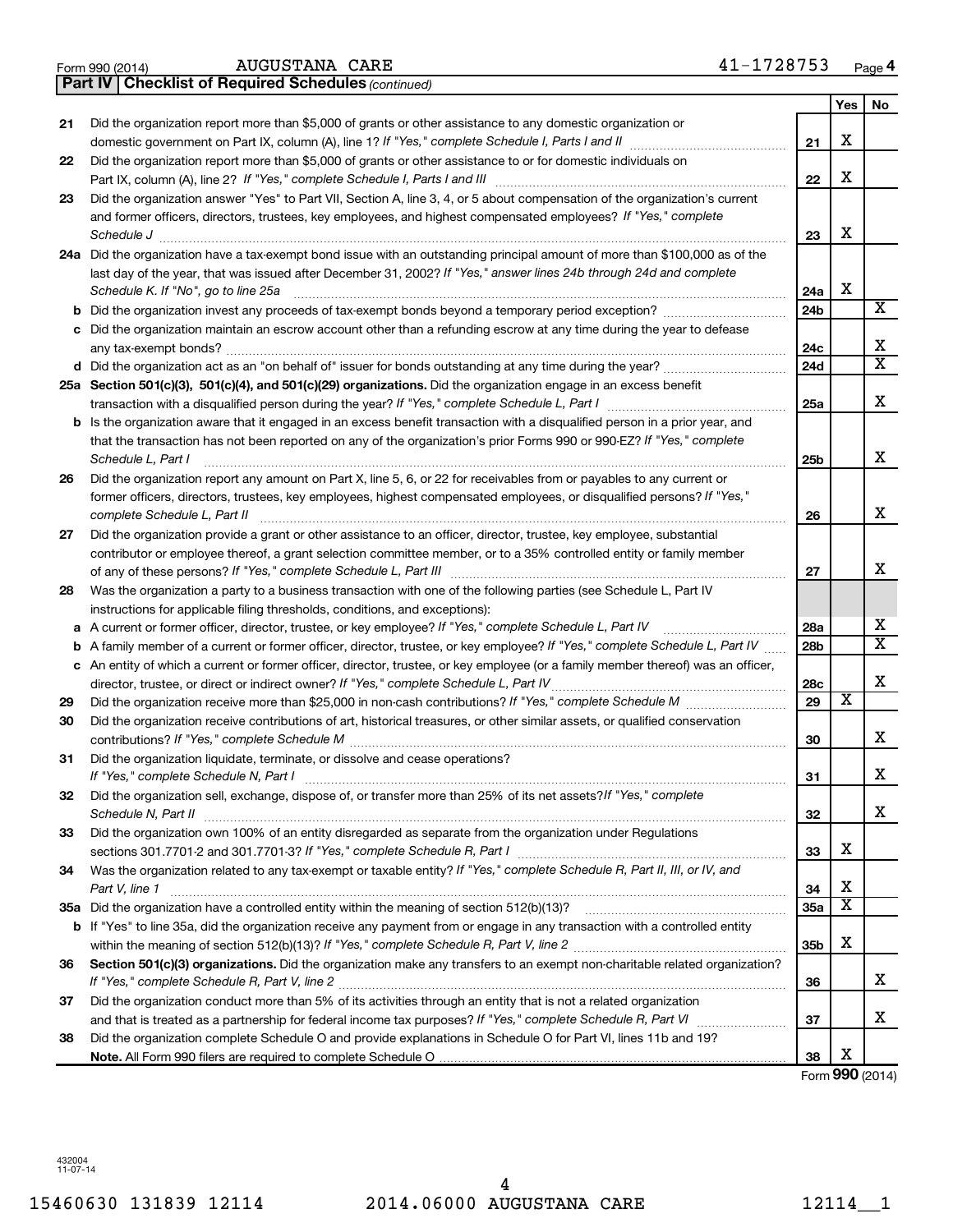|               | 41-1728753<br><b>AUGUSTANA CARE</b><br>Form 990 (2014)                                                                                          |                 |                         | Page 5 |
|---------------|-------------------------------------------------------------------------------------------------------------------------------------------------|-----------------|-------------------------|--------|
| <b>Part V</b> | <b>Statements Regarding Other IRS Filings and Tax Compliance</b>                                                                                |                 |                         |        |
|               | Check if Schedule O contains a response or note to any line in this Part V                                                                      |                 |                         |        |
|               |                                                                                                                                                 |                 | Yes                     | No     |
|               | 0<br>1a                                                                                                                                         |                 |                         |        |
| b             | 1 <sub>b</sub><br>Enter the number of Forms W-2G included in line 1a. Enter -0- if not applicable                                               |                 |                         |        |
| с             | Did the organization comply with backup withholding rules for reportable payments to vendors and reportable gaming                              |                 |                         |        |
|               |                                                                                                                                                 | 1c              |                         |        |
|               | 2a Enter the number of employees reported on Form W-3, Transmittal of Wage and Tax Statements,                                                  |                 |                         |        |
|               | 1110<br>filed for the calendar year ending with or within the year covered by this return<br>2a                                                 |                 |                         |        |
|               |                                                                                                                                                 | 2 <sub>b</sub>  | X                       |        |
|               | Note. If the sum of lines 1a and 2a is greater than 250, you may be required to e-file (see instructions) <i></i>                               |                 |                         |        |
|               | 3a Did the organization have unrelated business gross income of \$1,000 or more during the year?                                                | 3a              | X                       |        |
|               |                                                                                                                                                 | 3 <sub>b</sub>  | $\overline{\textbf{x}}$ |        |
|               | <b>b</b> If "Yes," has it filed a Form 990-T for this year? If "No," to line 3b, provide an explanation in Schedule O manumum                   |                 |                         |        |
|               | 4a At any time during the calendar year, did the organization have an interest in, or a signature or other authority over, a                    |                 |                         | х      |
|               | financial account in a foreign country (such as a bank account, securities account, or other financial account)?                                | 4a              |                         |        |
|               | <b>b</b> If "Yes," enter the name of the foreign country: $\blacktriangleright$                                                                 |                 |                         |        |
|               | See instructions for filing requirements for FinCEN Form 114, Report of Foreign Bank and Financial Accounts (FBAR).                             |                 |                         |        |
|               |                                                                                                                                                 | 5a              |                         | х<br>X |
| b             |                                                                                                                                                 | 5 <sub>b</sub>  |                         |        |
| с             |                                                                                                                                                 | 5c              |                         |        |
|               | 6a Does the organization have annual gross receipts that are normally greater than \$100,000, and did the organization solicit                  |                 |                         |        |
|               |                                                                                                                                                 | 6a              |                         | х      |
|               | <b>b</b> If "Yes," did the organization include with every solicitation an express statement that such contributions or gifts                   |                 |                         |        |
|               | were not tax deductible?                                                                                                                        | 6b              |                         |        |
| 7             | Organizations that may receive deductible contributions under section 170(c).                                                                   |                 |                         |        |
| а             | Did the organization receive a payment in excess of \$75 made partly as a contribution and partly for goods and services provided to the payor? | 7a              | х                       |        |
| b             |                                                                                                                                                 | 7b              | х                       |        |
|               | c Did the organization sell, exchange, or otherwise dispose of tangible personal property for which it was required                             |                 |                         |        |
|               |                                                                                                                                                 | 7с              |                         | х      |
|               | 7d                                                                                                                                              |                 |                         |        |
| е             |                                                                                                                                                 | 7e              |                         | х      |
| f.            | Did the organization, during the year, pay premiums, directly or indirectly, on a personal benefit contract?                                    | 7f              |                         | x      |
| g             | If the organization received a contribution of qualified intellectual property, did the organization file Form 8899 as required?                | 7g              |                         |        |
|               | h If the organization received a contribution of cars, boats, airplanes, or other vehicles, did the organization file a Form 1098-C?            | 7h              |                         |        |
| 8             | Sponsoring organizations maintaining donor advised funds. Did a donor advised fund maintained by the                                            |                 |                         |        |
|               |                                                                                                                                                 | 8               |                         |        |
|               | Sponsoring organizations maintaining donor advised funds.                                                                                       |                 |                         |        |
| а             | Did the sponsoring organization make any taxable distributions under section 4966?                                                              | 9а              |                         |        |
| b             |                                                                                                                                                 | 9b              |                         |        |
| 10            | Section 501(c)(7) organizations. Enter:                                                                                                         |                 |                         |        |
|               | 10a                                                                                                                                             |                 |                         |        |
| а             | 10 <sub>b</sub>                                                                                                                                 |                 |                         |        |
| b             | Gross receipts, included on Form 990, Part VIII, line 12, for public use of club facilities<br>Section 501(c)(12) organizations. Enter:         |                 |                         |        |
| 11            |                                                                                                                                                 |                 |                         |        |
| а             | 11a                                                                                                                                             |                 |                         |        |
| b             | Gross income from other sources (Do not net amounts due or paid to other sources against                                                        |                 |                         |        |
|               | 11b                                                                                                                                             |                 |                         |        |
|               | 12a Section 4947(a)(1) non-exempt charitable trusts. Is the organization filing Form 990 in lieu of Form 1041?                                  | 12a             |                         |        |
|               | 12b<br><b>b</b> If "Yes," enter the amount of tax-exempt interest received or accrued during the year                                           |                 |                         |        |
| 13            | Section 501(c)(29) qualified nonprofit health insurance issuers.                                                                                |                 |                         |        |
|               | a Is the organization licensed to issue qualified health plans in more than one state?                                                          | 13a             |                         |        |
|               | Note. See the instructions for additional information the organization must report on Schedule O.                                               |                 |                         |        |
|               | <b>b</b> Enter the amount of reserves the organization is required to maintain by the states in which the                                       |                 |                         |        |
|               | 13b                                                                                                                                             |                 |                         |        |
|               | 13 <sub>c</sub>                                                                                                                                 |                 |                         |        |
|               | 14a Did the organization receive any payments for indoor tanning services during the tax year?                                                  | 14a             |                         | x      |
|               |                                                                                                                                                 | 14 <sub>b</sub> |                         |        |
|               |                                                                                                                                                 |                 | Form 990 (2014)         |        |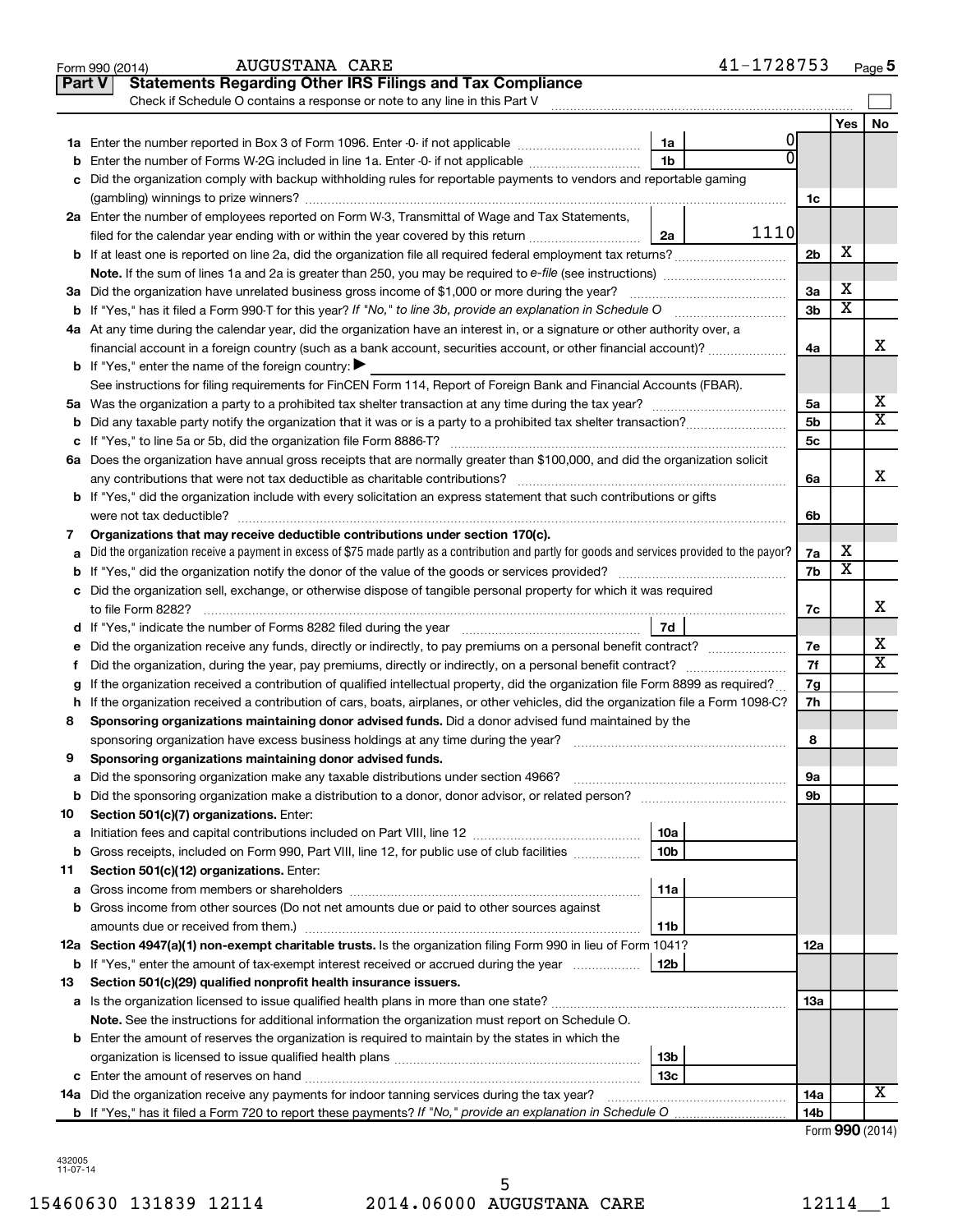| <b>Section A. Governing Body and Management</b><br>1a<br>1a Enter the number of voting members of the governing body at the end of the tax year<br>If there are material differences in voting rights among members of the governing body, or if the governing<br>body delegated broad authority to an executive committee or similar committee, explain in Schedule O.<br>18<br>Enter the number of voting members included in line 1a, above, who are independent<br>1b<br>b<br>Did any officer, director, trustee, or key employee have a family relationship or a business relationship with any other<br>2<br>officer, director, trustee, or key employee?<br>Did the organization delegate control over management duties customarily performed by or under the direct supervision<br>3<br>Did the organization make any significant changes to its governing documents since the prior Form 990 was filed?<br>4<br>5<br>6<br>Did the organization have members, stockholders, or other persons who had the power to elect or appoint one or<br>7a<br><b>b</b> Are any governance decisions of the organization reserved to (or subject to approval by) members, stockholders, or<br>persons other than the governing body?<br>Did the organization contemporaneously document the meetings held or written actions undertaken during the year by the following:<br>8<br>а<br>b<br>Is there any officer, director, trustee, or key employee listed in Part VII, Section A, who cannot be reached at the<br>9<br><b>Section B. Policies</b> (This Section B requests information about policies not required by the Internal Revenue Code.)<br><b>b</b> If "Yes," did the organization have written policies and procedures governing the activities of such chapters, affiliates,<br>11a Has the organization provided a complete copy of this Form 990 to all members of its governing body before filing the form?<br>Describe in Schedule O the process, if any, used by the organization to review this Form 990.<br>b<br>Did the organization have a written conflict of interest policy? If "No," go to line 13<br>12a<br>b<br>Did the organization regularly and consistently monitor and enforce compliance with the policy? If "Yes," describe<br>с<br>in Schedule O how this was done manufactured and continuum and contact the was done manufactured and contact t<br>13<br>Did the organization have a written document retention and destruction policy?<br>14<br>Did the process for determining compensation of the following persons include a review and approval by independent<br>15<br>persons, comparability data, and contemporaneous substantiation of the deliberation and decision?<br>If "Yes" to line 15a or 15b, describe the process in Schedule O (see instructions).<br><b>16a</b> Did the organization invest in, contribute assets to, or participate in a joint venture or similar arrangement with a<br>taxable entity during the year?<br>b If "Yes," did the organization follow a written policy or procedure requiring the organization to evaluate its participation<br>in joint venture arrangements under applicable federal tax law, and take steps to safeguard the organization's<br><b>Section C. Disclosure</b><br>List the states with which a copy of this Form 990 is required to be filed $\blacktriangleright$ MN<br>17<br>Section 6104 requires an organization to make its Forms 1023 (or 1024 if applicable), 990, and 990-T (Section 501(c)(3)s only) available<br>18<br>for public inspection. Indicate how you made these available. Check all that apply.<br>$ \mathbf{X} $ Upon request<br>Another's website<br>Own website<br>Other (explain in Schedule O)<br>Describe in Schedule O whether (and if so, how) the organization made its governing documents, conflict of interest policy, and financial<br>19<br>statements available to the public during the tax year.<br>State the name, address, and telephone number of the person who possesses the organization's books and records:<br>20<br>CRAIG KITTELSON - AUGUSTANA CARE SERVICES - 612-238-5205<br>1007 EAST 14TH STREET, MINNEAPOLIS, MN<br>55404<br>432006 11-07-14 |                 |                         | $\overline{\mathbf{X}}$ |
|----------------------------------------------------------------------------------------------------------------------------------------------------------------------------------------------------------------------------------------------------------------------------------------------------------------------------------------------------------------------------------------------------------------------------------------------------------------------------------------------------------------------------------------------------------------------------------------------------------------------------------------------------------------------------------------------------------------------------------------------------------------------------------------------------------------------------------------------------------------------------------------------------------------------------------------------------------------------------------------------------------------------------------------------------------------------------------------------------------------------------------------------------------------------------------------------------------------------------------------------------------------------------------------------------------------------------------------------------------------------------------------------------------------------------------------------------------------------------------------------------------------------------------------------------------------------------------------------------------------------------------------------------------------------------------------------------------------------------------------------------------------------------------------------------------------------------------------------------------------------------------------------------------------------------------------------------------------------------------------------------------------------------------------------------------------------------------------------------------------------------------------------------------------------------------------------------------------------------------------------------------------------------------------------------------------------------------------------------------------------------------------------------------------------------------------------------------------------------------------------------------------------------------------------------------------------------------------------------------------------------------------------------------------------------------------------------------------------------------------------------------------------------------------------------------------------------------------------------------------------------------------------------------------------------------------------------------------------------------------------------------------------------------------------------------------------------------------------------------------------------------------------------------------------------------------------------------------------------------------------------------------------------------------------------------------------------------------------------------------------------------------------------------------------------------------------------------------------------------------------------------------------------------------------------------------------------------------------------------------------------------------------------------------------------------------------------------------------------------------------------------------------------------------------------------------------------------------------------------------------------------------------------------------------------------------------------------------------------------------------------------------------------------------------------------------------------------------------------------------------------------------------------------------------------------------------------------|-----------------|-------------------------|-------------------------|
|                                                                                                                                                                                                                                                                                                                                                                                                                                                                                                                                                                                                                                                                                                                                                                                                                                                                                                                                                                                                                                                                                                                                                                                                                                                                                                                                                                                                                                                                                                                                                                                                                                                                                                                                                                                                                                                                                                                                                                                                                                                                                                                                                                                                                                                                                                                                                                                                                                                                                                                                                                                                                                                                                                                                                                                                                                                                                                                                                                                                                                                                                                                                                                                                                                                                                                                                                                                                                                                                                                                                                                                                                                                                                                                                                                                                                                                                                                                                                                                                                                                                                                                                                                                                          |                 | Yes                     | No                      |
|                                                                                                                                                                                                                                                                                                                                                                                                                                                                                                                                                                                                                                                                                                                                                                                                                                                                                                                                                                                                                                                                                                                                                                                                                                                                                                                                                                                                                                                                                                                                                                                                                                                                                                                                                                                                                                                                                                                                                                                                                                                                                                                                                                                                                                                                                                                                                                                                                                                                                                                                                                                                                                                                                                                                                                                                                                                                                                                                                                                                                                                                                                                                                                                                                                                                                                                                                                                                                                                                                                                                                                                                                                                                                                                                                                                                                                                                                                                                                                                                                                                                                                                                                                                                          | 18              |                         |                         |
|                                                                                                                                                                                                                                                                                                                                                                                                                                                                                                                                                                                                                                                                                                                                                                                                                                                                                                                                                                                                                                                                                                                                                                                                                                                                                                                                                                                                                                                                                                                                                                                                                                                                                                                                                                                                                                                                                                                                                                                                                                                                                                                                                                                                                                                                                                                                                                                                                                                                                                                                                                                                                                                                                                                                                                                                                                                                                                                                                                                                                                                                                                                                                                                                                                                                                                                                                                                                                                                                                                                                                                                                                                                                                                                                                                                                                                                                                                                                                                                                                                                                                                                                                                                                          |                 |                         |                         |
|                                                                                                                                                                                                                                                                                                                                                                                                                                                                                                                                                                                                                                                                                                                                                                                                                                                                                                                                                                                                                                                                                                                                                                                                                                                                                                                                                                                                                                                                                                                                                                                                                                                                                                                                                                                                                                                                                                                                                                                                                                                                                                                                                                                                                                                                                                                                                                                                                                                                                                                                                                                                                                                                                                                                                                                                                                                                                                                                                                                                                                                                                                                                                                                                                                                                                                                                                                                                                                                                                                                                                                                                                                                                                                                                                                                                                                                                                                                                                                                                                                                                                                                                                                                                          |                 |                         |                         |
|                                                                                                                                                                                                                                                                                                                                                                                                                                                                                                                                                                                                                                                                                                                                                                                                                                                                                                                                                                                                                                                                                                                                                                                                                                                                                                                                                                                                                                                                                                                                                                                                                                                                                                                                                                                                                                                                                                                                                                                                                                                                                                                                                                                                                                                                                                                                                                                                                                                                                                                                                                                                                                                                                                                                                                                                                                                                                                                                                                                                                                                                                                                                                                                                                                                                                                                                                                                                                                                                                                                                                                                                                                                                                                                                                                                                                                                                                                                                                                                                                                                                                                                                                                                                          |                 |                         |                         |
|                                                                                                                                                                                                                                                                                                                                                                                                                                                                                                                                                                                                                                                                                                                                                                                                                                                                                                                                                                                                                                                                                                                                                                                                                                                                                                                                                                                                                                                                                                                                                                                                                                                                                                                                                                                                                                                                                                                                                                                                                                                                                                                                                                                                                                                                                                                                                                                                                                                                                                                                                                                                                                                                                                                                                                                                                                                                                                                                                                                                                                                                                                                                                                                                                                                                                                                                                                                                                                                                                                                                                                                                                                                                                                                                                                                                                                                                                                                                                                                                                                                                                                                                                                                                          |                 |                         |                         |
|                                                                                                                                                                                                                                                                                                                                                                                                                                                                                                                                                                                                                                                                                                                                                                                                                                                                                                                                                                                                                                                                                                                                                                                                                                                                                                                                                                                                                                                                                                                                                                                                                                                                                                                                                                                                                                                                                                                                                                                                                                                                                                                                                                                                                                                                                                                                                                                                                                                                                                                                                                                                                                                                                                                                                                                                                                                                                                                                                                                                                                                                                                                                                                                                                                                                                                                                                                                                                                                                                                                                                                                                                                                                                                                                                                                                                                                                                                                                                                                                                                                                                                                                                                                                          | 2               |                         |                         |
|                                                                                                                                                                                                                                                                                                                                                                                                                                                                                                                                                                                                                                                                                                                                                                                                                                                                                                                                                                                                                                                                                                                                                                                                                                                                                                                                                                                                                                                                                                                                                                                                                                                                                                                                                                                                                                                                                                                                                                                                                                                                                                                                                                                                                                                                                                                                                                                                                                                                                                                                                                                                                                                                                                                                                                                                                                                                                                                                                                                                                                                                                                                                                                                                                                                                                                                                                                                                                                                                                                                                                                                                                                                                                                                                                                                                                                                                                                                                                                                                                                                                                                                                                                                                          |                 |                         |                         |
|                                                                                                                                                                                                                                                                                                                                                                                                                                                                                                                                                                                                                                                                                                                                                                                                                                                                                                                                                                                                                                                                                                                                                                                                                                                                                                                                                                                                                                                                                                                                                                                                                                                                                                                                                                                                                                                                                                                                                                                                                                                                                                                                                                                                                                                                                                                                                                                                                                                                                                                                                                                                                                                                                                                                                                                                                                                                                                                                                                                                                                                                                                                                                                                                                                                                                                                                                                                                                                                                                                                                                                                                                                                                                                                                                                                                                                                                                                                                                                                                                                                                                                                                                                                                          | 3               | X                       |                         |
|                                                                                                                                                                                                                                                                                                                                                                                                                                                                                                                                                                                                                                                                                                                                                                                                                                                                                                                                                                                                                                                                                                                                                                                                                                                                                                                                                                                                                                                                                                                                                                                                                                                                                                                                                                                                                                                                                                                                                                                                                                                                                                                                                                                                                                                                                                                                                                                                                                                                                                                                                                                                                                                                                                                                                                                                                                                                                                                                                                                                                                                                                                                                                                                                                                                                                                                                                                                                                                                                                                                                                                                                                                                                                                                                                                                                                                                                                                                                                                                                                                                                                                                                                                                                          | 4               |                         |                         |
|                                                                                                                                                                                                                                                                                                                                                                                                                                                                                                                                                                                                                                                                                                                                                                                                                                                                                                                                                                                                                                                                                                                                                                                                                                                                                                                                                                                                                                                                                                                                                                                                                                                                                                                                                                                                                                                                                                                                                                                                                                                                                                                                                                                                                                                                                                                                                                                                                                                                                                                                                                                                                                                                                                                                                                                                                                                                                                                                                                                                                                                                                                                                                                                                                                                                                                                                                                                                                                                                                                                                                                                                                                                                                                                                                                                                                                                                                                                                                                                                                                                                                                                                                                                                          | 5               |                         |                         |
|                                                                                                                                                                                                                                                                                                                                                                                                                                                                                                                                                                                                                                                                                                                                                                                                                                                                                                                                                                                                                                                                                                                                                                                                                                                                                                                                                                                                                                                                                                                                                                                                                                                                                                                                                                                                                                                                                                                                                                                                                                                                                                                                                                                                                                                                                                                                                                                                                                                                                                                                                                                                                                                                                                                                                                                                                                                                                                                                                                                                                                                                                                                                                                                                                                                                                                                                                                                                                                                                                                                                                                                                                                                                                                                                                                                                                                                                                                                                                                                                                                                                                                                                                                                                          | 6               | х                       |                         |
|                                                                                                                                                                                                                                                                                                                                                                                                                                                                                                                                                                                                                                                                                                                                                                                                                                                                                                                                                                                                                                                                                                                                                                                                                                                                                                                                                                                                                                                                                                                                                                                                                                                                                                                                                                                                                                                                                                                                                                                                                                                                                                                                                                                                                                                                                                                                                                                                                                                                                                                                                                                                                                                                                                                                                                                                                                                                                                                                                                                                                                                                                                                                                                                                                                                                                                                                                                                                                                                                                                                                                                                                                                                                                                                                                                                                                                                                                                                                                                                                                                                                                                                                                                                                          |                 |                         |                         |
|                                                                                                                                                                                                                                                                                                                                                                                                                                                                                                                                                                                                                                                                                                                                                                                                                                                                                                                                                                                                                                                                                                                                                                                                                                                                                                                                                                                                                                                                                                                                                                                                                                                                                                                                                                                                                                                                                                                                                                                                                                                                                                                                                                                                                                                                                                                                                                                                                                                                                                                                                                                                                                                                                                                                                                                                                                                                                                                                                                                                                                                                                                                                                                                                                                                                                                                                                                                                                                                                                                                                                                                                                                                                                                                                                                                                                                                                                                                                                                                                                                                                                                                                                                                                          |                 | х                       |                         |
|                                                                                                                                                                                                                                                                                                                                                                                                                                                                                                                                                                                                                                                                                                                                                                                                                                                                                                                                                                                                                                                                                                                                                                                                                                                                                                                                                                                                                                                                                                                                                                                                                                                                                                                                                                                                                                                                                                                                                                                                                                                                                                                                                                                                                                                                                                                                                                                                                                                                                                                                                                                                                                                                                                                                                                                                                                                                                                                                                                                                                                                                                                                                                                                                                                                                                                                                                                                                                                                                                                                                                                                                                                                                                                                                                                                                                                                                                                                                                                                                                                                                                                                                                                                                          | 7a              |                         |                         |
|                                                                                                                                                                                                                                                                                                                                                                                                                                                                                                                                                                                                                                                                                                                                                                                                                                                                                                                                                                                                                                                                                                                                                                                                                                                                                                                                                                                                                                                                                                                                                                                                                                                                                                                                                                                                                                                                                                                                                                                                                                                                                                                                                                                                                                                                                                                                                                                                                                                                                                                                                                                                                                                                                                                                                                                                                                                                                                                                                                                                                                                                                                                                                                                                                                                                                                                                                                                                                                                                                                                                                                                                                                                                                                                                                                                                                                                                                                                                                                                                                                                                                                                                                                                                          |                 |                         |                         |
|                                                                                                                                                                                                                                                                                                                                                                                                                                                                                                                                                                                                                                                                                                                                                                                                                                                                                                                                                                                                                                                                                                                                                                                                                                                                                                                                                                                                                                                                                                                                                                                                                                                                                                                                                                                                                                                                                                                                                                                                                                                                                                                                                                                                                                                                                                                                                                                                                                                                                                                                                                                                                                                                                                                                                                                                                                                                                                                                                                                                                                                                                                                                                                                                                                                                                                                                                                                                                                                                                                                                                                                                                                                                                                                                                                                                                                                                                                                                                                                                                                                                                                                                                                                                          | 7b              | X                       |                         |
|                                                                                                                                                                                                                                                                                                                                                                                                                                                                                                                                                                                                                                                                                                                                                                                                                                                                                                                                                                                                                                                                                                                                                                                                                                                                                                                                                                                                                                                                                                                                                                                                                                                                                                                                                                                                                                                                                                                                                                                                                                                                                                                                                                                                                                                                                                                                                                                                                                                                                                                                                                                                                                                                                                                                                                                                                                                                                                                                                                                                                                                                                                                                                                                                                                                                                                                                                                                                                                                                                                                                                                                                                                                                                                                                                                                                                                                                                                                                                                                                                                                                                                                                                                                                          |                 |                         |                         |
|                                                                                                                                                                                                                                                                                                                                                                                                                                                                                                                                                                                                                                                                                                                                                                                                                                                                                                                                                                                                                                                                                                                                                                                                                                                                                                                                                                                                                                                                                                                                                                                                                                                                                                                                                                                                                                                                                                                                                                                                                                                                                                                                                                                                                                                                                                                                                                                                                                                                                                                                                                                                                                                                                                                                                                                                                                                                                                                                                                                                                                                                                                                                                                                                                                                                                                                                                                                                                                                                                                                                                                                                                                                                                                                                                                                                                                                                                                                                                                                                                                                                                                                                                                                                          | 8а              | х                       |                         |
|                                                                                                                                                                                                                                                                                                                                                                                                                                                                                                                                                                                                                                                                                                                                                                                                                                                                                                                                                                                                                                                                                                                                                                                                                                                                                                                                                                                                                                                                                                                                                                                                                                                                                                                                                                                                                                                                                                                                                                                                                                                                                                                                                                                                                                                                                                                                                                                                                                                                                                                                                                                                                                                                                                                                                                                                                                                                                                                                                                                                                                                                                                                                                                                                                                                                                                                                                                                                                                                                                                                                                                                                                                                                                                                                                                                                                                                                                                                                                                                                                                                                                                                                                                                                          | 8b              | $\overline{\textbf{x}}$ |                         |
|                                                                                                                                                                                                                                                                                                                                                                                                                                                                                                                                                                                                                                                                                                                                                                                                                                                                                                                                                                                                                                                                                                                                                                                                                                                                                                                                                                                                                                                                                                                                                                                                                                                                                                                                                                                                                                                                                                                                                                                                                                                                                                                                                                                                                                                                                                                                                                                                                                                                                                                                                                                                                                                                                                                                                                                                                                                                                                                                                                                                                                                                                                                                                                                                                                                                                                                                                                                                                                                                                                                                                                                                                                                                                                                                                                                                                                                                                                                                                                                                                                                                                                                                                                                                          |                 |                         |                         |
|                                                                                                                                                                                                                                                                                                                                                                                                                                                                                                                                                                                                                                                                                                                                                                                                                                                                                                                                                                                                                                                                                                                                                                                                                                                                                                                                                                                                                                                                                                                                                                                                                                                                                                                                                                                                                                                                                                                                                                                                                                                                                                                                                                                                                                                                                                                                                                                                                                                                                                                                                                                                                                                                                                                                                                                                                                                                                                                                                                                                                                                                                                                                                                                                                                                                                                                                                                                                                                                                                                                                                                                                                                                                                                                                                                                                                                                                                                                                                                                                                                                                                                                                                                                                          | 9               |                         |                         |
|                                                                                                                                                                                                                                                                                                                                                                                                                                                                                                                                                                                                                                                                                                                                                                                                                                                                                                                                                                                                                                                                                                                                                                                                                                                                                                                                                                                                                                                                                                                                                                                                                                                                                                                                                                                                                                                                                                                                                                                                                                                                                                                                                                                                                                                                                                                                                                                                                                                                                                                                                                                                                                                                                                                                                                                                                                                                                                                                                                                                                                                                                                                                                                                                                                                                                                                                                                                                                                                                                                                                                                                                                                                                                                                                                                                                                                                                                                                                                                                                                                                                                                                                                                                                          |                 |                         |                         |
|                                                                                                                                                                                                                                                                                                                                                                                                                                                                                                                                                                                                                                                                                                                                                                                                                                                                                                                                                                                                                                                                                                                                                                                                                                                                                                                                                                                                                                                                                                                                                                                                                                                                                                                                                                                                                                                                                                                                                                                                                                                                                                                                                                                                                                                                                                                                                                                                                                                                                                                                                                                                                                                                                                                                                                                                                                                                                                                                                                                                                                                                                                                                                                                                                                                                                                                                                                                                                                                                                                                                                                                                                                                                                                                                                                                                                                                                                                                                                                                                                                                                                                                                                                                                          |                 | Yes                     |                         |
|                                                                                                                                                                                                                                                                                                                                                                                                                                                                                                                                                                                                                                                                                                                                                                                                                                                                                                                                                                                                                                                                                                                                                                                                                                                                                                                                                                                                                                                                                                                                                                                                                                                                                                                                                                                                                                                                                                                                                                                                                                                                                                                                                                                                                                                                                                                                                                                                                                                                                                                                                                                                                                                                                                                                                                                                                                                                                                                                                                                                                                                                                                                                                                                                                                                                                                                                                                                                                                                                                                                                                                                                                                                                                                                                                                                                                                                                                                                                                                                                                                                                                                                                                                                                          | 10a             |                         |                         |
|                                                                                                                                                                                                                                                                                                                                                                                                                                                                                                                                                                                                                                                                                                                                                                                                                                                                                                                                                                                                                                                                                                                                                                                                                                                                                                                                                                                                                                                                                                                                                                                                                                                                                                                                                                                                                                                                                                                                                                                                                                                                                                                                                                                                                                                                                                                                                                                                                                                                                                                                                                                                                                                                                                                                                                                                                                                                                                                                                                                                                                                                                                                                                                                                                                                                                                                                                                                                                                                                                                                                                                                                                                                                                                                                                                                                                                                                                                                                                                                                                                                                                                                                                                                                          |                 |                         |                         |
|                                                                                                                                                                                                                                                                                                                                                                                                                                                                                                                                                                                                                                                                                                                                                                                                                                                                                                                                                                                                                                                                                                                                                                                                                                                                                                                                                                                                                                                                                                                                                                                                                                                                                                                                                                                                                                                                                                                                                                                                                                                                                                                                                                                                                                                                                                                                                                                                                                                                                                                                                                                                                                                                                                                                                                                                                                                                                                                                                                                                                                                                                                                                                                                                                                                                                                                                                                                                                                                                                                                                                                                                                                                                                                                                                                                                                                                                                                                                                                                                                                                                                                                                                                                                          | 10 <sub>b</sub> |                         |                         |
|                                                                                                                                                                                                                                                                                                                                                                                                                                                                                                                                                                                                                                                                                                                                                                                                                                                                                                                                                                                                                                                                                                                                                                                                                                                                                                                                                                                                                                                                                                                                                                                                                                                                                                                                                                                                                                                                                                                                                                                                                                                                                                                                                                                                                                                                                                                                                                                                                                                                                                                                                                                                                                                                                                                                                                                                                                                                                                                                                                                                                                                                                                                                                                                                                                                                                                                                                                                                                                                                                                                                                                                                                                                                                                                                                                                                                                                                                                                                                                                                                                                                                                                                                                                                          | 11a             | X                       |                         |
|                                                                                                                                                                                                                                                                                                                                                                                                                                                                                                                                                                                                                                                                                                                                                                                                                                                                                                                                                                                                                                                                                                                                                                                                                                                                                                                                                                                                                                                                                                                                                                                                                                                                                                                                                                                                                                                                                                                                                                                                                                                                                                                                                                                                                                                                                                                                                                                                                                                                                                                                                                                                                                                                                                                                                                                                                                                                                                                                                                                                                                                                                                                                                                                                                                                                                                                                                                                                                                                                                                                                                                                                                                                                                                                                                                                                                                                                                                                                                                                                                                                                                                                                                                                                          |                 |                         |                         |
|                                                                                                                                                                                                                                                                                                                                                                                                                                                                                                                                                                                                                                                                                                                                                                                                                                                                                                                                                                                                                                                                                                                                                                                                                                                                                                                                                                                                                                                                                                                                                                                                                                                                                                                                                                                                                                                                                                                                                                                                                                                                                                                                                                                                                                                                                                                                                                                                                                                                                                                                                                                                                                                                                                                                                                                                                                                                                                                                                                                                                                                                                                                                                                                                                                                                                                                                                                                                                                                                                                                                                                                                                                                                                                                                                                                                                                                                                                                                                                                                                                                                                                                                                                                                          | 12a             | х                       |                         |
|                                                                                                                                                                                                                                                                                                                                                                                                                                                                                                                                                                                                                                                                                                                                                                                                                                                                                                                                                                                                                                                                                                                                                                                                                                                                                                                                                                                                                                                                                                                                                                                                                                                                                                                                                                                                                                                                                                                                                                                                                                                                                                                                                                                                                                                                                                                                                                                                                                                                                                                                                                                                                                                                                                                                                                                                                                                                                                                                                                                                                                                                                                                                                                                                                                                                                                                                                                                                                                                                                                                                                                                                                                                                                                                                                                                                                                                                                                                                                                                                                                                                                                                                                                                                          | 12 <sub>b</sub> | х                       |                         |
|                                                                                                                                                                                                                                                                                                                                                                                                                                                                                                                                                                                                                                                                                                                                                                                                                                                                                                                                                                                                                                                                                                                                                                                                                                                                                                                                                                                                                                                                                                                                                                                                                                                                                                                                                                                                                                                                                                                                                                                                                                                                                                                                                                                                                                                                                                                                                                                                                                                                                                                                                                                                                                                                                                                                                                                                                                                                                                                                                                                                                                                                                                                                                                                                                                                                                                                                                                                                                                                                                                                                                                                                                                                                                                                                                                                                                                                                                                                                                                                                                                                                                                                                                                                                          |                 |                         |                         |
|                                                                                                                                                                                                                                                                                                                                                                                                                                                                                                                                                                                                                                                                                                                                                                                                                                                                                                                                                                                                                                                                                                                                                                                                                                                                                                                                                                                                                                                                                                                                                                                                                                                                                                                                                                                                                                                                                                                                                                                                                                                                                                                                                                                                                                                                                                                                                                                                                                                                                                                                                                                                                                                                                                                                                                                                                                                                                                                                                                                                                                                                                                                                                                                                                                                                                                                                                                                                                                                                                                                                                                                                                                                                                                                                                                                                                                                                                                                                                                                                                                                                                                                                                                                                          | 12c             | х                       |                         |
|                                                                                                                                                                                                                                                                                                                                                                                                                                                                                                                                                                                                                                                                                                                                                                                                                                                                                                                                                                                                                                                                                                                                                                                                                                                                                                                                                                                                                                                                                                                                                                                                                                                                                                                                                                                                                                                                                                                                                                                                                                                                                                                                                                                                                                                                                                                                                                                                                                                                                                                                                                                                                                                                                                                                                                                                                                                                                                                                                                                                                                                                                                                                                                                                                                                                                                                                                                                                                                                                                                                                                                                                                                                                                                                                                                                                                                                                                                                                                                                                                                                                                                                                                                                                          | 13              | $\overline{\textbf{x}}$ |                         |
|                                                                                                                                                                                                                                                                                                                                                                                                                                                                                                                                                                                                                                                                                                                                                                                                                                                                                                                                                                                                                                                                                                                                                                                                                                                                                                                                                                                                                                                                                                                                                                                                                                                                                                                                                                                                                                                                                                                                                                                                                                                                                                                                                                                                                                                                                                                                                                                                                                                                                                                                                                                                                                                                                                                                                                                                                                                                                                                                                                                                                                                                                                                                                                                                                                                                                                                                                                                                                                                                                                                                                                                                                                                                                                                                                                                                                                                                                                                                                                                                                                                                                                                                                                                                          | 14              | $\overline{\textbf{x}}$ |                         |
|                                                                                                                                                                                                                                                                                                                                                                                                                                                                                                                                                                                                                                                                                                                                                                                                                                                                                                                                                                                                                                                                                                                                                                                                                                                                                                                                                                                                                                                                                                                                                                                                                                                                                                                                                                                                                                                                                                                                                                                                                                                                                                                                                                                                                                                                                                                                                                                                                                                                                                                                                                                                                                                                                                                                                                                                                                                                                                                                                                                                                                                                                                                                                                                                                                                                                                                                                                                                                                                                                                                                                                                                                                                                                                                                                                                                                                                                                                                                                                                                                                                                                                                                                                                                          |                 |                         |                         |
|                                                                                                                                                                                                                                                                                                                                                                                                                                                                                                                                                                                                                                                                                                                                                                                                                                                                                                                                                                                                                                                                                                                                                                                                                                                                                                                                                                                                                                                                                                                                                                                                                                                                                                                                                                                                                                                                                                                                                                                                                                                                                                                                                                                                                                                                                                                                                                                                                                                                                                                                                                                                                                                                                                                                                                                                                                                                                                                                                                                                                                                                                                                                                                                                                                                                                                                                                                                                                                                                                                                                                                                                                                                                                                                                                                                                                                                                                                                                                                                                                                                                                                                                                                                                          |                 |                         |                         |
|                                                                                                                                                                                                                                                                                                                                                                                                                                                                                                                                                                                                                                                                                                                                                                                                                                                                                                                                                                                                                                                                                                                                                                                                                                                                                                                                                                                                                                                                                                                                                                                                                                                                                                                                                                                                                                                                                                                                                                                                                                                                                                                                                                                                                                                                                                                                                                                                                                                                                                                                                                                                                                                                                                                                                                                                                                                                                                                                                                                                                                                                                                                                                                                                                                                                                                                                                                                                                                                                                                                                                                                                                                                                                                                                                                                                                                                                                                                                                                                                                                                                                                                                                                                                          | 15a             |                         |                         |
|                                                                                                                                                                                                                                                                                                                                                                                                                                                                                                                                                                                                                                                                                                                                                                                                                                                                                                                                                                                                                                                                                                                                                                                                                                                                                                                                                                                                                                                                                                                                                                                                                                                                                                                                                                                                                                                                                                                                                                                                                                                                                                                                                                                                                                                                                                                                                                                                                                                                                                                                                                                                                                                                                                                                                                                                                                                                                                                                                                                                                                                                                                                                                                                                                                                                                                                                                                                                                                                                                                                                                                                                                                                                                                                                                                                                                                                                                                                                                                                                                                                                                                                                                                                                          | <b>15b</b>      |                         |                         |
|                                                                                                                                                                                                                                                                                                                                                                                                                                                                                                                                                                                                                                                                                                                                                                                                                                                                                                                                                                                                                                                                                                                                                                                                                                                                                                                                                                                                                                                                                                                                                                                                                                                                                                                                                                                                                                                                                                                                                                                                                                                                                                                                                                                                                                                                                                                                                                                                                                                                                                                                                                                                                                                                                                                                                                                                                                                                                                                                                                                                                                                                                                                                                                                                                                                                                                                                                                                                                                                                                                                                                                                                                                                                                                                                                                                                                                                                                                                                                                                                                                                                                                                                                                                                          |                 |                         |                         |
|                                                                                                                                                                                                                                                                                                                                                                                                                                                                                                                                                                                                                                                                                                                                                                                                                                                                                                                                                                                                                                                                                                                                                                                                                                                                                                                                                                                                                                                                                                                                                                                                                                                                                                                                                                                                                                                                                                                                                                                                                                                                                                                                                                                                                                                                                                                                                                                                                                                                                                                                                                                                                                                                                                                                                                                                                                                                                                                                                                                                                                                                                                                                                                                                                                                                                                                                                                                                                                                                                                                                                                                                                                                                                                                                                                                                                                                                                                                                                                                                                                                                                                                                                                                                          |                 |                         |                         |
|                                                                                                                                                                                                                                                                                                                                                                                                                                                                                                                                                                                                                                                                                                                                                                                                                                                                                                                                                                                                                                                                                                                                                                                                                                                                                                                                                                                                                                                                                                                                                                                                                                                                                                                                                                                                                                                                                                                                                                                                                                                                                                                                                                                                                                                                                                                                                                                                                                                                                                                                                                                                                                                                                                                                                                                                                                                                                                                                                                                                                                                                                                                                                                                                                                                                                                                                                                                                                                                                                                                                                                                                                                                                                                                                                                                                                                                                                                                                                                                                                                                                                                                                                                                                          | 16a             |                         |                         |
|                                                                                                                                                                                                                                                                                                                                                                                                                                                                                                                                                                                                                                                                                                                                                                                                                                                                                                                                                                                                                                                                                                                                                                                                                                                                                                                                                                                                                                                                                                                                                                                                                                                                                                                                                                                                                                                                                                                                                                                                                                                                                                                                                                                                                                                                                                                                                                                                                                                                                                                                                                                                                                                                                                                                                                                                                                                                                                                                                                                                                                                                                                                                                                                                                                                                                                                                                                                                                                                                                                                                                                                                                                                                                                                                                                                                                                                                                                                                                                                                                                                                                                                                                                                                          |                 |                         |                         |
|                                                                                                                                                                                                                                                                                                                                                                                                                                                                                                                                                                                                                                                                                                                                                                                                                                                                                                                                                                                                                                                                                                                                                                                                                                                                                                                                                                                                                                                                                                                                                                                                                                                                                                                                                                                                                                                                                                                                                                                                                                                                                                                                                                                                                                                                                                                                                                                                                                                                                                                                                                                                                                                                                                                                                                                                                                                                                                                                                                                                                                                                                                                                                                                                                                                                                                                                                                                                                                                                                                                                                                                                                                                                                                                                                                                                                                                                                                                                                                                                                                                                                                                                                                                                          |                 |                         |                         |
|                                                                                                                                                                                                                                                                                                                                                                                                                                                                                                                                                                                                                                                                                                                                                                                                                                                                                                                                                                                                                                                                                                                                                                                                                                                                                                                                                                                                                                                                                                                                                                                                                                                                                                                                                                                                                                                                                                                                                                                                                                                                                                                                                                                                                                                                                                                                                                                                                                                                                                                                                                                                                                                                                                                                                                                                                                                                                                                                                                                                                                                                                                                                                                                                                                                                                                                                                                                                                                                                                                                                                                                                                                                                                                                                                                                                                                                                                                                                                                                                                                                                                                                                                                                                          |                 |                         |                         |
|                                                                                                                                                                                                                                                                                                                                                                                                                                                                                                                                                                                                                                                                                                                                                                                                                                                                                                                                                                                                                                                                                                                                                                                                                                                                                                                                                                                                                                                                                                                                                                                                                                                                                                                                                                                                                                                                                                                                                                                                                                                                                                                                                                                                                                                                                                                                                                                                                                                                                                                                                                                                                                                                                                                                                                                                                                                                                                                                                                                                                                                                                                                                                                                                                                                                                                                                                                                                                                                                                                                                                                                                                                                                                                                                                                                                                                                                                                                                                                                                                                                                                                                                                                                                          | 16b             |                         |                         |
|                                                                                                                                                                                                                                                                                                                                                                                                                                                                                                                                                                                                                                                                                                                                                                                                                                                                                                                                                                                                                                                                                                                                                                                                                                                                                                                                                                                                                                                                                                                                                                                                                                                                                                                                                                                                                                                                                                                                                                                                                                                                                                                                                                                                                                                                                                                                                                                                                                                                                                                                                                                                                                                                                                                                                                                                                                                                                                                                                                                                                                                                                                                                                                                                                                                                                                                                                                                                                                                                                                                                                                                                                                                                                                                                                                                                                                                                                                                                                                                                                                                                                                                                                                                                          |                 |                         |                         |
|                                                                                                                                                                                                                                                                                                                                                                                                                                                                                                                                                                                                                                                                                                                                                                                                                                                                                                                                                                                                                                                                                                                                                                                                                                                                                                                                                                                                                                                                                                                                                                                                                                                                                                                                                                                                                                                                                                                                                                                                                                                                                                                                                                                                                                                                                                                                                                                                                                                                                                                                                                                                                                                                                                                                                                                                                                                                                                                                                                                                                                                                                                                                                                                                                                                                                                                                                                                                                                                                                                                                                                                                                                                                                                                                                                                                                                                                                                                                                                                                                                                                                                                                                                                                          |                 |                         |                         |
|                                                                                                                                                                                                                                                                                                                                                                                                                                                                                                                                                                                                                                                                                                                                                                                                                                                                                                                                                                                                                                                                                                                                                                                                                                                                                                                                                                                                                                                                                                                                                                                                                                                                                                                                                                                                                                                                                                                                                                                                                                                                                                                                                                                                                                                                                                                                                                                                                                                                                                                                                                                                                                                                                                                                                                                                                                                                                                                                                                                                                                                                                                                                                                                                                                                                                                                                                                                                                                                                                                                                                                                                                                                                                                                                                                                                                                                                                                                                                                                                                                                                                                                                                                                                          |                 |                         |                         |
|                                                                                                                                                                                                                                                                                                                                                                                                                                                                                                                                                                                                                                                                                                                                                                                                                                                                                                                                                                                                                                                                                                                                                                                                                                                                                                                                                                                                                                                                                                                                                                                                                                                                                                                                                                                                                                                                                                                                                                                                                                                                                                                                                                                                                                                                                                                                                                                                                                                                                                                                                                                                                                                                                                                                                                                                                                                                                                                                                                                                                                                                                                                                                                                                                                                                                                                                                                                                                                                                                                                                                                                                                                                                                                                                                                                                                                                                                                                                                                                                                                                                                                                                                                                                          |                 |                         |                         |
|                                                                                                                                                                                                                                                                                                                                                                                                                                                                                                                                                                                                                                                                                                                                                                                                                                                                                                                                                                                                                                                                                                                                                                                                                                                                                                                                                                                                                                                                                                                                                                                                                                                                                                                                                                                                                                                                                                                                                                                                                                                                                                                                                                                                                                                                                                                                                                                                                                                                                                                                                                                                                                                                                                                                                                                                                                                                                                                                                                                                                                                                                                                                                                                                                                                                                                                                                                                                                                                                                                                                                                                                                                                                                                                                                                                                                                                                                                                                                                                                                                                                                                                                                                                                          |                 |                         |                         |
|                                                                                                                                                                                                                                                                                                                                                                                                                                                                                                                                                                                                                                                                                                                                                                                                                                                                                                                                                                                                                                                                                                                                                                                                                                                                                                                                                                                                                                                                                                                                                                                                                                                                                                                                                                                                                                                                                                                                                                                                                                                                                                                                                                                                                                                                                                                                                                                                                                                                                                                                                                                                                                                                                                                                                                                                                                                                                                                                                                                                                                                                                                                                                                                                                                                                                                                                                                                                                                                                                                                                                                                                                                                                                                                                                                                                                                                                                                                                                                                                                                                                                                                                                                                                          |                 |                         |                         |
|                                                                                                                                                                                                                                                                                                                                                                                                                                                                                                                                                                                                                                                                                                                                                                                                                                                                                                                                                                                                                                                                                                                                                                                                                                                                                                                                                                                                                                                                                                                                                                                                                                                                                                                                                                                                                                                                                                                                                                                                                                                                                                                                                                                                                                                                                                                                                                                                                                                                                                                                                                                                                                                                                                                                                                                                                                                                                                                                                                                                                                                                                                                                                                                                                                                                                                                                                                                                                                                                                                                                                                                                                                                                                                                                                                                                                                                                                                                                                                                                                                                                                                                                                                                                          |                 |                         |                         |
|                                                                                                                                                                                                                                                                                                                                                                                                                                                                                                                                                                                                                                                                                                                                                                                                                                                                                                                                                                                                                                                                                                                                                                                                                                                                                                                                                                                                                                                                                                                                                                                                                                                                                                                                                                                                                                                                                                                                                                                                                                                                                                                                                                                                                                                                                                                                                                                                                                                                                                                                                                                                                                                                                                                                                                                                                                                                                                                                                                                                                                                                                                                                                                                                                                                                                                                                                                                                                                                                                                                                                                                                                                                                                                                                                                                                                                                                                                                                                                                                                                                                                                                                                                                                          |                 |                         |                         |
|                                                                                                                                                                                                                                                                                                                                                                                                                                                                                                                                                                                                                                                                                                                                                                                                                                                                                                                                                                                                                                                                                                                                                                                                                                                                                                                                                                                                                                                                                                                                                                                                                                                                                                                                                                                                                                                                                                                                                                                                                                                                                                                                                                                                                                                                                                                                                                                                                                                                                                                                                                                                                                                                                                                                                                                                                                                                                                                                                                                                                                                                                                                                                                                                                                                                                                                                                                                                                                                                                                                                                                                                                                                                                                                                                                                                                                                                                                                                                                                                                                                                                                                                                                                                          |                 |                         |                         |
|                                                                                                                                                                                                                                                                                                                                                                                                                                                                                                                                                                                                                                                                                                                                                                                                                                                                                                                                                                                                                                                                                                                                                                                                                                                                                                                                                                                                                                                                                                                                                                                                                                                                                                                                                                                                                                                                                                                                                                                                                                                                                                                                                                                                                                                                                                                                                                                                                                                                                                                                                                                                                                                                                                                                                                                                                                                                                                                                                                                                                                                                                                                                                                                                                                                                                                                                                                                                                                                                                                                                                                                                                                                                                                                                                                                                                                                                                                                                                                                                                                                                                                                                                                                                          |                 |                         |                         |
|                                                                                                                                                                                                                                                                                                                                                                                                                                                                                                                                                                                                                                                                                                                                                                                                                                                                                                                                                                                                                                                                                                                                                                                                                                                                                                                                                                                                                                                                                                                                                                                                                                                                                                                                                                                                                                                                                                                                                                                                                                                                                                                                                                                                                                                                                                                                                                                                                                                                                                                                                                                                                                                                                                                                                                                                                                                                                                                                                                                                                                                                                                                                                                                                                                                                                                                                                                                                                                                                                                                                                                                                                                                                                                                                                                                                                                                                                                                                                                                                                                                                                                                                                                                                          |                 | Form 990 (2014)         |                         |
| 6<br>15460630 131839 12114<br>2014.06000 AUGUSTANA CARE                                                                                                                                                                                                                                                                                                                                                                                                                                                                                                                                                                                                                                                                                                                                                                                                                                                                                                                                                                                                                                                                                                                                                                                                                                                                                                                                                                                                                                                                                                                                                                                                                                                                                                                                                                                                                                                                                                                                                                                                                                                                                                                                                                                                                                                                                                                                                                                                                                                                                                                                                                                                                                                                                                                                                                                                                                                                                                                                                                                                                                                                                                                                                                                                                                                                                                                                                                                                                                                                                                                                                                                                                                                                                                                                                                                                                                                                                                                                                                                                                                                                                                                                                  |                 | 12114                   |                         |

Form 990 (2014) Page AUGUSTANA CARE 41-1728753 **6**

*For each "Yes" response to lines 2 through 7b below, and for a "No" response* **Part VI Governance, Management, and Disclosure**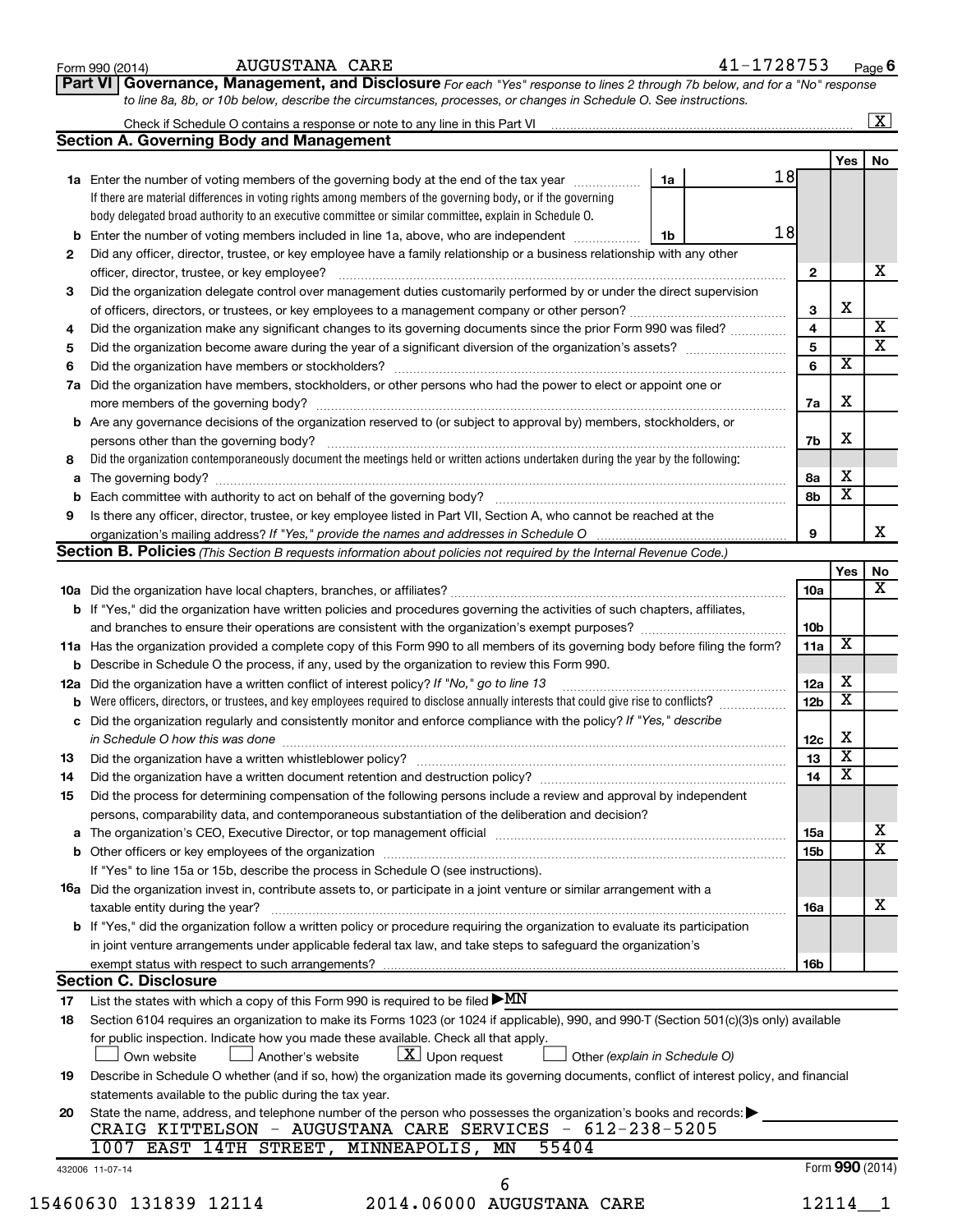$\Box$ 

| Part VII Compensation of Officers, Directors, Trustees, Key Employees, Highest Compensated |  |
|--------------------------------------------------------------------------------------------|--|
| <b>Employees, and Independent Contractors</b>                                              |  |

Check if Schedule O contains a response or note to any line in this Part VII

**Section A. Officers, Directors, Trustees, Key Employees, and Highest Compensated Employees**

**1a**  Complete this table for all persons required to be listed. Report compensation for the calendar year ending with or within the organization's tax year.

**•** List all of the organization's current officers, directors, trustees (whether individuals or organizations), regardless of amount of compensation. Enter -0- in columns  $(D)$ ,  $(E)$ , and  $(F)$  if no compensation was paid.

**•** List all of the organization's **current** key employees, if any. See instructions for definition of "key employee."

**•** List the organization's five current highest compensated employees (other than an officer, director, trustee, or key employee) who received reportable compensation (Box 5 of Form W-2 and/or Box 7 of Form 1099-MISC) of more than \$100,000 from the organization and any related organizations.

**•** List all of the organization's former officers, key employees, and highest compensated employees who received more than \$100,000 of reportable compensation from the organization and any related organizations.

**•** List all of the organization's former directors or trustees that received, in the capacity as a former director or trustee of the organization, more than \$10,000 of reportable compensation from the organization and any related organizations.

List persons in the following order: individual trustees or directors; institutional trustees; officers; key employees; highest compensated employees; and former such persons.

Check this box if neither the organization nor any related organization compensated any current officer, director, or trustee.  $\Box$ 

| (A)                            | (B)                    |                                |                                                                  | (C)         |              |                                   |        | (D)             | (E)                           | (F)                      |
|--------------------------------|------------------------|--------------------------------|------------------------------------------------------------------|-------------|--------------|-----------------------------------|--------|-----------------|-------------------------------|--------------------------|
| Name and Title                 | Average                |                                | (do not check more than one                                      |             | Position     |                                   |        | Reportable      | Reportable                    | Estimated                |
|                                | hours per              |                                | box, unless person is both an<br>officer and a director/trustee) |             |              |                                   |        | compensation    | compensation                  | amount of                |
|                                | week                   |                                |                                                                  |             |              |                                   |        | from<br>the     | from related<br>organizations | other                    |
|                                | (list any<br>hours for |                                |                                                                  |             |              |                                   |        | organization    | (W-2/1099-MISC)               | compensation<br>from the |
|                                | related                |                                | trustee                                                          |             |              |                                   |        | (W-2/1099-MISC) |                               | organization             |
|                                | organizations          |                                |                                                                  |             |              |                                   |        |                 |                               | and related              |
|                                | below                  | Individual trustee or director | Institutional t                                                  |             | Key employee |                                   |        |                 |                               | organizations            |
|                                | line)                  |                                |                                                                  | Officer     |              | Highest compensated<br>  employee | Former |                 |                               |                          |
| (1)<br>REV. DR. GARY WILKERSON | 1.00                   |                                |                                                                  |             |              |                                   |        |                 |                               |                          |
| <b>CHAIR</b>                   | 8.00                   | $\mathbf X$                    |                                                                  | $\mathbf x$ |              |                                   |        | 0.              | $\mathbf 0$ .                 | $0\cdot$                 |
| (2)<br>MARSHALL MACKAY         | 1.00                   |                                |                                                                  |             |              |                                   |        |                 |                               |                          |
| VICE CHAIR                     | 8.00                   | X                              |                                                                  | X           |              |                                   |        | $\mathbf 0$ .   | О.                            | $\boldsymbol{0}$ .       |
| CHARLES PARKS, JR.<br>(3)      | 1.00                   |                                |                                                                  |             |              |                                   |        |                 |                               |                          |
| <b>SECRETARY</b>               | 8.00                   | $\mathbf X$                    |                                                                  | $\mathbf X$ |              |                                   |        | $\mathbf 0$ .   | $\mathbf 0$ .                 | $\boldsymbol{0}$ .       |
| ERIC (RICK) ELLINGSON<br>(4)   | 1.00                   |                                |                                                                  |             |              |                                   |        |                 |                               |                          |
| TREASURER                      | 9.00                   | X                              |                                                                  | $\mathbf X$ |              |                                   |        | $\mathbf 0$ .   | $\mathbf 0$ .                 | $\mathbf 0$ .            |
| (5) MICHELENE VERLAUTZ         | 1.00                   |                                |                                                                  |             |              |                                   |        |                 |                               |                          |
| <b>DIRECTOR</b>                | 0.00x                  |                                |                                                                  |             |              |                                   |        | $\mathbf 0$ .   | $\mathbf 0$ .                 | $\boldsymbol{0}$ .       |
| (6)<br><b>BRUCE CRAWFORD</b>   | 1.00                   |                                |                                                                  |             |              |                                   |        |                 |                               |                          |
| <b>DIRECTOR</b>                | $0.00 \, x$            |                                |                                                                  |             |              |                                   |        | 0.              | $\mathbf 0$ .                 | $0$ .                    |
| <b>LARRY KULA</b><br>(7)       | 1.00                   |                                |                                                                  |             |              |                                   |        |                 |                               |                          |
| <b>DIRECTOR</b>                | 0.00x                  |                                |                                                                  |             |              |                                   |        | $\mathbf 0$ .   | $\mathbf 0$ .                 | $\mathbf 0$ .            |
| (8)<br>PR. DAN SIEDELMANN      | 1.00                   |                                |                                                                  |             |              |                                   |        |                 |                               |                          |
| <b>DIRECTOR</b>                | 0.00x                  |                                |                                                                  |             |              |                                   |        | $\mathbf 0$ .   | $\mathbf 0$ .                 | $\mathbf 0$ .            |
| JIM EHLEN<br>(9)               | 1.00                   |                                |                                                                  |             |              |                                   |        |                 |                               |                          |
| <b>DIRECTOR</b>                | 8.00x                  |                                |                                                                  |             |              |                                   |        | $\mathbf 0$ .   | $\mathbf 0$ .                 | $\mathbf 0$ .            |
| (10) SCOTT RAMSDALE            | 1.00                   |                                |                                                                  |             |              |                                   |        |                 |                               |                          |
| <b>DIRECTOR</b>                | 8.00x                  |                                |                                                                  |             |              |                                   |        | $\mathbf 0$ .   | $\mathbf 0$ .                 | 0.                       |
| (11) TOM TURNER                | 1.00                   |                                |                                                                  |             |              |                                   |        |                 |                               |                          |
| <b>DIRECTOR</b>                | 0.00x                  |                                |                                                                  |             |              |                                   |        | 0.              | $\mathbf 0$ .                 | $\mathbf 0$ .            |
| (12) BILL SOULES               | 1.00                   |                                |                                                                  |             |              |                                   |        |                 |                               |                          |
| <b>DIRECTOR</b>                | 0.00x                  |                                |                                                                  |             |              |                                   |        | 0.              | $\mathbf 0$ .                 | $\mathbf 0$ .            |
| (13) NIC PUZAK                 | 1.00                   |                                |                                                                  |             |              |                                   |        |                 |                               |                          |
| <b>DIRECTOR</b>                | 0.00                   | X                              |                                                                  |             |              |                                   |        | $\mathbf 0$ .   | $\mathbf 0$ .                 | $\mathbf 0$ .            |
| (14) BERNIE CABLE-PROKOP       | 1.00                   |                                |                                                                  |             |              |                                   |        |                 |                               |                          |
| <b>DIRECTOR</b>                | 0.00                   | X                              |                                                                  |             |              |                                   |        | $\mathbf 0$ .   | $\mathbf 0$ .                 | 0.                       |
| (15) ALLEN OLSON               | 1.00                   |                                |                                                                  |             |              |                                   |        |                 |                               |                          |
| <b>DIRECTOR</b>                | 0.00                   | X                              |                                                                  |             |              |                                   |        | $\mathbf 0$ .   | $\mathbf 0$ .                 | 0.                       |
| (16) DUANE HETLAND             | 1.00                   |                                |                                                                  |             |              |                                   |        |                 |                               |                          |
| <b>DIRECTOR</b>                | 0.00                   | X                              |                                                                  |             |              |                                   |        | 0.              | $\mathbf 0$ .                 | $\mathbf 0$ .            |
| (17) PATRICK IRVINE            | 1.00                   |                                |                                                                  |             |              |                                   |        |                 |                               |                          |
| <b>DIRECTOR</b>                | 0.00                   | $\mathbf x$                    |                                                                  |             |              |                                   |        | 0.              | $\mathbf 0$ .                 | 0.                       |
|                                |                        |                                |                                                                  |             |              |                                   |        |                 |                               |                          |

432007 11-07-14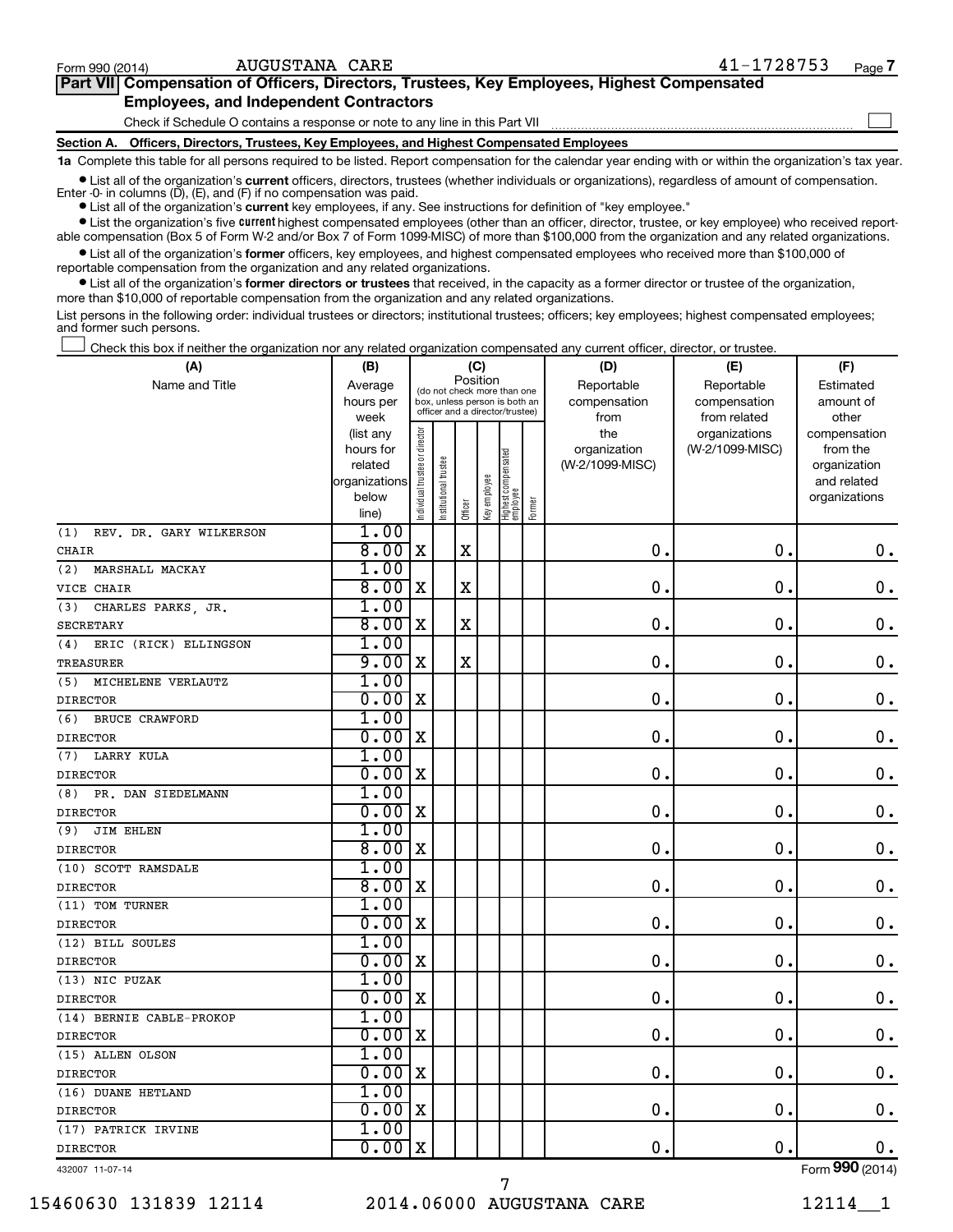| Form 990 (2014) | <b>AUGUSTANA CARE</b>                                                                                                                                                                    |                                                         |                                |                      |         |              |                                                                                                 |        |                                           | 41-1728753                                        |    |                     | Page 8                                                                   |
|-----------------|------------------------------------------------------------------------------------------------------------------------------------------------------------------------------------------|---------------------------------------------------------|--------------------------------|----------------------|---------|--------------|-------------------------------------------------------------------------------------------------|--------|-------------------------------------------|---------------------------------------------------|----|---------------------|--------------------------------------------------------------------------|
| <b>Part VII</b> | Section A. Officers, Directors, Trustees, Key Employees, and Highest Compensated Employees (continued)                                                                                   |                                                         |                                |                      |         |              |                                                                                                 |        |                                           |                                                   |    |                     |                                                                          |
|                 | (A)<br>Name and title                                                                                                                                                                    | (B)<br>Average<br>hours per<br>week<br>(list any        |                                |                      | (C)     | Position     | (do not check more than one<br>box, unless person is both an<br>officer and a director/trustee) |        | (D)<br>Reportable<br>compensation<br>from | (E)<br>Reportable<br>compensation<br>from related |    |                     | (F)<br>Estimated<br>amount of<br>other                                   |
|                 |                                                                                                                                                                                          | hours for<br>related<br>organizations<br>below<br>line) | Individual trustee or director | nstitutional trustee | Officer | key employee | Highest compensated<br> employee                                                                | Former | the<br>organization<br>(W-2/1099-MISC)    | organizations<br>(W-2/1099-MISC)                  |    |                     | compensation<br>from the<br>organization<br>and related<br>organizations |
| <b>DIRECTOR</b> | (18) JERRY NYE                                                                                                                                                                           | 1.00<br>0.00                                            | X                              |                      |         |              |                                                                                                 |        | 0.                                        |                                                   | 0. |                     | $0$ .                                                                    |
|                 | (19) TIM TUCKER                                                                                                                                                                          | 4.50                                                    |                                |                      |         |              |                                                                                                 |        |                                           |                                                   |    |                     |                                                                          |
|                 | PRESIDENT/CEO                                                                                                                                                                            | 40.50                                                   |                                |                      | Χ       |              |                                                                                                 |        | 0.                                        | 358,498.                                          |    |                     | 171,568.                                                                 |
|                 | (20) CRAIG KITTELSON                                                                                                                                                                     | 4.50<br>40.50                                           |                                |                      | Χ       |              |                                                                                                 |        | 0.                                        | 275,000.                                          |    |                     | 95,933.                                                                  |
|                 | VP - FINANCE/CFO<br>(21) TIM MIDDENDORF                                                                                                                                                  | 4.50                                                    |                                |                      |         |              |                                                                                                 |        |                                           |                                                   |    |                     |                                                                          |
|                 | VP - OPERATIONS/COO                                                                                                                                                                      | 40.50                                                   |                                |                      | Χ       |              |                                                                                                 |        | 0.                                        | 246,637.                                          |    |                     | 30,379.                                                                  |
|                 | (22) KATHERINE KOPP<br>VP - NEW BUSINESS DEVELOPMENT                                                                                                                                     | 4.50<br>40.50                                           |                                |                      |         | Χ            |                                                                                                 |        | 0.                                        | 239,638.                                          |    |                     | 56, 145.                                                                 |
|                 |                                                                                                                                                                                          |                                                         |                                |                      |         |              |                                                                                                 |        |                                           |                                                   |    |                     |                                                                          |
|                 |                                                                                                                                                                                          |                                                         |                                |                      |         |              |                                                                                                 |        |                                           |                                                   |    |                     |                                                                          |
|                 |                                                                                                                                                                                          |                                                         |                                |                      |         |              |                                                                                                 |        |                                           |                                                   |    |                     |                                                                          |
|                 |                                                                                                                                                                                          |                                                         |                                |                      |         |              |                                                                                                 |        |                                           |                                                   |    |                     |                                                                          |
|                 | 1b Sub-total                                                                                                                                                                             |                                                         |                                |                      |         |              |                                                                                                 |        | Ο.                                        | 1, 119, 773.                                      |    |                     | 354,025.                                                                 |
|                 |                                                                                                                                                                                          |                                                         |                                |                      |         |              |                                                                                                 |        | σ.<br>σ.                                  | 1, 119, 773.                                      | 0. |                     | 354,025.                                                                 |
| 2               | Total number of individuals (including but not limited to those listed above) who received more than \$100,000 of reportable<br>compensation from the organization $\blacktriangleright$ |                                                         |                                |                      |         |              |                                                                                                 |        |                                           |                                                   |    |                     | O                                                                        |
|                 |                                                                                                                                                                                          |                                                         |                                |                      |         |              |                                                                                                 |        |                                           |                                                   |    |                     | No<br>Yes                                                                |
| з               | Did the organization list any former officer, director, or trustee, key employee, or highest compensated employee on<br>line 1a? If "Yes," complete Schedule J for such individual       |                                                         |                                |                      |         |              |                                                                                                 |        |                                           |                                                   |    | 3                   | X                                                                        |
| 4               | For any individual listed on line 1a, is the sum of reportable compensation and other compensation from the organization                                                                 |                                                         |                                |                      |         |              |                                                                                                 |        |                                           |                                                   |    |                     |                                                                          |
| 5               | Did any person listed on line 1a receive or accrue compensation from any unrelated organization or individual for services                                                               |                                                         |                                |                      |         |              |                                                                                                 |        |                                           |                                                   |    | 4                   | х                                                                        |
|                 | <b>Section B. Independent Contractors</b>                                                                                                                                                |                                                         |                                |                      |         |              |                                                                                                 |        |                                           |                                                   |    | 5                   | x                                                                        |
| 1               | Complete this table for your five highest compensated independent contractors that received more than \$100,000 of compensation from                                                     |                                                         |                                |                      |         |              |                                                                                                 |        |                                           |                                                   |    |                     |                                                                          |
|                 | the organization. Report compensation for the calendar year ending with or within the organization's tax year.                                                                           |                                                         |                                |                      |         |              |                                                                                                 |        |                                           |                                                   |    |                     |                                                                          |
|                 | (A)<br>Name and business address                                                                                                                                                         |                                                         |                                |                      |         |              |                                                                                                 |        | (B)<br>Description of services            |                                                   |    | (C)<br>Compensation |                                                                          |
|                 | AUGUSTANA CARE SERVICES, 1007 EAST 14TH<br>STREET, MINNEAPOLIS, MN 55404                                                                                                                 |                                                         |                                |                      |         |              |                                                                                                 |        | <b>MANAGEMENT SERVICES</b>                |                                                   |    |                     | 1,482,964.                                                               |
|                 |                                                                                                                                                                                          |                                                         |                                |                      |         |              |                                                                                                 |        |                                           |                                                   |    |                     |                                                                          |
|                 |                                                                                                                                                                                          |                                                         |                                |                      |         |              |                                                                                                 |        |                                           |                                                   |    |                     |                                                                          |
|                 |                                                                                                                                                                                          |                                                         |                                |                      |         |              |                                                                                                 |        |                                           |                                                   |    |                     |                                                                          |
|                 |                                                                                                                                                                                          |                                                         |                                |                      |         |              |                                                                                                 |        |                                           |                                                   |    |                     |                                                                          |
| 2               | Total number of independent contractors (including but not limited to those listed above) who received more than<br>\$100,000 of compensation from the organization                      |                                                         |                                |                      |         |              |                                                                                                 |        |                                           |                                                   |    |                     |                                                                          |
|                 |                                                                                                                                                                                          |                                                         |                                |                      |         |              |                                                                                                 |        |                                           |                                                   |    |                     | Form 990 (2014)                                                          |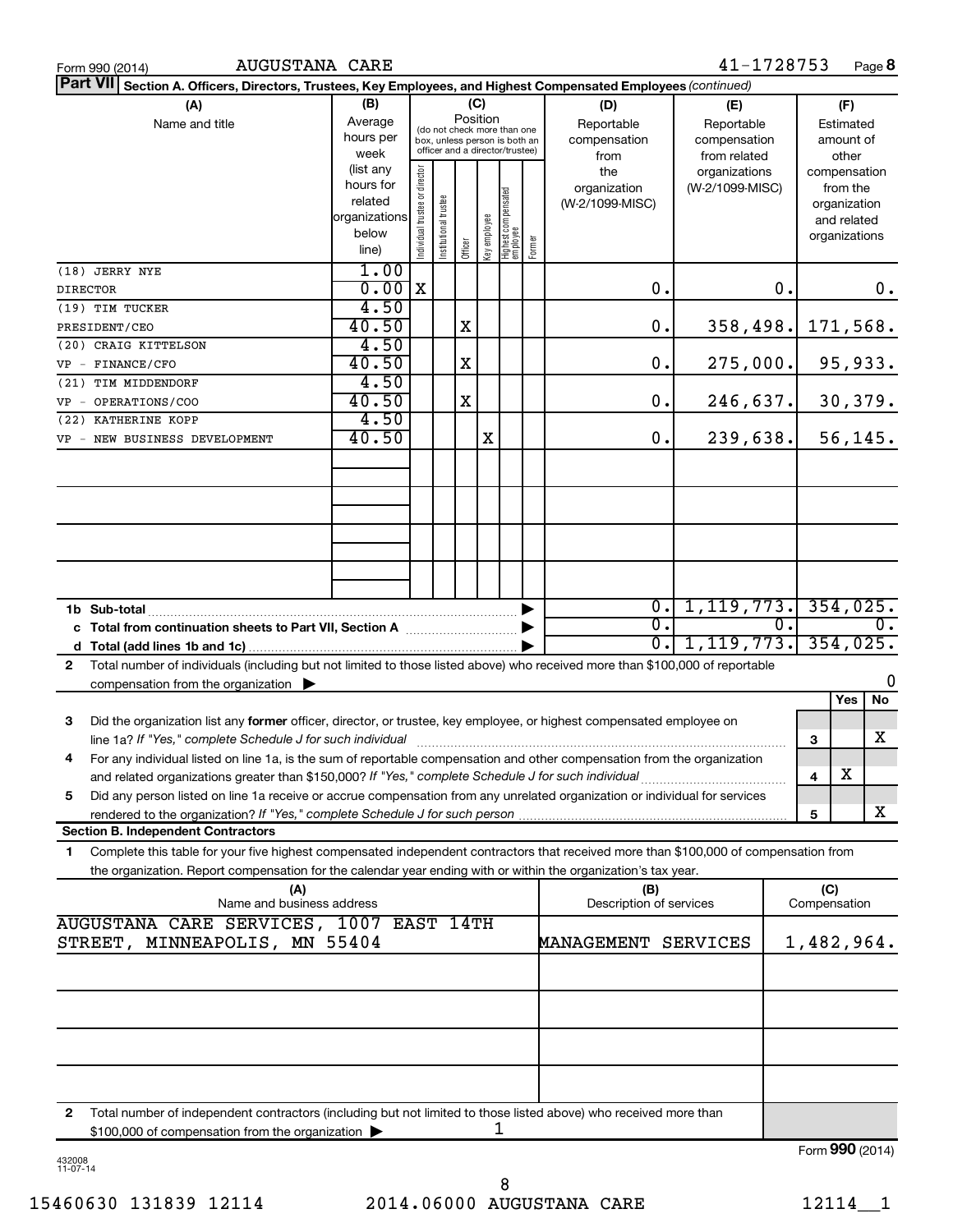|                                                           | <b>Part VIII</b> | <b>Statement of Revenue</b>                                     |                |                       |               |                                                 |                                         |                                                                      |
|-----------------------------------------------------------|------------------|-----------------------------------------------------------------|----------------|-----------------------|---------------|-------------------------------------------------|-----------------------------------------|----------------------------------------------------------------------|
|                                                           |                  |                                                                 |                |                       |               |                                                 |                                         |                                                                      |
|                                                           |                  |                                                                 |                |                       | Total revenue | (B)<br>Related or<br>exempt function<br>revenue | (C)<br>Unrelated<br>business<br>revenue | (D)<br>Revenue excluded<br>from tax under<br>sections<br>$512 - 514$ |
|                                                           |                  | 1 a Federated campaigns                                         | 1a             |                       |               |                                                 |                                         |                                                                      |
| Contributions, Gifts, Grants<br>and Other Similar Amounts | b                | Membership dues                                                 | 1 <sub>b</sub> |                       |               |                                                 |                                         |                                                                      |
|                                                           | с                | Fundraising events                                              | 1 <sub>c</sub> | 9,315.                |               |                                                 |                                         |                                                                      |
|                                                           |                  | Related organizations                                           | 1 <sub>d</sub> | 1,575,359.            |               |                                                 |                                         |                                                                      |
|                                                           |                  | Government grants (contributions)                               | 1e             | 191,346.              |               |                                                 |                                         |                                                                      |
|                                                           |                  | f All other contributions, gifts, grants, and                   |                |                       |               |                                                 |                                         |                                                                      |
|                                                           |                  | similar amounts not included above                              | 1f             | 1,070,389.            |               |                                                 |                                         |                                                                      |
|                                                           |                  | g Noncash contributions included in lines 1a-1f: \$             |                | 779,028.              |               |                                                 |                                         |                                                                      |
|                                                           |                  |                                                                 |                |                       | 2,846,409.    |                                                 |                                         |                                                                      |
|                                                           |                  |                                                                 |                | <b>Business Code</b>  |               |                                                 |                                         |                                                                      |
|                                                           | 2 a              | ASSISTED LIVING                                                 |                | 623000                | 23, 618, 112. | 23, 618, 112.                                   |                                         |                                                                      |
|                                                           | b                | NURSING                                                         |                | 623000                | 9,861,981.    | 9,861,981.                                      |                                         |                                                                      |
|                                                           | C                | PAYROLL                                                         |                | 541200                | 1,299,448.    |                                                 | 1,299,448.                              |                                                                      |
|                                                           | d                | CONSULTING                                                      |                | 541610                | 504,422.      |                                                 | 504,422.                                |                                                                      |
| Program Service<br>Revenue                                | е                |                                                                 |                |                       |               |                                                 |                                         |                                                                      |
|                                                           | f                | All other program service revenue <i>mimiming</i>               |                |                       |               |                                                 |                                         |                                                                      |
|                                                           | a                |                                                                 |                |                       | 35, 283, 963. |                                                 |                                         |                                                                      |
|                                                           | 3                | Investment income (including dividends, interest, and           |                |                       |               |                                                 |                                         |                                                                      |
|                                                           |                  |                                                                 |                |                       | 167,977.      |                                                 |                                         | 167,977.                                                             |
|                                                           | 4                | Income from investment of tax-exempt bond proceeds              |                |                       |               |                                                 |                                         |                                                                      |
|                                                           | 5                |                                                                 |                |                       |               |                                                 |                                         |                                                                      |
|                                                           |                  |                                                                 | (i) Real       | (ii) Personal         |               |                                                 |                                         |                                                                      |
|                                                           | 6а               | Gross rents                                                     | 622,443.       |                       |               |                                                 |                                         |                                                                      |
|                                                           | b                | Less: rental expenses                                           | 198,185.       |                       |               |                                                 |                                         |                                                                      |
|                                                           | с                | Rental income or (loss)                                         | 424,258.       |                       |               |                                                 |                                         |                                                                      |
|                                                           | d                | Net rental income or (loss)                                     |                | ▶                     | 424,258.      |                                                 | $-38,302.$                              | 462,560.                                                             |
|                                                           |                  | 7 a Gross amount from sales of                                  | (i) Securities | (ii) Other            |               |                                                 |                                         |                                                                      |
|                                                           |                  | assets other than inventory                                     |                | 3,200                 |               |                                                 |                                         |                                                                      |
|                                                           |                  | <b>b</b> Less: cost or other basis                              |                |                       |               |                                                 |                                         |                                                                      |
|                                                           |                  | and sales expenses                                              |                | $\mathbf{0}$          |               |                                                 |                                         |                                                                      |
|                                                           |                  |                                                                 |                | 3,200,                |               |                                                 |                                         |                                                                      |
|                                                           |                  |                                                                 |                | $\blacktriangleright$ | 3,200,        |                                                 |                                         | 3,200.                                                               |
| <b>Other Revenue</b>                                      |                  | 8 a Gross income from fundraising events (not  <br>including \$ | $9,315.$ of    |                       |               |                                                 |                                         |                                                                      |
|                                                           |                  | contributions reported on line 1c). See                         |                | 115,330.              |               |                                                 |                                         |                                                                      |
|                                                           |                  | b Less: direct expenses                                         | b              | 36, 145.              |               |                                                 |                                         |                                                                      |
|                                                           |                  | c Net income or (loss) from fundraising events                  |                |                       | 79,185.       |                                                 |                                         | 79,185.                                                              |
|                                                           |                  | 9 a Gross income from gaming activities. See                    |                |                       |               |                                                 |                                         |                                                                      |
|                                                           |                  |                                                                 |                |                       |               |                                                 |                                         |                                                                      |
|                                                           |                  |                                                                 | b              |                       |               |                                                 |                                         |                                                                      |
|                                                           |                  | c Net income or (loss) from gaming activities                   |                |                       |               |                                                 |                                         |                                                                      |
|                                                           |                  | 10 a Gross sales of inventory, less returns                     |                |                       |               |                                                 |                                         |                                                                      |
|                                                           |                  |                                                                 |                | 5,621.                |               |                                                 |                                         |                                                                      |
|                                                           |                  |                                                                 | b              | $\mathbf 0$ .         |               |                                                 |                                         |                                                                      |
|                                                           |                  | c Net income or (loss) from sales of inventory                  |                |                       | 5,621         |                                                 |                                         | 5,621.                                                               |
|                                                           |                  | Miscellaneous Revenue                                           |                | <b>Business Code</b>  |               |                                                 |                                         |                                                                      |
|                                                           |                  | 11 a DIETARY INCOME                                             |                | 722210                | 114,922.      |                                                 |                                         | 114,922.                                                             |
|                                                           | b                | HOUSEKEEPING INCOME                                             |                | 812900                | 69,604.       |                                                 |                                         | 69,604.                                                              |
|                                                           | C.               | CABLE TV INCOME                                                 |                | 515100                | 50,047.       |                                                 |                                         | 50,047.                                                              |
|                                                           | d                |                                                                 |                | 812900                | 107,169.      |                                                 |                                         | 107,169.                                                             |
|                                                           | е                |                                                                 |                |                       | 341,742.      |                                                 |                                         |                                                                      |
|                                                           | 12               |                                                                 |                |                       | 39, 152, 355. | 33,480,093.                                     | 1,765,568.                              | 1,060,285.                                                           |
| 432009<br>11-07-14                                        |                  |                                                                 |                |                       |               |                                                 |                                         | Form 990 (2014)                                                      |

Form 990 (2014) **AUGUSTANA CARE 4**1-1728753 Page **9** 

AUGUSTANA CARE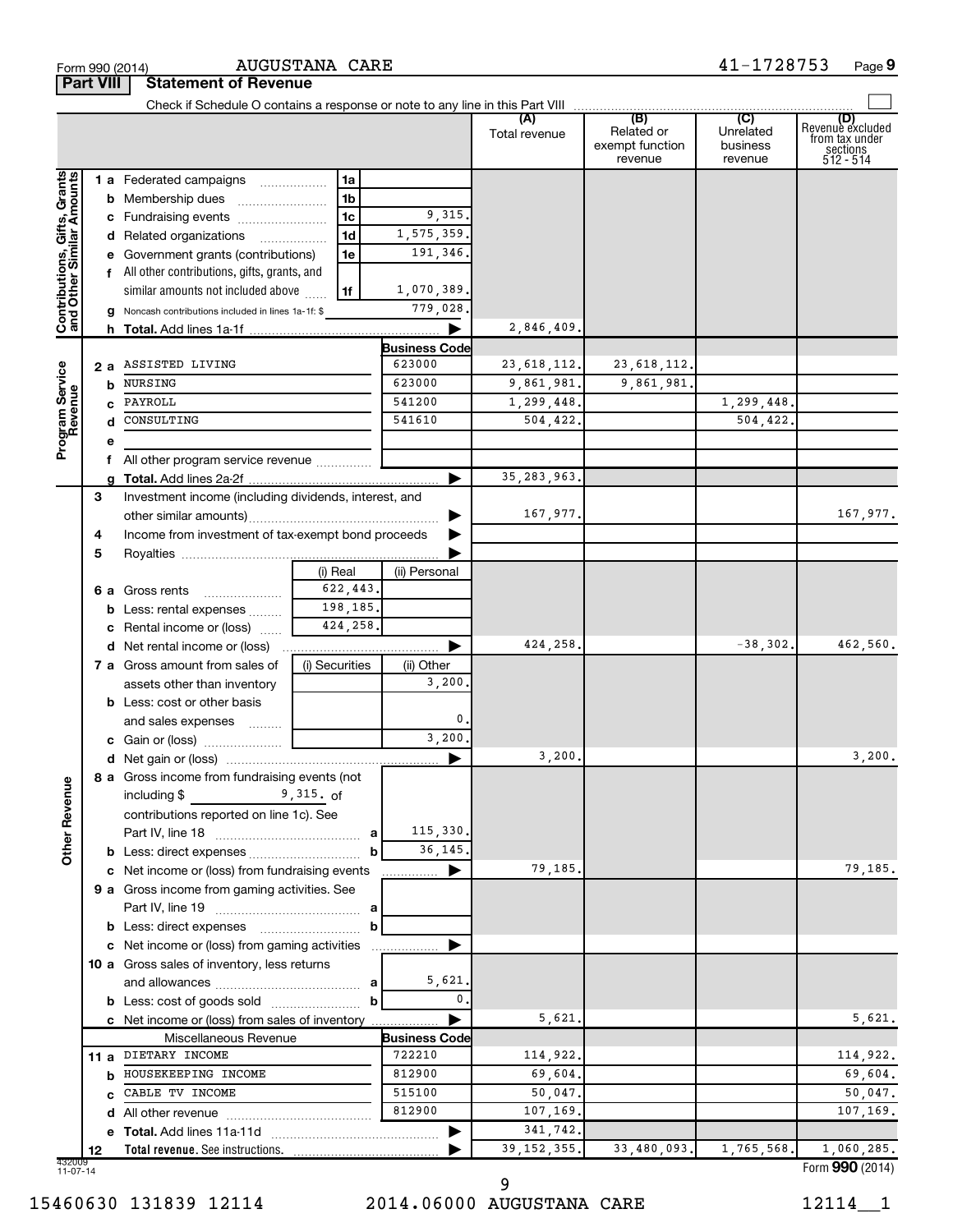AUGUSTANA CARE

| <b>Part IX   Statement of Functional Expenses</b> |                                                                                                                            |                       |                                    |                                           |                                |  |  |  |  |
|---------------------------------------------------|----------------------------------------------------------------------------------------------------------------------------|-----------------------|------------------------------------|-------------------------------------------|--------------------------------|--|--|--|--|
|                                                   | Section 501(c)(3) and 501(c)(4) organizations must complete all columns. All other organizations must complete column (A). |                       |                                    |                                           |                                |  |  |  |  |
|                                                   | Check if Schedule O contains a response or note to any line in this Part IX                                                |                       |                                    |                                           |                                |  |  |  |  |
|                                                   | Do not include amounts reported on lines 6b,<br>7b, 8b, 9b, and 10b of Part VIII.                                          | (A)<br>Total expenses | (B)<br>Program service<br>expenses | (C)<br>Management and<br>general expenses | (D)<br>Fundraising<br>expenses |  |  |  |  |
| 1.                                                | Grants and other assistance to domestic organizations                                                                      |                       |                                    |                                           |                                |  |  |  |  |
|                                                   | and domestic governments. See Part IV, line 21                                                                             | 1,180,480.            | 1,180,480.                         |                                           |                                |  |  |  |  |
| 2                                                 | Grants and other assistance to domestic                                                                                    |                       |                                    |                                           |                                |  |  |  |  |
|                                                   | individuals. See Part IV, line 22                                                                                          | 18, 100.              | 18, 100.                           |                                           |                                |  |  |  |  |
| 3                                                 | Grants and other assistance to foreign                                                                                     |                       |                                    |                                           |                                |  |  |  |  |
|                                                   | organizations, foreign governments, and foreign                                                                            |                       |                                    |                                           |                                |  |  |  |  |
|                                                   | individuals. See Part IV, lines 15 and 16                                                                                  |                       |                                    |                                           |                                |  |  |  |  |
| 4                                                 | Benefits paid to or for members                                                                                            |                       |                                    |                                           |                                |  |  |  |  |
| 5                                                 | Compensation of current officers, directors,                                                                               |                       |                                    |                                           |                                |  |  |  |  |
|                                                   | trustees, and key employees                                                                                                |                       |                                    |                                           |                                |  |  |  |  |
| 6                                                 | Compensation not included above, to disqualified                                                                           |                       |                                    |                                           |                                |  |  |  |  |
|                                                   | persons (as defined under section 4958(f)(1)) and                                                                          |                       |                                    |                                           |                                |  |  |  |  |
|                                                   | persons described in section 4958(c)(3)(B)                                                                                 |                       |                                    |                                           |                                |  |  |  |  |
| 7                                                 | Other salaries and wages                                                                                                   | 18, 270, 065.         | 16, 566, 813.                      | 1,424,112.                                | 279, 140.                      |  |  |  |  |
| 8                                                 | Pension plan accruals and contributions (include                                                                           |                       |                                    |                                           |                                |  |  |  |  |
|                                                   | section 401(k) and 403(b) employer contributions)                                                                          | 125,926.              | 107, 218.                          | 18,708.                                   |                                |  |  |  |  |
| 9                                                 |                                                                                                                            | 1,876,686.            | 1,723,064.                         | 153,622.                                  |                                |  |  |  |  |
| 10                                                |                                                                                                                            | 1, 233, 590.          | 1,142,983.                         | 90,607.                                   |                                |  |  |  |  |
| 11                                                | Fees for services (non-employees):                                                                                         |                       |                                    |                                           |                                |  |  |  |  |
| a                                                 |                                                                                                                            | 1,625,341.            | 112,447.                           | 1,512,894.                                |                                |  |  |  |  |
| b                                                 |                                                                                                                            | 37,914.               |                                    | 37,914.                                   |                                |  |  |  |  |
|                                                   |                                                                                                                            | 76,439.               |                                    | 76,439.                                   |                                |  |  |  |  |
|                                                   |                                                                                                                            |                       |                                    |                                           |                                |  |  |  |  |
|                                                   | e Professional fundraising services. See Part IV, line 17                                                                  |                       |                                    |                                           |                                |  |  |  |  |
|                                                   | f Investment management fees                                                                                               |                       |                                    |                                           |                                |  |  |  |  |
|                                                   | Other. (If line 11g amount exceeds 10% of line 25,                                                                         |                       |                                    |                                           |                                |  |  |  |  |
|                                                   | column (A) amount, list line 11g expenses on Sch 0.)                                                                       | 1,323,797.            | 1,095,342.                         | 201, 170.                                 | 27,285.                        |  |  |  |  |
| 12                                                |                                                                                                                            | 241, 177.             |                                    | 234,977.                                  | 6, 200.                        |  |  |  |  |
| 13                                                |                                                                                                                            | 685,752.              | 366, 745.                          | 289,693.                                  | 29,314.                        |  |  |  |  |
| 14                                                |                                                                                                                            |                       |                                    |                                           |                                |  |  |  |  |
| 15                                                |                                                                                                                            |                       |                                    |                                           |                                |  |  |  |  |
| 16                                                |                                                                                                                            | 1,689,990.            | 1,689,922.                         | 68.                                       |                                |  |  |  |  |
| 17                                                | Travel                                                                                                                     | 515,492.              | 446,352.                           | 67,456.                                   | 1,684.                         |  |  |  |  |
| 18                                                | Payments of travel or entertainment expenses                                                                               |                       |                                    |                                           |                                |  |  |  |  |
|                                                   | for any federal, state, or local public officials                                                                          |                       |                                    |                                           |                                |  |  |  |  |
| 19                                                | Conferences, conventions, and meetings                                                                                     | 85,417.               | 55,032.                            | 28,563.                                   | 1,822.                         |  |  |  |  |
| 20                                                | Interest                                                                                                                   | 2,413,092.            | 2,413,092.                         |                                           |                                |  |  |  |  |
| 21                                                |                                                                                                                            |                       |                                    |                                           |                                |  |  |  |  |
| 22                                                | Depreciation, depletion, and amortization                                                                                  | 2,561,032.            | 2,561,032.                         |                                           |                                |  |  |  |  |
| 23                                                | Insurance                                                                                                                  | 221,777.              | 6,536.                             | 215, 241.                                 |                                |  |  |  |  |
| 24                                                | Other expenses. Itemize expenses not covered<br>above. (List miscellaneous expenses in line 24e. If line                   |                       |                                    |                                           |                                |  |  |  |  |
|                                                   | 24e amount exceeds 10% of line 25, column (A)                                                                              |                       |                                    |                                           |                                |  |  |  |  |
|                                                   | amount, list line 24e expenses on Schedule 0.                                                                              |                       |                                    |                                           |                                |  |  |  |  |
|                                                   | a NURSING SUPPLIES                                                                                                         | 1,400,061.            | 1,398,835.                         | 1,226.                                    |                                |  |  |  |  |
|                                                   | <b>b DIETARY EXPENSES</b>                                                                                                  | 971,612.              | 971,612.                           |                                           |                                |  |  |  |  |

432010 11-07-14

**25 26**

**e** All other expenses

Check here if following SOP 98-2 (ASC 958-720)

reported in column (B) joint costs from a combined educational campaign and fundraising solicitation.

**Total functional expenses.**  Add lines 1 through 24e **Joint costs.** Complete this line only if the organization

**c** LICENSES, PERMITS, FEES | 418,291. 373,716. 42,714. 1,861. **d** BAD DEBT EXPENSE 177,810. 183,900. -6,090.

480,914. 371,990. 87,331. 21,593. 37,630,755. 32,601,311. 4,666,635. 362,809.

Form (2014) **990**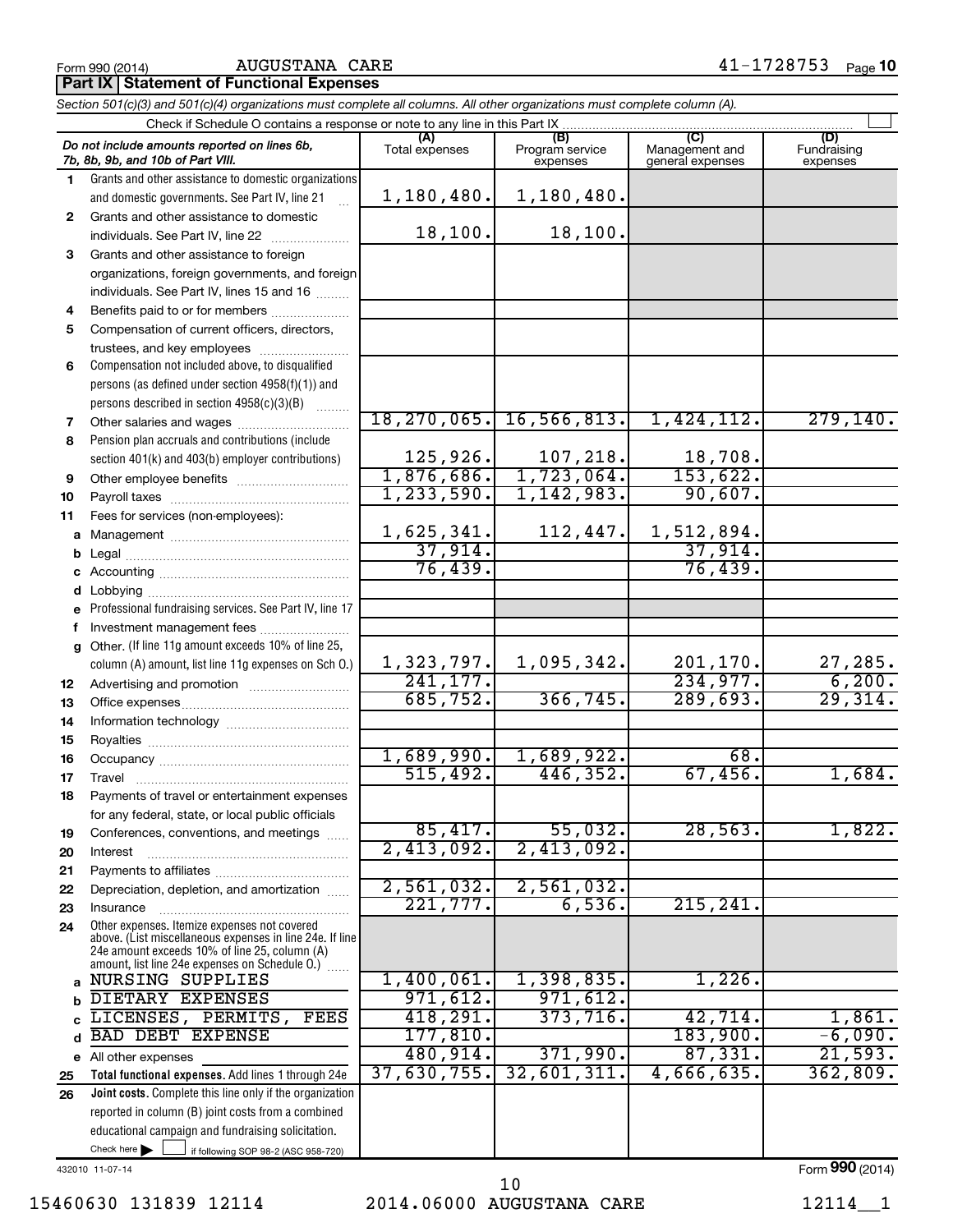AUGUSTANA CARE

Form 990 (2014) Page 41-1728753 Page 11

|                             | Part X   | <b>Balance Sheet</b>                                                                                                         |                          |                 |                    |
|-----------------------------|----------|------------------------------------------------------------------------------------------------------------------------------|--------------------------|-----------------|--------------------|
|                             |          |                                                                                                                              |                          |                 |                    |
|                             |          |                                                                                                                              | (A)<br>Beginning of year |                 | (B)<br>End of year |
|                             | 1        |                                                                                                                              | 5,817,213.               | $\mathbf{1}$    | 3,316,095.         |
|                             | 2        |                                                                                                                              |                          | $\mathbf{2}$    |                    |
|                             | 3        |                                                                                                                              | 1,875,348.               | $\mathbf{3}$    | 1,068,480.         |
|                             | 4        |                                                                                                                              | 1,809,916.               | 4               | 2, 270, 871.       |
|                             | 5        | Loans and other receivables from current and former officers, directors,                                                     |                          |                 |                    |
|                             |          | trustees, key employees, and highest compensated employees. Complete                                                         |                          |                 |                    |
|                             |          |                                                                                                                              |                          | 5               |                    |
|                             | 6        | Loans and other receivables from other disqualified persons (as defined under                                                |                          |                 |                    |
|                             |          | section 4958(f)(1)), persons described in section 4958(c)(3)(B), and contributing                                            |                          |                 |                    |
|                             |          | employers and sponsoring organizations of section 501(c)(9) voluntary                                                        |                          |                 |                    |
|                             |          | employees' beneficiary organizations (see instr). Complete Part II of Sch L                                                  |                          | 6               |                    |
| Assets                      | 7        |                                                                                                                              |                          | $\overline{7}$  |                    |
|                             | 8        |                                                                                                                              |                          | 8               |                    |
|                             | 9        | Prepaid expenses and deferred charges                                                                                        | 254,833.                 | 9               | 330,882.           |
|                             |          | <b>10a</b> Land, buildings, and equipment: cost or other                                                                     |                          |                 |                    |
|                             |          | 81,070,421.<br>basis. Complete Part VI of Schedule D  10a<br>15,443,485.                                                     | 56,761,490.              |                 |                    |
|                             |          | 10 <sub>b</sub><br><b>b</b> Less: accumulated depreciation                                                                   |                          | 10 <sub>c</sub> | 65,626,936.        |
|                             | 11       |                                                                                                                              | 1,597,316.               | 11              | 1,910,714.         |
|                             | 12       |                                                                                                                              | 169,649.                 | 12              |                    |
|                             | 13       |                                                                                                                              | 1,356,508.               | 13<br>14        | 1,798,670.         |
|                             | 14       |                                                                                                                              | 3,689,358.               | 15              | 10,938,960.        |
|                             | 15       |                                                                                                                              | 73,331,631.              | 16              | 87, 261, 608.      |
|                             | 16<br>17 |                                                                                                                              | 2,164,238.               | 17              | 3,729,370.         |
|                             | 18       |                                                                                                                              |                          | 18              |                    |
|                             | 19       |                                                                                                                              |                          | 19              |                    |
|                             | 20       |                                                                                                                              | 30, 314, 898.            | 20              | 35,414,232.        |
|                             | 21       | Escrow or custodial account liability. Complete Part IV of Schedule D                                                        | 289,372.                 | 21              | 361,623.           |
|                             | 22       | Loans and other payables to current and former officers, directors, trustees,                                                |                          |                 |                    |
| Liabilities                 |          | key employees, highest compensated employees, and disqualified persons.                                                      |                          |                 |                    |
|                             |          |                                                                                                                              |                          | 22              |                    |
|                             | 23       | Secured mortgages and notes payable to unrelated third parties                                                               | 26,931,038.              | 23              | 30, 115, 001.      |
|                             | 24       | Unsecured notes and loans payable to unrelated third parties                                                                 |                          | 24              |                    |
|                             | 25       | Other liabilities (including federal income tax, payables to related third                                                   |                          |                 |                    |
|                             |          | parties, and other liabilities not included on lines 17-24). Complete Part X of                                              |                          |                 |                    |
|                             |          | Schedule D                                                                                                                   | 1,792,759.               | 25              | 4,296,868.         |
|                             | 26       | Total liabilities. Add lines 17 through 25                                                                                   | 61, 492, 305.            | 26              | 73,917,094.        |
|                             |          | Organizations that follow SFAS 117 (ASC 958), check here $\blacktriangleright \begin{array}{c} \boxed{X} \\ \end{array}$ and |                          |                 |                    |
|                             |          | complete lines 27 through 29, and lines 33 and 34.                                                                           |                          |                 |                    |
|                             | 27       |                                                                                                                              | 7,111,832.               | 27              | 11, 184, 469.      |
|                             | 28       |                                                                                                                              | 4,579,544.               | 28              | 2,011,895.         |
|                             | 29       | Permanently restricted net assets                                                                                            | 147,950.                 | 29              | 148, 150.          |
|                             |          | Organizations that do not follow SFAS 117 (ASC 958), check here ▶                                                            |                          |                 |                    |
|                             |          | and complete lines 30 through 34.                                                                                            |                          |                 |                    |
|                             | 30       |                                                                                                                              |                          | 30              |                    |
|                             | 31       | Paid-in or capital surplus, or land, building, or equipment fund                                                             |                          | 31              |                    |
| Net Assets or Fund Balances | 32       | Retained earnings, endowment, accumulated income, or other funds                                                             |                          | 32              |                    |
|                             | 33       |                                                                                                                              | 11,839,326.              | 33              | 13,344,514.        |
|                             | 34       |                                                                                                                              | 73,331,631.              | 34              | 87, 261, 608.      |
|                             |          |                                                                                                                              |                          |                 | Form 990 (2014)    |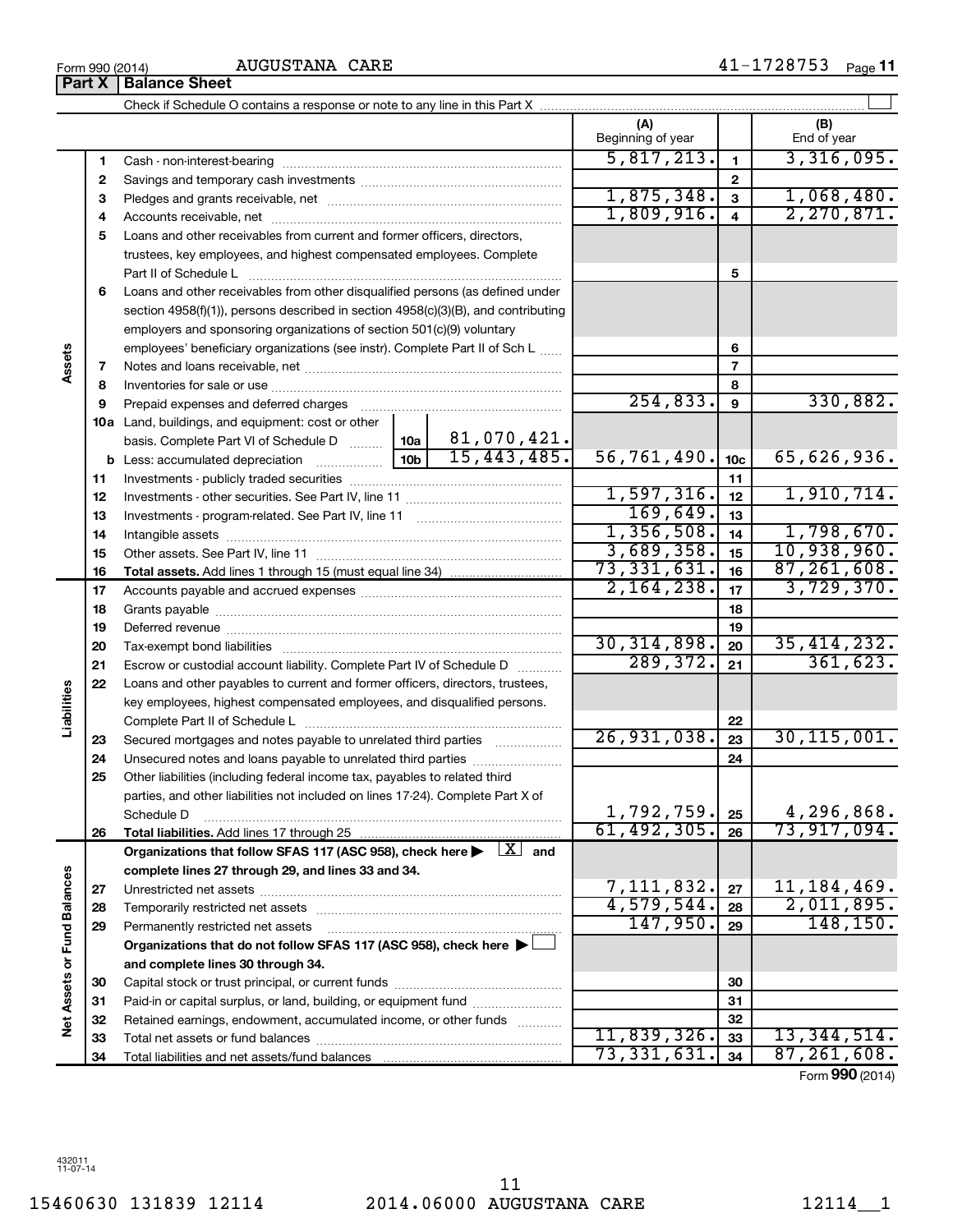|    | <b>AUGUSTANA CARE</b><br>Form 990 (2014)                                                                                                                                                                                                                                                                                                                                                                                                                                                            |                | 41-1728753 |                |               | Page 12          |
|----|-----------------------------------------------------------------------------------------------------------------------------------------------------------------------------------------------------------------------------------------------------------------------------------------------------------------------------------------------------------------------------------------------------------------------------------------------------------------------------------------------------|----------------|------------|----------------|---------------|------------------|
|    | <b>Part XI</b><br><b>Reconciliation of Net Assets</b>                                                                                                                                                                                                                                                                                                                                                                                                                                               |                |            |                |               |                  |
|    | Check if Schedule O contains a response or note to any line in this Part XI [11] [12] Check if Schedule O contains a response or note to any line in this Part XI                                                                                                                                                                                                                                                                                                                                   |                |            |                |               |                  |
|    |                                                                                                                                                                                                                                                                                                                                                                                                                                                                                                     |                |            |                |               |                  |
| 1  |                                                                                                                                                                                                                                                                                                                                                                                                                                                                                                     | 1              |            |                |               | 39, 152, 355.    |
| 2  |                                                                                                                                                                                                                                                                                                                                                                                                                                                                                                     | $\mathbf{2}$   |            |                |               | 37,630,755.      |
| 3  | Revenue less expenses. Subtract line 2 from line 1                                                                                                                                                                                                                                                                                                                                                                                                                                                  | 3              |            |                |               | 1,521,600.       |
| 4  |                                                                                                                                                                                                                                                                                                                                                                                                                                                                                                     | 4              |            |                |               | 11,839,326.      |
| 5  |                                                                                                                                                                                                                                                                                                                                                                                                                                                                                                     | 5              |            |                |               | $-16,412.$       |
| 6  | Donated services and use of facilities                                                                                                                                                                                                                                                                                                                                                                                                                                                              | 6              |            |                |               |                  |
| 7  | Investment expenses                                                                                                                                                                                                                                                                                                                                                                                                                                                                                 | $\overline{7}$ |            |                |               |                  |
| 8  |                                                                                                                                                                                                                                                                                                                                                                                                                                                                                                     | 8              |            |                |               |                  |
| 9  |                                                                                                                                                                                                                                                                                                                                                                                                                                                                                                     | 9              |            |                |               | $\overline{0}$ . |
| 10 | Net assets or fund balances at end of year. Combine lines 3 through 9 (must equal Part X, line 33,                                                                                                                                                                                                                                                                                                                                                                                                  |                |            |                |               |                  |
|    | column (B))<br>$\begin{minipage}{0.9\linewidth} \begin{tabular}{l} \hline \textbf{0.01} \end{tabular} \end{minipage} \begin{tabular}{l} \hline \textbf{1.01} \end{tabular} \end{minipage} \begin{tabular}{l} \hline \textbf{1.01} \end{tabular} \end{minipage} \begin{minipage}{0.9\linewidth} \textbf{1.01} \end{minipage} \begin{tabular}{l} \hline \textbf{1.01} \end{tabular} \end{minipage} \begin{minipage}{0.9\linewidth} \textbf{1.01} \end{minipage} \begin{tabular}{l} \hline \textbf{1.$ | 10             |            |                |               | 13, 344, 514.    |
|    | Part XII Financial Statements and Reporting                                                                                                                                                                                                                                                                                                                                                                                                                                                         |                |            |                |               |                  |
|    |                                                                                                                                                                                                                                                                                                                                                                                                                                                                                                     |                |            |                |               |                  |
|    |                                                                                                                                                                                                                                                                                                                                                                                                                                                                                                     |                |            |                | Yes           | <b>No</b>        |
| 1. | Accounting method used to prepare the Form 990: $\Box$ Cash $\Box X$ Accrual<br><b>Durier</b> Other                                                                                                                                                                                                                                                                                                                                                                                                 |                |            |                |               |                  |
|    | If the organization changed its method of accounting from a prior year or checked "Other," explain in Schedule O.                                                                                                                                                                                                                                                                                                                                                                                   |                |            |                |               |                  |
|    |                                                                                                                                                                                                                                                                                                                                                                                                                                                                                                     |                |            | 2a             |               | х                |
|    | If "Yes," check a box below to indicate whether the financial statements for the year were compiled or reviewed on a                                                                                                                                                                                                                                                                                                                                                                                |                |            |                |               |                  |
|    | separate basis, consolidated basis, or both:                                                                                                                                                                                                                                                                                                                                                                                                                                                        |                |            |                |               |                  |
|    | Both consolidated and separate basis<br>Separate basis<br>Consolidated basis                                                                                                                                                                                                                                                                                                                                                                                                                        |                |            |                |               |                  |
|    |                                                                                                                                                                                                                                                                                                                                                                                                                                                                                                     |                |            | 2 <sub>b</sub> | х             |                  |
|    | If "Yes," check a box below to indicate whether the financial statements for the year were audited on a separate basis,                                                                                                                                                                                                                                                                                                                                                                             |                |            |                |               |                  |
|    | consolidated basis, or both:                                                                                                                                                                                                                                                                                                                                                                                                                                                                        |                |            |                |               |                  |
|    | $\boxed{\mathbf{X}}$ Consolidated basis<br>Both consolidated and separate basis<br>Separate basis                                                                                                                                                                                                                                                                                                                                                                                                   |                |            |                |               |                  |
|    | c If "Yes" to line 2a or 2b, does the organization have a committee that assumes responsibility for oversight of the audit,                                                                                                                                                                                                                                                                                                                                                                         |                |            |                |               |                  |
|    | review, or compilation of its financial statements and selection of an independent accountant?                                                                                                                                                                                                                                                                                                                                                                                                      |                |            | 2c             | х             |                  |
|    | If the organization changed either its oversight process or selection process during the tax year, explain in Schedule O.                                                                                                                                                                                                                                                                                                                                                                           |                |            |                |               |                  |
|    | 3a As a result of a federal award, was the organization required to undergo an audit or audits as set forth in the Single Audit                                                                                                                                                                                                                                                                                                                                                                     |                |            |                |               |                  |
|    | Act and OMB Circular A-133?                                                                                                                                                                                                                                                                                                                                                                                                                                                                         |                |            | За             |               | x                |
|    | <b>b</b> If "Yes," did the organization undergo the required audit or audits? If the organization did not undergo the required audit                                                                                                                                                                                                                                                                                                                                                                |                |            |                |               |                  |
|    |                                                                                                                                                                                                                                                                                                                                                                                                                                                                                                     |                |            | 3b             | $000 \approx$ |                  |
|    |                                                                                                                                                                                                                                                                                                                                                                                                                                                                                                     |                |            |                |               |                  |

Form (2014) **990**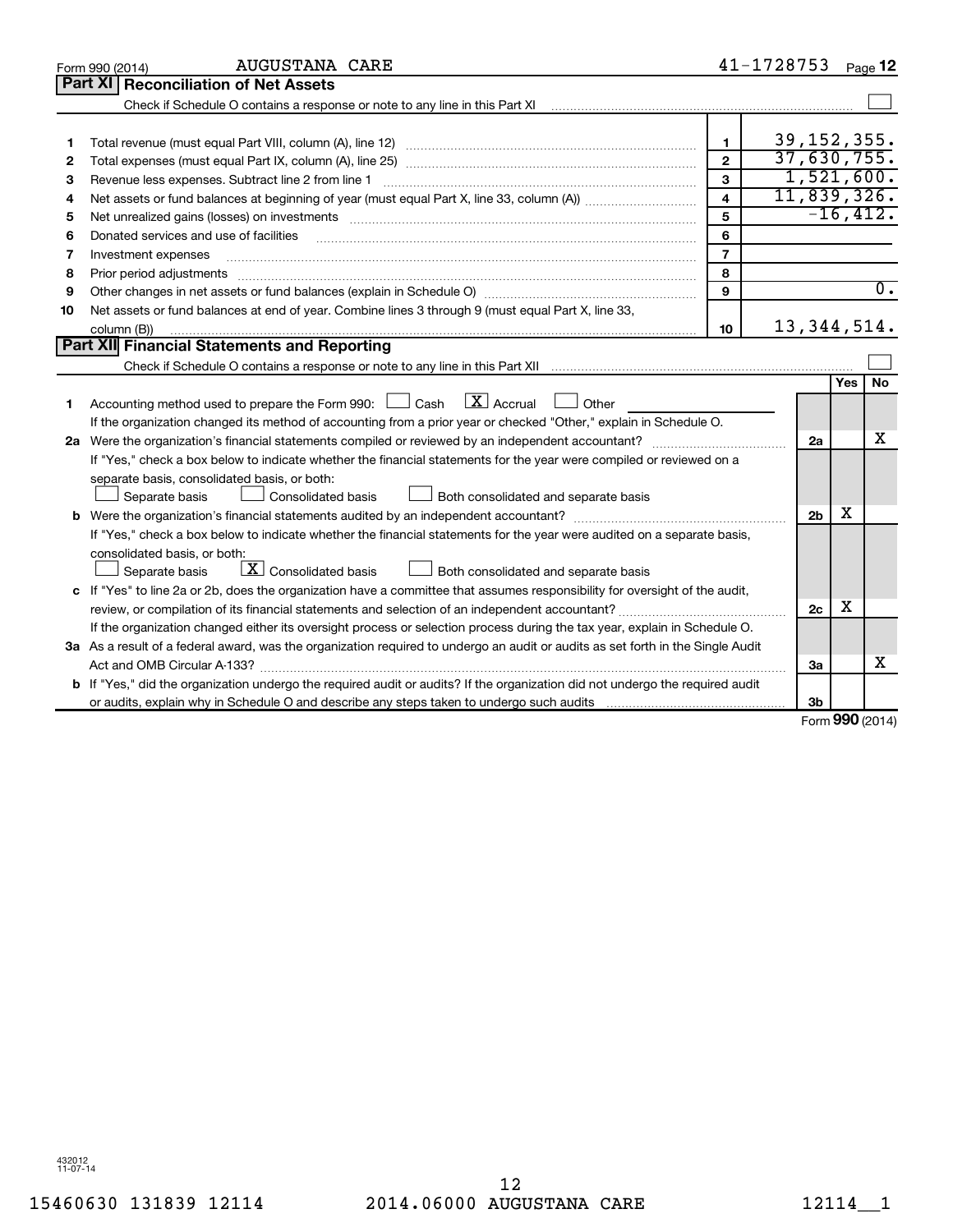| (Form 990 or 990-EZ |  |  |  |  |
|---------------------|--|--|--|--|
|---------------------|--|--|--|--|

# Form 990 or 990-EZ) **Public Charity Status and Public Support**<br>
Complete if the organization is a section 501(c)(3) organization or a section<br> **2014**

**4947(a)(1) nonexempt charitable trust.**  $\blacktriangleright$  Atta

| ▶ Attach to Form 990 or Form 990-EZ.                                                              |
|---------------------------------------------------------------------------------------------------|
| Anformation about Schedule A (Form 990 or 990-EZ) and its instructions is at www.irs.gov/form990. |

| <b>Open to Public</b><br>Inspection |
|-------------------------------------|
|                                     |

OMB No. 1545-0047

Department of the Treasury Internal Revenue Service

|       |        | Name of the organization                                                                                                                                                                                                 |                       |                                             |                          |                     |                        | <b>Employer identification number</b> |
|-------|--------|--------------------------------------------------------------------------------------------------------------------------------------------------------------------------------------------------------------------------|-----------------------|---------------------------------------------|--------------------------|---------------------|------------------------|---------------------------------------|
|       |        |                                                                                                                                                                                                                          | <b>AUGUSTANA CARE</b> |                                             |                          |                     |                        | 41-1728753                            |
|       | Part I | Reason for Public Charity Status (All organizations must complete this part.) See instructions.                                                                                                                          |                       |                                             |                          |                     |                        |                                       |
|       |        | The organization is not a private foundation because it is: (For lines 1 through 11, check only one box.)                                                                                                                |                       |                                             |                          |                     |                        |                                       |
| 1.    |        | A church, convention of churches, or association of churches described in section 170(b)(1)(A)(i).                                                                                                                       |                       |                                             |                          |                     |                        |                                       |
| 2     |        | A school described in section 170(b)(1)(A)(ii). (Attach Schedule E.)                                                                                                                                                     |                       |                                             |                          |                     |                        |                                       |
| з     |        | A hospital or a cooperative hospital service organization described in section 170(b)(1)(A)(iii).                                                                                                                        |                       |                                             |                          |                     |                        |                                       |
| 4     |        | A medical research organization operated in conjunction with a hospital described in section 170(b)(1)(A)(iii). Enter the hospital's name,                                                                               |                       |                                             |                          |                     |                        |                                       |
|       |        | city, and state:                                                                                                                                                                                                         |                       |                                             |                          |                     |                        |                                       |
| 5     |        | An organization operated for the benefit of a college or university owned or operated by a governmental unit described in                                                                                                |                       |                                             |                          |                     |                        |                                       |
|       |        | section 170(b)(1)(A)(iv). (Complete Part II.)                                                                                                                                                                            |                       |                                             |                          |                     |                        |                                       |
| 6.    |        | A federal, state, or local government or governmental unit described in section 170(b)(1)(A)(v).                                                                                                                         |                       |                                             |                          |                     |                        |                                       |
|       |        | 7 $ X $ An organization that normally receives a substantial part of its support from a governmental unit or from the general public described in                                                                        |                       |                                             |                          |                     |                        |                                       |
|       |        | section 170(b)(1)(A)(vi). (Complete Part II.)                                                                                                                                                                            |                       |                                             |                          |                     |                        |                                       |
| 8     |        | A community trust described in section 170(b)(1)(A)(vi). (Complete Part II.)                                                                                                                                             |                       |                                             |                          |                     |                        |                                       |
| 9     |        | An organization that normally receives: (1) more than 33 1/3% of its support from contributions, membership fees, and gross receipts from                                                                                |                       |                                             |                          |                     |                        |                                       |
|       |        | activities related to its exempt functions - subject to certain exceptions, and (2) no more than 33 1/3% of its support from gross investment                                                                            |                       |                                             |                          |                     |                        |                                       |
|       |        | income and unrelated business taxable income (less section 511 tax) from businesses acquired by the organization after June 30, 1975.                                                                                    |                       |                                             |                          |                     |                        |                                       |
|       |        | See section 509(a)(2). (Complete Part III.)                                                                                                                                                                              |                       |                                             |                          |                     |                        |                                       |
| 10    |        | An organization organized and operated exclusively to test for public safety. See section 509(a)(4).                                                                                                                     |                       |                                             |                          |                     |                        |                                       |
| 11    |        | An organization organized and operated exclusively for the benefit of, to perform the functions of, or to carry out the purposes of one or                                                                               |                       |                                             |                          |                     |                        |                                       |
|       |        | more publicly supported organizations described in section 509(a)(1) or section 509(a)(2). See section 509(a)(3). Check the box in                                                                                       |                       |                                             |                          |                     |                        |                                       |
|       |        | lines 11a through 11d that describes the type of supporting organization and complete lines 11e, 11f, and 11g.                                                                                                           |                       |                                             |                          |                     |                        |                                       |
| а     |        | Type I. A supporting organization operated, supervised, or controlled by its supported organization(s), typically by giving                                                                                              |                       |                                             |                          |                     |                        |                                       |
|       |        | the supported organization(s) the power to regularly appoint or elect a majority of the directors or trustees of the supporting                                                                                          |                       |                                             |                          |                     |                        |                                       |
|       |        | organization. You must complete Part IV, Sections A and B.                                                                                                                                                               |                       |                                             |                          |                     |                        |                                       |
| b     |        | Type II. A supporting organization supervised or controlled in connection with its supported organization(s), by having                                                                                                  |                       |                                             |                          |                     |                        |                                       |
|       |        | control or management of the supporting organization vested in the same persons that control or manage the supported                                                                                                     |                       |                                             |                          |                     |                        |                                       |
|       |        | organization(s). You must complete Part IV, Sections A and C.                                                                                                                                                            |                       |                                             |                          |                     |                        |                                       |
| с     |        | Type III functionally integrated. A supporting organization operated in connection with, and functionally integrated with,                                                                                               |                       |                                             |                          |                     |                        |                                       |
|       |        | its supported organization(s) (see instructions). You must complete Part IV, Sections A, D, and E.                                                                                                                       |                       |                                             |                          |                     |                        |                                       |
| d     |        | Type III non-functionally integrated. A supporting organization operated in connection with its supported organization(s)                                                                                                |                       |                                             |                          |                     |                        |                                       |
|       |        | that is not functionally integrated. The organization generally must satisfy a distribution requirement and an attentiveness<br>requirement (see instructions). You must complete Part IV, Sections A and D, and Part V. |                       |                                             |                          |                     |                        |                                       |
| е     |        | Check this box if the organization received a written determination from the IRS that it is a Type I, Type II, Type III                                                                                                  |                       |                                             |                          |                     |                        |                                       |
|       |        | functionally integrated, or Type III non-functionally integrated supporting organization.                                                                                                                                |                       |                                             |                          |                     |                        |                                       |
|       |        |                                                                                                                                                                                                                          |                       |                                             |                          |                     |                        |                                       |
|       |        | g Provide the following information about the supported organization(s).                                                                                                                                                 |                       |                                             |                          |                     |                        |                                       |
|       |        | (i) Name of supported                                                                                                                                                                                                    | (ii) EIN              | (iii) Type of organization                  | (iv) Is the organization |                     | (v) Amount of monetary | (vi) Amount of                        |
|       |        | organization                                                                                                                                                                                                             |                       | (described on lines 1-9                     | listed in your           | governing document? | support (see           | other support (see                    |
|       |        |                                                                                                                                                                                                                          |                       | above or IRC section<br>(see instructions)) | Yes                      | No                  | Instructions)          | Instructions)                         |
|       |        |                                                                                                                                                                                                                          |                       |                                             |                          |                     |                        |                                       |
|       |        |                                                                                                                                                                                                                          |                       |                                             |                          |                     |                        |                                       |
|       |        |                                                                                                                                                                                                                          |                       |                                             |                          |                     |                        |                                       |
|       |        |                                                                                                                                                                                                                          |                       |                                             |                          |                     |                        |                                       |
|       |        |                                                                                                                                                                                                                          |                       |                                             |                          |                     |                        |                                       |
|       |        |                                                                                                                                                                                                                          |                       |                                             |                          |                     |                        |                                       |
|       |        |                                                                                                                                                                                                                          |                       |                                             |                          |                     |                        |                                       |
|       |        |                                                                                                                                                                                                                          |                       |                                             |                          |                     |                        |                                       |
|       |        |                                                                                                                                                                                                                          |                       |                                             |                          |                     |                        |                                       |
|       |        |                                                                                                                                                                                                                          |                       |                                             |                          |                     |                        |                                       |
|       |        |                                                                                                                                                                                                                          |                       |                                             |                          |                     |                        |                                       |
| Total |        |                                                                                                                                                                                                                          |                       |                                             |                          |                     |                        |                                       |
|       |        | LHA For Paperwork Reduction Act Notice, see the Instructions for                                                                                                                                                         |                       |                                             |                          |                     |                        | Schedule A (Form 990 or 990-EZ) 2014  |

Form 990 or 990-EZ. 432021 09-17-14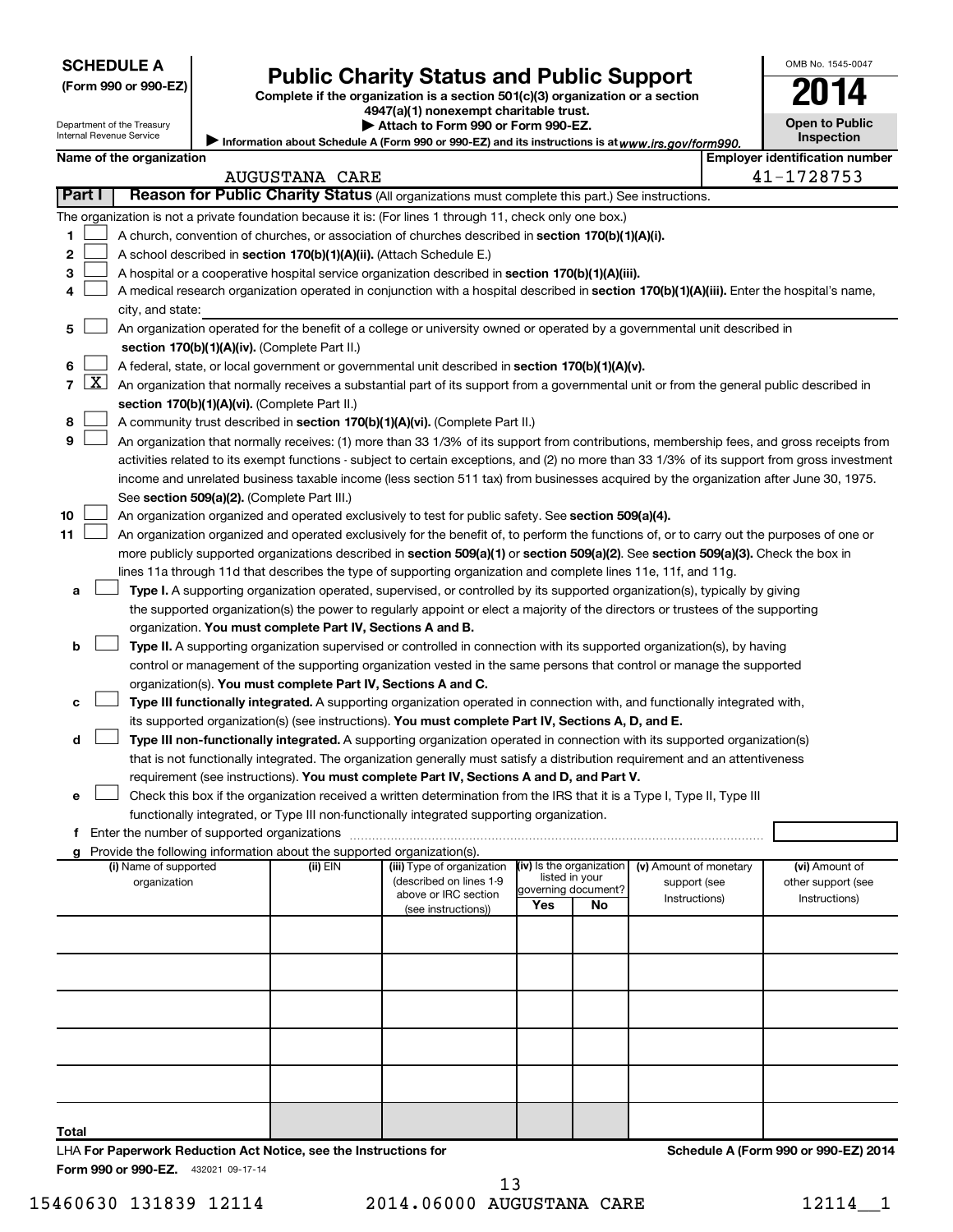#### Schedule A (Form 990 or 990-EZ) 2014 Page AUGUSTANA CARE 41-1728753

41-1728753 Page 2

**Part II Support Schedule for Organizations Described in Sections 170(b)(1)(A)(iv) and 170(b)(1)(A)(vi)**

(Complete only if you checked the box on line 5, 7, or 8 of Part I or if the organization failed to qualify under Part III. If the organization fails to qualify under the tests listed below, please complete Part III.)

|    | <b>Section A. Public Support</b>                                                                                                                                                                             |                        |                        |                          |                          |                                                           |                          |
|----|--------------------------------------------------------------------------------------------------------------------------------------------------------------------------------------------------------------|------------------------|------------------------|--------------------------|--------------------------|-----------------------------------------------------------|--------------------------|
|    | Calendar year (or fiscal year beginning in)                                                                                                                                                                  | (a) 2010               | (b) 2011               | $(c)$ 2012               | $(d)$ 2013               | (e) 2014                                                  | (f) Total                |
|    | 1 Gifts, grants, contributions, and                                                                                                                                                                          |                        |                        |                          |                          |                                                           |                          |
|    | membership fees received. (Do not                                                                                                                                                                            |                        |                        |                          |                          |                                                           |                          |
|    | include any "unusual grants.")                                                                                                                                                                               | 1,393,259.             | 1, 100, 175.           | 2,732,392.               | 7,024,078.               | 2,846,409.                                                | 15,096,313.              |
|    | 2 Tax revenues levied for the organ-                                                                                                                                                                         |                        |                        |                          |                          |                                                           |                          |
|    | ization's benefit and either paid to                                                                                                                                                                         |                        |                        |                          |                          |                                                           |                          |
|    | or expended on its behalf                                                                                                                                                                                    |                        |                        |                          |                          |                                                           |                          |
|    | 3 The value of services or facilities                                                                                                                                                                        |                        |                        |                          |                          |                                                           |                          |
|    | furnished by a governmental unit to                                                                                                                                                                          |                        |                        |                          |                          |                                                           |                          |
|    | the organization without charge                                                                                                                                                                              |                        |                        |                          |                          |                                                           |                          |
|    | 4 Total. Add lines 1 through 3                                                                                                                                                                               | 1,393,259.             | 1,100,175.             | 2,732,392.               | 7,024,078.               | 2,846,409.                                                | 15,096,313.              |
|    | 5 The portion of total contributions                                                                                                                                                                         |                        |                        |                          |                          |                                                           |                          |
|    | by each person (other than a                                                                                                                                                                                 |                        |                        |                          |                          |                                                           |                          |
|    | governmental unit or publicly                                                                                                                                                                                |                        |                        |                          |                          |                                                           |                          |
|    | supported organization) included                                                                                                                                                                             |                        |                        |                          |                          |                                                           |                          |
|    | on line 1 that exceeds 2% of the                                                                                                                                                                             |                        |                        |                          |                          |                                                           |                          |
|    | amount shown on line 11,                                                                                                                                                                                     |                        |                        |                          |                          |                                                           |                          |
|    | column (f)                                                                                                                                                                                                   |                        |                        |                          |                          |                                                           |                          |
|    |                                                                                                                                                                                                              |                        |                        |                          |                          |                                                           | 15,096,313.              |
|    | 6 Public support. Subtract line 5 from line 4.<br><b>Section B. Total Support</b>                                                                                                                            |                        |                        |                          |                          |                                                           |                          |
|    |                                                                                                                                                                                                              |                        |                        |                          |                          |                                                           |                          |
|    | Calendar year (or fiscal year beginning in) $\blacktriangleright$                                                                                                                                            | (a) 2010<br>1,393,259. | (b) 2011<br>1,100,175. | $(c)$ 2012<br>2,732,392. | $(d)$ 2013<br>7,024,078. | (e) 2014<br>2,846,409                                     | (f) Total<br>15,096,313. |
|    | <b>7</b> Amounts from line 4                                                                                                                                                                                 |                        |                        |                          |                          |                                                           |                          |
|    | 8 Gross income from interest,                                                                                                                                                                                |                        |                        |                          |                          |                                                           |                          |
|    | dividends, payments received on                                                                                                                                                                              |                        |                        |                          |                          |                                                           |                          |
|    | securities loans, rents, royalties                                                                                                                                                                           |                        |                        |                          |                          |                                                           |                          |
|    | and income from similar sources                                                                                                                                                                              |                        | $381, 497$ . 542, 902. |                          | $481,657.$ 448,003.      | 732,232.                                                  | 2,586,291.               |
|    | 9 Net income from unrelated business                                                                                                                                                                         |                        |                        |                          |                          |                                                           |                          |
|    | activities, whether or not the                                                                                                                                                                               |                        |                        |                          |                          |                                                           |                          |
|    | business is regularly carried on                                                                                                                                                                             |                        |                        | 138,637.                 | 83,140.                  |                                                           | 221,777.                 |
|    | 10 Other income. Do not include gain                                                                                                                                                                         |                        |                        |                          |                          |                                                           |                          |
|    | or loss from the sale of capital                                                                                                                                                                             |                        |                        |                          |                          |                                                           |                          |
|    | assets (Explain in Part VI.)                                                                                                                                                                                 |                        |                        |                          |                          | 126, 149.   213, 688.   272, 317.   300, 443.   462, 693. | 1,375,290.               |
|    | 11 Total support. Add lines 7 through 10                                                                                                                                                                     |                        |                        |                          |                          |                                                           | 19,279,671.              |
|    | 12 Gross receipts from related activities, etc. (see instructions)                                                                                                                                           |                        |                        |                          |                          | 12 <sup>12</sup>                                          | 145,828,270.             |
|    | 13 First five years. If the Form 990 is for the organization's first, second, third, fourth, or fifth tax year as a section 501(c)(3)                                                                        |                        |                        |                          |                          |                                                           |                          |
|    | organization, check this box and stop here                                                                                                                                                                   |                        |                        |                          |                          |                                                           |                          |
|    | Section C. Computation of Public Support Percentage                                                                                                                                                          |                        |                        |                          |                          |                                                           |                          |
|    |                                                                                                                                                                                                              |                        |                        |                          |                          | 14                                                        | 78.30<br>$\%$            |
|    |                                                                                                                                                                                                              |                        |                        |                          |                          | 15                                                        | 84.83<br>%               |
|    | 16a 33 1/3% support test - 2014. If the organization did not check the box on line 13, and line 14 is 33 1/3% or more, check this box and                                                                    |                        |                        |                          |                          |                                                           |                          |
|    | stop here. The organization qualifies as a publicly supported organization                                                                                                                                   |                        |                        |                          |                          |                                                           | $\mathbf{X}$             |
|    | b 33 1/3% support test - 2013. If the organization did not check a box on line 13 or 16a, and line 15 is 33 1/3% or more, check this box                                                                     |                        |                        |                          |                          |                                                           |                          |
|    | and stop here. The organization qualifies as a publicly supported organization [11] manuscription manuscription manuscription and stop here. The organization qualifies as a publicly supported organization |                        |                        |                          |                          |                                                           |                          |
|    | 17a 10% -facts-and-circumstances test - 2014. If the organization did not check a box on line 13, 16a, or 16b, and line 14 is 10% or more,                                                                   |                        |                        |                          |                          |                                                           |                          |
|    | and if the organization meets the "facts-and-circumstances" test, check this box and stop here. Explain in Part VI how the organization                                                                      |                        |                        |                          |                          |                                                           |                          |
|    |                                                                                                                                                                                                              |                        |                        |                          |                          |                                                           |                          |
|    | b 10% -facts-and-circumstances test - 2013. If the organization did not check a box on line 13, 16a, 16b, or 17a, and line 15 is 10% or                                                                      |                        |                        |                          |                          |                                                           |                          |
|    | more, and if the organization meets the "facts-and-circumstances" test, check this box and stop here. Explain in Part VI how the                                                                             |                        |                        |                          |                          |                                                           |                          |
|    | organization meets the "facts-and-circumstances" test. The organization qualifies as a publicly supported organization                                                                                       |                        |                        |                          |                          |                                                           |                          |
| 18 | Private foundation. If the organization did not check a box on line 13, 16a, 16b, 17a, or 17b, check this box and see instructions                                                                           |                        |                        |                          |                          |                                                           |                          |
|    |                                                                                                                                                                                                              |                        |                        |                          |                          | Schodule A (Form 990 or 990-F7) 2014                      |                          |

**Schedule A (Form 990 or 990-EZ) 2014**

432022 09-17-14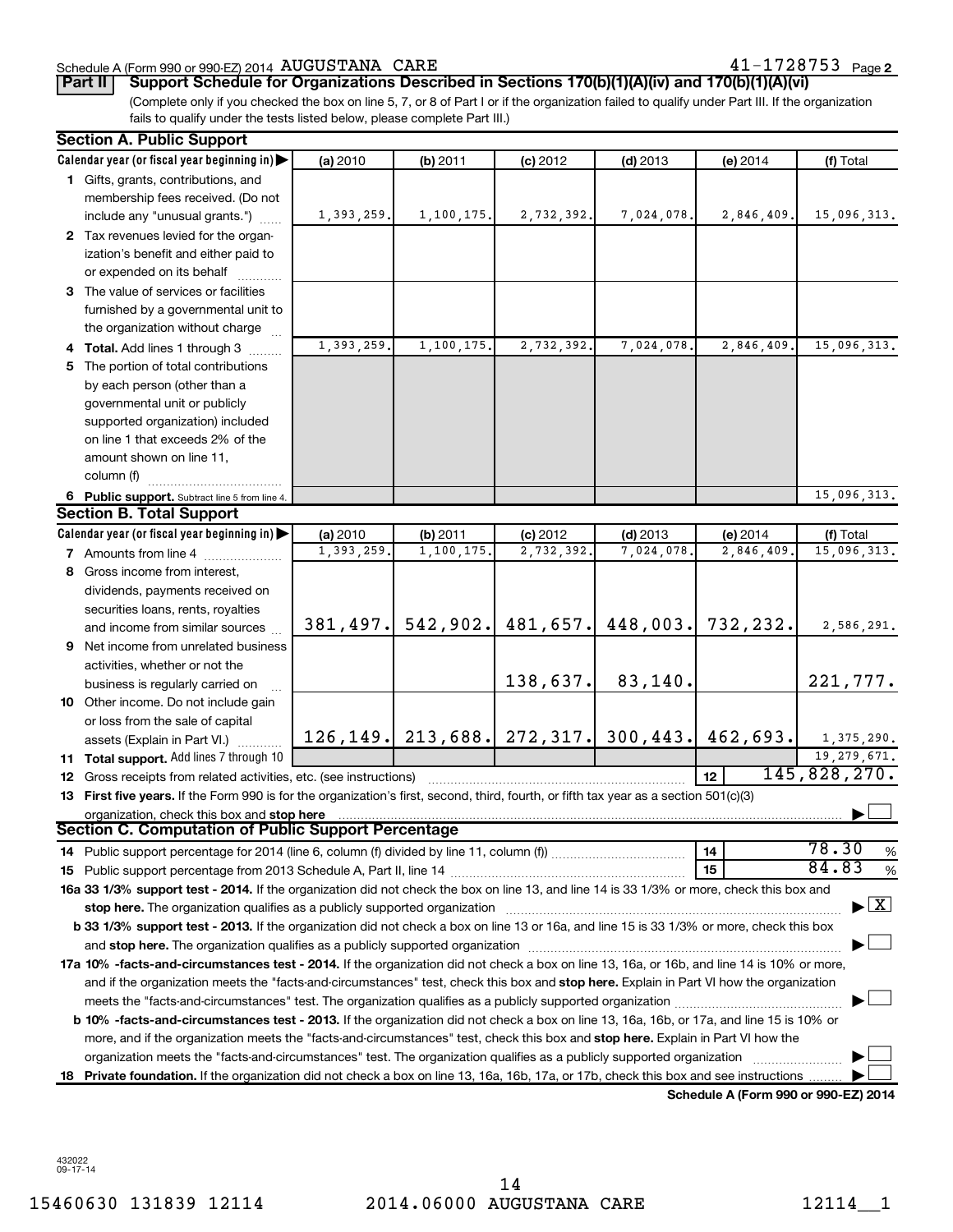#### **Part III Support Schedule for Organizations Described in Section 509(a)(2)**

(Complete only if you checked the box on line 9 of Part I or if the organization failed to qualify under Part II. If the organization fails to qualify under the tests listed below, please complete Part II.)

| <b>Section A. Public Support</b>                                                                                                                                                         |          |          |            |            |          |                                      |
|------------------------------------------------------------------------------------------------------------------------------------------------------------------------------------------|----------|----------|------------|------------|----------|--------------------------------------|
| Calendar year (or fiscal year beginning in)                                                                                                                                              | (a) 2010 | (b) 2011 | $(c)$ 2012 | $(d)$ 2013 | (e) 2014 | (f) Total                            |
| 1 Gifts, grants, contributions, and                                                                                                                                                      |          |          |            |            |          |                                      |
| membership fees received. (Do not                                                                                                                                                        |          |          |            |            |          |                                      |
| include any "unusual grants.")                                                                                                                                                           |          |          |            |            |          |                                      |
| 2 Gross receipts from admissions,<br>merchandise sold or services per-<br>formed, or facilities furnished in<br>any activity that is related to the<br>organization's tax-exempt purpose |          |          |            |            |          |                                      |
| 3 Gross receipts from activities that                                                                                                                                                    |          |          |            |            |          |                                      |
| are not an unrelated trade or bus-                                                                                                                                                       |          |          |            |            |          |                                      |
| iness under section 513                                                                                                                                                                  |          |          |            |            |          |                                      |
| 4 Tax revenues levied for the organ-                                                                                                                                                     |          |          |            |            |          |                                      |
| ization's benefit and either paid to                                                                                                                                                     |          |          |            |            |          |                                      |
| or expended on its behalf                                                                                                                                                                |          |          |            |            |          |                                      |
| 5 The value of services or facilities                                                                                                                                                    |          |          |            |            |          |                                      |
| furnished by a governmental unit to                                                                                                                                                      |          |          |            |            |          |                                      |
| the organization without charge                                                                                                                                                          |          |          |            |            |          |                                      |
| 6 Total. Add lines 1 through 5                                                                                                                                                           |          |          |            |            |          |                                      |
| 7a Amounts included on lines 1, 2, and                                                                                                                                                   |          |          |            |            |          |                                      |
| 3 received from disqualified persons                                                                                                                                                     |          |          |            |            |          |                                      |
| <b>b</b> Amounts included on lines 2 and 3 received<br>from other than disqualified persons that<br>exceed the greater of \$5,000 or 1% of the<br>amount on line 13 for the year         |          |          |            |            |          |                                      |
| c Add lines 7a and 7b                                                                                                                                                                    |          |          |            |            |          |                                      |
| 8 Public support (Subtract line 7c from line 6.)                                                                                                                                         |          |          |            |            |          |                                      |
| <b>Section B. Total Support</b>                                                                                                                                                          |          |          |            |            |          |                                      |
| Calendar year (or fiscal year beginning in)                                                                                                                                              | (a) 2010 | (b) 2011 | $(c)$ 2012 | $(d)$ 2013 | (e) 2014 | (f) Total                            |
| 9 Amounts from line 6                                                                                                                                                                    |          |          |            |            |          |                                      |
| <b>10a</b> Gross income from interest,<br>dividends, payments received on<br>securities loans, rents, royalties<br>and income from similar sources                                       |          |          |            |            |          |                                      |
| <b>b</b> Unrelated business taxable income                                                                                                                                               |          |          |            |            |          |                                      |
| (less section 511 taxes) from businesses                                                                                                                                                 |          |          |            |            |          |                                      |
| acquired after June 30, 1975                                                                                                                                                             |          |          |            |            |          |                                      |
| c Add lines 10a and 10b                                                                                                                                                                  |          |          |            |            |          |                                      |
| <b>11</b> Net income from unrelated business<br>activities not included in line 10b.<br>whether or not the business is<br>regularly carried on                                           |          |          |            |            |          |                                      |
| 12 Other income. Do not include gain<br>or loss from the sale of capital                                                                                                                 |          |          |            |            |          |                                      |
| assets (Explain in Part VI.)<br><b>13</b> Total support. (Add lines 9, 10c, 11, and 12.)                                                                                                 |          |          |            |            |          |                                      |
| 14 First five years. If the Form 990 is for the organization's first, second, third, fourth, or fifth tax year as a section 501(c)(3) organization,                                      |          |          |            |            |          |                                      |
| check this box and stop here                                                                                                                                                             |          |          |            |            |          |                                      |
| Section C. Computation of Public Support Percentage                                                                                                                                      |          |          |            |            |          |                                      |
|                                                                                                                                                                                          |          |          |            |            | 15       | %                                    |
| 16 Public support percentage from 2013 Schedule A, Part III, line 15                                                                                                                     |          |          |            |            | 16       | %                                    |
| Section D. Computation of Investment Income Percentage                                                                                                                                   |          |          |            |            |          |                                      |
|                                                                                                                                                                                          |          |          |            |            | 17       | %                                    |
| 18 Investment income percentage from 2013 Schedule A, Part III, line 17                                                                                                                  |          |          |            |            | 18       | %                                    |
| 19a 33 1/3% support tests - 2014. If the organization did not check the box on line 14, and line 15 is more than 33 1/3%, and line 17 is not                                             |          |          |            |            |          |                                      |
| more than 33 1/3%, check this box and stop here. The organization qualifies as a publicly supported organization                                                                         |          |          |            |            |          |                                      |
| b 33 1/3% support tests - 2013. If the organization did not check a box on line 14 or line 19a, and line 16 is more than 33 1/3%, and                                                    |          |          |            |            |          |                                      |
| line 18 is not more than 33 1/3%, check this box and stop here. The organization qualifies as a publicly supported organization                                                          |          |          |            |            |          |                                      |
|                                                                                                                                                                                          |          |          |            |            |          |                                      |
| 432023 09-17-14                                                                                                                                                                          |          |          |            |            |          | Schedule A (Form 990 or 990-EZ) 2014 |
|                                                                                                                                                                                          |          |          | 15         |            |          |                                      |

15460630 131839 12114 2014.06000 AUGUSTANA CARE 12114\_\_1 1. J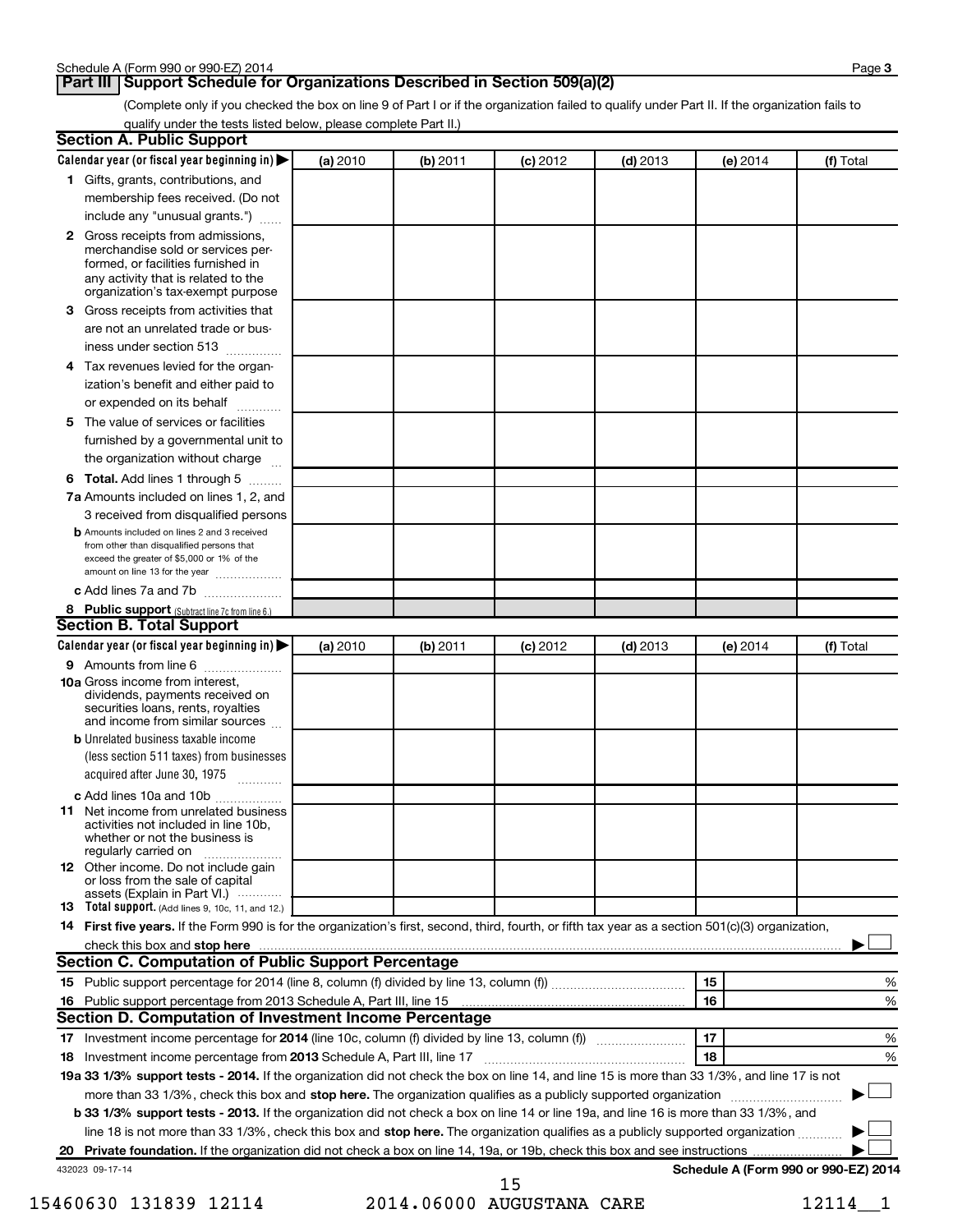**1**

**2**

**Yes No**

### **Part IV Supporting Organizations**

(Complete only if you checked a box on line 11 of Part I. If you checked 11a of Part I, complete Sections A and B. If you checked 11b of Part I, complete Sections A and C. If you checked 11c of Part I, complete Sections A, D, and E. If you checked 11d of Part I, complete Sections A and D, and complete Part V.)

#### **Section A. All Supporting Organizations**

- **1** Are all of the organization's supported organizations listed by name in the organization's governing documents? If "No" describe in  $_{\mathsf{Part}}$   $_{\mathsf{V}}$  how the supported organizations are designated. If designated by *class or purpose, describe the designation. If historic and continuing relationship, explain.*
- **2** Did the organization have any supported organization that does not have an IRS determination of status under section 509(a)(1) or (2)? If "Yes," explain in  $_{\sf Part}$   $_{\sf VI}$  how the organization determined that the supported *organization was described in section 509(a)(1) or (2).*
- **3a** Did the organization have a supported organization described in section 501(c)(4), (5), or (6)? If "Yes," answer *(b) and (c) below.*
- **b** Did the organization confirm that each supported organization qualified under section 501(c)(4), (5), or (6) and satisfied the public support tests under section 509(a)(2)? If "Yes," describe in  $_{\rm Part}$   $_{\rm VI}$  when and how the *organization made the determination.*
- **c** Did the organization ensure that all support to such organizations was used exclusively for section 170(c)(2) (B) purposes? If "Yes," explain in  $_{\mathsf{Part}}$   $_{\mathsf{V}}$  what controls the organization put in place to ensure such use.
- **4 a** *If* Was any supported organization not organized in the United States ("foreign supported organization")? *"Yes" and if you checked 11a or 11b in Part I, answer (b) and (c) below.*
- **b** Did the organization have ultimate control and discretion in deciding whether to make grants to the foreign supported organization? If "Yes," describe in Part VI how the organization had such control and discretion *despite being controlled or supervised by or in connection with its supported organizations.*
- **c** Did the organization support any foreign supported organization that does not have an IRS determination under sections 501(c)(3) and 509(a)(1) or (2)? If "Yes," ex*plain in*  $_{\sf Part}$  *v*J what controls the organization used *to ensure that all support to the foreign supported organization was used exclusively for section 170(c)(2)(B) purposes.*
- **5a** Did the organization add, substitute, or remove any supported organizations during the tax year? If "Yes," answer (b) and (c) below (if applicable). Also, provide detail in  $_{\mathsf{Part}}$   $_{\mathsf{V{\mathsf{I}}}}$ , including (i) the names and EIN *numbers of the supported organizations added, substituted, or removed, (ii) the reasons for each such action, (iii) the authority under the organization's organizing document authorizing such action, and (iv) how the action was accomplished (such as by amendment to the organizing document).*
- **b** Type I or Type II only. Was any added or substituted supported organization part of a class already designated in the organization's organizing document?
- **c Substitutions only.**  Was the substitution the result of an event beyond the organization's control?
- **6** Did the organization provide support (whether in the form of grants or the provision of services or facilities) to support or benefit one or more of the filing organization's supported organizations? If "Yes," provide detail in anyone other than (a) its supported organizations; (b) individuals that are part of the charitable class benefited by one or more of its supported organizations; or (c) other supporting organizations that also *Part VI.*
- **7** Did the organization provide a grant, loan, compensation, or other similar payment to a substantial controlled entity with regard to a substantial contributor? If "Yes," complete Part I of Schedule L (Form 990). contributor (defined in IRC 4958(c)(3)(C)), a family member of a substantial contributor, or a 35-percent
- **8** Did the organization make a loan to a disqualified person (as defined in section 4958) not described in line 7? *If "Yes," complete Part I of Schedule L (Form 990).*
- **9 a** Was the organization controlled directly or indirectly at any time during the tax year by one or more *If "Yes," provide detail in*  in section 509(a)(1) or (2))? *Part VI.* disqualified persons as defined in section 4946 (other than foundation managers and organizations described
- **b** Did one or more disqualified persons (as defined in line 9(a)) hold a controlling interest in any entity in which  *If "Yes," provide detail in*  the supporting organization had an interest? *Part VI.*
- **c** Did a disqualified person (as defined in line 9(a)) have an ownership interest in, or derive any personal benefit from, assets in which the supporting organization also had an interest? If "Yes," *provide detail in Part VI.*
- **10 a** Was the organization subject to the excess business holdings rules of IRC 4943 because of IRC 4943(f)  *If "Yes," answer (b) below.* organizations)? (regarding certain Type II supporting organizations, and all Type III non-functionally integrated supporting
	- **b** Did the organization have any excess business holdings in the tax year? (Use Schedule C, Form 4720, to *determine whether the organization had excess business holdings.)*

432024 09-17-14

**3a 3b 3c 4a 4b 4c 5a 5b 5c 6 7 8 9a 9b 9c 10a 10b**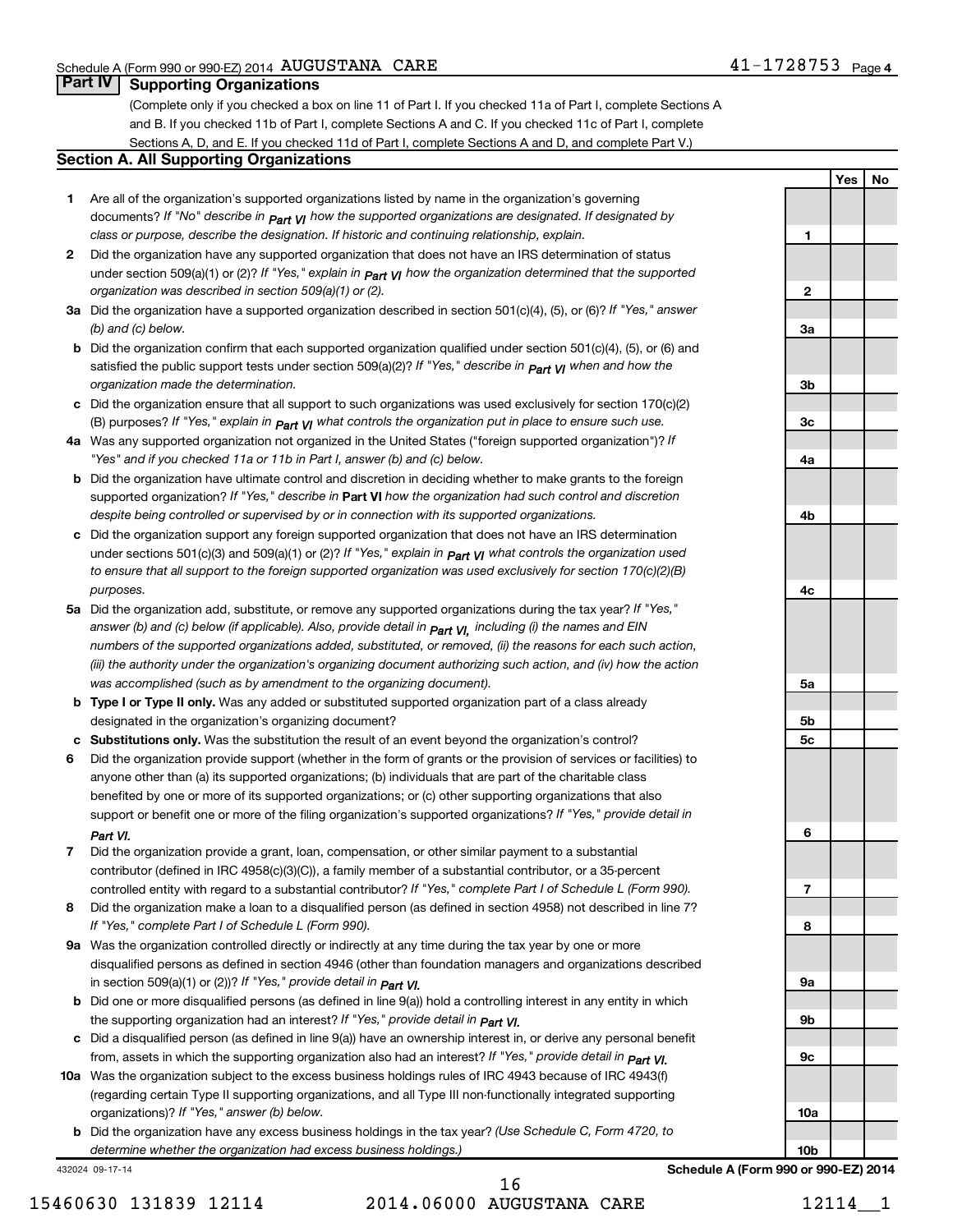|    | Part IV<br><b>Supporting Organizations (continued)</b>                                                                            |                 |     |    |
|----|-----------------------------------------------------------------------------------------------------------------------------------|-----------------|-----|----|
|    |                                                                                                                                   |                 | Yes | No |
| 11 | Has the organization accepted a gift or contribution from any of the following persons?                                           |                 |     |    |
|    | a A person who directly or indirectly controls, either alone or together with persons described in (b) and (c)                    |                 |     |    |
|    | below, the governing body of a supported organization?                                                                            | 11a             |     |    |
|    | <b>b</b> A family member of a person described in (a) above?                                                                      | 11 <sub>b</sub> |     |    |
|    | c A 35% controlled entity of a person described in (a) or (b) above?If "Yes" to a, b, or c, provide detail in Part VI.            | 11c             |     |    |
|    | <b>Section B. Type I Supporting Organizations</b>                                                                                 |                 |     |    |
|    |                                                                                                                                   |                 | Yes | No |
| 1  | Did the directors, trustees, or membership of one or more supported organizations have the power to                               |                 |     |    |
|    | regularly appoint or elect at least a majority of the organization's directors or trustees at all times during the                |                 |     |    |
|    | tax year? If "No," describe in $p_{art}$ VI how the supported organization(s) effectively operated, supervised, or                |                 |     |    |
|    | controlled the organization's activities. If the organization had more than one supported organization,                           |                 |     |    |
|    | describe how the powers to appoint and/or remove directors or trustees were allocated among the supported                         |                 |     |    |
|    | organizations and what conditions or restrictions, if any, applied to such powers during the tax year.                            | 1               |     |    |
| 2  | Did the organization operate for the benefit of any supported organization other than the supported                               |                 |     |    |
|    | organization(s) that operated, supervised, or controlled the supporting organization? If "Yes," explain in                        |                 |     |    |
|    | Part VI how providing such benefit carried out the purposes of the supported organization(s) that operated,                       |                 |     |    |
|    | supervised, or controlled the supporting organization.                                                                            | 2               |     |    |
|    | <b>Section C. Type II Supporting Organizations</b>                                                                                |                 |     |    |
|    |                                                                                                                                   |                 | Yes | No |
| 1. | Were a majority of the organization's directors or trustees during the tax year also a majority of the directors                  |                 |     |    |
|    | or trustees of each of the organization's supported organization(s)? If "No," describe in <b>Part VI</b> how control              |                 |     |    |
|    | or management of the supporting organization was vested in the same persons that controlled or managed                            |                 |     |    |
|    | the supported organization(s).                                                                                                    | 1               |     |    |
|    | <b>Section D. Type III Supporting Organizations</b>                                                                               |                 |     |    |
|    |                                                                                                                                   |                 | Yes | No |
| 1  | Did the organization provide to each of its supported organizations, by the last day of the fifth month of the                    |                 |     |    |
|    | organization's tax year, (1) a written notice describing the type and amount of support provided during the prior tax             |                 |     |    |
|    | year, (2) a copy of the Form 990 that was most recently filed as of the date of notification, and (3) copies of the               |                 |     |    |
|    | organization's governing documents in effect on the date of notification, to the extent not previously provided?                  | 1               |     |    |
| 2  | Were any of the organization's officers, directors, or trustees either (i) appointed or elected by the supported                  |                 |     |    |
|    | organization(s) or (ii) serving on the governing body of a supported organization? If "No," explain in part VI how                |                 |     |    |
|    | the organization maintained a close and continuous working relationship with the supported organization(s).                       | 2               |     |    |
| 3  | By reason of the relationship described in (2), did the organization's supported organizations have a                             |                 |     |    |
|    | significant voice in the organization's investment policies and in directing the use of the organization's                        |                 |     |    |
|    | income or assets at all times during the tax year? If "Yes," describe in $P_{\text{art } VI}$ the role the organization's         |                 |     |    |
|    | supported organizations played in this regard.                                                                                    | з               |     |    |
|    | Section E. Type III Functionally-Integrated Supporting Organizations                                                              |                 |     |    |
| 1  | Check the box next to the method that the organization used to satisfy the Integral Part Test during the year(see instructions):  |                 |     |    |
| а  | The organization satisfied the Activities Test. Complete line 2 below.                                                            |                 |     |    |
| b  | The organization is the parent of each of its supported organizations. Complete $_{\text{line 3}}$ below.                         |                 |     |    |
| c  | The organization supported a governmental entity. Describe in Part VI how you supported a government entity (see instructions).   |                 |     |    |
| 2  | Activities Test. Answer (a) and (b) below.                                                                                        |                 | Yes | No |
| а  | Did substantially all of the organization's activities during the tax year directly further the exempt purposes of                |                 |     |    |
|    | the supported organization(s) to which the organization was responsive? If "Yes," then in Part VI identify                        |                 |     |    |
|    | how these activities directly furthered their exempt purposes,<br>those supported organizations and explain                       |                 |     |    |
|    | how the organization was responsive to those supported organizations, and how the organization determined                         |                 |     |    |
|    | that these activities constituted substantially all of its activities.                                                            | 2a              |     |    |
| b  | Did the activities described in (a) constitute activities that, but for the organization's involvement, one or more               |                 |     |    |
|    | of the organization's supported organization(s) would have been engaged in? If "Yes," explain in <b>Part VI</b> the               |                 |     |    |
|    | reasons for the organization's position that its supported organization(s) would have engaged in these                            |                 |     |    |
|    | activities but for the organization's involvement.                                                                                | 2b              |     |    |
| З  | Parent of Supported Organizations. Answer (a) and (b) below.                                                                      |                 |     |    |
| а  | Did the organization have the power to regularly appoint or elect a majority of the officers, directors, or                       |                 |     |    |
|    | trustees of each of the supported organizations? Provide details in <i>Part VI.</i>                                               | За              |     |    |
|    | <b>b</b> Did the organization exercise a substantial degree of direction over the policies, programs, and activities of each      |                 |     |    |
|    | of its supported organizations? If "Yes," describe in $P_{\text{diff}}$ $y_1$ the role played by the organization in this regard. | 3b              |     |    |
|    | Schedule A (Form 990 or 990-EZ) 2014<br>432025 09-17-14                                                                           |                 |     |    |

<sup>15460630 131839 12114 2014.06000</sup> AUGUSTANA CARE 12114\_1 17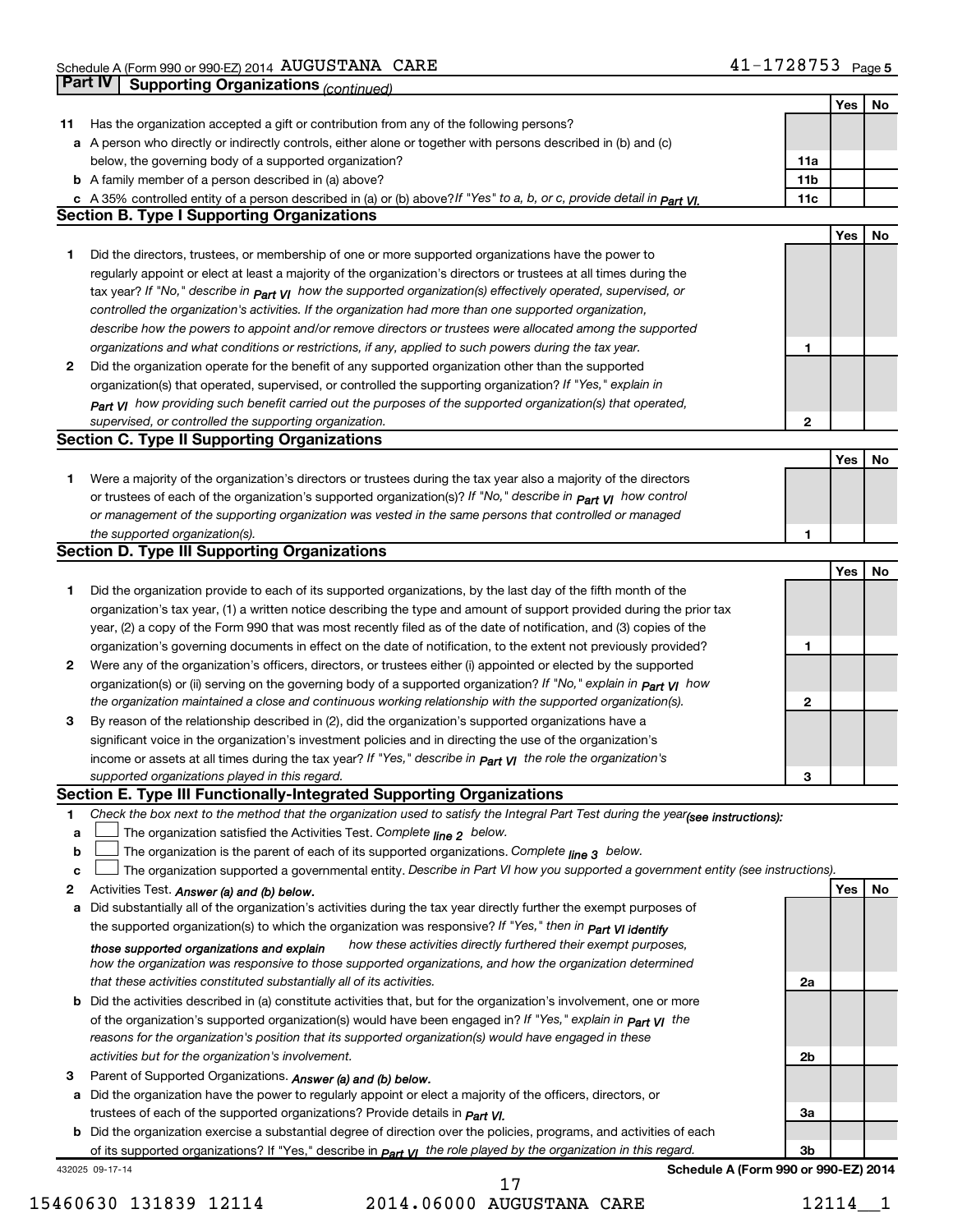#### Schedule A (Form 990 or 990-EZ) 2014 Page AUGUSTANA CARE 41-1728753

1 **Letter on Reck here if the organization satisfied the Integral Part Test as a qualifying trust on Nov. 20, 1970. See instructions. All** other Type III non-functionally integrated supporting organizations must complete Sections A through E. **Part V Type III Non-Functionally Integrated 509(a)(3) Supporting Organizations** 

| Section A - Adjusted Net Income         |                                                                              |                | (A) Prior Year | (B) Current Year<br>(optional) |
|-----------------------------------------|------------------------------------------------------------------------------|----------------|----------------|--------------------------------|
| 1                                       | Net short-term capital gain                                                  | 1              |                |                                |
| 2                                       | Recoveries of prior-year distributions                                       | $\mathbf{2}$   |                |                                |
| З                                       | Other gross income (see instructions)                                        | 3              |                |                                |
| 4                                       | Add lines 1 through 3                                                        | 4              |                |                                |
| 5                                       | Depreciation and depletion                                                   | 5              |                |                                |
| 6                                       | Portion of operating expenses paid or incurred for production or             |                |                |                                |
|                                         | collection of gross income or for management, conservation, or               |                |                |                                |
|                                         | maintenance of property held for production of income (see instructions)     | 6              |                |                                |
| 7                                       | Other expenses (see instructions)                                            | $\overline{7}$ |                |                                |
| 8                                       | Adjusted Net Income (subtract lines 5, 6 and 7 from line 4)                  | 8              |                |                                |
|                                         | <b>Section B - Minimum Asset Amount</b>                                      |                | (A) Prior Year | (B) Current Year<br>(optional) |
| 1                                       | Aggregate fair market value of all non-exempt-use assets (see                |                |                |                                |
|                                         | instructions for short tax year or assets held for part of year):            |                |                |                                |
|                                         | <b>a</b> Average monthly value of securities                                 | 1a             |                |                                |
|                                         | <b>b</b> Average monthly cash balances                                       | 1 <sub>b</sub> |                |                                |
|                                         | <b>c</b> Fair market value of other non-exempt-use assets                    | 1c             |                |                                |
|                                         | d Total (add lines 1a, 1b, and 1c)                                           | 1d             |                |                                |
|                                         | e Discount claimed for blockage or other                                     |                |                |                                |
|                                         | factors (explain in detail in Part VI):                                      |                |                |                                |
| 2                                       | Acquisition indebtedness applicable to non-exempt-use assets                 | $\mathbf{2}$   |                |                                |
| 3                                       | Subtract line 2 from line 1d                                                 | 3              |                |                                |
| 4                                       | Cash deemed held for exempt use. Enter 1-1/2% of line 3 (for greater amount, |                |                |                                |
|                                         | see instructions).                                                           | 4              |                |                                |
| 5                                       | Net value of non-exempt-use assets (subtract line 4 from line 3)             | 5              |                |                                |
| 6                                       | Multiply line 5 by .035                                                      | 6              |                |                                |
| 7                                       | Recoveries of prior-year distributions                                       | $\overline{7}$ |                |                                |
| 8                                       | <b>Minimum Asset Amount (add line 7 to line 6)</b>                           | 8              |                |                                |
| <b>Section C - Distributable Amount</b> |                                                                              |                |                | <b>Current Year</b>            |
| 1                                       | Adjusted net income for prior year (from Section A, line 8, Column A)        | 1              |                |                                |
| $\mathbf{2}$                            | Enter 85% of line 1                                                          | $\mathbf{2}$   |                |                                |
| 3                                       | Minimum asset amount for prior year (from Section B, line 8, Column A)       | 3              |                |                                |
| 4                                       | Enter greater of line 2 or line 3                                            | 4              |                |                                |
| 5                                       | Income tax imposed in prior year                                             | 5              |                |                                |
| 6                                       | <b>Distributable Amount.</b> Subtract line 5 from line 4, unless subject to  |                |                |                                |
|                                         | emergency temporary reduction (see instructions)                             | 6              |                |                                |
|                                         |                                                                              |                |                |                                |

**7** Check here if the current year is the organization's first as a non-functionally-integrated Type III supporting organization (see † instructions).

**Schedule A (Form 990 or 990-EZ) 2014**

432026 09-17-14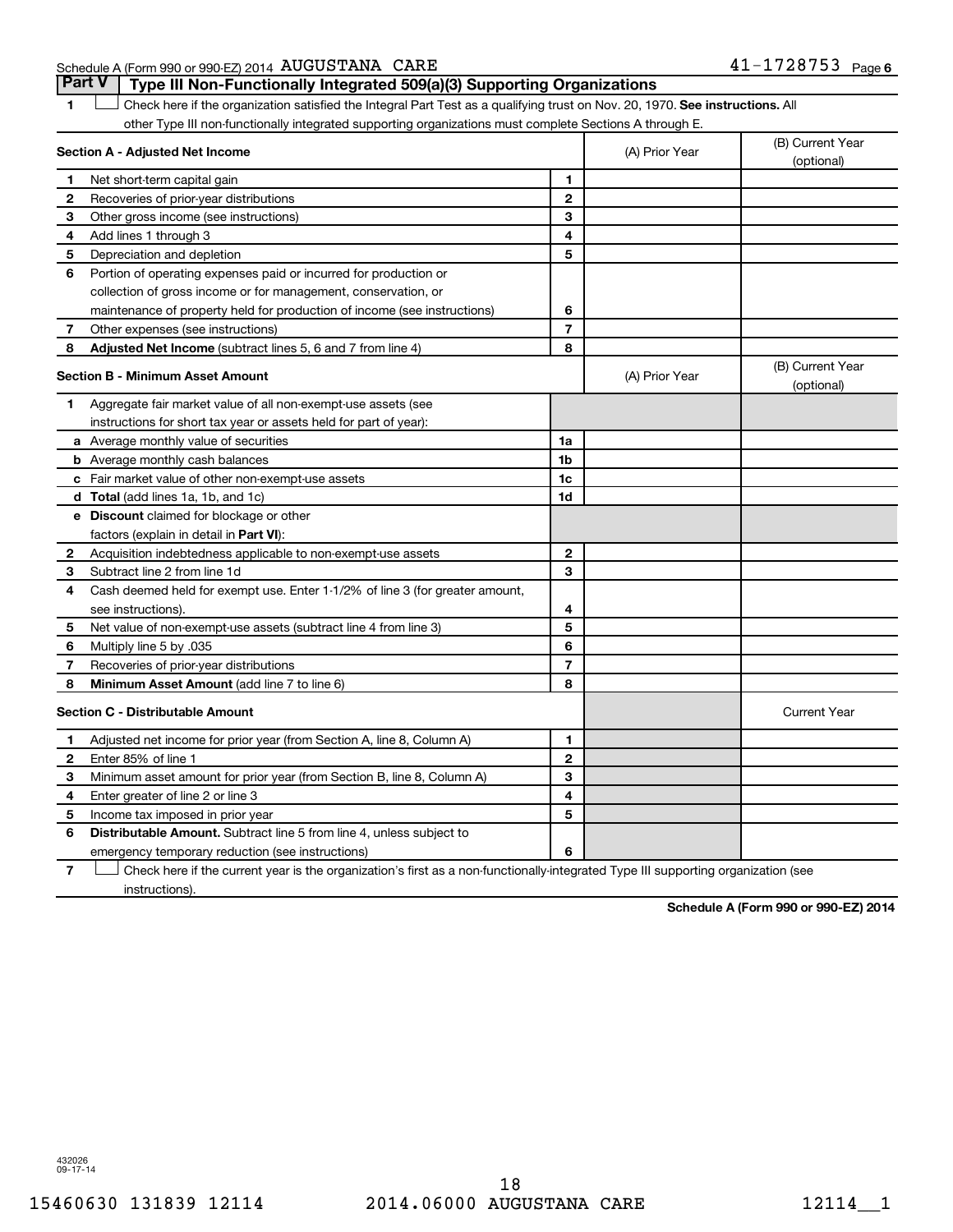| Part V         | Type III Non-Functionally Integrated 509(a)(3) Supporting Organizations (continued)        |                             |                           |                        |  |  |  |  |
|----------------|--------------------------------------------------------------------------------------------|-----------------------------|---------------------------|------------------------|--|--|--|--|
|                | <b>Current Year</b><br><b>Section D - Distributions</b>                                    |                             |                           |                        |  |  |  |  |
| 1              | Amounts paid to supported organizations to accomplish exempt purposes                      |                             |                           |                        |  |  |  |  |
| 2              | Amounts paid to perform activity that directly furthers exempt purposes of supported       |                             |                           |                        |  |  |  |  |
|                | organizations, in excess of income from activity                                           |                             |                           |                        |  |  |  |  |
| 3              | Administrative expenses paid to accomplish exempt purposes of supported organizations      |                             |                           |                        |  |  |  |  |
| 4              | Amounts paid to acquire exempt-use assets                                                  |                             |                           |                        |  |  |  |  |
| 5              | Qualified set-aside amounts (prior IRS approval required)                                  |                             |                           |                        |  |  |  |  |
| 6              | Other distributions (describe in Part VI). See instructions.                               |                             |                           |                        |  |  |  |  |
| 7              | <b>Total annual distributions.</b> Add lines 1 through 6.                                  |                             |                           |                        |  |  |  |  |
| 8              | Distributions to attentive supported organizations to which the organization is responsive |                             |                           |                        |  |  |  |  |
|                | (provide details in Part VI). See instructions.                                            |                             |                           |                        |  |  |  |  |
| 9              | Distributable amount for 2014 from Section C, line 6                                       |                             |                           |                        |  |  |  |  |
| 10             | Line 8 amount divided by Line 9 amount                                                     |                             |                           |                        |  |  |  |  |
|                |                                                                                            | (i)                         | (ii)                      | (iii)                  |  |  |  |  |
|                |                                                                                            | <b>Excess Distributions</b> | <b>Underdistributions</b> | <b>Distributable</b>   |  |  |  |  |
|                | Section E - Distribution Allocations (see instructions)                                    |                             | Pre-2014                  | <b>Amount for 2014</b> |  |  |  |  |
| 1              | Distributable amount for 2014 from Section C, line 6                                       |                             |                           |                        |  |  |  |  |
| 2              | Underdistributions, if any, for years prior to 2014                                        |                             |                           |                        |  |  |  |  |
|                | (reasonable cause required-see instructions)                                               |                             |                           |                        |  |  |  |  |
| 3              | Excess distributions carryover, if any, to 2014:                                           |                             |                           |                        |  |  |  |  |
| a              |                                                                                            |                             |                           |                        |  |  |  |  |
| b              |                                                                                            |                             |                           |                        |  |  |  |  |
| с              |                                                                                            |                             |                           |                        |  |  |  |  |
| d              |                                                                                            |                             |                           |                        |  |  |  |  |
|                | e From 2013                                                                                |                             |                           |                        |  |  |  |  |
| f              | <b>Total</b> of lines 3a through e                                                         |                             |                           |                        |  |  |  |  |
|                | <b>g</b> Applied to underdistributions of prior years                                      |                             |                           |                        |  |  |  |  |
|                | <b>h</b> Applied to 2014 distributable amount                                              |                             |                           |                        |  |  |  |  |
|                | Carryover from 2009 not applied (see instructions)                                         |                             |                           |                        |  |  |  |  |
|                | Remainder. Subtract lines 3g, 3h, and 3i from 3f.                                          |                             |                           |                        |  |  |  |  |
| 4              | Distributions for 2014 from Section D,                                                     |                             |                           |                        |  |  |  |  |
|                | line $7:$                                                                                  |                             |                           |                        |  |  |  |  |
|                | a Applied to underdistributions of prior years                                             |                             |                           |                        |  |  |  |  |
|                | <b>b</b> Applied to 2014 distributable amount                                              |                             |                           |                        |  |  |  |  |
| с              | Remainder. Subtract lines 4a and 4b from 4.                                                |                             |                           |                        |  |  |  |  |
| 5              | Remaining underdistributions for years prior to 2014, if                                   |                             |                           |                        |  |  |  |  |
|                | any. Subtract lines 3g and 4a from line 2 (if amount                                       |                             |                           |                        |  |  |  |  |
|                | greater than zero, see instructions).                                                      |                             |                           |                        |  |  |  |  |
| 6              | Remaining underdistributions for 2014. Subtract lines 3h                                   |                             |                           |                        |  |  |  |  |
|                | and 4b from line 1 (if amount greater than zero, see                                       |                             |                           |                        |  |  |  |  |
|                | instructions).                                                                             |                             |                           |                        |  |  |  |  |
| $\overline{7}$ | Excess distributions carryover to 2015. Add lines 3j                                       |                             |                           |                        |  |  |  |  |
|                | and 4c.                                                                                    |                             |                           |                        |  |  |  |  |
| 8              | Breakdown of line 7:                                                                       |                             |                           |                        |  |  |  |  |
| а              |                                                                                            |                             |                           |                        |  |  |  |  |
| b              |                                                                                            |                             |                           |                        |  |  |  |  |
| c              |                                                                                            |                             |                           |                        |  |  |  |  |
|                | d Excess from 2013                                                                         |                             |                           |                        |  |  |  |  |
|                | e Excess from 2014                                                                         |                             |                           |                        |  |  |  |  |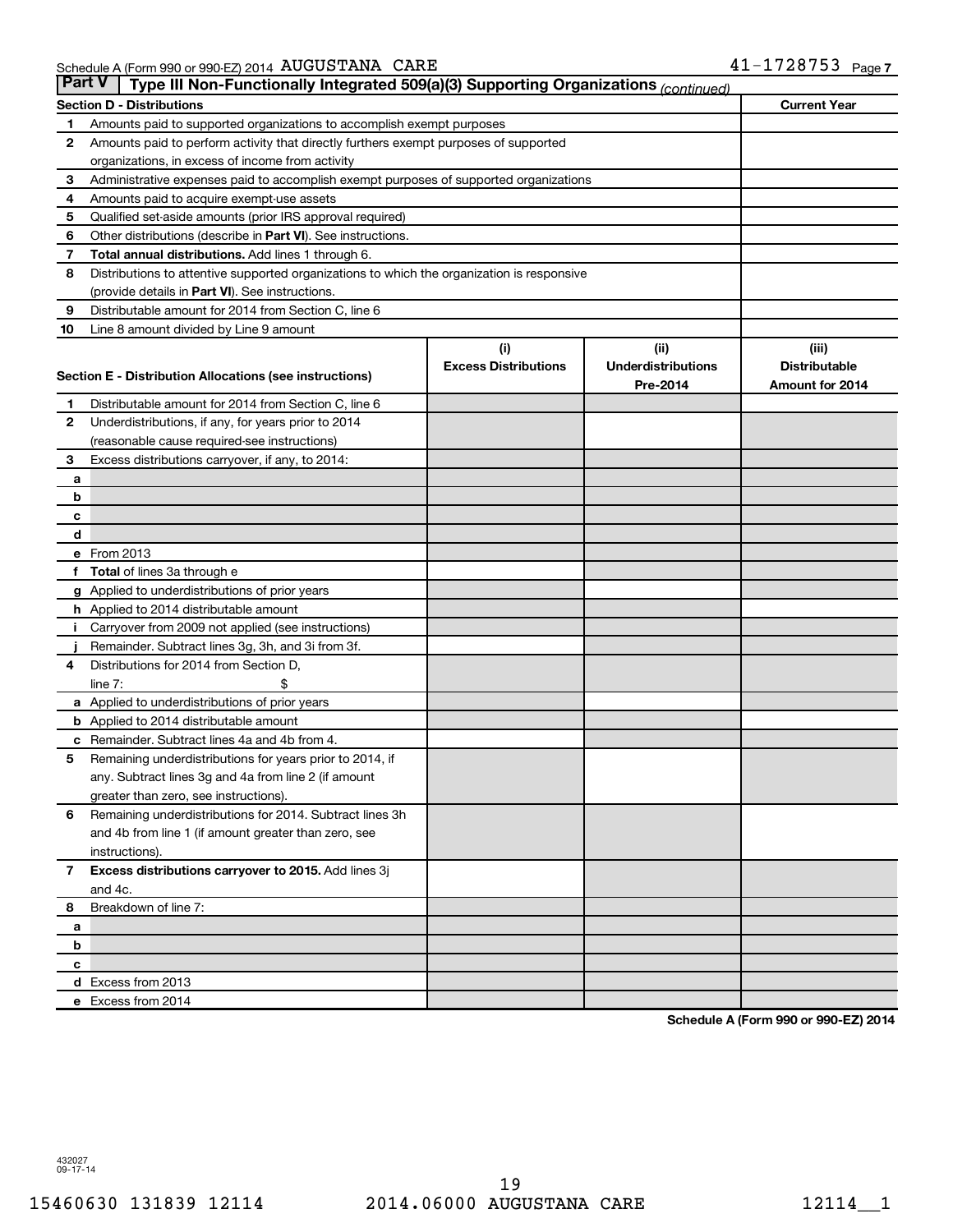|                              | Schedule A (Form 990 or 990-EZ) 2014 AUGUSTANA CARE                                                                               | $41 - 1728753$ Page 8                |
|------------------------------|-----------------------------------------------------------------------------------------------------------------------------------|--------------------------------------|
| <b>Part VI</b>               | Supplemental Information. Provide the explanations required by Part II, line 10; Part II, line 17a or 17b; and Part III, line 12. |                                      |
|                              | Also complete this part for any additional information. (See instructions).                                                       |                                      |
|                              | SCHEDULE A, PART II, LINE 10, EXPLANATION FOR OTHER INCOME:                                                                       |                                      |
| MISCELLANEOUS                | <b>INCOME</b>                                                                                                                     |                                      |
| 2010<br><b>AMOUNT:</b><br>\$ | 3,481.                                                                                                                            |                                      |
| 2011<br><b>AMOUNT:</b><br>\$ | 5,523.                                                                                                                            |                                      |
| 2012<br><b>AMOUNT:</b><br>\$ | 3,619.                                                                                                                            |                                      |
| 2013<br><b>AMOUNT:</b><br>\$ | 10,879.                                                                                                                           |                                      |
| 2014 AMOUNT:<br>\$           | 11,303.                                                                                                                           |                                      |
|                              |                                                                                                                                   |                                      |
| DIETARY INCOME               |                                                                                                                                   |                                      |
| 2010<br><b>AMOUNT:</b><br>\$ | 34,215.                                                                                                                           |                                      |
| 2011<br><b>AMOUNT:</b><br>\$ | 49,600.                                                                                                                           |                                      |
| 2012<br><b>AMOUNT:</b><br>\$ | 75,674.                                                                                                                           |                                      |
| 2013<br><b>AMOUNT:</b><br>\$ | 96,028.                                                                                                                           |                                      |
| 2014 AMOUNT:<br>\$           | 114,922.                                                                                                                          |                                      |
|                              |                                                                                                                                   |                                      |
| HOUSEKEEPING INCOME          |                                                                                                                                   |                                      |
| 2010<br><b>AMOUNT:</b><br>\$ | 36,443.                                                                                                                           |                                      |
| 2011 AMOUNT:<br>\$           | 66,789.                                                                                                                           |                                      |
| 2012 AMOUNT:<br>\$           | 77,234.                                                                                                                           |                                      |
| <b>AMOUNT:</b><br>2013<br>\$ | 75,037.                                                                                                                           |                                      |
| 2014 AMOUNT:<br>\$           | 69,604.                                                                                                                           |                                      |
|                              |                                                                                                                                   |                                      |
| VENDING INCOME               |                                                                                                                                   |                                      |
| 2010 AMOUNT:<br>\$           | 309.                                                                                                                              |                                      |
| 2011<br><b>AMOUNT:</b><br>\$ | 464.                                                                                                                              |                                      |
| 2012 AMOUNT:<br>\$           | 562.                                                                                                                              |                                      |
| 2013<br><b>AMOUNT:</b><br>\$ | 544.                                                                                                                              |                                      |
| 2014 AMOUNT:<br>\$           | 628.                                                                                                                              |                                      |
| 432028 09-17-14              | 2.0                                                                                                                               | Schedule A (Form 990 or 990-EZ) 2014 |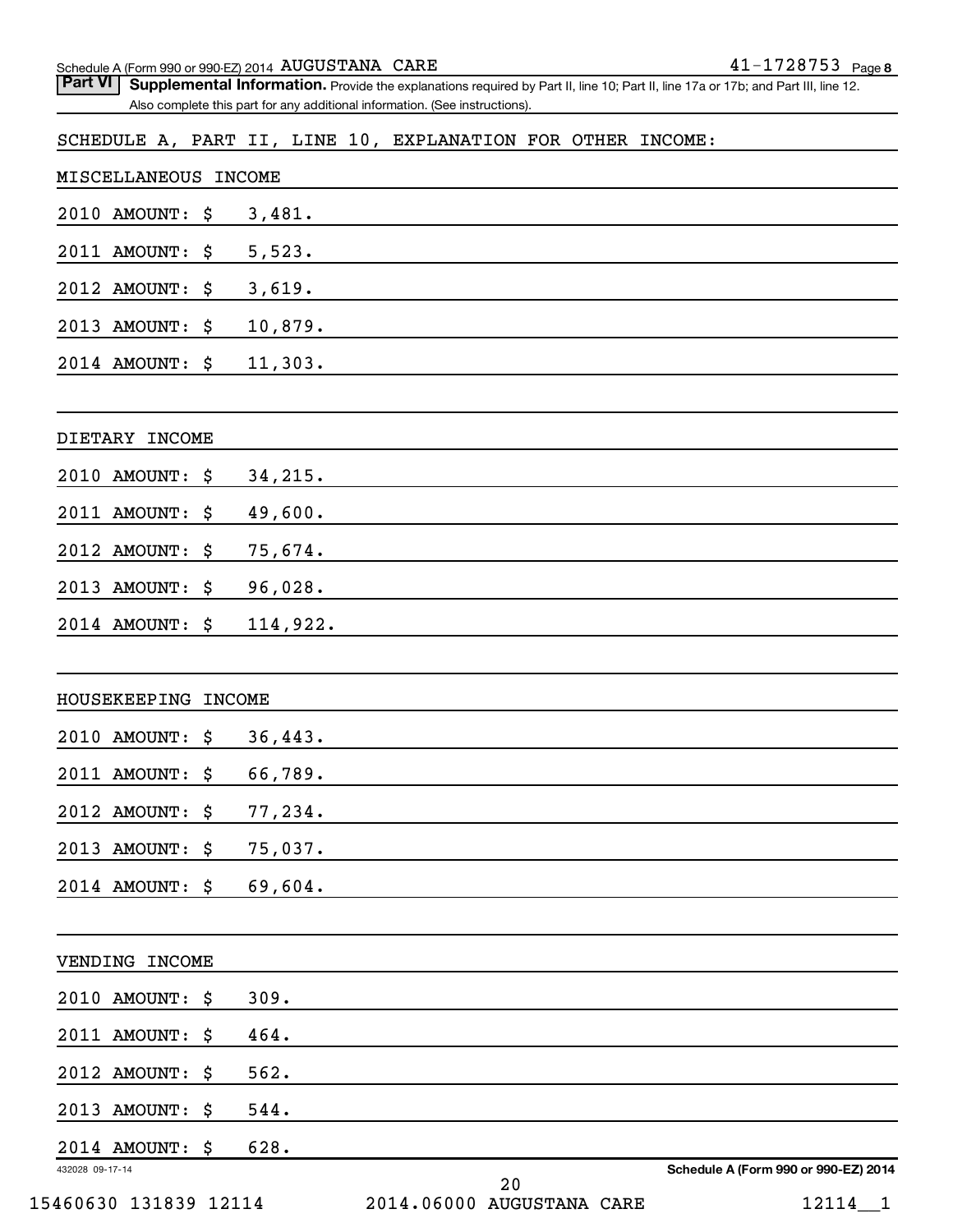Schedule A (Form 990 or 990-EZ) 2014 Page AUGUSTANA CARE 41-1728753

Part VI | Supplemental Information. Provide the explanations required by Part II, line 10; Part II, line 17a or 17b; and Part III, line 12. Also complete this part for any additional information. (See instructions).

| LAUNDRY INCOME             |                                      |
|----------------------------|--------------------------------------|
| CABLE TV INCOME            |                                      |
| 2010 AMOUNT:<br>\$         | 13,601.                              |
| 2011 AMOUNT:<br>\$         | 23,884.                              |
| 2012 AMOUNT:<br>\$         | 25,206.                              |
| 2013 AMOUNT:<br>\$         | 37,534.                              |
| 2014 AMOUNT:<br>\$         | 50,047.                              |
| EMERGENCY PULL CORD INCOME |                                      |
| 2010 AMOUNT:<br>\$         | 38,100.                              |
| 2011 AMOUNT:<br>\$         | 38,100.                              |
| 2012 AMOUNT:<br>\$         | 38,544.                              |
| 2013 AMOUNT:<br>\$         | 39,369.                              |
| 2014 AMOUNT:<br>\$         | 39,612.                              |
| MAINTENANCE INCOME         |                                      |
| 2011 AMOUNT:<br>\$         | 5,158.                               |
| 2012 AMOUNT:<br>\$         | 9,376.                               |
| \$<br>2013 AMOUNT:         | 9,687.                               |
| 2014 AMOUNT: \$            | 23, 216.                             |
| PENDANT ALARM INCOME       |                                      |
| 2011 AMOUNT:<br>\$         | 4,649.                               |
| 2012 AMOUNT:<br>\$         | 4,052.                               |
| 2013 AMOUNT:<br>\$         | 4,680.                               |
| 2014 AMOUNT:<br>\$         | 4,856.                               |
| 432028 09-17-14            | Schedule A (Form 990 or 990-EZ) 2014 |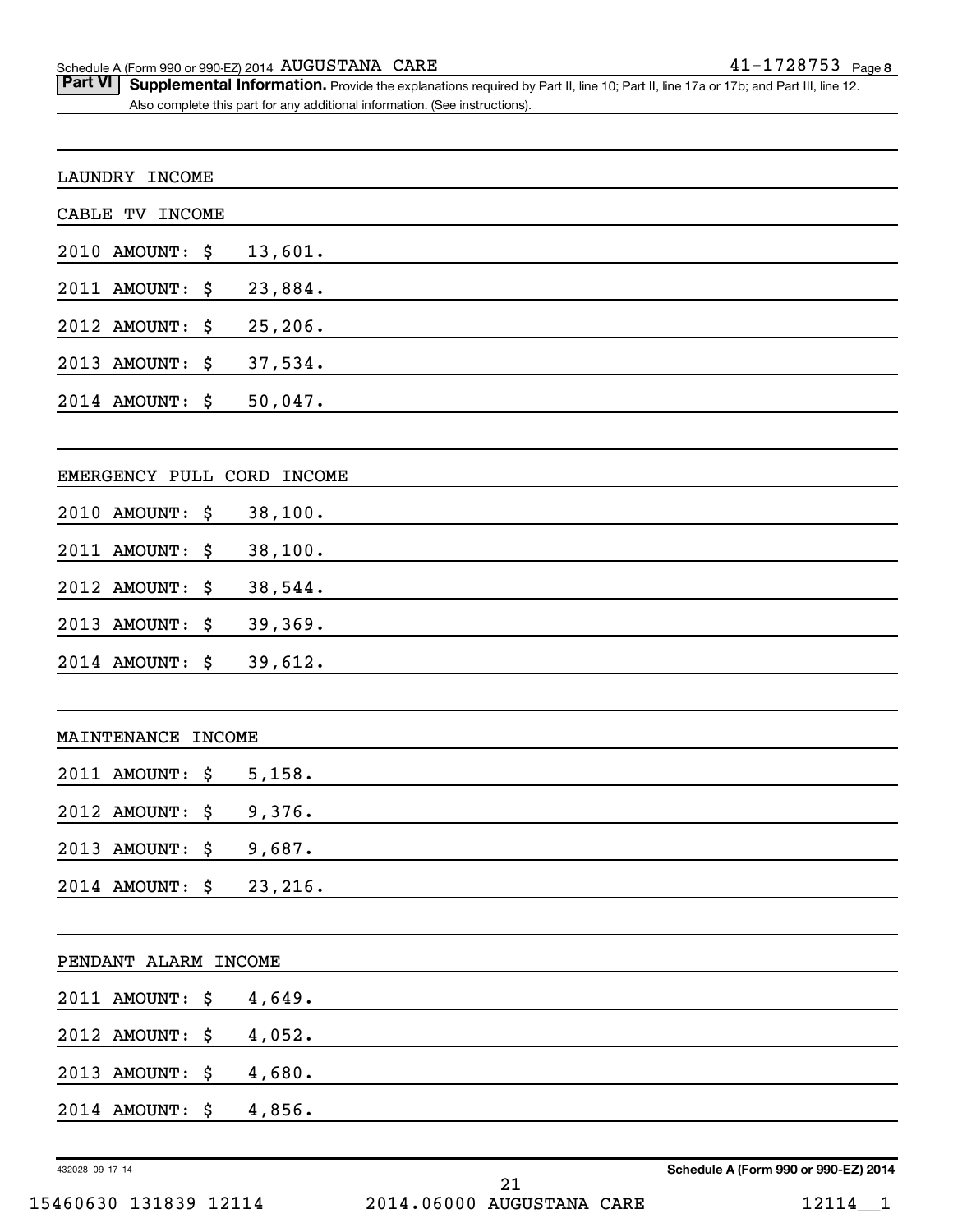| $41 - 1728753$ Page 8<br>Schedule A (Form 990 or 990-EZ) 2014 $\,$ AUGUSTANA $\,$ CARE |
|----------------------------------------------------------------------------------------|
|----------------------------------------------------------------------------------------|

| Part VI Supplemental Information. Provide the explanations required by Part II, line 10; Part II, line 17a or 17b; and Part III, line 12. |  |
|-------------------------------------------------------------------------------------------------------------------------------------------|--|
| Also complete this part for any additional information. (See instructions).                                                               |  |
|                                                                                                                                           |  |

| TELEPHONE INCOME          |          |  |  |  |  |  |
|---------------------------|----------|--|--|--|--|--|
| 2011 AMOUNT: \$           | 19,521.  |  |  |  |  |  |
| 2012 AMOUNT: \$           | 23,316.  |  |  |  |  |  |
| 2013 AMOUNT: \$           | 23, 272. |  |  |  |  |  |
| 2014 AMOUNT: \$           | 25,948.  |  |  |  |  |  |
|                           |          |  |  |  |  |  |
| ANNUITY CONVERSION INCOME |          |  |  |  |  |  |
| 2012 AMOUNT: \$           | 14,734.  |  |  |  |  |  |
| 2014 AMOUNT: \$           | 1,606.   |  |  |  |  |  |
|                           |          |  |  |  |  |  |
| FUNDRAISING EVENT INCOME  |          |  |  |  |  |  |
| 2014 AMOUNT: \$           | 115,330. |  |  |  |  |  |
|                           |          |  |  |  |  |  |
| GIFT SHOP INCOME          |          |  |  |  |  |  |
| 2013 AMOUNT: \$           | 3,413.   |  |  |  |  |  |
| 2014 AMOUNT: \$           | 5,621.   |  |  |  |  |  |
|                           |          |  |  |  |  |  |
|                           |          |  |  |  |  |  |
|                           |          |  |  |  |  |  |
|                           |          |  |  |  |  |  |
|                           |          |  |  |  |  |  |
|                           |          |  |  |  |  |  |
|                           |          |  |  |  |  |  |
|                           |          |  |  |  |  |  |
|                           |          |  |  |  |  |  |
|                           |          |  |  |  |  |  |
|                           |          |  |  |  |  |  |
|                           |          |  |  |  |  |  |

432028 09-17-14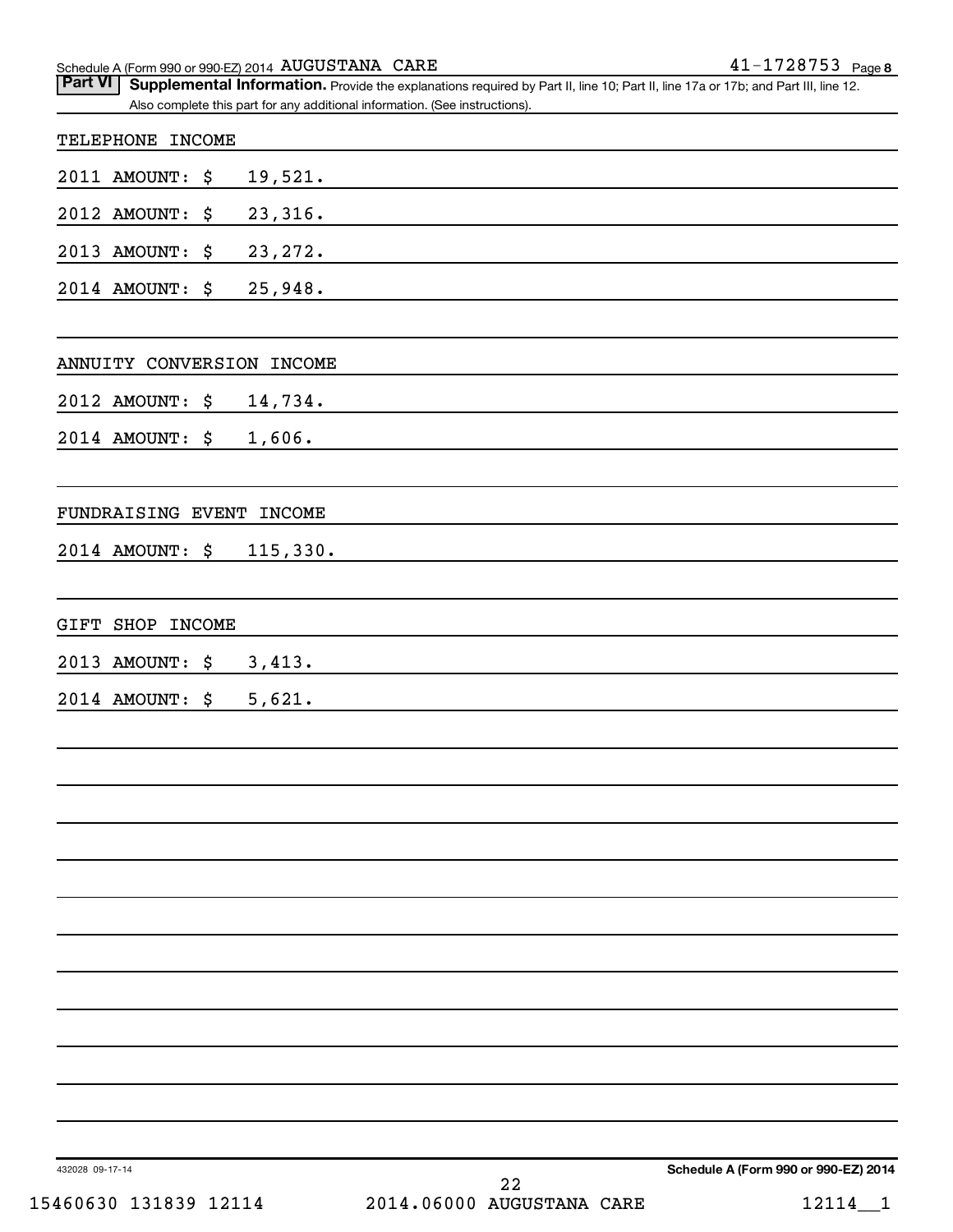Department of the Treasury Internal Revenue Service **(Form 990, 990-EZ,**

# **Schedule B Schedule of Contributors**

**or 990-PF) | Attach to Form 990, Form 990-EZ, or Form 990-PF. | Information about Schedule B (Form 990, 990-EZ, or 990-PF) and** its instructions is at <sub>www.irs.gov/form990  $\cdot$ </sub>

OMB No. 1545-0047

**2014**

**Name of the organization Employer identification number**

#### AUGUSTANA CARE 41-1728753

| <b>Organization type (check one):</b> |                                                                           |  |  |  |
|---------------------------------------|---------------------------------------------------------------------------|--|--|--|
| Filers of:                            | Section:                                                                  |  |  |  |
| Form 990 or 990-EZ                    | $\lfloor \underline{X} \rfloor$ 501(c)( 3) (enter number) organization    |  |  |  |
|                                       | 4947(a)(1) nonexempt charitable trust not treated as a private foundation |  |  |  |
|                                       | 527 political organization                                                |  |  |  |
| Form 990-PF                           | 501(c)(3) exempt private foundation                                       |  |  |  |
|                                       | 4947(a)(1) nonexempt charitable trust treated as a private foundation     |  |  |  |
|                                       | 501(c)(3) taxable private foundation                                      |  |  |  |
|                                       |                                                                           |  |  |  |

Check if your organization is covered by the General Rule or a Special Rule.

**Note.**  Only a section 501(c)(7), (8), or (10) organization can check boxes for both the General Rule and a Special Rule. See instructions.

#### **General Rule**

 $\Box$ 

For an organization filing Form 990, 990-EZ, or 990-PF that received, during the year, contributions totaling \$5,000 or more (in money or property) from any one contributor. Complete Parts I and II. See instructions for determining a contributor's total contributions.

#### **Special Rules**

any one contributor, during the year, total contributions of the greater of **(1)** \$5,000 or **(2)** 2% of the amount on (i) Form 990, Part VIII, line 1h,  $\boxed{\text{X}}$  For an organization described in section 501(c)(3) filing Form 990 or 990-EZ that met the 33 1/3% support test of the regulations under sections 509(a)(1) and 170(b)(1)(A)(vi), that checked Schedule A (Form 990 or 990-EZ), Part II, line 13, 16a, or 16b, and that received from or (ii) Form 990-EZ, line 1. Complete Parts I and II.

year, total contributions of more than \$1,000 *exclusively* for religious, charitable, scientific, literary, or educational purposes, or for For an organization described in section 501(c)(7), (8), or (10) filing Form 990 or 990-EZ that received from any one contributor, during the the prevention of cruelty to children or animals. Complete Parts I, II, and III.  $\Box$ 

purpose. Do not complete any of the parts unless the General Rule applies to this organization because it received nonexclusively year, contributions exclusively for religious, charitable, etc., purposes, but no such contributions totaled more than \$1,000. If this box is checked, enter here the total contributions that were received during the year for an exclusively religious, charitable, etc., For an organization described in section 501(c)(7), (8), or (10) filing Form 990 or 990-EZ that received from any one contributor, during the religious, charitable, etc., contributions totaling \$5,000 or more during the year  $\ldots$  $\ldots$  $\ldots$  $\ldots$  $\ldots$  $\ldots$  $\Box$ 

**Caution.** An organization that is not covered by the General Rule and/or the Special Rules does not file Schedule B (Form 990, 990-EZ, or 990-PF),  **must** but it answer "No" on Part IV, line 2, of its Form 990; or check the box on line H of its Form 990-EZ or on its Form 990-PF, Part I, line 2, to certify that it does not meet the filing requirements of Schedule B (Form 990, 990-EZ, or 990-PF).

LHA For Paperwork Reduction Act Notice, see the Instructions for Form 990, 990-EZ, or 990-PF. Schedule B (Form 990, 990-EZ, or 990-PF) (2014)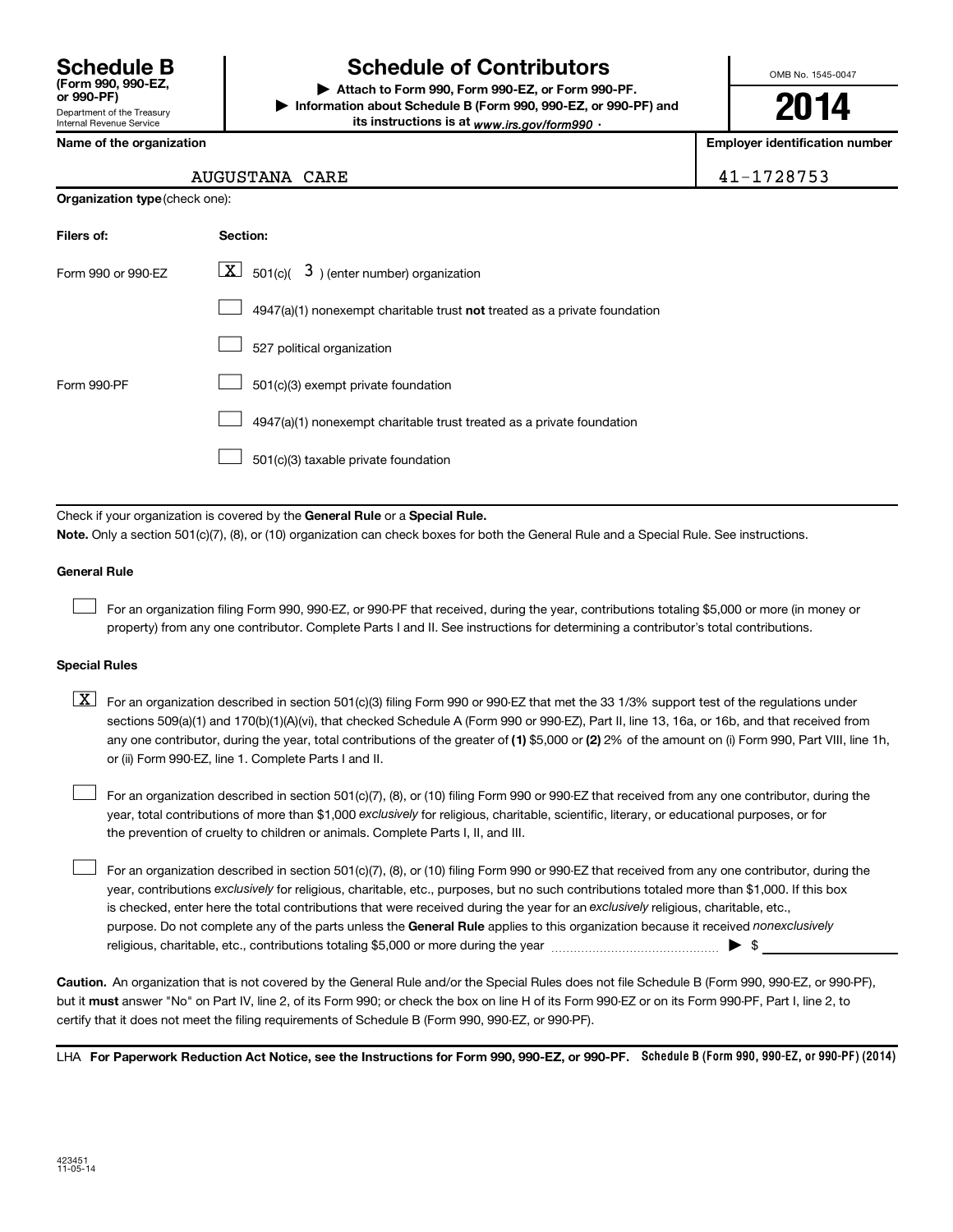#### Schedule B (Form 990, 990-EZ, or 990-PF) (2014)

**Name of organization Employer identification number**

## AUGUSTANA CARE 41-1728753

| Part I           | <b>Contributors</b> (see instructions). Use duplicate copies of Part I if additional space is needed. |                                   |                                                                                                                    |
|------------------|-------------------------------------------------------------------------------------------------------|-----------------------------------|--------------------------------------------------------------------------------------------------------------------|
| (a)<br>No.       | (b)<br>Name, address, and ZIP + 4                                                                     | (c)<br><b>Total contributions</b> | (d)<br>Type of contribution                                                                                        |
| 1                | AUGUSTANA CARE SERVICES<br>1007 EAST 14TH STREET<br>MINNEAPOLIS, MN 55404                             | 735,354.<br>\$                    | $\mathbf{X}$<br>Person<br>Payroll<br><b>Noncash</b><br>(Complete Part II for<br>noncash contributions.)            |
| (a)<br>No.       | (b)<br>Name, address, and ZIP + 4                                                                     | (c)<br><b>Total contributions</b> | (d)<br>Type of contribution                                                                                        |
| $\boldsymbol{2}$ | AUGUSTANA CARE FOUNDATION<br>1007 EAST 14TH STREET<br>MINNEAPOLIS, MN 55404                           | 840,004.<br>\$                    | $\overline{\mathbf{X}}$<br>Person<br>Payroll<br><b>Noncash</b><br>(Complete Part II for<br>noncash contributions.) |
| (a)<br>No.       | (b)<br>Name, address, and ZIP + 4                                                                     | (c)<br><b>Total contributions</b> | (d)<br>Type of contribution                                                                                        |
| 3                | SENIOR CARE LAND COMPANY, LLC<br>PO BOX 850<br>EAGLE, CO 81631                                        | 779,028.<br>\$                    | Person<br>Payroll<br>$\overline{\mathbf{x}}$<br><b>Noncash</b><br>(Complete Part II for<br>noncash contributions.) |
| (a)<br>No.       | (b)<br>Name, address, and ZIP + 4                                                                     | (c)<br><b>Total contributions</b> | (d)<br>Type of contribution                                                                                        |
|                  |                                                                                                       | \$                                | Person<br>Payroll<br><b>Noncash</b><br>(Complete Part II for<br>noncash contributions.)                            |
| (a)<br>No.       | (b)<br>Name, address, and ZIP + 4                                                                     | (c)<br><b>Total contributions</b> | (d)<br>Type of contribution                                                                                        |
|                  |                                                                                                       | \$                                | Person<br>Payroll<br><b>Noncash</b><br>(Complete Part II for<br>noncash contributions.)                            |
| (a)<br>No.       | (b)<br>Name, address, and ZIP + 4                                                                     | (c)<br><b>Total contributions</b> | (d)<br>Type of contribution                                                                                        |
|                  |                                                                                                       | \$                                | Person<br>Payroll<br><b>Noncash</b><br>(Complete Part II for<br>noncash contributions.)                            |
| 423452 11-05-14  |                                                                                                       | 24                                | Schedule B (Form 990, 990-EZ, or 990-PF) (2014)                                                                    |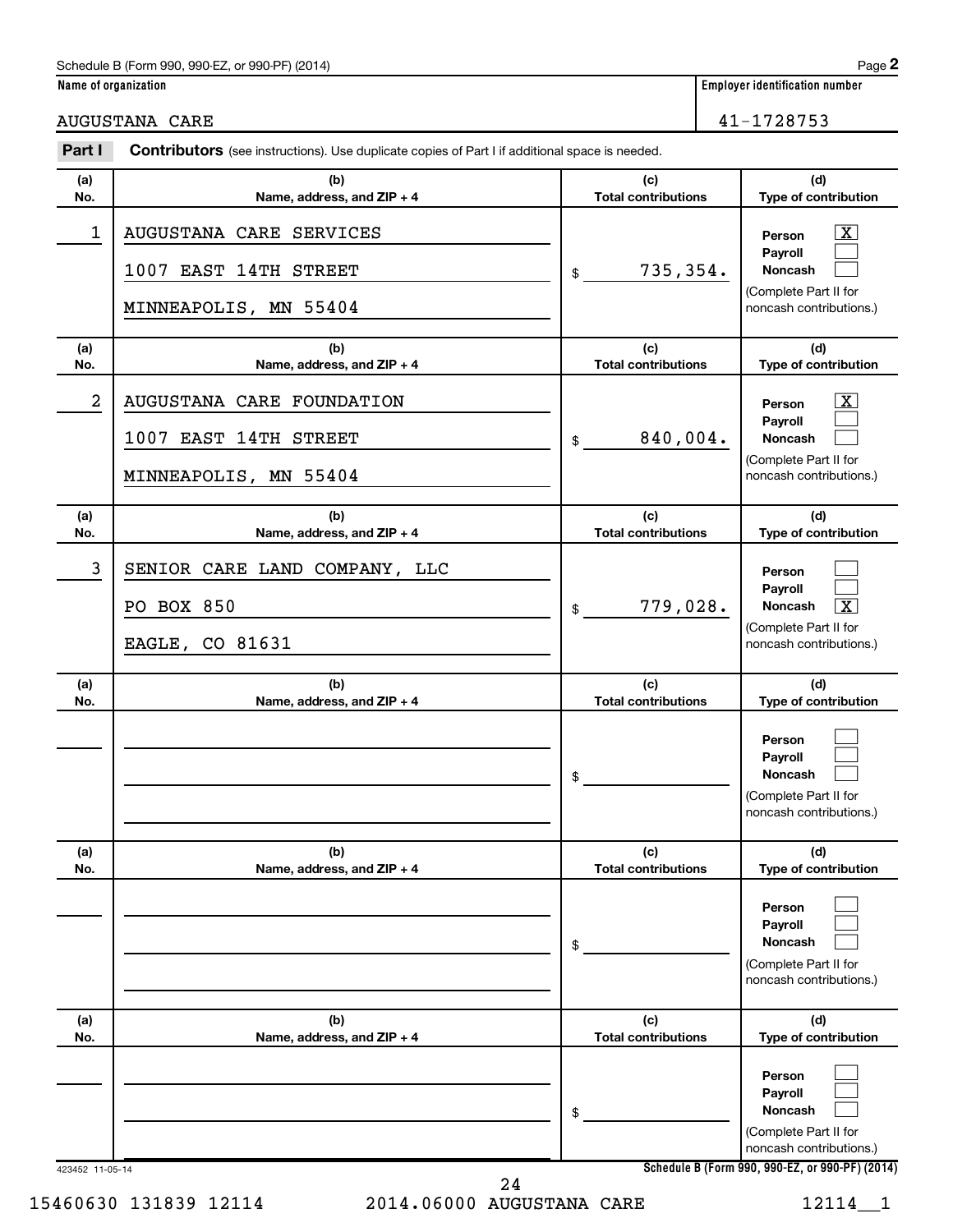| Part II                      | Noncash Property (see instructions). Use duplicate copies of Part II if additional space is needed. |                                                |                      |
|------------------------------|-----------------------------------------------------------------------------------------------------|------------------------------------------------|----------------------|
|                              |                                                                                                     |                                                |                      |
| (a)<br>No.<br>from<br>Part I | (b)<br>Description of noncash property given                                                        | (c)<br>FMV (or estimate)<br>(see instructions) | (d)<br>Date received |
|                              | <b>LAND</b>                                                                                         |                                                |                      |
| 3                            |                                                                                                     |                                                |                      |
|                              |                                                                                                     | 779,028.<br>\$                                 | 09/30/15             |
| (a)<br>No.<br>from<br>Part I | (b)<br>Description of noncash property given                                                        | (c)<br>FMV (or estimate)<br>(see instructions) | (d)<br>Date received |
|                              |                                                                                                     |                                                |                      |
|                              |                                                                                                     | \$                                             |                      |
| (a)<br>No.<br>from<br>Part I | (b)<br>Description of noncash property given                                                        | (c)<br>FMV (or estimate)<br>(see instructions) | (d)<br>Date received |
|                              |                                                                                                     |                                                |                      |
|                              |                                                                                                     | \$                                             |                      |
| (a)<br>No.<br>from<br>Part I | (b)<br>Description of noncash property given                                                        | (c)<br>FMV (or estimate)<br>(see instructions) | (d)<br>Date received |
|                              |                                                                                                     |                                                |                      |
|                              |                                                                                                     | \$                                             |                      |
| (a)<br>No.<br>from<br>Part I | (b)<br>Description of noncash property given                                                        | (c)<br>FMV (or estimate)<br>(see instructions) | (d)<br>Date received |
|                              |                                                                                                     |                                                |                      |
|                              |                                                                                                     | \$                                             |                      |
| (a)<br>No.<br>from<br>Part I | (b)<br>Description of noncash property given                                                        | (c)<br>FMV (or estimate)<br>(see instructions) | (d)<br>Date received |
|                              |                                                                                                     |                                                |                      |
|                              |                                                                                                     | \$                                             |                      |

**Name of organization Employer identification number** Schedule B (Form 990, 990-EZ, or 990-PF) (2014)

**3**

15460630 131839 12114 2014.06000 AUGUSTANA CARE 12114\_\_1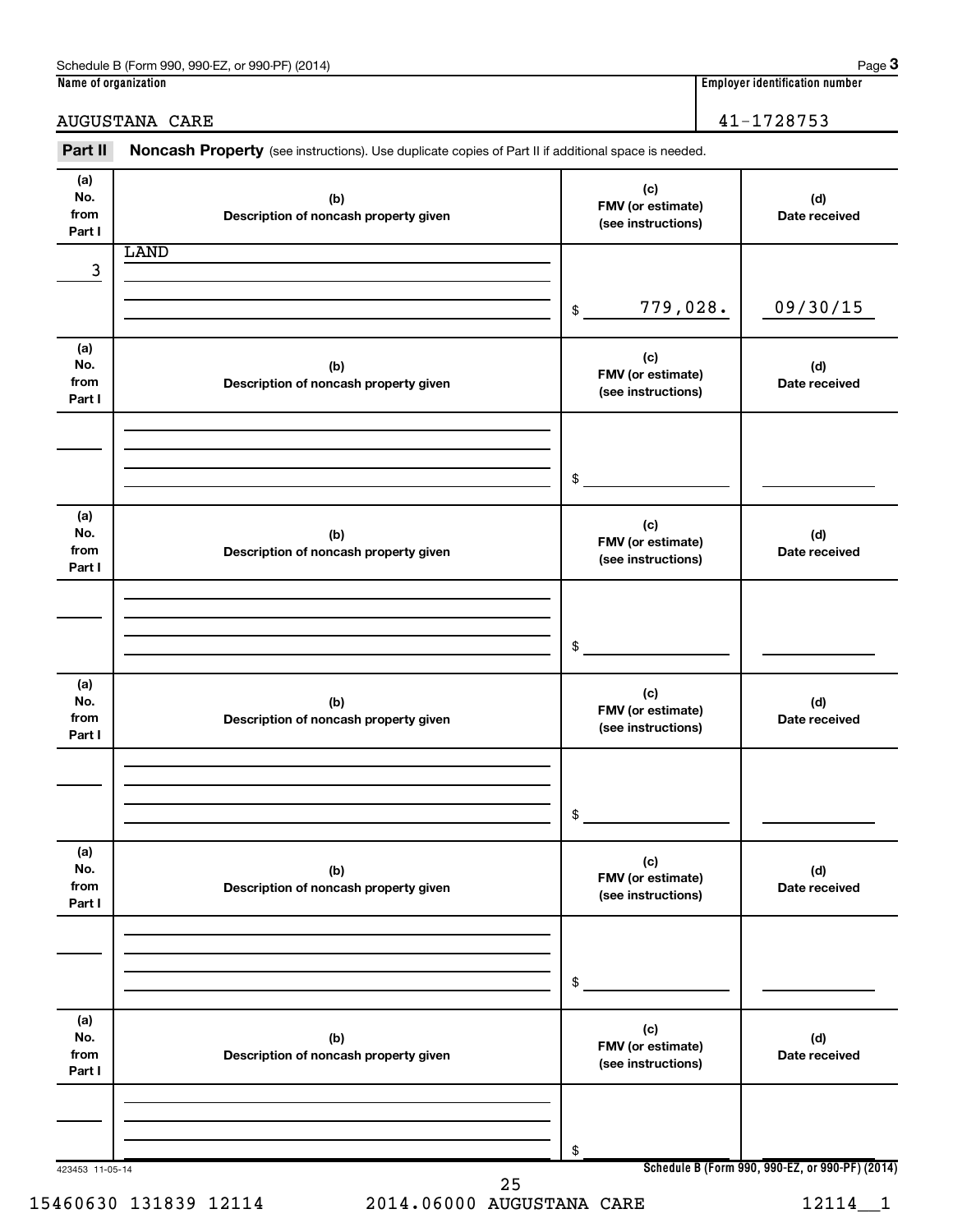| Part III                  |                                                                                                                                                          |                      | <i>Exclusively</i> religious, charitable, etc., contributions to organizations described in section 501(c)(7), (8), or (10) that total more than \$1,000 for<br>the year from any one contributor. Complete columns (a) through (e) and |
|---------------------------|----------------------------------------------------------------------------------------------------------------------------------------------------------|----------------------|-----------------------------------------------------------------------------------------------------------------------------------------------------------------------------------------------------------------------------------------|
|                           | completing Part III, enter the total of exclusively religious, charitable, etc., contributions of \$1,000 or less for the year. (Enter this info. once.) |                      |                                                                                                                                                                                                                                         |
| (a) No.                   | Use duplicate copies of Part III if additional space is needed.                                                                                          |                      |                                                                                                                                                                                                                                         |
| from<br>Part I            | (b) Purpose of gift                                                                                                                                      | (c) Use of gift      | (d) Description of how gift is held                                                                                                                                                                                                     |
|                           |                                                                                                                                                          |                      |                                                                                                                                                                                                                                         |
|                           |                                                                                                                                                          | (e) Transfer of gift |                                                                                                                                                                                                                                         |
|                           | Transferee's name, address, and ZIP + 4                                                                                                                  |                      | Relationship of transferor to transferee                                                                                                                                                                                                |
| (a) No.                   |                                                                                                                                                          |                      |                                                                                                                                                                                                                                         |
| from<br>Part I            | (b) Purpose of gift                                                                                                                                      | (c) Use of gift      | (d) Description of how gift is held                                                                                                                                                                                                     |
|                           |                                                                                                                                                          |                      |                                                                                                                                                                                                                                         |
|                           |                                                                                                                                                          | (e) Transfer of gift |                                                                                                                                                                                                                                         |
|                           | Transferee's name, address, and ZIP + 4                                                                                                                  |                      | Relationship of transferor to transferee                                                                                                                                                                                                |
|                           |                                                                                                                                                          |                      |                                                                                                                                                                                                                                         |
| (a) No.                   | (b) Purpose of gift                                                                                                                                      |                      | (d) Description of how gift is held                                                                                                                                                                                                     |
| from<br>Part I            |                                                                                                                                                          | (c) Use of gift      |                                                                                                                                                                                                                                         |
|                           |                                                                                                                                                          | (e) Transfer of gift |                                                                                                                                                                                                                                         |
|                           | Transferee's name, address, and ZIP + 4                                                                                                                  |                      | Relationship of transferor to transferee                                                                                                                                                                                                |
|                           |                                                                                                                                                          |                      |                                                                                                                                                                                                                                         |
| (a) No.<br>from<br>Part I | (b) Purpose of gift                                                                                                                                      | (c) Use of gift      | (d) Description of how gift is held                                                                                                                                                                                                     |
|                           |                                                                                                                                                          |                      |                                                                                                                                                                                                                                         |
|                           | Transferee's name, address, and ZIP + 4                                                                                                                  | (e) Transfer of gift | Relationship of transferor to transferee                                                                                                                                                                                                |
|                           |                                                                                                                                                          |                      |                                                                                                                                                                                                                                         |

15460630 131839 12114 2014.06000 AUGUSTANA CARE 12114\_\_1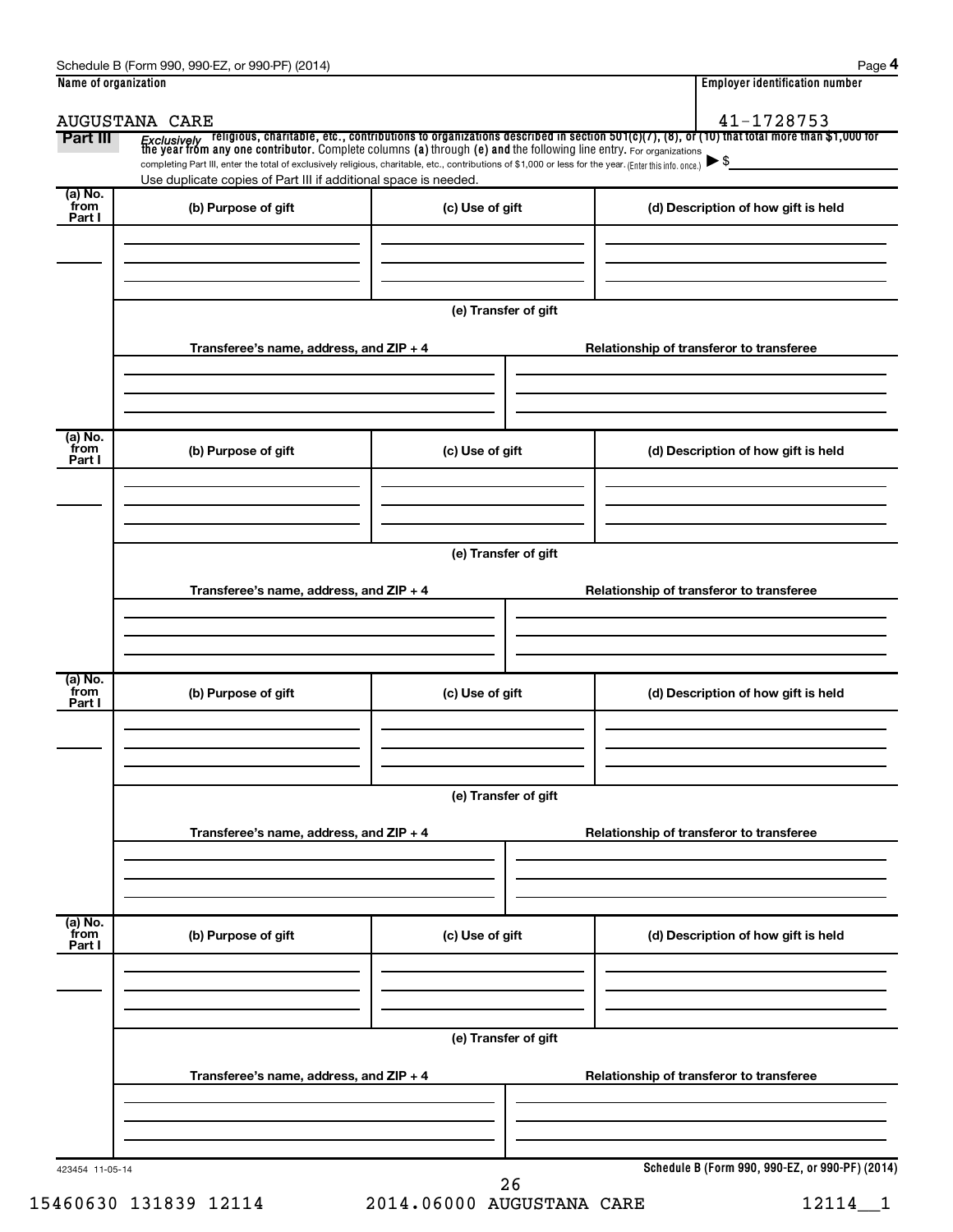| <b>Supplemental Financial Statements</b><br><b>SCHEDULE D</b><br>Complete if the organization answered "Yes" to Form 990,<br>(Form 990)<br>Part IV, line 6, 7, 8, 9, 10, 11a, 11b, 11c, 11d, 11e, 11f, 12a, or 12b.<br>Attach to Form 990.<br>Department of the Treasury<br>Information about Schedule D (Form 990) and its instructions is at www.irs.gov/form990. |                                         |                                                                                                        |                                                                                                                                                                                                                                |                                                     |                          | OMB No. 1545-0047<br><b>Open to Public</b> |
|---------------------------------------------------------------------------------------------------------------------------------------------------------------------------------------------------------------------------------------------------------------------------------------------------------------------------------------------------------------------|-----------------------------------------|--------------------------------------------------------------------------------------------------------|--------------------------------------------------------------------------------------------------------------------------------------------------------------------------------------------------------------------------------|-----------------------------------------------------|--------------------------|--------------------------------------------|
|                                                                                                                                                                                                                                                                                                                                                                     | Internal Revenue Service                |                                                                                                        |                                                                                                                                                                                                                                | Inspection                                          |                          |                                            |
|                                                                                                                                                                                                                                                                                                                                                                     | Name of the organization                |                                                                                                        |                                                                                                                                                                                                                                | <b>Employer identification number</b><br>41-1728753 |                          |                                            |
| Part I                                                                                                                                                                                                                                                                                                                                                              |                                         | <b>AUGUSTANA CARE</b>                                                                                  | Organizations Maintaining Donor Advised Funds or Other Similar Funds or Accounts. Complete if the                                                                                                                              |                                                     |                          |                                            |
|                                                                                                                                                                                                                                                                                                                                                                     |                                         | organization answered "Yes" to Form 990, Part IV, line 6.                                              |                                                                                                                                                                                                                                |                                                     |                          |                                            |
|                                                                                                                                                                                                                                                                                                                                                                     |                                         |                                                                                                        | (a) Donor advised funds                                                                                                                                                                                                        |                                                     |                          | (b) Funds and other accounts               |
| 1.                                                                                                                                                                                                                                                                                                                                                                  |                                         |                                                                                                        |                                                                                                                                                                                                                                |                                                     |                          |                                            |
| 2                                                                                                                                                                                                                                                                                                                                                                   |                                         | Aggregate value of contributions to (during year)                                                      |                                                                                                                                                                                                                                |                                                     |                          |                                            |
| з                                                                                                                                                                                                                                                                                                                                                                   |                                         | Aggregate value of grants from (during year)                                                           |                                                                                                                                                                                                                                |                                                     |                          |                                            |
| 4                                                                                                                                                                                                                                                                                                                                                                   |                                         |                                                                                                        |                                                                                                                                                                                                                                |                                                     |                          |                                            |
| 5                                                                                                                                                                                                                                                                                                                                                                   |                                         |                                                                                                        | Did the organization inform all donors and donor advisors in writing that the assets held in donor advised funds                                                                                                               |                                                     |                          |                                            |
|                                                                                                                                                                                                                                                                                                                                                                     |                                         |                                                                                                        |                                                                                                                                                                                                                                |                                                     |                          | Yes<br><b>No</b>                           |
| 6                                                                                                                                                                                                                                                                                                                                                                   |                                         |                                                                                                        | Did the organization inform all grantees, donors, and donor advisors in writing that grant funds can be used only                                                                                                              |                                                     |                          |                                            |
|                                                                                                                                                                                                                                                                                                                                                                     |                                         |                                                                                                        | for charitable purposes and not for the benefit of the donor or donor advisor, or for any other purpose conferring                                                                                                             |                                                     |                          |                                            |
|                                                                                                                                                                                                                                                                                                                                                                     |                                         |                                                                                                        |                                                                                                                                                                                                                                |                                                     |                          | Yes<br>No                                  |
| <b>Part II</b>                                                                                                                                                                                                                                                                                                                                                      |                                         |                                                                                                        | Conservation Easements. Complete if the organization answered "Yes" to Form 990, Part IV, line 7.                                                                                                                              |                                                     |                          |                                            |
| 1.                                                                                                                                                                                                                                                                                                                                                                  |                                         | Purpose(s) of conservation easements held by the organization (check all that apply).                  |                                                                                                                                                                                                                                |                                                     |                          |                                            |
|                                                                                                                                                                                                                                                                                                                                                                     |                                         | Preservation of land for public use (e.g., recreation or education)                                    | Preservation of a historically important land area                                                                                                                                                                             |                                                     |                          |                                            |
|                                                                                                                                                                                                                                                                                                                                                                     |                                         | Protection of natural habitat                                                                          | Preservation of a certified historic structure                                                                                                                                                                                 |                                                     |                          |                                            |
|                                                                                                                                                                                                                                                                                                                                                                     |                                         | Preservation of open space                                                                             |                                                                                                                                                                                                                                |                                                     |                          |                                            |
| 2                                                                                                                                                                                                                                                                                                                                                                   |                                         |                                                                                                        | Complete lines 2a through 2d if the organization held a qualified conservation contribution in the form of a conservation easement on the last                                                                                 |                                                     |                          |                                            |
|                                                                                                                                                                                                                                                                                                                                                                     | day of the tax year.                    |                                                                                                        |                                                                                                                                                                                                                                |                                                     |                          |                                            |
|                                                                                                                                                                                                                                                                                                                                                                     |                                         |                                                                                                        |                                                                                                                                                                                                                                |                                                     |                          | Held at the End of the Tax Year            |
| а                                                                                                                                                                                                                                                                                                                                                                   |                                         |                                                                                                        |                                                                                                                                                                                                                                |                                                     | 2a                       |                                            |
| b                                                                                                                                                                                                                                                                                                                                                                   |                                         |                                                                                                        |                                                                                                                                                                                                                                |                                                     | 2b                       |                                            |
| с                                                                                                                                                                                                                                                                                                                                                                   |                                         |                                                                                                        |                                                                                                                                                                                                                                |                                                     | 2c                       |                                            |
| d                                                                                                                                                                                                                                                                                                                                                                   |                                         |                                                                                                        | Number of conservation easements included in (c) acquired after 8/17/06, and not on a historic structure                                                                                                                       |                                                     |                          |                                            |
|                                                                                                                                                                                                                                                                                                                                                                     |                                         |                                                                                                        | listed in the National Register [11] matter and the National Register [11] matter is not all the National Register [11] matter is not all the National Register [11] matter is not all the National Register [11] matter is no |                                                     | 2d                       |                                            |
| 3                                                                                                                                                                                                                                                                                                                                                                   |                                         |                                                                                                        | Number of conservation easements modified, transferred, released, extinguished, or terminated by the organization during the tax                                                                                               |                                                     |                          |                                            |
|                                                                                                                                                                                                                                                                                                                                                                     | year                                    |                                                                                                        |                                                                                                                                                                                                                                |                                                     |                          |                                            |
| 4                                                                                                                                                                                                                                                                                                                                                                   |                                         | Number of states where property subject to conservation easement is located $\blacktriangleright$      |                                                                                                                                                                                                                                |                                                     |                          |                                            |
| 5                                                                                                                                                                                                                                                                                                                                                                   |                                         | Does the organization have a written policy regarding the periodic monitoring, inspection, handling of |                                                                                                                                                                                                                                |                                                     |                          |                                            |
|                                                                                                                                                                                                                                                                                                                                                                     |                                         | violations, and enforcement of the conservation easements it holds?                                    |                                                                                                                                                                                                                                |                                                     |                          | Yes<br><b>No</b>                           |
| 6                                                                                                                                                                                                                                                                                                                                                                   |                                         |                                                                                                        | Staff and volunteer hours devoted to monitoring, inspecting, and enforcing conservation easements during the year                                                                                                              |                                                     |                          |                                            |
| 7                                                                                                                                                                                                                                                                                                                                                                   |                                         |                                                                                                        | Amount of expenses incurred in monitoring, inspecting, and enforcing conservation easements during the year $\triangleright$ \$                                                                                                |                                                     |                          |                                            |
| 8                                                                                                                                                                                                                                                                                                                                                                   |                                         |                                                                                                        | Does each conservation easement reported on line 2(d) above satisfy the requirements of section 170(h)(4)(B)(i)                                                                                                                |                                                     |                          |                                            |
|                                                                                                                                                                                                                                                                                                                                                                     |                                         |                                                                                                        |                                                                                                                                                                                                                                |                                                     |                          | Yes<br>No                                  |
| 9                                                                                                                                                                                                                                                                                                                                                                   |                                         |                                                                                                        | In Part XIII, describe how the organization reports conservation easements in its revenue and expense statement, and balance sheet, and                                                                                        |                                                     |                          |                                            |
|                                                                                                                                                                                                                                                                                                                                                                     |                                         |                                                                                                        | include, if applicable, the text of the footnote to the organization's financial statements that describes the organization's accounting for                                                                                   |                                                     |                          |                                            |
|                                                                                                                                                                                                                                                                                                                                                                     | conservation easements.<br>∣ Part III ∣ |                                                                                                        | Organizations Maintaining Collections of Art, Historical Treasures, or Other Similar Assets.                                                                                                                                   |                                                     |                          |                                            |
|                                                                                                                                                                                                                                                                                                                                                                     |                                         | Complete if the organization answered "Yes" to Form 990, Part IV, line 8.                              |                                                                                                                                                                                                                                |                                                     |                          |                                            |
|                                                                                                                                                                                                                                                                                                                                                                     |                                         |                                                                                                        | 1a If the organization elected, as permitted under SFAS 116 (ASC 958), not to report in its revenue statement and balance sheet works of art,                                                                                  |                                                     |                          |                                            |
|                                                                                                                                                                                                                                                                                                                                                                     |                                         |                                                                                                        | historical treasures, or other similar assets held for public exhibition, education, or research in furtherance of public service, provide, in Part XIII,                                                                      |                                                     |                          |                                            |
|                                                                                                                                                                                                                                                                                                                                                                     |                                         |                                                                                                        |                                                                                                                                                                                                                                |                                                     |                          |                                            |
|                                                                                                                                                                                                                                                                                                                                                                     |                                         | the text of the footnote to its financial statements that describes these items.                       | <b>b</b> If the organization elected, as permitted under SFAS 116 (ASC 958), to report in its revenue statement and balance sheet works of art, historical                                                                     |                                                     |                          |                                            |
|                                                                                                                                                                                                                                                                                                                                                                     |                                         |                                                                                                        | treasures, or other similar assets held for public exhibition, education, or research in furtherance of public service, provide the following amounts                                                                          |                                                     |                          |                                            |
|                                                                                                                                                                                                                                                                                                                                                                     | relating to these items:                |                                                                                                        |                                                                                                                                                                                                                                |                                                     |                          |                                            |
|                                                                                                                                                                                                                                                                                                                                                                     |                                         |                                                                                                        |                                                                                                                                                                                                                                |                                                     |                          |                                            |
|                                                                                                                                                                                                                                                                                                                                                                     |                                         | (ii) Assets included in Form 990, Part X                                                               |                                                                                                                                                                                                                                |                                                     | $\blacktriangleright$ \$ |                                            |
|                                                                                                                                                                                                                                                                                                                                                                     |                                         |                                                                                                        | If the organization received or held works of art, historical treasures, or other similar assets for financial gain, provide                                                                                                   |                                                     |                          |                                            |
| 2                                                                                                                                                                                                                                                                                                                                                                   |                                         |                                                                                                        |                                                                                                                                                                                                                                |                                                     |                          |                                            |
|                                                                                                                                                                                                                                                                                                                                                                     |                                         | the following amounts required to be reported under SFAS 116 (ASC 958) relating to these items:        |                                                                                                                                                                                                                                |                                                     |                          |                                            |
| а                                                                                                                                                                                                                                                                                                                                                                   |                                         |                                                                                                        | Revenue included in Form 990, Part VIII, line 1 [1] [2000] [2000] [2000] [2000] [2000] [2000] [2000] [2000] [                                                                                                                  |                                                     | $\blacktriangleright$ \$ |                                            |
|                                                                                                                                                                                                                                                                                                                                                                     |                                         |                                                                                                        |                                                                                                                                                                                                                                |                                                     |                          |                                            |

|                          | LHA For Paperwork Reduction Act Notice, see the Instructions for Form 990 |  |  |
|--------------------------|---------------------------------------------------------------------------|--|--|
| 432051<br>$10 - 01 - 14$ |                                                                           |  |  |

**For Paperwork Reduction Act Notice, Schedule D (Form 990) 2014** 

15460630 131839 12114 2014.06000 AUGUSTANA CARE 12114\_\_1 27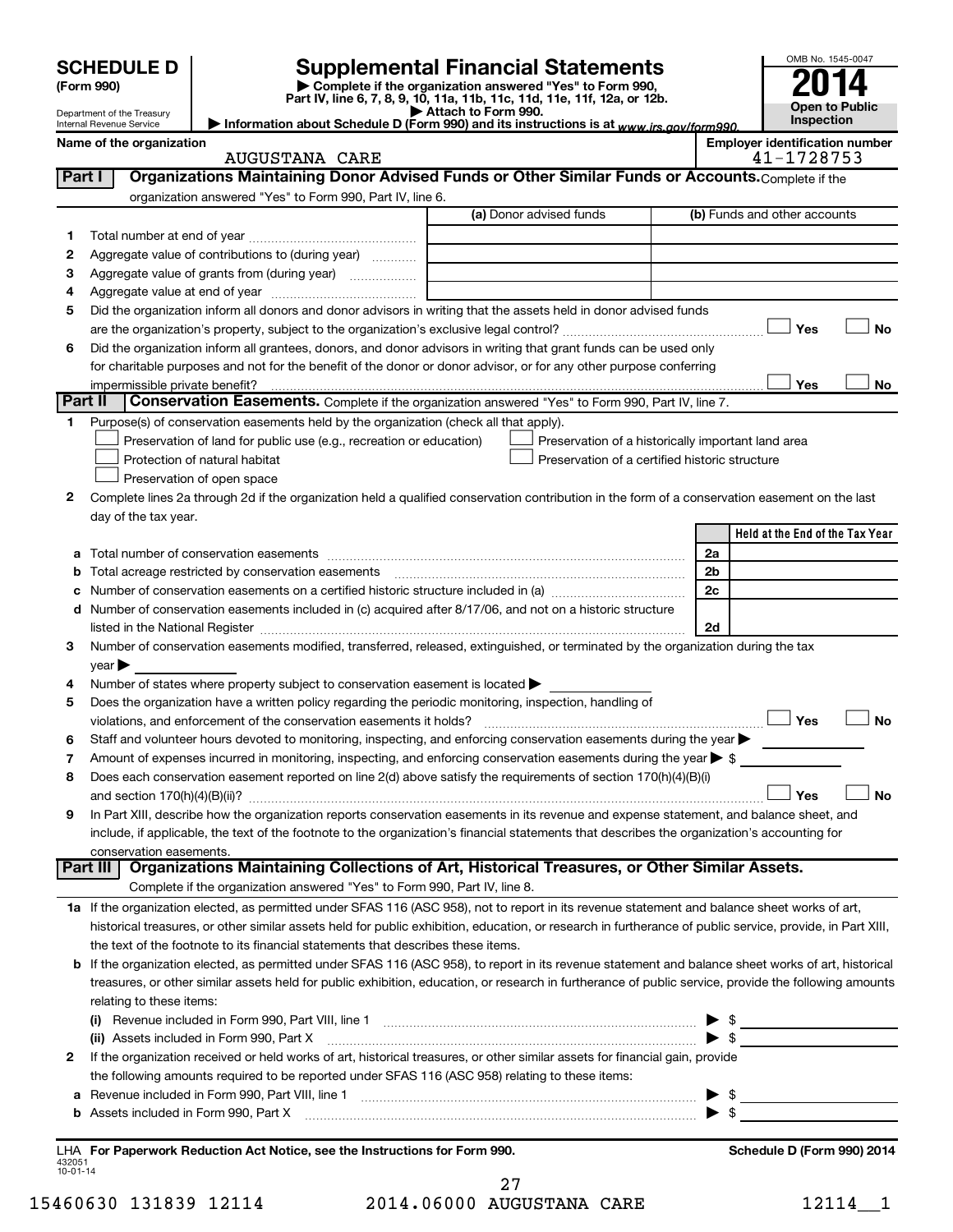|        | <b>AUGUSTANA CARE</b><br>Schedule D (Form 990) 2014                                                                                                                                                                                       |                                         |                |                                    |    |                                      | $41 - 1728753$ Page 2      |                |                               |
|--------|-------------------------------------------------------------------------------------------------------------------------------------------------------------------------------------------------------------------------------------------|-----------------------------------------|----------------|------------------------------------|----|--------------------------------------|----------------------------|----------------|-------------------------------|
|        | Part III<br>Organizations Maintaining Collections of Art, Historical Treasures, or Other Similar Assets(continued)                                                                                                                        |                                         |                |                                    |    |                                      |                            |                |                               |
| 3      | Using the organization's acquisition, accession, and other records, check any of the following that are a significant use of its collection items                                                                                         |                                         |                |                                    |    |                                      |                            |                |                               |
|        | (check all that apply):                                                                                                                                                                                                                   |                                         |                |                                    |    |                                      |                            |                |                               |
| a      | Public exhibition                                                                                                                                                                                                                         | d                                       |                | Loan or exchange programs          |    |                                      |                            |                |                               |
| b      | Scholarly research                                                                                                                                                                                                                        | e                                       | Other          |                                    |    |                                      |                            |                |                               |
| c      | Preservation for future generations                                                                                                                                                                                                       |                                         |                |                                    |    |                                      |                            |                |                               |
| 4      | Provide a description of the organization's collections and explain how they further the organization's exempt purpose in Part XIII.                                                                                                      |                                         |                |                                    |    |                                      |                            |                |                               |
| 5      | During the year, did the organization solicit or receive donations of art, historical treasures, or other similar assets                                                                                                                  |                                         |                |                                    |    |                                      |                            |                |                               |
|        |                                                                                                                                                                                                                                           |                                         |                |                                    |    |                                      | Yes                        |                | No                            |
|        | Part IV<br><b>Escrow and Custodial Arrangements.</b> Complete if the organization answered "Yes" to Form 990, Part IV, line 9, or<br>reported an amount on Form 990, Part X, line 21.                                                     |                                         |                |                                    |    |                                      |                            |                |                               |
|        | 1a Is the organization an agent, trustee, custodian or other intermediary for contributions or other assets not included                                                                                                                  |                                         |                |                                    |    |                                      |                            |                |                               |
|        | on Form 990, Part X? [11] matter contracts and contracts and contracts are contracted as a function of the set of the set of the set of the set of the set of the set of the set of the set of the set of the set of the set o            |                                         |                |                                    |    |                                      | Yes                        |                | $\overline{\text{X}}$ No      |
|        | b If "Yes," explain the arrangement in Part XIII and complete the following table:                                                                                                                                                        |                                         |                |                                    |    |                                      |                            |                |                               |
|        |                                                                                                                                                                                                                                           |                                         |                |                                    |    |                                      | Amount                     |                |                               |
| c      | Beginning balance measurements and contain a series of the series of the series of the series of the series of                                                                                                                            |                                         |                |                                    |    | 1c                                   |                            |                |                               |
|        |                                                                                                                                                                                                                                           |                                         |                |                                    |    | 1d                                   |                            |                |                               |
| е      | Distributions during the year manufactured and an account of the year manufactured and the year manufactured and the year manufactured and the year manufactured and the year manufactured and the year manufactured and the y            |                                         |                |                                    |    | 1e                                   |                            |                |                               |
| f.     |                                                                                                                                                                                                                                           |                                         |                |                                    |    | 1f                                   | $\boxed{\text{X}}$ Yes     |                |                               |
|        | 2a Did the organization include an amount on Form 990, Part X, line 21, for escrow or custodial account liability?                                                                                                                        |                                         |                |                                    |    |                                      |                            |                | No<br>$\overline{\texttt{x}}$ |
| Part V | <b>b</b> If "Yes," explain the arrangement in Part XIII. Check here if the explanation has been provided in Part XIII<br><b>Endowment Funds.</b> Complete if the organization answered "Yes" to Form 990, Part IV, line 10.               |                                         |                |                                    |    |                                      |                            |                |                               |
|        |                                                                                                                                                                                                                                           | (a) Current year                        | (b) Prior year | (c) Two years back                 |    | $\vert$ (d) Three years back $\vert$ |                            |                | (e) Four years back           |
| 1a     | Beginning of year balance <i>manumman</i>                                                                                                                                                                                                 | 147,950.                                | 147,850.       | 147,835                            |    | 146,298.                             |                            |                | 145,493.                      |
| b      |                                                                                                                                                                                                                                           | 200.                                    | 100.           |                                    | 15 |                                      | 1,537.                     |                | 815.                          |
|        | 9,348.<br>Net investment earnings, gains, and losses                                                                                                                                                                                      |                                         |                |                                    |    |                                      |                            | 8,122.         |                               |
| d      |                                                                                                                                                                                                                                           |                                         |                |                                    |    |                                      |                            |                |                               |
|        | e Other expenditures for facilities                                                                                                                                                                                                       |                                         |                |                                    |    |                                      |                            |                |                               |
|        | and programs                                                                                                                                                                                                                              |                                         |                |                                    |    |                                      | 9,348.                     |                | 8,122.                        |
|        |                                                                                                                                                                                                                                           |                                         |                |                                    |    |                                      |                            |                |                               |
| g      | End of year balance                                                                                                                                                                                                                       | 148,150.                                | 147,950.       | 147,850.                           |    | 147,835.                             |                            |                | 146,298.                      |
| 2      | Provide the estimated percentage of the current year end balance (line 1g, column (a)) held as:                                                                                                                                           |                                         |                |                                    |    |                                      |                            |                |                               |
| а      | Board designated or quasi-endowment >                                                                                                                                                                                                     | .00                                     | %              |                                    |    |                                      |                            |                |                               |
|        | Permanent endowment > 100.00                                                                                                                                                                                                              | %                                       |                |                                    |    |                                      |                            |                |                               |
|        | c Temporarily restricted endowment $\blacktriangleright$                                                                                                                                                                                  | .00<br>%                                |                |                                    |    |                                      |                            |                |                               |
|        | The percentages in lines 2a, 2b, and 2c should equal 100%.                                                                                                                                                                                |                                         |                |                                    |    |                                      |                            |                |                               |
|        | 3a Are there endowment funds not in the possession of the organization that are held and administered for the organization                                                                                                                |                                         |                |                                    |    |                                      |                            |                |                               |
|        | by:                                                                                                                                                                                                                                       |                                         |                |                                    |    |                                      |                            | Yes            | No                            |
|        | (i)                                                                                                                                                                                                                                       |                                         |                |                                    |    |                                      | 3a(i)                      |                | x                             |
|        |                                                                                                                                                                                                                                           |                                         |                |                                    |    |                                      | 3a(ii)                     | X              |                               |
|        |                                                                                                                                                                                                                                           |                                         |                |                                    |    |                                      | 3b                         | x              |                               |
| 4      | Describe in Part XIII the intended uses of the organization's endowment funds.                                                                                                                                                            |                                         |                |                                    |    |                                      |                            |                |                               |
|        | <b>Part VI</b><br>Land, Buildings, and Equipment.                                                                                                                                                                                         |                                         |                |                                    |    |                                      |                            |                |                               |
|        | Complete if the organization answered "Yes" to Form 990, Part IV, line 11a. See Form 990, Part X, line 10.                                                                                                                                |                                         |                |                                    |    |                                      |                            |                |                               |
|        | Description of property                                                                                                                                                                                                                   | (a) Cost or other<br>basis (investment) |                | (b) Cost or other<br>basis (other) |    | (c) Accumulated<br>depreciation      |                            | (d) Book value |                               |
|        |                                                                                                                                                                                                                                           |                                         |                | 11, 227, 320.                      |    |                                      |                            |                | 11, 227, 320.                 |
|        | <b>1a</b> Land <b>Executive Contract and Service Contract and Service Contract and Service Contract and Service Contract and Service Contract and Service Contract and Service Contract and Service Contract and Service Contract and</b> |                                         |                | 57, 150, 038.                      |    | 11,572,963.                          |                            |                | 45,577,075.                   |
|        |                                                                                                                                                                                                                                           |                                         |                |                                    |    |                                      |                            |                |                               |
|        |                                                                                                                                                                                                                                           |                                         |                | 5,815,508.                         |    | 3,870,522.                           |                            |                | 1,944,986.                    |
|        |                                                                                                                                                                                                                                           |                                         |                | 6,877,555.                         |    |                                      |                            |                | 6,877,555.                    |
|        | Total. Add lines 1a through 1e. (Column (d) must equal Form 990, Part X, column (B), line 10c.)                                                                                                                                           |                                         |                |                                    |    |                                      |                            |                | 65,626,936.                   |
|        |                                                                                                                                                                                                                                           |                                         |                |                                    |    |                                      | Schedule D (Form 990) 2014 |                |                               |
|        |                                                                                                                                                                                                                                           |                                         |                |                                    |    |                                      |                            |                |                               |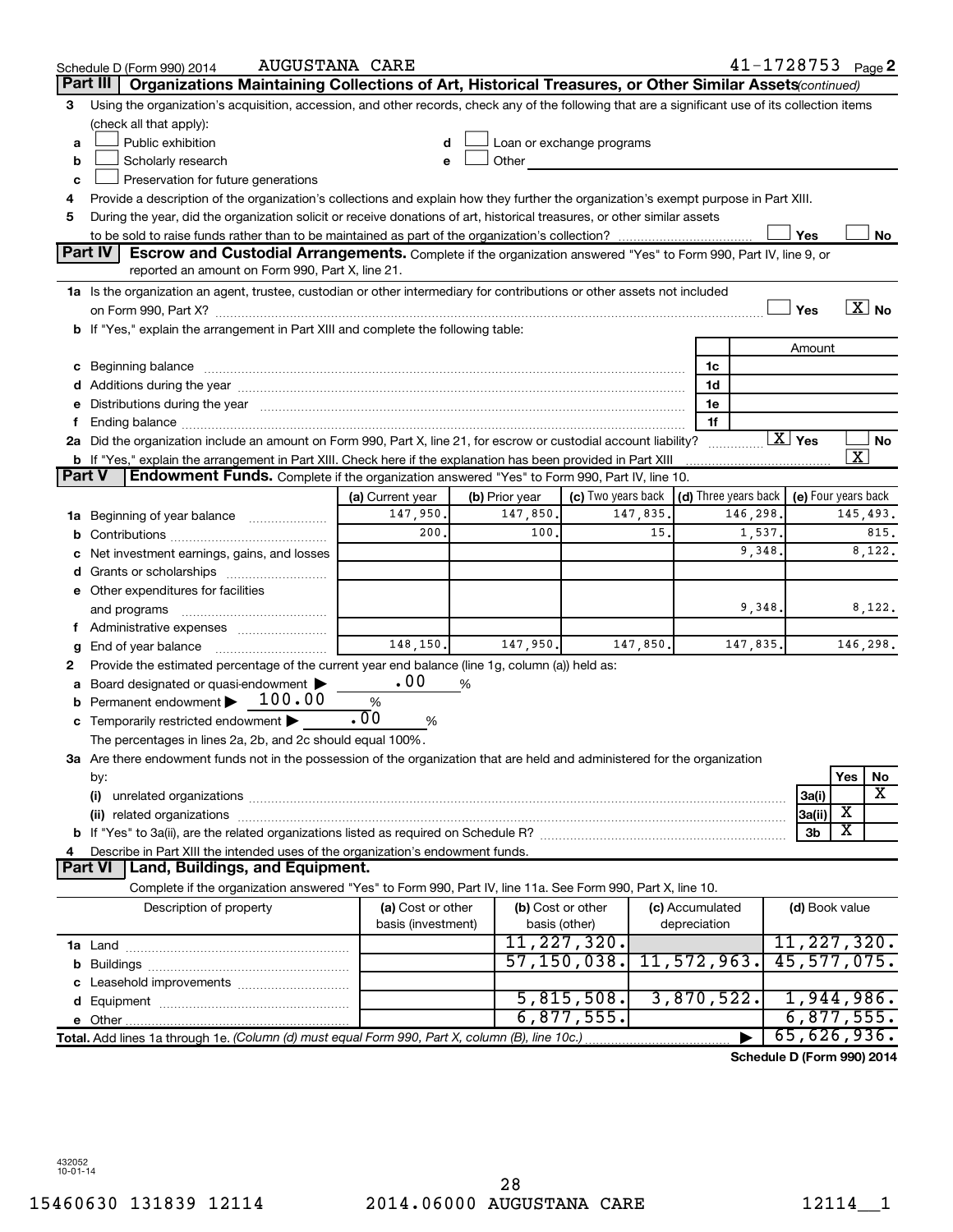|                                                                                                                   |                 | Complete if the organization answered "Yes" to Form 990, Part IV, line 11b. See Form 990, Part X, line 12. |                                                                           |
|-------------------------------------------------------------------------------------------------------------------|-----------------|------------------------------------------------------------------------------------------------------------|---------------------------------------------------------------------------|
| (a) Description of security or category (including name of security)                                              | (b) Book value  |                                                                                                            | (c) Method of valuation: Cost or end-of-year market value                 |
| (1) Financial derivatives                                                                                         |                 |                                                                                                            |                                                                           |
| (2)                                                                                                               |                 |                                                                                                            |                                                                           |
| (3) Other                                                                                                         |                 |                                                                                                            |                                                                           |
| (A)                                                                                                               |                 |                                                                                                            |                                                                           |
| (B)                                                                                                               |                 |                                                                                                            |                                                                           |
| (C)                                                                                                               |                 |                                                                                                            |                                                                           |
| (D)                                                                                                               |                 |                                                                                                            |                                                                           |
| (E)                                                                                                               |                 |                                                                                                            |                                                                           |
| (F)                                                                                                               |                 |                                                                                                            |                                                                           |
| (G)                                                                                                               |                 |                                                                                                            |                                                                           |
| (H)                                                                                                               |                 |                                                                                                            |                                                                           |
| Total. (Col. (b) must equal Form 990, Part X, col. (B) line 12.) $\blacktriangleright$                            |                 |                                                                                                            |                                                                           |
| Part VIII Investments - Program Related.                                                                          |                 |                                                                                                            |                                                                           |
| Complete if the organization answered "Yes" to Form 990, Part IV, line 11c. See Form 990, Part X, line 13.        |                 |                                                                                                            |                                                                           |
| (a) Description of investment                                                                                     | (b) Book value  |                                                                                                            | (c) Method of valuation: Cost or end-of-year market value                 |
| (1)                                                                                                               |                 |                                                                                                            |                                                                           |
| (2)                                                                                                               |                 |                                                                                                            |                                                                           |
| (3)                                                                                                               |                 |                                                                                                            |                                                                           |
|                                                                                                                   |                 |                                                                                                            |                                                                           |
| (4)                                                                                                               |                 |                                                                                                            |                                                                           |
| (5)                                                                                                               |                 |                                                                                                            |                                                                           |
| (6)                                                                                                               |                 |                                                                                                            |                                                                           |
| (7)                                                                                                               |                 |                                                                                                            |                                                                           |
| (8)                                                                                                               |                 |                                                                                                            |                                                                           |
| (9)                                                                                                               |                 |                                                                                                            |                                                                           |
| Total. (Col. (b) must equal Form 990, Part X, col. (B) line $13.$ )                                               |                 |                                                                                                            |                                                                           |
| Part IX<br><b>Other Assets.</b>                                                                                   |                 |                                                                                                            |                                                                           |
| Complete if the organization answered "Yes" to Form 990, Part IV, line 11d. See Form 990, Part X, line 15.        |                 |                                                                                                            |                                                                           |
|                                                                                                                   |                 |                                                                                                            |                                                                           |
|                                                                                                                   | (a) Description |                                                                                                            | (b) Book value                                                            |
| DUE FROM AFFILIATES<br>(1)                                                                                        |                 |                                                                                                            |                                                                           |
| <b>RESIDENT TRUST FUNDS</b><br>(2)                                                                                |                 |                                                                                                            |                                                                           |
| <b>FUNDS HELD IN ESCROW</b><br>(3)                                                                                |                 |                                                                                                            |                                                                           |
| <b>BOND FUNDS</b><br>(4)                                                                                          |                 |                                                                                                            |                                                                           |
| TENANT SECURITY DEPOSITS<br>(5)                                                                                   |                 |                                                                                                            |                                                                           |
| (6)                                                                                                               |                 |                                                                                                            |                                                                           |
|                                                                                                                   |                 |                                                                                                            |                                                                           |
| (7)<br>(8)                                                                                                        |                 |                                                                                                            |                                                                           |
|                                                                                                                   |                 |                                                                                                            |                                                                           |
| (9)                                                                                                               |                 |                                                                                                            |                                                                           |
| Total. (Column (b) must equal Form 990, Part X, col. (B) line 15.).                                               |                 |                                                                                                            |                                                                           |
| <b>Other Liabilities.</b><br>Part X                                                                               |                 |                                                                                                            |                                                                           |
| Complete if the organization answered "Yes" to Form 990, Part IV, line 11e or 11f. See Form 990, Part X, line 25. |                 |                                                                                                            |                                                                           |
| (a) Description of liability                                                                                      |                 | (b) Book value                                                                                             |                                                                           |
| 1.<br>(1) Federal income taxes                                                                                    |                 |                                                                                                            |                                                                           |
| DUE TO AFFILIATES<br>(2)                                                                                          |                 | 1,705,804.                                                                                                 |                                                                           |
| ASSET RETIREMENT OBLIGATION<br>(3)                                                                                |                 | 45,973.                                                                                                    |                                                                           |
| (4) NON-COMPETE AGREEMENT                                                                                         |                 | 850,001.                                                                                                   |                                                                           |
| NOTES PAYABLE TO AFFILIATES<br>(5)                                                                                |                 | 1,695,090.                                                                                                 |                                                                           |
| (6)                                                                                                               |                 |                                                                                                            |                                                                           |
| (7)                                                                                                               |                 |                                                                                                            |                                                                           |
| (8)                                                                                                               |                 |                                                                                                            | 758, 135.<br>13,801.<br>369,468.<br>9,477,509.<br>320,047.<br>10,938,960. |
| (9)<br>Total. (Column (b) must equal Form 990, Part X, col. (B) line 25.)                                         |                 | 4,296,868.                                                                                                 |                                                                           |

organization's liability for uncertain tax positions under FIN 48 (ASC 740). Check here if the text of the footnote has been provided in Part XIII  $\boxed{\text{X}}$ 

**Schedule D (Form 990) 2014**

432053 10-01-14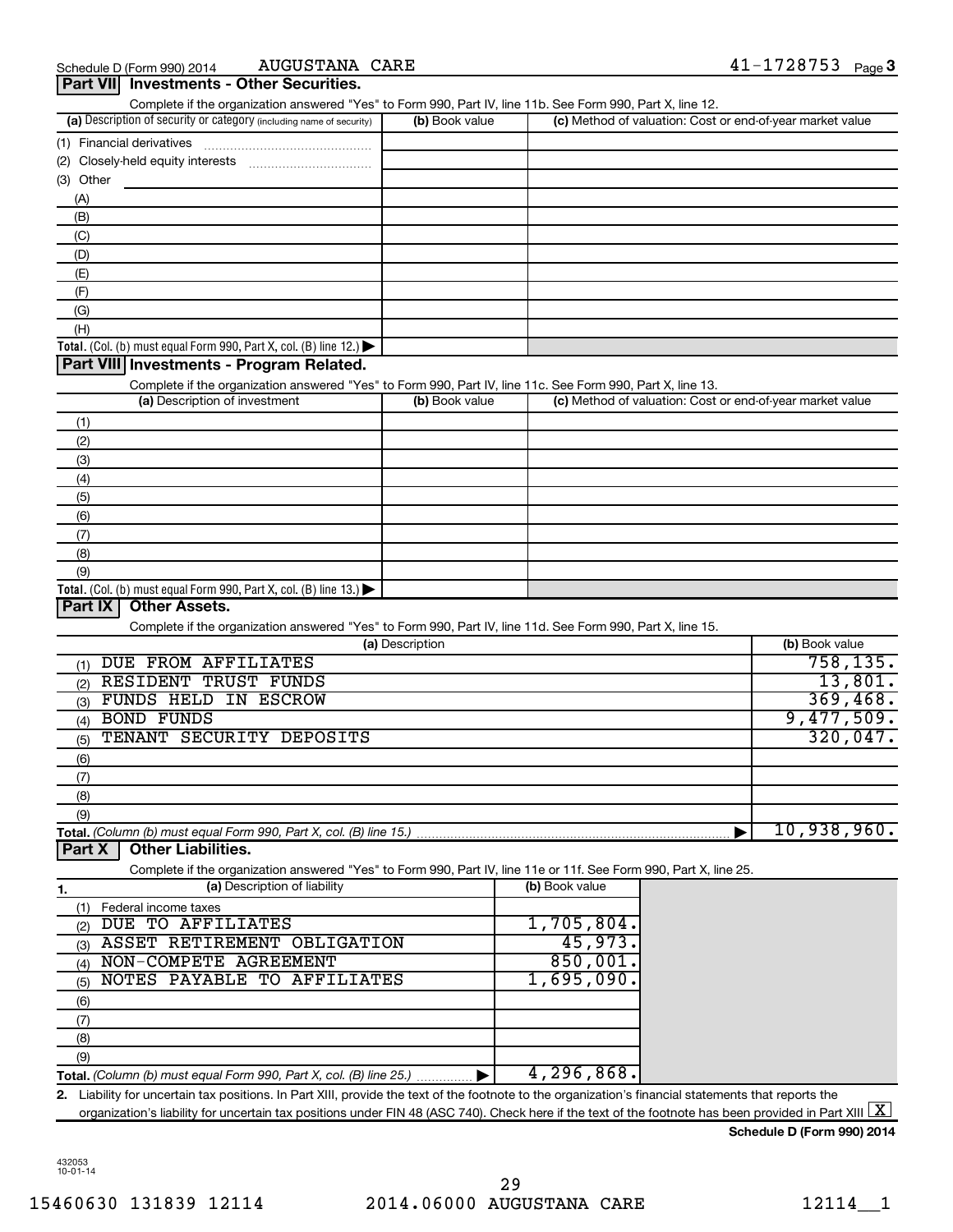|    | <b>AUGUSTANA CARE</b><br>Schedule D (Form 990) 2014                                                                                                                                                                                 |                | $41 - 1728753$ Page 4 |
|----|-------------------------------------------------------------------------------------------------------------------------------------------------------------------------------------------------------------------------------------|----------------|-----------------------|
|    | <b>Part XI</b><br>Reconciliation of Revenue per Audited Financial Statements With Revenue per Return.                                                                                                                               |                |                       |
|    | Complete if the organization answered "Yes" to Form 990, Part IV, line 12a.                                                                                                                                                         |                |                       |
| 1  | Total revenue, gains, and other support per audited financial statements [[[[[[[[[[[[[[[[[[[[[[[[[]]]]]]]]]]]                                                                                                                       |                | $\mathbf{1}$          |
| 2  | Amounts included on line 1 but not on Form 990, Part VIII, line 12:                                                                                                                                                                 |                |                       |
| а  |                                                                                                                                                                                                                                     | 2a             |                       |
| b  |                                                                                                                                                                                                                                     | 2 <sub>b</sub> |                       |
| с  |                                                                                                                                                                                                                                     | 2c             |                       |
| d  |                                                                                                                                                                                                                                     | 2d             |                       |
| е  | Add lines 2a through 2d <b>[10]</b> University contracts and the set of the set of the set of the set of the set of the set of the set of the set of the set of the set of the set of the set of the set of the set of the set of t |                | <b>2e</b>             |
| з  |                                                                                                                                                                                                                                     |                | 3                     |
|    | Amounts included on Form 990, Part VIII, line 12, but not on line 1:                                                                                                                                                                |                |                       |
| a  |                                                                                                                                                                                                                                     | 4a             |                       |
| b  |                                                                                                                                                                                                                                     | 4b             |                       |
| C. | Add lines 4a and 4b                                                                                                                                                                                                                 |                | 4с                    |
| 5  |                                                                                                                                                                                                                                     |                | 5                     |
|    | Part XII   Reconciliation of Expenses per Audited Financial Statements With Expenses per Return.                                                                                                                                    |                |                       |
|    | Complete if the organization answered "Yes" to Form 990, Part IV, line 12a.                                                                                                                                                         |                |                       |
| 1  |                                                                                                                                                                                                                                     |                | $\blacksquare$        |
| 2  | Amounts included on line 1 but not on Form 990, Part IX, line 25:                                                                                                                                                                   |                |                       |
| a  |                                                                                                                                                                                                                                     | 2a             |                       |
| b  |                                                                                                                                                                                                                                     | 2 <sub>b</sub> |                       |
|    |                                                                                                                                                                                                                                     | 2c             |                       |
|    |                                                                                                                                                                                                                                     | 2d             |                       |
| е  | Add lines 2a through 2d <b>[10]</b> University of the state of the state of the state of the state of the state of the state of the state of the state of the state of the state of the state of the state of the state of the stat |                | <b>2e</b>             |
| 3  |                                                                                                                                                                                                                                     |                | 3                     |
| 4  | Amounts included on Form 990, Part IX, line 25, but not on line 1:                                                                                                                                                                  |                |                       |
| а  |                                                                                                                                                                                                                                     | 4a             |                       |
| b  | Other (Describe in Part XIII.) <b>Construction Contract Construction</b> [100]                                                                                                                                                      | 4b             |                       |
|    | Add lines 4a and 4b                                                                                                                                                                                                                 |                | 4c                    |
| 5  |                                                                                                                                                                                                                                     |                | 5                     |
|    | Part XIII Supplemental Information.                                                                                                                                                                                                 |                |                       |

Provide the descriptions required for Part II, lines 3, 5, and 9; Part III, lines 1a and 4; Part IV, lines 1b and 2b; Part V, line 4; Part X, line 2; Part XI, lines 2d and 4b; and Part XII, lines 2d and 4b. Also complete this part to provide any additional information.

#### PART IV, LINE 2B:

|  | THE ORGANIZATION HOLDS, IN TRUST, FUNDS ADVANCED BY RESIDENTS TO BE USED |  |  |  |  |  |  |  |  |  |  |
|--|--------------------------------------------------------------------------|--|--|--|--|--|--|--|--|--|--|
|--|--------------------------------------------------------------------------|--|--|--|--|--|--|--|--|--|--|

AT EACH RESIDENT'S DISCRETION. THE FUNDS ARE MAINTAINED IN A SEPARATE

INTEREST-BEARING SAVINGS ACCOUNT AND THE ORGANIZATION HAS A FIDUCIARY

RESPONSIBILITY FOR THE ADMINISTRATION OF THESE FUNDS.

#### SECURITY DEPOSITS ARE REQUIRED FOR THE ORGANIZATION'S TENANTS AND INCLUDE

RESERVED APARTMENTS IF AMOUNTS ARE PAID BEFORE THE TENANT ACTUALLY MOVES

IN.

#### PART V, LINE 4:

432054 10-01-14 **Schedule D (Form 990) 2014** THE PRINCIPAL WILL BE INVESTED AND KEPT INTACT FOR PERPETUITY TO PROVIDE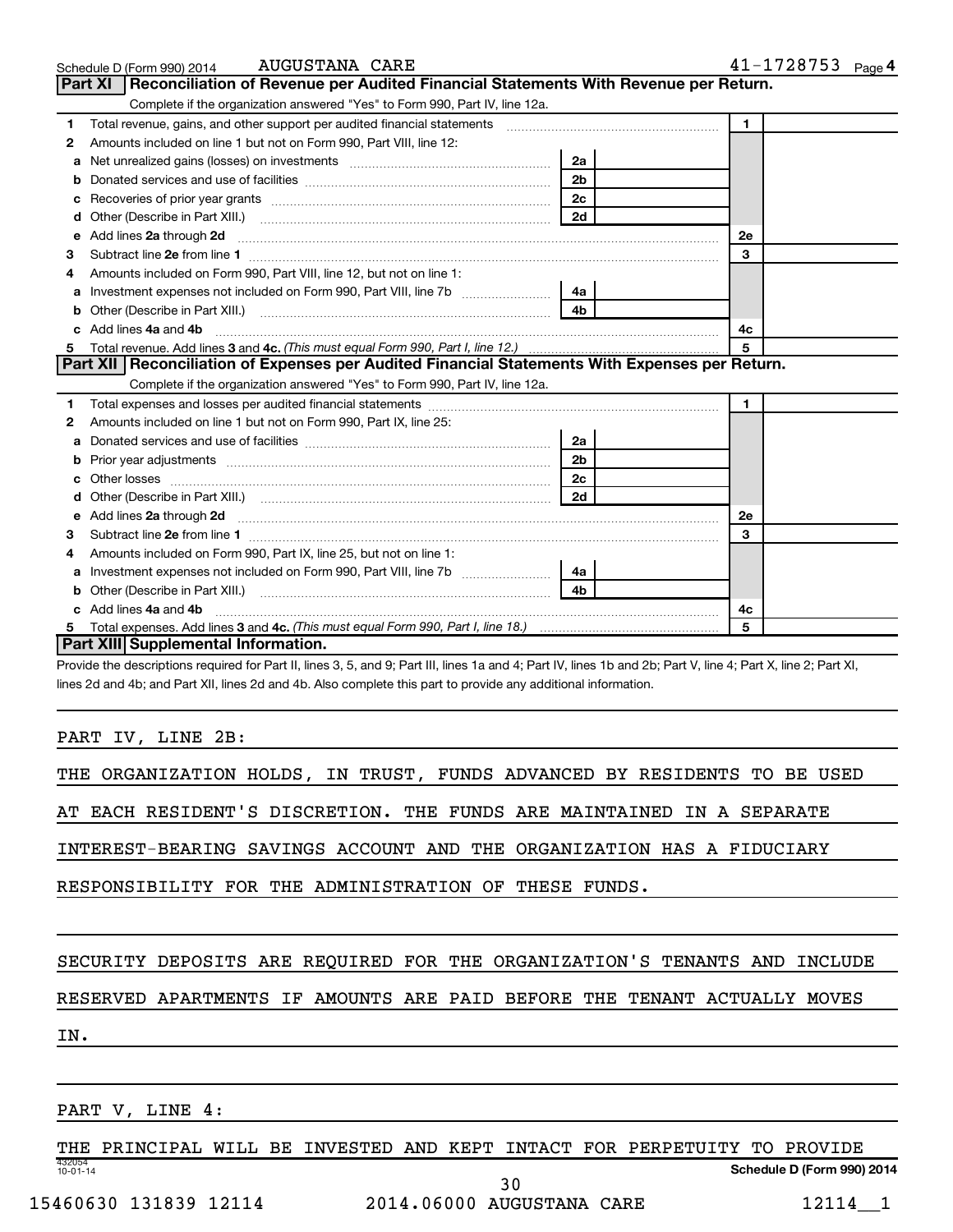*(continued)* **Part XIII Supplemental Information** 

AN ADDITIONAL SOURCE OF INCOME. THE INCOME GENERATED WILL BE USED TO

SUPPORT THE FUND DESIGNATED PROGRAM.

THE ORGANIZATION'S ENDOWMENT IS HELD AND ADMINISTERED BY AUGUSTANA CARE FOUNDATION. SEE SCHEDULE R FOR ADDITIONAL DETAILS.

PART X, LINE 2:

AUGUSTANA CARE AND ITS AFFILIATES HAVE BEEN GRANTED EXEMPT STATUS RELATIVE TO FEDERAL AND MINNESOTA CORPORATE INCOME TAXES UNDER SECTION 501(C)(3) OF THE INTERNAL REVENUE CODE AND APPLICABLE STATE CODES. AUGUSTANA CARE AND ITS AFFILIATES HAVE BEEN CLASSIFIED AS ENTITIES THAT ARE NOT PRIVATE FOUNDATIONS UNDER SECTION 509(A).

THE ORGANIZATION FOLLOWS THE ACCOUNTING STANDARD FOR CONTINGENCIES IN EVALUATING THE ACCOUNTING FOR UNCERTAINTY IN INCOME TAXES RECOGNIZED IN AN ENTITY'S FINANCIAL STATEMENTS. THE STANDARD PRESCRIBES RECOGNITION AND MEASUREMENT OF TAX PROVISIONS TAKEN OR EXPECTED TO BE TAKEN ON A TAX RETURN THAT ARE NOT CERTAIN TO BE REALIZED.

```
AUGUSTANA CARE AND ITS AFFILIATES' INCOME TAX RETURNS ARE SUBJECT TO
REVIEW AND EXAMINATION BY FEDERAL, STATE, AND LOCAL AUTHORITIES. THE
ORGANIZATION IS NOT AWARE OF ANY ACTIVITIES THAT WOULD JEOPARDIZE ITS
TAX-EXEMPT STATUS. THE ORGANIZATION REPORTS ANY ACTIVITIES THAT ARE
SUBJECT TO TAX ON UNRELATED BUSINESS INCOME OR EXCISE OR OTHER TAXES AND
FILES ALL PROPER RETURNS RELATED TO THESE ACTIVITIES.
```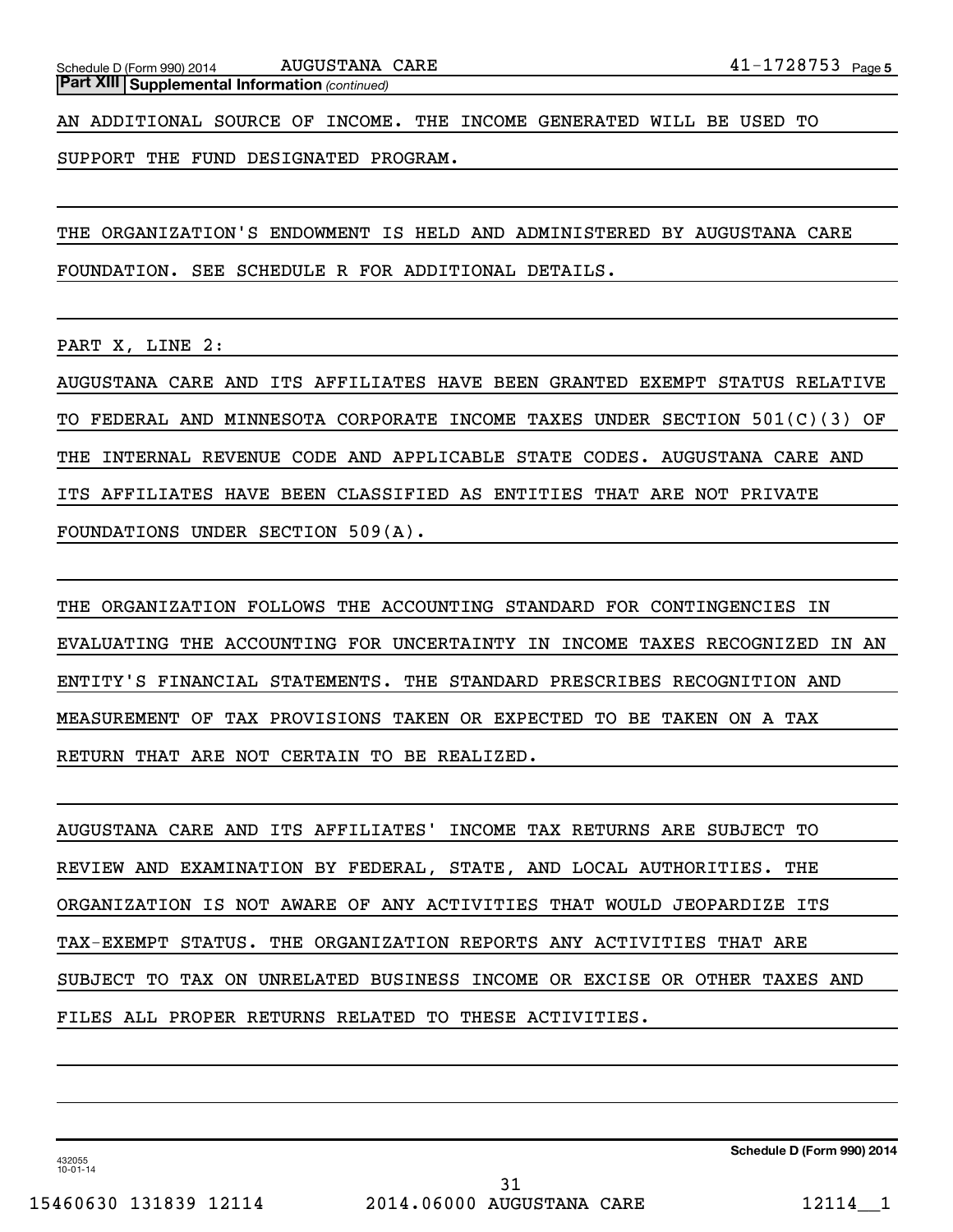| <b>SCHEDULE G</b><br>(Form 990 or 990-EZ)<br>Department of the Treasury<br>Internal Revenue Service                          | <b>Supplemental Information Regarding Fundraising or Gaming Activities</b><br>Complete if the organization answered "Yes" to Form 990, Part IV, lines 17, 18, or 19, or if the<br>organization entered more than \$15,000 on Form 990-EZ, line 6a.<br>Attach to Form 990 or Form 990-EZ.<br>Information about Schedule G (Form 990 or 990-EZ) and its instructions is at www.irs.gov/form 990.           |              |                                                            |                                                                            |                                                                            | OMB No. 1545-0047<br><b>Open to Public</b><br>Inspection |
|------------------------------------------------------------------------------------------------------------------------------|----------------------------------------------------------------------------------------------------------------------------------------------------------------------------------------------------------------------------------------------------------------------------------------------------------------------------------------------------------------------------------------------------------|--------------|------------------------------------------------------------|----------------------------------------------------------------------------|----------------------------------------------------------------------------|----------------------------------------------------------|
| Name of the organization                                                                                                     |                                                                                                                                                                                                                                                                                                                                                                                                          |              |                                                            |                                                                            |                                                                            | <b>Employer identification number</b>                    |
|                                                                                                                              | <b>AUGUSTANA CARE</b>                                                                                                                                                                                                                                                                                                                                                                                    |              |                                                            |                                                                            | 41-1728753                                                                 |                                                          |
| Part I<br>required to complete this part.                                                                                    | Fundraising Activities. Complete if the organization answered "Yes" to Form 990, Part IV, line 17. Form 990-EZ filers are not                                                                                                                                                                                                                                                                            |              |                                                            |                                                                            |                                                                            |                                                          |
| Mail solicitations<br>a<br>Internet and email solicitations<br>b<br>Phone solicitations<br>c<br>In-person solicitations<br>d | 1 Indicate whether the organization raised funds through any of the following activities. Check all that apply.<br>e<br>f<br>Special fundraising events<br>g<br>2 a Did the organization have a written or oral agreement with any individual (including officers, directors, trustees or<br>key employees listed in Form 990, Part VII) or entity in connection with professional fundraising services? |              |                                                            | Solicitation of non-government grants<br>Solicitation of government grants | Yes                                                                        | <b>No</b>                                                |
| compensated at least \$5,000 by the organization.                                                                            | b If "Yes," list the ten highest paid individuals or entities (fundraisers) pursuant to agreements under which the fundraiser is to be                                                                                                                                                                                                                                                                   |              |                                                            |                                                                            |                                                                            |                                                          |
| (i) Name and address of individual<br>or entity (fundraiser)                                                                 | (ii) Activity                                                                                                                                                                                                                                                                                                                                                                                            | have custody | (iii) Did<br>fundraiser<br>or control of<br>contributions? | (iv) Gross receipts<br>from activity                                       | (v) Amount paid<br>to (or retained by)<br>fundraiser<br>listed in col. (i) | (vi) Amount paid<br>to (or retained by)<br>organization  |
|                                                                                                                              |                                                                                                                                                                                                                                                                                                                                                                                                          | Yes          | No.                                                        |                                                                            |                                                                            |                                                          |
|                                                                                                                              |                                                                                                                                                                                                                                                                                                                                                                                                          |              |                                                            |                                                                            |                                                                            |                                                          |
|                                                                                                                              |                                                                                                                                                                                                                                                                                                                                                                                                          |              |                                                            |                                                                            |                                                                            |                                                          |
|                                                                                                                              |                                                                                                                                                                                                                                                                                                                                                                                                          |              |                                                            |                                                                            |                                                                            |                                                          |
|                                                                                                                              |                                                                                                                                                                                                                                                                                                                                                                                                          |              |                                                            |                                                                            |                                                                            |                                                          |
|                                                                                                                              |                                                                                                                                                                                                                                                                                                                                                                                                          |              |                                                            |                                                                            |                                                                            |                                                          |
|                                                                                                                              |                                                                                                                                                                                                                                                                                                                                                                                                          |              |                                                            |                                                                            |                                                                            |                                                          |
|                                                                                                                              |                                                                                                                                                                                                                                                                                                                                                                                                          |              |                                                            |                                                                            |                                                                            |                                                          |
|                                                                                                                              |                                                                                                                                                                                                                                                                                                                                                                                                          |              |                                                            |                                                                            |                                                                            |                                                          |
|                                                                                                                              |                                                                                                                                                                                                                                                                                                                                                                                                          |              |                                                            |                                                                            |                                                                            |                                                          |
| Total                                                                                                                        |                                                                                                                                                                                                                                                                                                                                                                                                          |              |                                                            |                                                                            |                                                                            |                                                          |
| or licensing.                                                                                                                | 3 List all states in which the organization is registered or licensed to solicit contributions or has been notified it is exempt from registration                                                                                                                                                                                                                                                       |              |                                                            |                                                                            |                                                                            |                                                          |
|                                                                                                                              |                                                                                                                                                                                                                                                                                                                                                                                                          |              |                                                            |                                                                            |                                                                            |                                                          |
|                                                                                                                              |                                                                                                                                                                                                                                                                                                                                                                                                          |              |                                                            |                                                                            |                                                                            |                                                          |
|                                                                                                                              |                                                                                                                                                                                                                                                                                                                                                                                                          |              |                                                            |                                                                            |                                                                            |                                                          |
|                                                                                                                              |                                                                                                                                                                                                                                                                                                                                                                                                          |              |                                                            |                                                                            |                                                                            |                                                          |
|                                                                                                                              |                                                                                                                                                                                                                                                                                                                                                                                                          |              |                                                            |                                                                            |                                                                            |                                                          |
|                                                                                                                              |                                                                                                                                                                                                                                                                                                                                                                                                          |              |                                                            |                                                                            |                                                                            |                                                          |
|                                                                                                                              |                                                                                                                                                                                                                                                                                                                                                                                                          |              |                                                            |                                                                            |                                                                            |                                                          |
|                                                                                                                              |                                                                                                                                                                                                                                                                                                                                                                                                          |              |                                                            |                                                                            |                                                                            |                                                          |
|                                                                                                                              |                                                                                                                                                                                                                                                                                                                                                                                                          |              |                                                            |                                                                            |                                                                            |                                                          |

**For Paperwork Reduction Act Notice, see the Instructions for Form 990 or 990-EZ. Schedule G (Form 990 or 990-EZ) 2014** LHA

432081 08-28-14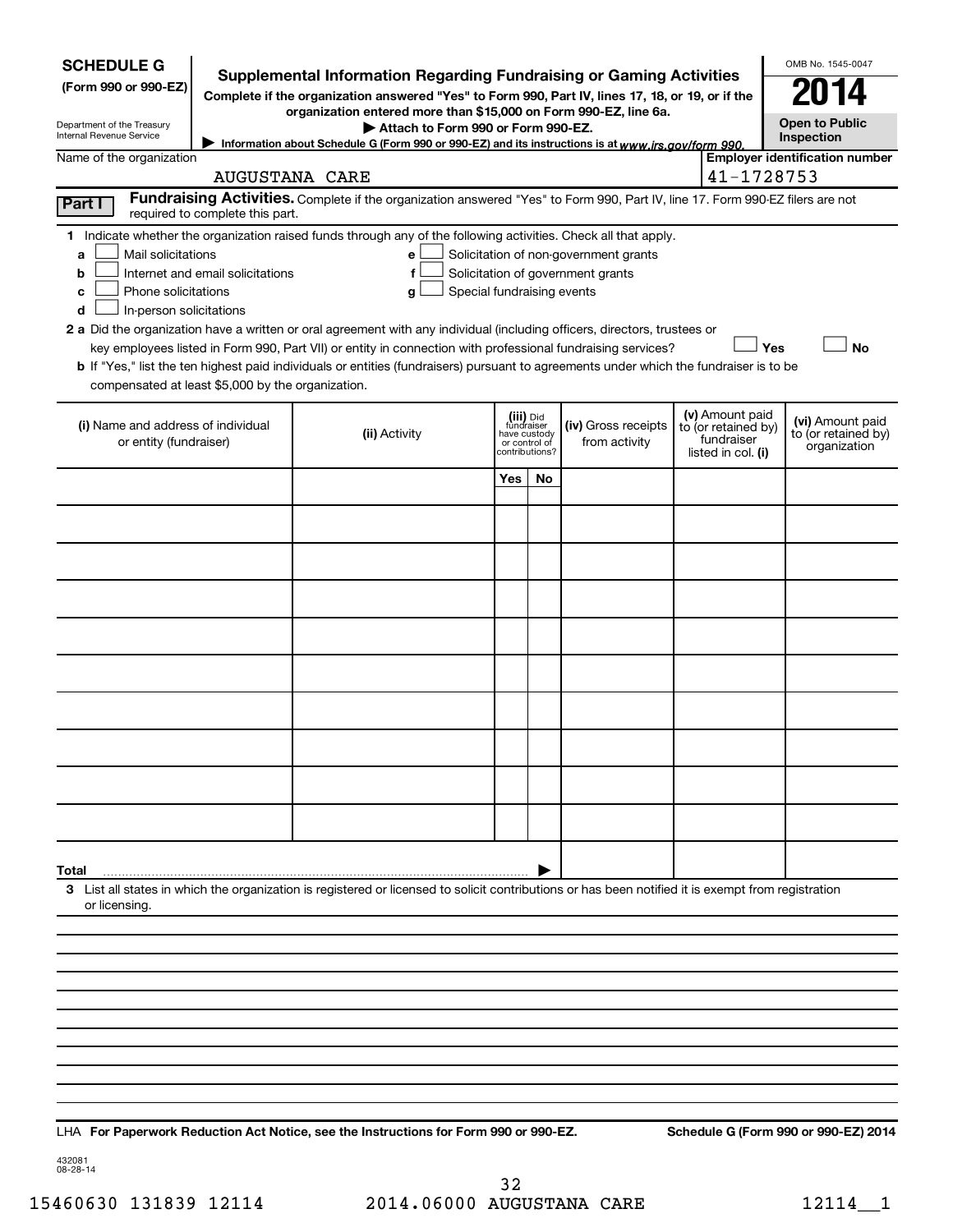#### Schedule G (Form 990 or 990-EZ) 2014 Page AUGUSTANA CARE 41-1728753

Part II | Fundraising Events. Complete if the organization answered "Yes" to Form 990, Part IV, line 18, or reported more than \$15,000

|                 |                | of fundraising event contributions and gross income on Form 990-EZ, lines 1 and 6b. List events with gross receipts greater than \$5,000.                                                                                                                    |                        |                                                  |                  |                                                     |
|-----------------|----------------|--------------------------------------------------------------------------------------------------------------------------------------------------------------------------------------------------------------------------------------------------------------|------------------------|--------------------------------------------------|------------------|-----------------------------------------------------|
|                 |                |                                                                                                                                                                                                                                                              | $(a)$ Event #1<br>GOLF | (b) Event #2<br><b>HOLIDAY TREE</b>              | (c) Other events | (d) Total events                                    |
|                 |                |                                                                                                                                                                                                                                                              | TOURNAMENT             | FESTIVAL                                         | $\overline{2}$   | (add col. (a) through                               |
|                 |                |                                                                                                                                                                                                                                                              | (event type)           | (event type)                                     | (total number)   | col. (c)                                            |
| Revenue         | 1.             |                                                                                                                                                                                                                                                              | 89,490.                | 19,902.                                          | 15, 253.         | 124,645.                                            |
|                 |                | 2 Less: Contributions                                                                                                                                                                                                                                        | 7,595.                 | 100.                                             | 1,620.           | 9,315.                                              |
|                 | 3              | Gross income (line 1 minus line 2)                                                                                                                                                                                                                           | 81,895.                | 19,802.                                          | 13,633.          | 115,330.                                            |
|                 |                |                                                                                                                                                                                                                                                              |                        |                                                  |                  |                                                     |
|                 | 5              |                                                                                                                                                                                                                                                              | 125.                   |                                                  |                  | 125.                                                |
|                 | 6              |                                                                                                                                                                                                                                                              | 15,021.                |                                                  | 347.             | 15,368.                                             |
| Direct Expenses | $\mathbf{7}$   |                                                                                                                                                                                                                                                              | 7,672.                 | 4,031.                                           | 2,328.           | 14,031.                                             |
|                 | 8              |                                                                                                                                                                                                                                                              |                        | 300.                                             |                  | 300.                                                |
|                 | 9              |                                                                                                                                                                                                                                                              | 3,949.                 | 994.                                             | 1,378.           | 6,321.                                              |
|                 | 10             | Direct expense summary. Add lines 4 through 9 in column (d)                                                                                                                                                                                                  |                        |                                                  |                  | 36, 145.                                            |
|                 |                | 11 Net income summary. Subtract line 10 from line 3, column (d)                                                                                                                                                                                              |                        |                                                  |                  | 79, 185.                                            |
| <b>Part III</b> |                | Gaming. Complete if the organization answered "Yes" to Form 990, Part IV, line 19, or reported more than                                                                                                                                                     |                        |                                                  |                  |                                                     |
|                 |                | \$15,000 on Form 990-EZ, line 6a.                                                                                                                                                                                                                            |                        |                                                  |                  |                                                     |
| Revenue         |                |                                                                                                                                                                                                                                                              | (a) Bingo              | (b) Pull tabs/instant<br>bingo/progressive bingo | (c) Other gaming | (d) Total gaming (add<br>col. (a) through col. (c)) |
|                 |                |                                                                                                                                                                                                                                                              |                        |                                                  |                  |                                                     |
|                 | 1              |                                                                                                                                                                                                                                                              |                        |                                                  |                  |                                                     |
|                 |                |                                                                                                                                                                                                                                                              |                        |                                                  |                  |                                                     |
| Direct Expenses | 3 <sup>1</sup> |                                                                                                                                                                                                                                                              |                        |                                                  |                  |                                                     |
|                 | 4              |                                                                                                                                                                                                                                                              |                        |                                                  |                  |                                                     |
|                 |                |                                                                                                                                                                                                                                                              |                        |                                                  |                  |                                                     |
|                 |                | 6 Volunteer labor                                                                                                                                                                                                                                            | Yes<br>$\%$<br>No      | Yes<br>$\%$<br>No                                | Yes<br>%<br>No   |                                                     |
|                 | 7              | Direct expense summary. Add lines 2 through 5 in column (d)                                                                                                                                                                                                  |                        |                                                  |                  |                                                     |
|                 | 8              |                                                                                                                                                                                                                                                              |                        |                                                  |                  |                                                     |
|                 |                | 9 Enter the state(s) in which the organization conducts gaming activities:                                                                                                                                                                                   |                        |                                                  |                  |                                                     |
|                 |                | <b>b</b> If "No," explain:<br>the control of the control of the control of the control of the control of                                                                                                                                                     |                        |                                                  |                  | Yes<br><b>No</b>                                    |
|                 |                |                                                                                                                                                                                                                                                              |                        |                                                  |                  | <b>No</b>                                           |
|                 |                | <b>b</b> If "Yes," explain:<br>the control of the control of the control of the control of the control of the control of the control of the control of the control of the control of the control of the control of the control of the control of the control |                        |                                                  |                  | Yes                                                 |
|                 |                |                                                                                                                                                                                                                                                              |                        |                                                  |                  |                                                     |

432082 08-28-14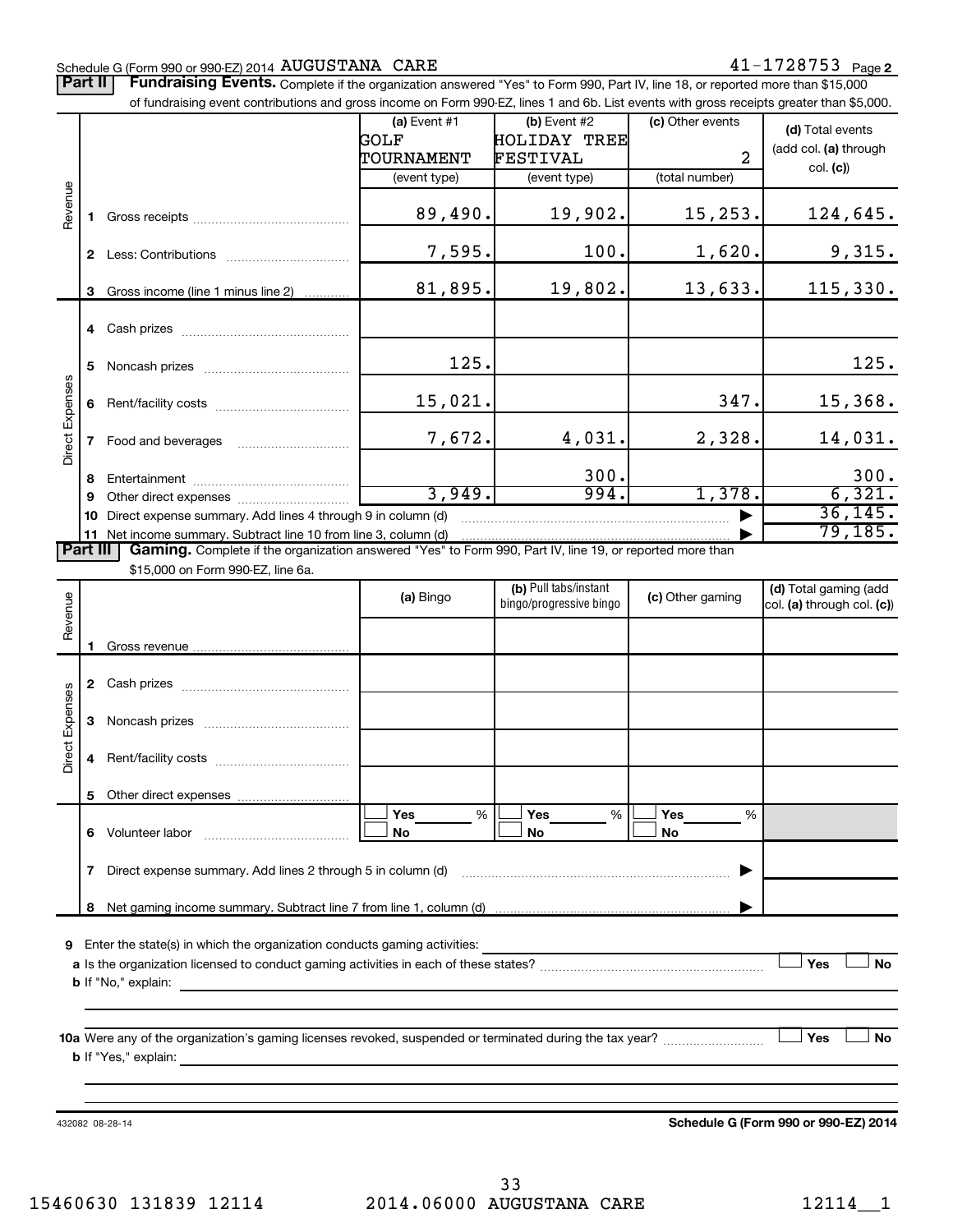|     | Schedule G (Form 990 or 990-EZ) 2014 AUGUSTANA CARE                                                                                                                                                                                                           | 41-1728753                           | Page 3    |
|-----|---------------------------------------------------------------------------------------------------------------------------------------------------------------------------------------------------------------------------------------------------------------|--------------------------------------|-----------|
| 11. |                                                                                                                                                                                                                                                               | Yes                                  | <b>No</b> |
|     | 12 Is the organization a grantor, beneficiary or trustee of a trust or a member of a partnership or other entity formed                                                                                                                                       | $\Box$ Yes                           | <b>No</b> |
|     | 13 Indicate the percentage of gaming activity conducted in:                                                                                                                                                                                                   |                                      |           |
|     |                                                                                                                                                                                                                                                               | 13a                                  | %         |
|     |                                                                                                                                                                                                                                                               | 13 <sub>b</sub>                      | %         |
|     | 14 Enter the name and address of the person who prepares the organization's gaming/special events books and records:                                                                                                                                          |                                      |           |
|     | Name $\blacktriangleright$<br><u> 1989 - Johann Barbara, martin amerikan basal dan berasal dan berasal dalam basal dan berasal dan berasal dan</u>                                                                                                            |                                      |           |
|     |                                                                                                                                                                                                                                                               |                                      |           |
|     |                                                                                                                                                                                                                                                               |                                      | <b>No</b> |
|     | of gaming revenue retained by the third party $\triangleright$ \$ ___________________.                                                                                                                                                                        |                                      |           |
|     | c If "Yes," enter name and address of the third party:                                                                                                                                                                                                        |                                      |           |
|     | <u> 1980 - Andrea Stadt Britain, amerikansk politiker (</u><br>Name $\blacktriangleright$                                                                                                                                                                     |                                      |           |
|     |                                                                                                                                                                                                                                                               |                                      |           |
| 16  | Gaming manager information:                                                                                                                                                                                                                                   |                                      |           |
|     | <u> 1989 - Johann Harry Harry Harry Harry Harry Harry Harry Harry Harry Harry Harry Harry Harry Harry Harry Harry</u><br>Name $\blacktriangleright$                                                                                                           |                                      |           |
|     | Gaming manager compensation > \$                                                                                                                                                                                                                              |                                      |           |
|     | Description of services provided > example and the contract of the contract of the contract of the contract of                                                                                                                                                |                                      |           |
|     |                                                                                                                                                                                                                                                               |                                      |           |
|     | Director/officer<br>Employee<br>Independent contractor                                                                                                                                                                                                        |                                      |           |
|     | <b>17</b> Mandatory distributions:                                                                                                                                                                                                                            |                                      |           |
|     | a Is the organization required under state law to make charitable distributions from the gaming proceeds to<br>retain the state gaming license?                                                                                                               | $\Box$ Yes $\ \bot$                  | $\Box$ No |
|     | <b>b</b> Enter the amount of distributions required under state law to be distributed to other exempt organizations or spent in the<br>organization's own exempt activities during the tax year $\triangleright$ \$                                           |                                      |           |
|     | <b>Part IV</b><br>Supplemental Information. Provide the explanations required by Part I, line 2b, columns (iii) and (v), and Part III, lines 9, 9b, 10b, 15b,<br>15c, 16, and 17b, as applicable. Also provide any additional information (see instructions). |                                      |           |
|     |                                                                                                                                                                                                                                                               |                                      |           |
|     |                                                                                                                                                                                                                                                               |                                      |           |
|     |                                                                                                                                                                                                                                                               |                                      |           |
|     |                                                                                                                                                                                                                                                               |                                      |           |
|     |                                                                                                                                                                                                                                                               |                                      |           |
|     |                                                                                                                                                                                                                                                               |                                      |           |
|     |                                                                                                                                                                                                                                                               |                                      |           |
|     |                                                                                                                                                                                                                                                               |                                      |           |
|     |                                                                                                                                                                                                                                                               |                                      |           |
|     | 432083 08-28-14                                                                                                                                                                                                                                               | Schedule G (Form 990 or 990-EZ) 2014 |           |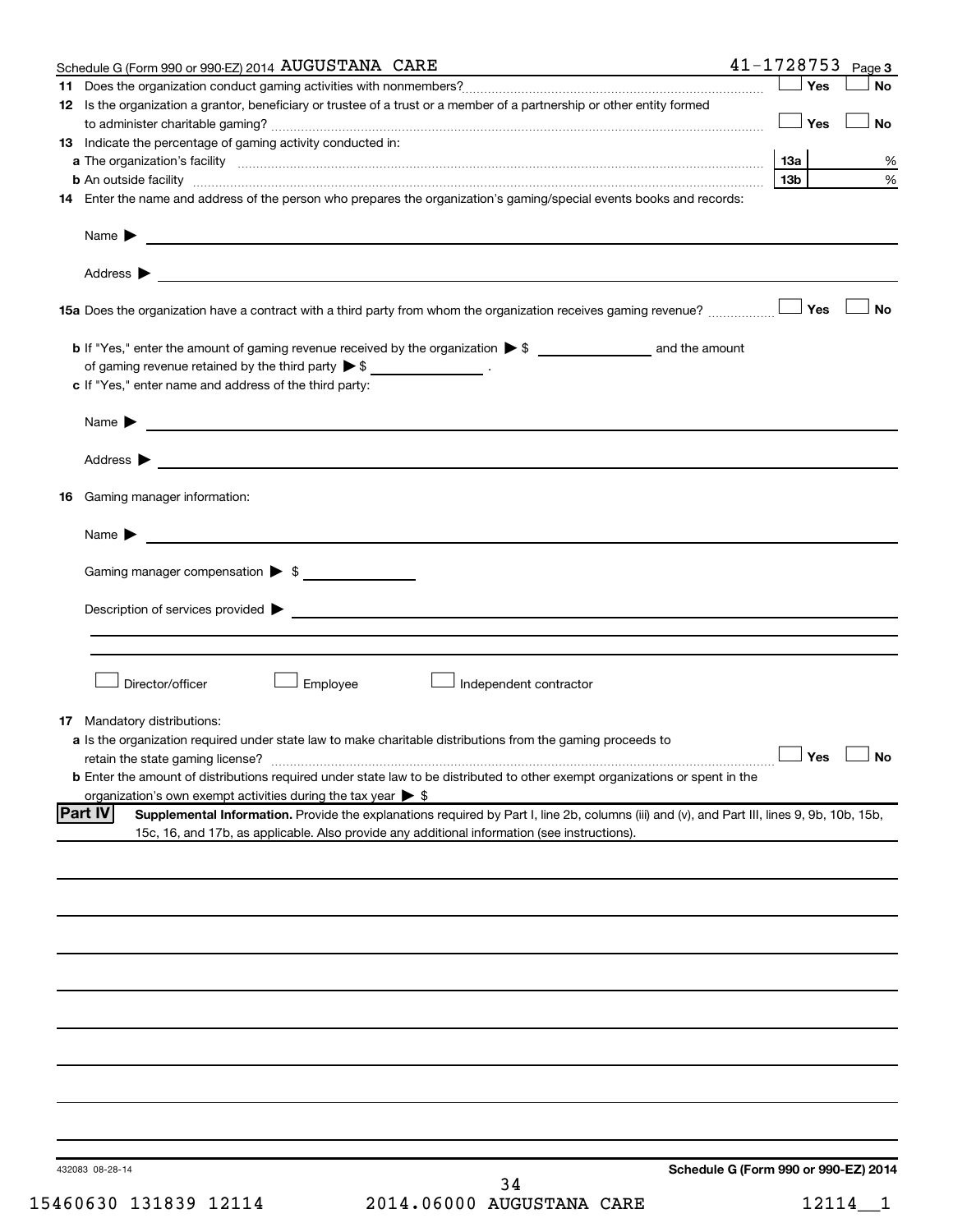| 432084<br>05-01-14 | Schedule G (Form 990 or 990-EZ) |
|--------------------|---------------------------------|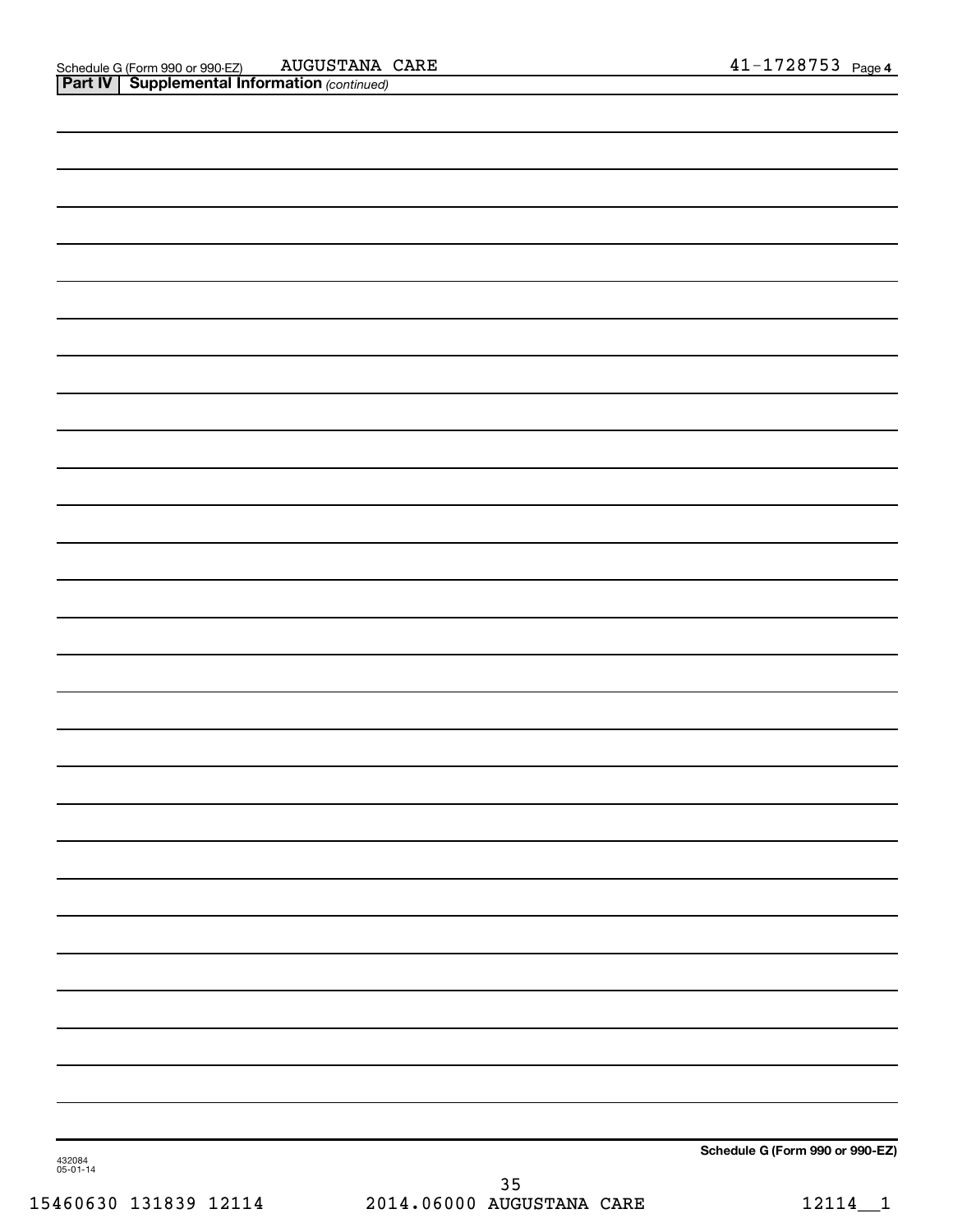| <b>SCHEDULE I</b><br>(Form 990)<br>Department of the Treasury<br>Internal Revenue Service       | <b>Grants and Other Assistance to Organizations,</b><br>Governments, and Individuals in the United States<br>Complete if the organization answered "Yes" to Form 990, Part IV, line 21 or 22.<br>Attach to Form 990.<br>Information about Schedule I (Form 990) and its instructions is at www.irs.gov/form990. |            |                                  |                             |                                         |                                               |                                           |                                             |  |  |
|-------------------------------------------------------------------------------------------------|-----------------------------------------------------------------------------------------------------------------------------------------------------------------------------------------------------------------------------------------------------------------------------------------------------------------|------------|----------------------------------|-----------------------------|-----------------------------------------|-----------------------------------------------|-------------------------------------------|---------------------------------------------|--|--|
| Name of the organization                                                                        |                                                                                                                                                                                                                                                                                                                 |            |                                  |                             |                                         |                                               |                                           | <b>Employer identification number</b>       |  |  |
| Part I                                                                                          | <b>AUGUSTANA CARE</b><br><b>General Information on Grants and Assistance</b>                                                                                                                                                                                                                                    |            |                                  |                             |                                         |                                               |                                           | 41-1728753                                  |  |  |
| $\mathbf 1$                                                                                     | Does the organization maintain records to substantiate the amount of the grants or assistance, the grantees' eligibility for the grants or assistance, and the selection                                                                                                                                        |            |                                  |                             |                                         |                                               |                                           |                                             |  |  |
|                                                                                                 |                                                                                                                                                                                                                                                                                                                 |            |                                  |                             |                                         |                                               |                                           | $\boxed{\text{X}}$ Yes<br>l No              |  |  |
| $\mathbf{2}$                                                                                    | Describe in Part IV the organization's procedures for monitoring the use of grant funds in the United States.                                                                                                                                                                                                   |            |                                  |                             |                                         |                                               |                                           |                                             |  |  |
| Part II                                                                                         | Grants and Other Assistance to Domestic Organizations and Domestic Governments. Complete if the organization answered "Yes" to Form 990, Part IV, line 21, for any                                                                                                                                              |            |                                  |                             |                                         |                                               |                                           |                                             |  |  |
|                                                                                                 | recipient that received more than \$5,000. Part II can be duplicated if additional space is needed.                                                                                                                                                                                                             |            |                                  |                             |                                         | (f) Method of                                 |                                           |                                             |  |  |
|                                                                                                 | 1 (a) Name and address of organization<br>or government                                                                                                                                                                                                                                                         | (b) EIN    | (c) IRC section<br>if applicable | (d) Amount of<br>cash grant | (e) Amount of<br>non-cash<br>assistance | valuation (book,<br>FMV, appraisal,<br>other) | (g) Description of<br>non-cash assistance | (h) Purpose of grant<br>or assistance       |  |  |
| AUGUSTANA CARE SERVICES<br>1007 EAST 14TH STREET<br>MINNEAPOLIS, MN 55404                       |                                                                                                                                                                                                                                                                                                                 | 41-1806946 | 501(C)(3)                        | 1,180,480.                  | $\mathbf{0}$                            |                                               |                                           | SUPPORT GENERAL OPERATION                   |  |  |
|                                                                                                 |                                                                                                                                                                                                                                                                                                                 |            |                                  |                             |                                         |                                               |                                           |                                             |  |  |
| $\mathbf{2}$<br>3<br>LHA For Paperwork Reduction Act Notice, see the Instructions for Form 990. | Enter total number of section $501(c)(3)$ and government organizations listed in the line 1 table                                                                                                                                                                                                               |            |                                  |                             |                                         |                                               |                                           | $1$ .<br>0.<br>Schedule I (Form 990) (2014) |  |  |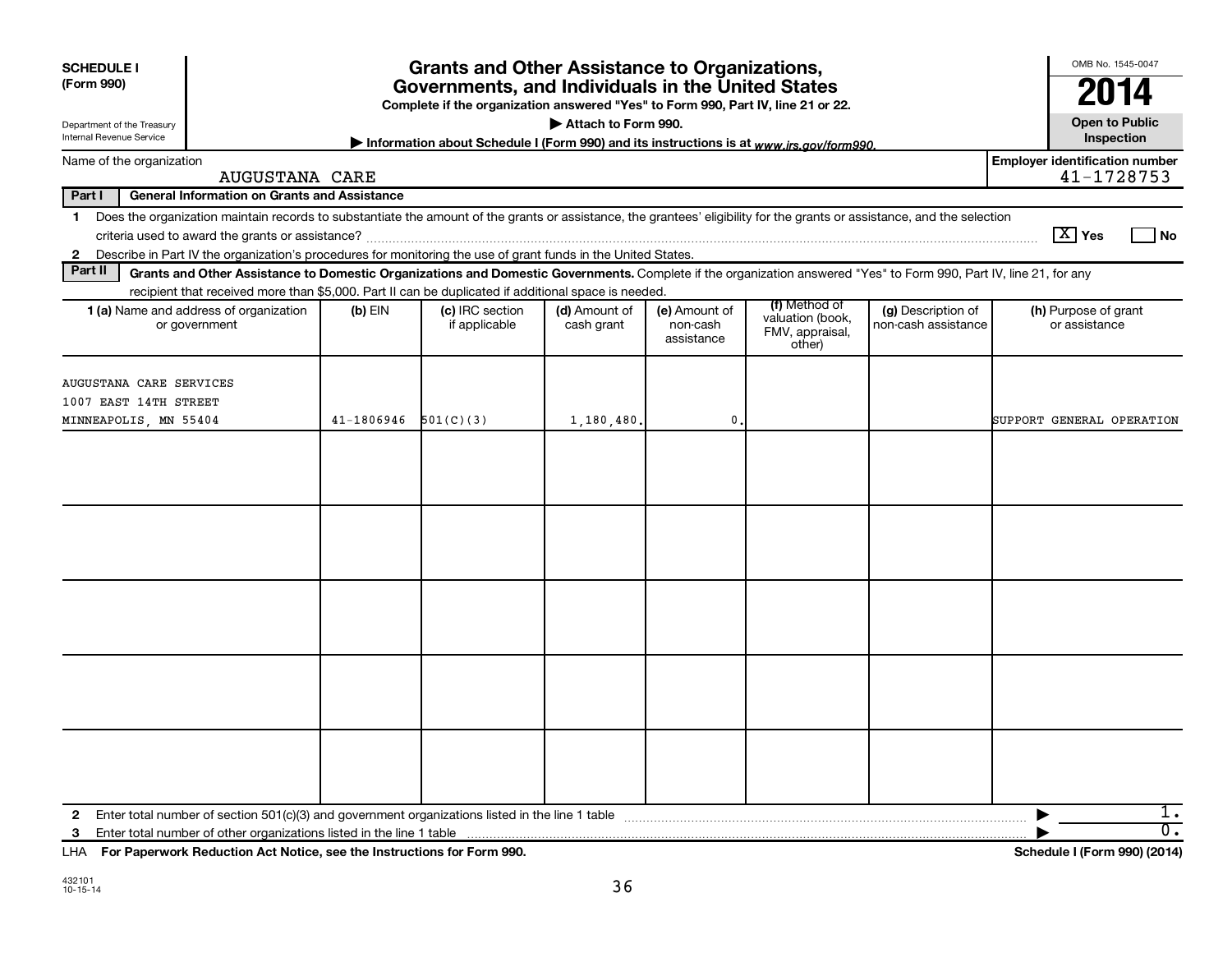Schedule I (Form 990) (2014) AUGUSTANA CARE  $41-1728753$ AUGUSTANA CARE

**2**

Part III | Grants and Other Assistance to Domestic Individuals. Complete if the organization answered "Yes" to Form 990, Part IV, line 22. Part III can be duplicated if additional space is needed.

| (a) Type of grant or assistance | (b) Number of<br>recipients | (c) Amount of<br>cash grant | (d) Amount of non-<br>cash assistance | (e) Method of valuation<br>(book, FMV, appraisal, other) | (f) Description of non-cash assistance |
|---------------------------------|-----------------------------|-----------------------------|---------------------------------------|----------------------------------------------------------|----------------------------------------|
|                                 |                             |                             |                                       |                                                          |                                        |
| SCHOLARSHIPS                    |                             | 13,400.                     | $\mathfrak o$ .                       |                                                          |                                        |
|                                 |                             |                             |                                       |                                                          |                                        |
|                                 |                             |                             |                                       |                                                          |                                        |
|                                 |                             |                             |                                       |                                                          |                                        |
|                                 |                             |                             |                                       |                                                          |                                        |
|                                 |                             |                             |                                       |                                                          |                                        |
|                                 |                             |                             |                                       |                                                          |                                        |
|                                 |                             |                             |                                       |                                                          |                                        |
|                                 |                             |                             |                                       |                                                          |                                        |

Part IV | Supplemental Information. Provide the information required in Part I, line 2, Part III, column (b), and any other additional information.

PART I, LINE 2:

AUGUSTANA CARE MAKES INTERCOMPANY TRANSFERS TO RELATED ORGANIZATIONS.

AUGUSTANA CARE AND THE RELATED ORGANIZATIONS ARE UNDER COMMON MANAGEMENT

WHO REGULARLY MONITOR THE USE OF THE FUNDS.

RECIPIENTS OF SCHOLARSHIPS FROM THE ORGANIZATION AGREE TO THE FOLLOWING

TERMS UPON ACCEPTANCE: (1) THE ORGANIZATION WILL DETERMINE THE AMOUNT OF

THE SCHOLARSHIP; (2) TUITION AND ASSOCIATED COSTS WILL BE PAID UP TO A

STATED AMOUNT UPON PRESENTATION BY THE RECIPIENT OF A BILLING STATEMENT AND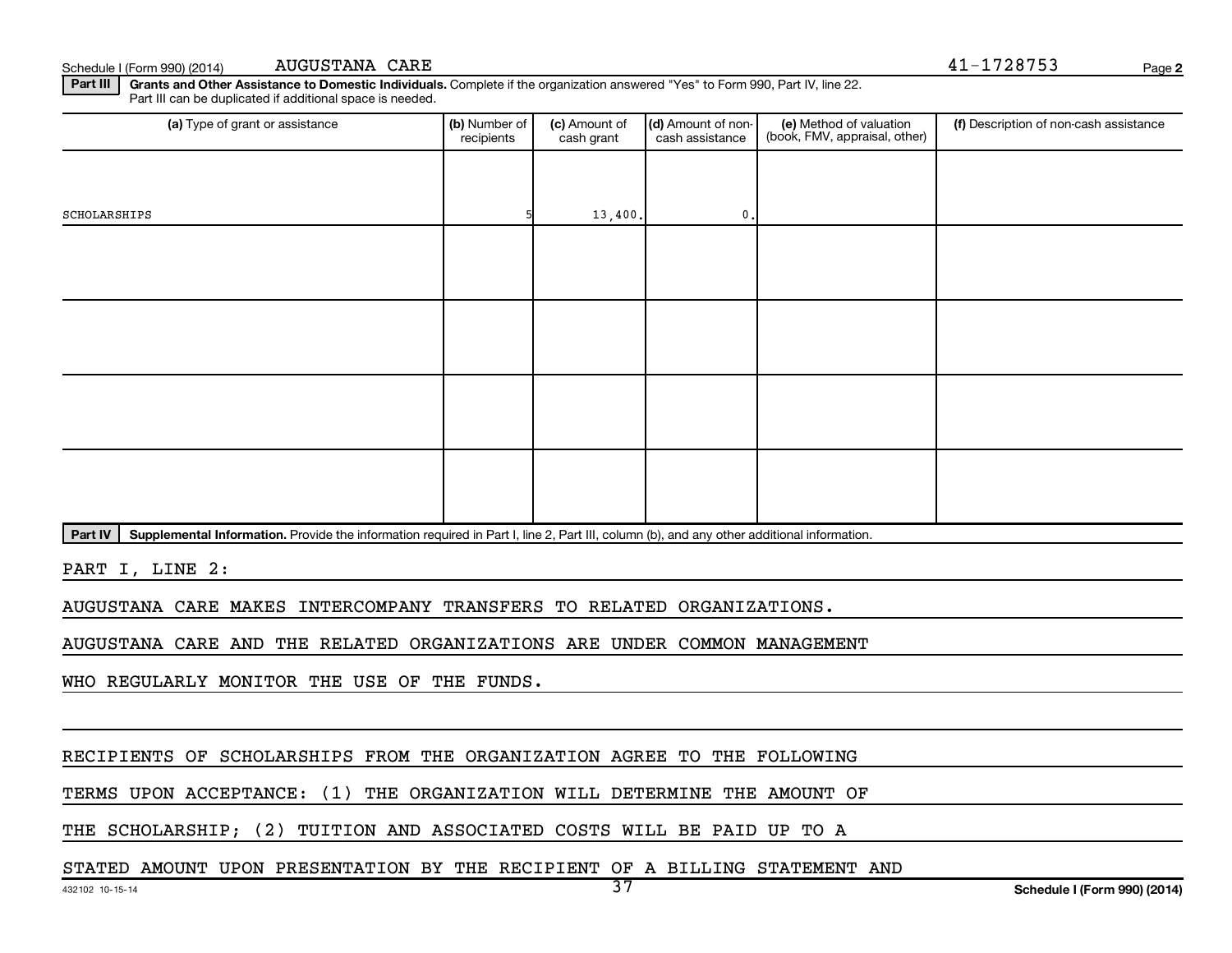| Schedule I (Form 990) <b>AUGUSTANA CARE</b>                                 | 41-1728753 Page 2 |
|-----------------------------------------------------------------------------|-------------------|
| <b>Part IV   Supplemental Information</b>                                   |                   |
| A DETAILED VERIFICATION OF THE COST OF BOOKS (3) THE RECIPIENT WILL         |                   |
| COMPLETE THE TRAINING FOR WHICH A SCHOLARSHIP PAYMENT WAS GRANTED WITH      |                   |
| PROOF OF A FINAL GRADE OF C OR BETTER, OR RECIPIENT WILL REIMBURSE THE      |                   |
| ORGANIZATION FOR THE COST OF THE COURSE; (4) THE RECIPIENT WILL CONTINUE    |                   |
| EMPLOYMENT WITH THE ORGANIZATION WHILE COMPLETING COURSEWORK, WITH BOTH     |                   |
| PARTIES MAKING EVERY EFFORT TO ACCOMODATE ANY NECESSARY CHANGES IN WORK     |                   |
| HOURS; AND (5) UPON COMPLETION TRAINING FOR WHICH SCHOLARSHIP WAS GRANTED,  |                   |
| THE RECIPIENT WILL WORK FOR THE ORGANIZATION AT LEAST TWO YEARS AND A       |                   |
| MINIMUM OF 2,000 HOURS OR WILL REIMBURSE THE ORGANIZATION A PRORATED AMOUNT |                   |
| OF EACH SCHOLARSHIP PAYMENT RECEIVED DURING THE PREVIOUS ONE YEAR PERIOD,   |                   |
| WHICH WILL BE DEDUCTED FOR THEIR LAST PAYCHECK.                             |                   |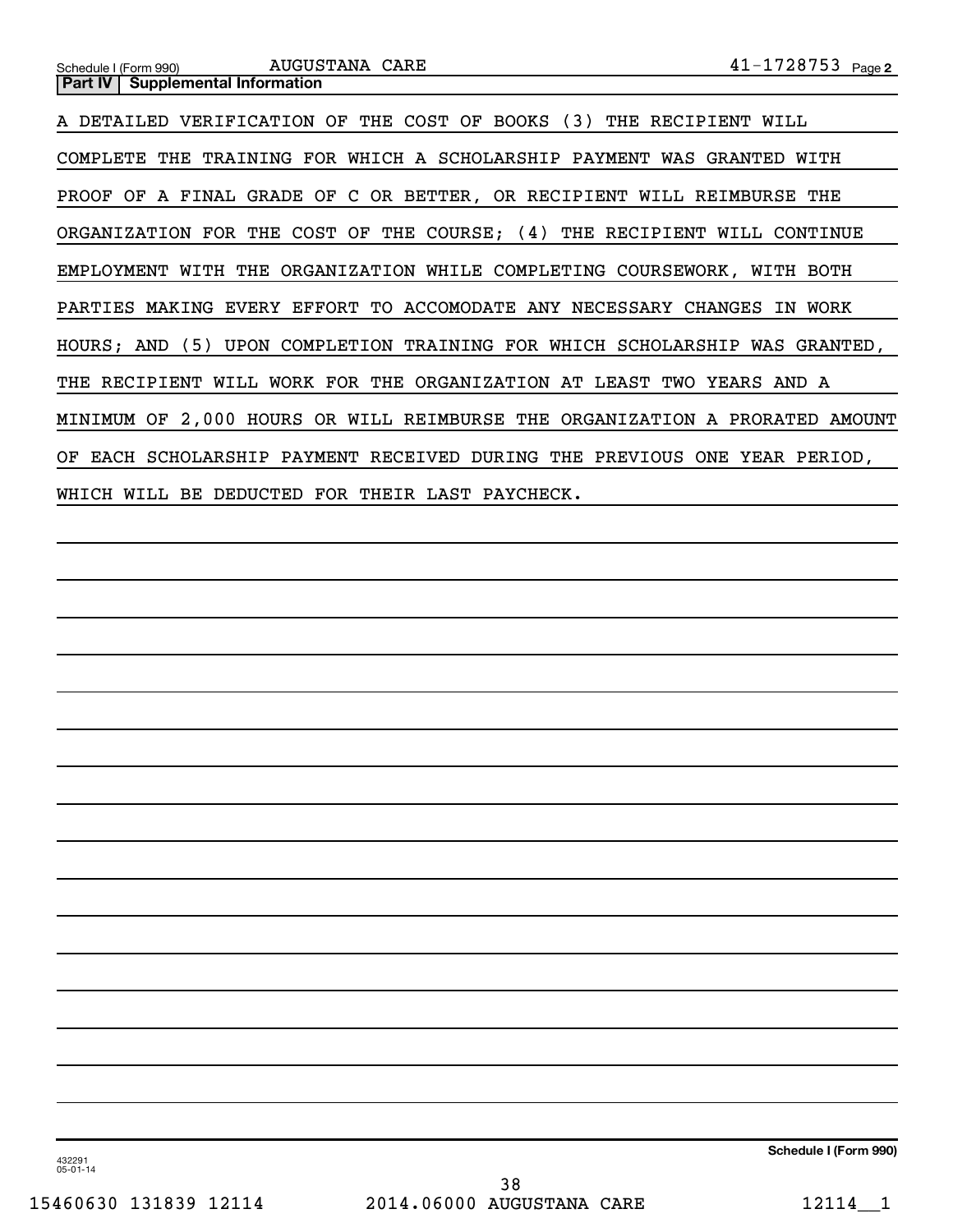|              | <b>SCHEDULE J</b>                       | <b>Compensation Information</b>                                                                                           |                                       | OMB No. 1545-0047     |     |                         |
|--------------|-----------------------------------------|---------------------------------------------------------------------------------------------------------------------------|---------------------------------------|-----------------------|-----|-------------------------|
|              | (Form 990)                              | For certain Officers, Directors, Trustees, Key Employees, and Highest                                                     |                                       | 2014                  |     |                         |
|              |                                         | <b>Compensated Employees</b><br>Complete if the organization answered "Yes" on Form 990, Part IV, line 23.                |                                       |                       |     |                         |
|              | Department of the Treasury              | Attach to Form 990.                                                                                                       |                                       | <b>Open to Public</b> |     |                         |
|              | Internal Revenue Service                | Information about Schedule J (Form 990) and its instructions is at www.irs.gov/form990.                                   |                                       | Inspection            |     |                         |
|              | Name of the organization                |                                                                                                                           | <b>Employer identification number</b> |                       |     |                         |
|              |                                         | <b>AUGUSTANA CARE</b>                                                                                                     | 41-1728753                            |                       |     |                         |
|              | Part I                                  | <b>Questions Regarding Compensation</b>                                                                                   |                                       |                       |     |                         |
|              |                                         |                                                                                                                           |                                       |                       | Yes | No                      |
|              |                                         | 1a Check the appropriate box(es) if the organization provided any of the following to or for a person listed in Form 990, |                                       |                       |     |                         |
|              |                                         | Part VII, Section A, line 1a. Complete Part III to provide any relevant information regarding these items.                |                                       |                       |     |                         |
|              | First-class or charter travel           | Housing allowance or residence for personal use                                                                           |                                       |                       |     |                         |
|              | Travel for companions                   | Payments for business use of personal residence                                                                           |                                       |                       |     |                         |
|              |                                         | Tax indemnification and gross-up payments<br>Health or social club dues or initiation fees                                |                                       |                       |     |                         |
|              |                                         | Discretionary spending account<br>Personal services (e.g., maid, chauffeur, chef)                                         |                                       |                       |     |                         |
|              |                                         |                                                                                                                           |                                       |                       |     |                         |
|              |                                         | <b>b</b> If any of the boxes on line 1a are checked, did the organization follow a written policy regarding payment or    |                                       |                       |     |                         |
|              |                                         |                                                                                                                           |                                       | 1b                    |     |                         |
| $\mathbf{2}$ |                                         | Did the organization require substantiation prior to reimbursing or allowing expenses incurred by all directors,          |                                       |                       |     |                         |
|              |                                         |                                                                                                                           |                                       | $\mathbf{2}$          |     |                         |
|              |                                         |                                                                                                                           |                                       |                       |     |                         |
| 3            |                                         | Indicate which, if any, of the following the filing organization used to establish the compensation of the organization's |                                       |                       |     |                         |
|              |                                         | CEO/Executive Director. Check all that apply. Do not check any boxes for methods used by a related organization to        |                                       |                       |     |                         |
|              |                                         | establish compensation of the CEO/Executive Director, but explain in Part III.                                            |                                       |                       |     |                         |
|              | Compensation committee                  | Written employment contract                                                                                               |                                       |                       |     |                         |
|              |                                         | Independent compensation consultant<br>Compensation survey or study                                                       |                                       |                       |     |                         |
|              |                                         | Form 990 of other organizations<br>Approval by the board or compensation committee                                        |                                       |                       |     |                         |
| 4            |                                         | During the year, did any person listed in Form 990, Part VII, Section A, line 1a, with respect to the filing              |                                       |                       |     |                         |
|              | organization or a related organization: |                                                                                                                           |                                       |                       |     |                         |
| а            |                                         | Receive a severance payment or change-of-control payment?                                                                 |                                       | 4a                    |     | х                       |
| b            |                                         |                                                                                                                           |                                       | 4b                    | X   |                         |
| с            |                                         |                                                                                                                           |                                       | 4с                    |     | $\overline{\mathbf{X}}$ |
|              |                                         | If "Yes" to any of lines 4a-c, list the persons and provide the applicable amounts for each item in Part III.             |                                       |                       |     |                         |
|              |                                         |                                                                                                                           |                                       |                       |     |                         |
|              |                                         | Only section 501(c)(3), 501(c)(4), and 501(c)(29) organizations must complete lines 5-9.                                  |                                       |                       |     |                         |
|              |                                         | For persons listed in Form 990, Part VII, Section A, line 1a, did the organization pay or accrue any compensation         |                                       |                       |     |                         |
|              | contingent on the revenues of:          |                                                                                                                           |                                       |                       |     |                         |
|              |                                         |                                                                                                                           |                                       | 5а                    |     | X.                      |
|              |                                         |                                                                                                                           |                                       | 5b                    |     | $\overline{\mathbf{X}}$ |
|              |                                         | If "Yes" to line 5a or 5b, describe in Part III.                                                                          |                                       |                       |     |                         |
| 6            |                                         | For persons listed in Form 990, Part VII, Section A, line 1a, did the organization pay or accrue any compensation         |                                       |                       |     |                         |
|              | contingent on the net earnings of:      |                                                                                                                           |                                       |                       |     |                         |
|              |                                         |                                                                                                                           |                                       | 6a                    |     | X.                      |
|              |                                         |                                                                                                                           |                                       | 6b                    |     | $\overline{\text{X}}$   |
|              |                                         | If "Yes" to line 6a or 6b, describe in Part III.                                                                          |                                       |                       |     |                         |
|              |                                         | 7 For persons listed in Form 990, Part VII, Section A, line 1a, did the organization provide any non-fixed payments       |                                       |                       |     |                         |
|              |                                         |                                                                                                                           |                                       | 7                     |     | х                       |
| 8            |                                         | Were any amounts reported in Form 990, Part VII, paid or accrued pursuant to a contract that was subject to the           |                                       |                       |     |                         |
|              |                                         |                                                                                                                           |                                       | 8                     |     | x                       |
| 9            |                                         | If "Yes" to line 8, did the organization also follow the rebuttable presumption procedure described in                    |                                       |                       |     |                         |
|              |                                         |                                                                                                                           |                                       | 9                     |     |                         |
|              |                                         | LHA For Paperwork Reduction Act Notice, see the Instructions for Form 990.                                                | Schedule J (Form 990) 2014            |                       |     |                         |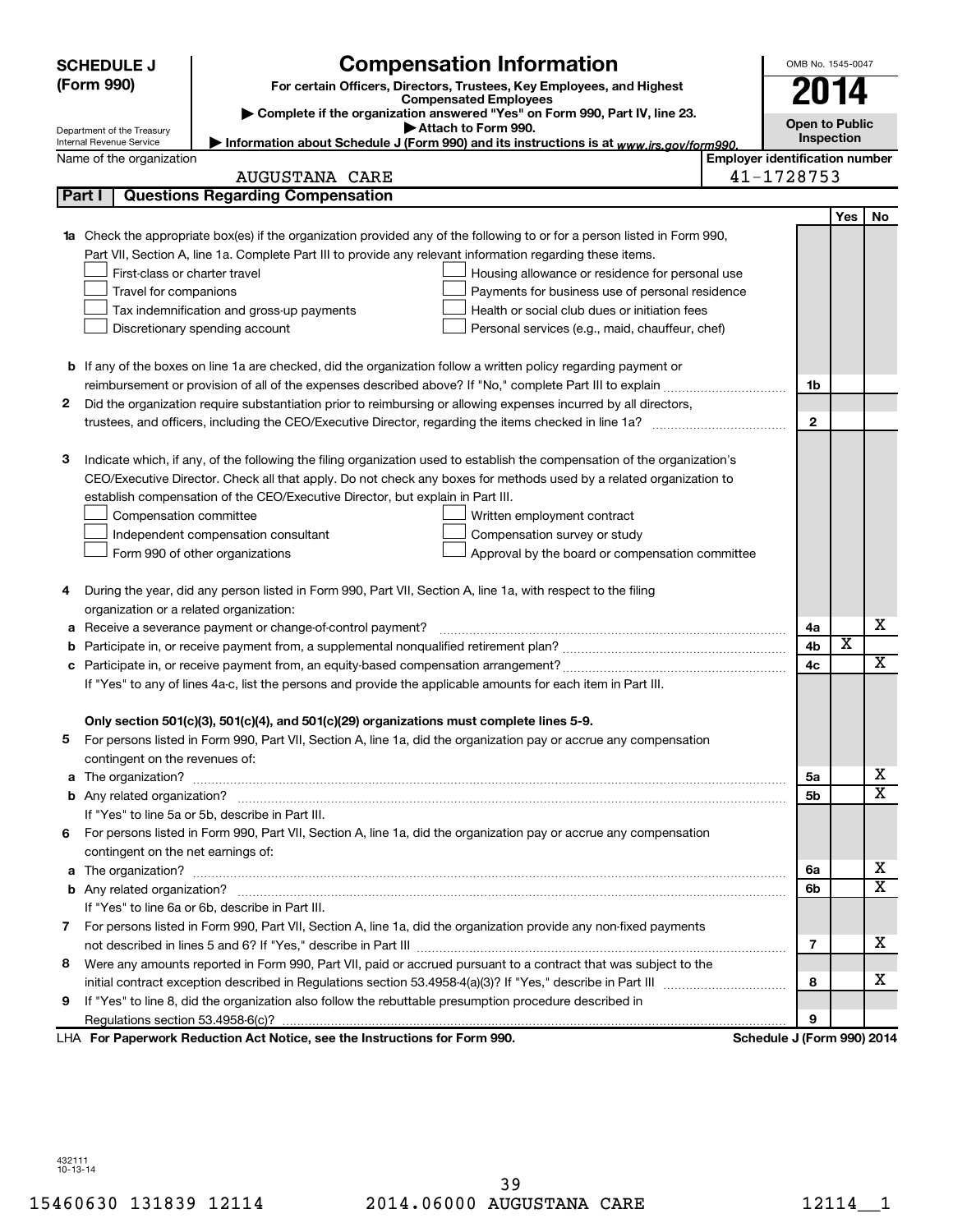#### Part II | Officers, Directors, Trustees, Key Employees, and Highest Compensated Employees. Use duplicate copies if additional space is needed.

For each individual whose compensation must be reported in Schedule J, report compensation from the organization on row (i) and from related organizations, described in the instructions, on row (ii). Do not list any individuals that are not listed on Form 990, Part VII.

Note. The sum of columns (B)(i)-(iii) for each listed individual must equal the total amount of Form 990, Part VII, Section A, line 1a, applicable column (D) and (E) amounts for that individual.

|                               |      |                          | (B) Breakdown of W-2 and/or 1099-MISC compensation |                                           | (C) Retirement and<br>other deferred | (D) Nontaxable<br>benefits | (E) Total of columns | (F) Compensation<br>in column (B)         |
|-------------------------------|------|--------------------------|----------------------------------------------------|-------------------------------------------|--------------------------------------|----------------------------|----------------------|-------------------------------------------|
| (A) Name and Title            |      | (i) Base<br>compensation | (ii) Bonus &<br>incentive<br>compensation          | (iii) Other<br>reportable<br>compensation | compensation                         |                            | $(B)(i)-(D)$         | reported as deferred<br>in prior Form 990 |
| TIM TUCKER<br>(1)             | (i)  | 0.                       | 0.                                                 | 0.                                        | 0.                                   | 0.                         | 0.                   | $\overline{0}$ .                          |
| PRESIDENT/CEO                 | (ii) | 280, 143.                | 50,190.                                            | 28, 165.                                  | 64, 199.                             | 107, 369.                  | 530,066.             | $\overline{0}$ .                          |
| CRAIG KITTELSON<br>(2)        | (i)  | 0.                       | 0.                                                 | 0.                                        | 0.                                   | 0.                         | $\Omega$ .           | $\overline{0}$ .                          |
| VP - FINANCE/CFO              | (ii) | 205,599.                 | 36,633.                                            | 32,768.                                   | 50,420.                              | 45,513.                    | 370, 933.            | $\overline{0}$ .                          |
| TIM MIDDENDORF<br>(3)         | (i)  | 0.                       | 0.                                                 | 0.                                        | 0                                    | 0.                         | $\Omega$             | $\overline{0}$ .                          |
| OPERATIONS/COO<br>$VP -$      | (ii) | 201, 224.                | 28,410.                                            | 17,003.                                   | 24,979.                              | 5,400.                     | 277,016.             | $\overline{0}$ .                          |
| KATHERINE KOPP<br>(4)         | (i)  | 0.                       | $0$ .                                              | $\mathbf{0}$ .                            | $\overline{0}$ .                     | 0.                         | $\mathbf{0}$         | $\overline{0}$ .                          |
| VP - NEW BUSINESS DEVELOPMENT | (ii) | 191,502.                 | 28, 173.                                           | 19,963.                                   | 24,693.                              | 31,452.                    | 295,783.             | $\overline{0}$ .                          |
|                               | (i)  |                          |                                                    |                                           |                                      |                            |                      |                                           |
|                               | (ii) |                          |                                                    |                                           |                                      |                            |                      |                                           |
|                               | (i)  |                          |                                                    |                                           |                                      |                            |                      |                                           |
|                               | (ii) |                          |                                                    |                                           |                                      |                            |                      |                                           |
|                               | (i)  |                          |                                                    |                                           |                                      |                            |                      |                                           |
|                               | (ii) |                          |                                                    |                                           |                                      |                            |                      |                                           |
|                               | (i)  |                          |                                                    |                                           |                                      |                            |                      |                                           |
|                               | (ii) |                          |                                                    |                                           |                                      |                            |                      |                                           |
|                               | (i)  |                          |                                                    |                                           |                                      |                            |                      |                                           |
|                               | (ii) |                          |                                                    |                                           |                                      |                            |                      |                                           |
|                               | (i)  |                          |                                                    |                                           |                                      |                            |                      |                                           |
|                               | (ii) |                          |                                                    |                                           |                                      |                            |                      |                                           |
|                               | (i)  |                          |                                                    |                                           |                                      |                            |                      |                                           |
|                               | (ii) |                          |                                                    |                                           |                                      |                            |                      |                                           |
|                               | (i)  |                          |                                                    |                                           |                                      |                            |                      |                                           |
|                               | (ii) |                          |                                                    |                                           |                                      |                            |                      |                                           |
|                               | (i)  |                          |                                                    |                                           |                                      |                            |                      |                                           |
|                               | (ii) |                          |                                                    |                                           |                                      |                            |                      |                                           |
|                               | (i)  |                          |                                                    |                                           |                                      |                            |                      |                                           |
|                               | (ii) |                          |                                                    |                                           |                                      |                            |                      |                                           |
|                               | (i)  |                          |                                                    |                                           |                                      |                            |                      |                                           |
|                               | (ii) |                          |                                                    |                                           |                                      |                            |                      |                                           |
|                               | (i)  |                          |                                                    |                                           |                                      |                            |                      |                                           |
|                               | (ii) |                          |                                                    |                                           |                                      |                            |                      |                                           |

**Schedule J (Form 990) 2014**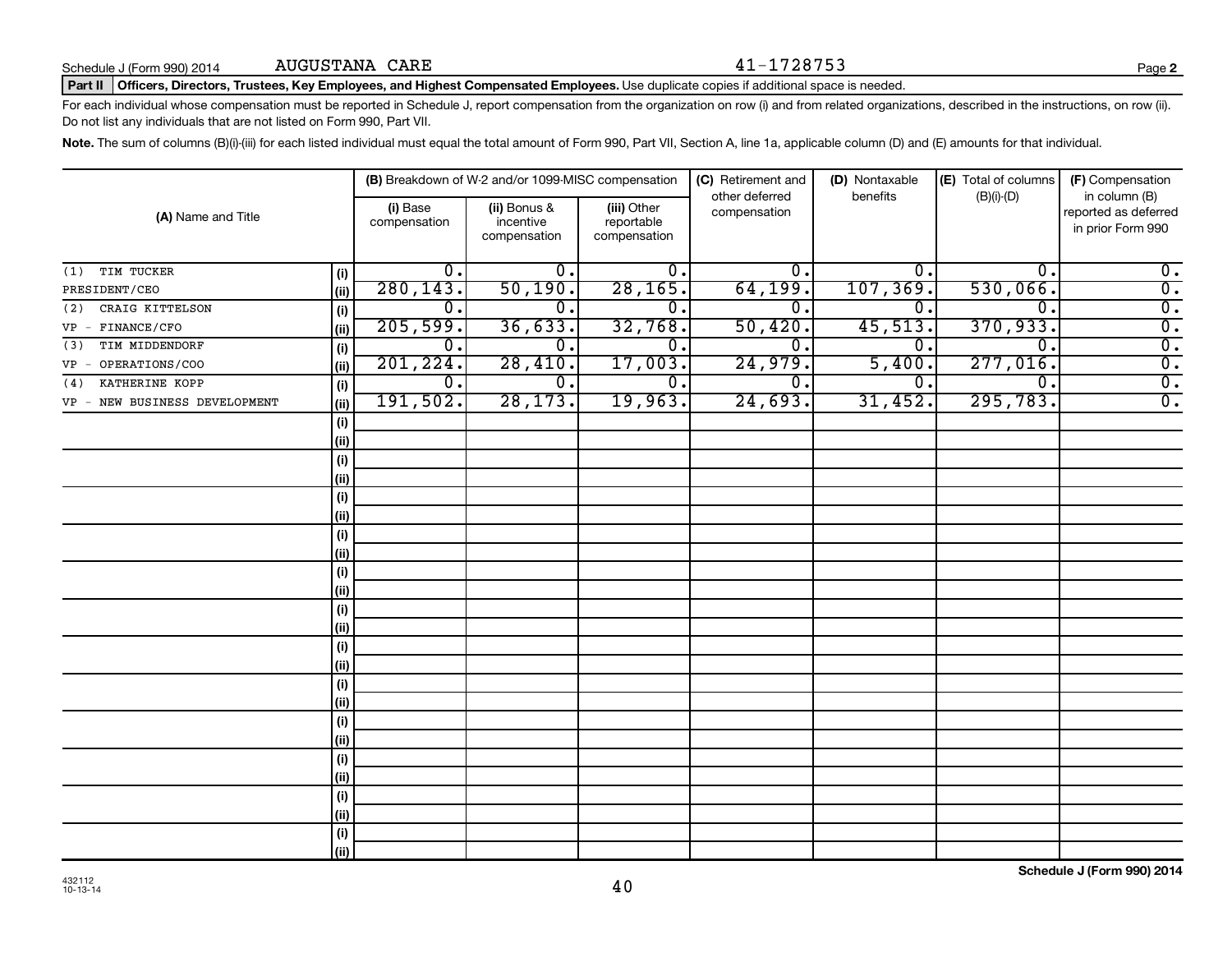#### **Part III Supplemental Information**

Provide the information, explanation, or descriptions required for Part I, lines 1a, 1b, 3, 4a, 4b, 4c, 5a, 5b, 6a, 6b, 7, and 8, and for Part II. Also complete this part for any additional information.

PART I, LINE 3:

FOR THE PURPOSE OF DETERMINING COMPENSATION, AUGUSTANA CARE RELIED ON A

RELATED ORGANIZATION, AUGUSTANA CARE SERVICES, TO ESTABLISH THE

COMPENSATION OF THE PRESIDENT/CEO. AUGUSTANA CARE SERVICES USED THE

FOLLOWING PRACTICES TO ESTABLISH COMPENSATION FOR THE PRESIDENT/CEO:

COMPENSATION COMMITTEE, INDEPENDENT COMPENSATION CONSULTANT, FORM 990 OF

OTHER ORGANIZATIONS, WRITTEN EMPLOYMENT CONTRACT, COMPENSATION SURVEY OR

STUDY, AND APPROVAL BY THE BOARD OR COMPENSATION COMMITTEE.

PART I, LINE 4B:

THE FOLLOWING INDIVIDUALS PARTICIPATED IN A 457(F) SUPPLEMENTAL

NON-QUALIFIED RETIREMENT PLAN PROVIDED BY AUGUSTANA CARE SERVICES, A

RELATED ORGANIZATION:

TIM TUCKER, PRESIDENT AND CEO - \$42,142

CRAIG KITTELSON, VICE PRESIDENT OF FINANCE AND CFO - \$28,756

TIM MIDDENDORF, VICE PRESIDENT OF OPERATIONS AND COO - \$8,500

KATHERINE KOPP, VICE PRESIDENT OF NEW BUSINESS DEVELOPMENT - \$5,500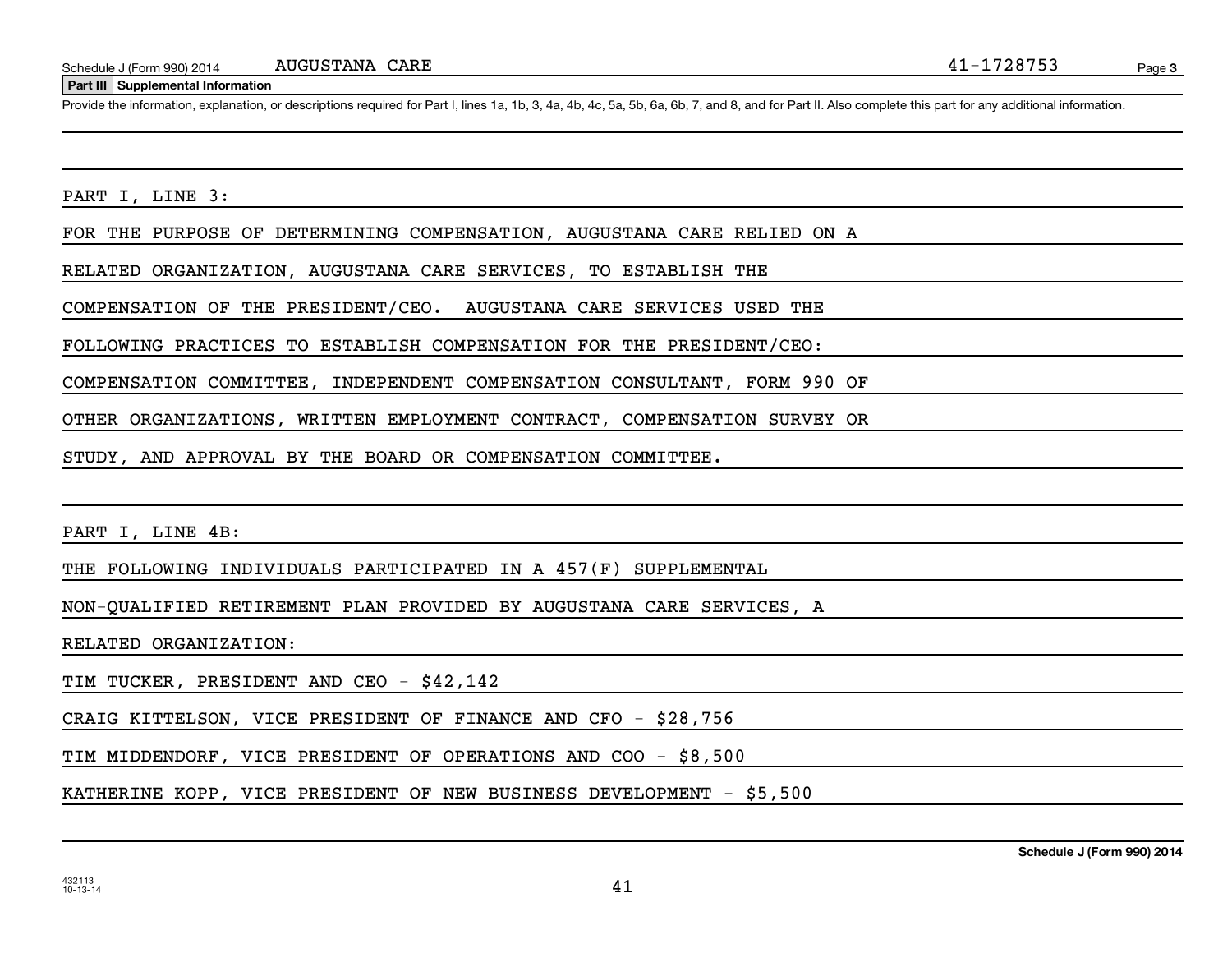| ENTITY<br><b>Supplemental Information on Tax-Exempt Bonds</b><br><b>SCHEDULE K</b><br>Complete if the organization answered "Yes" on Form 990, Part IV, line 24a. Provide descriptions,<br>(Form 990)<br>explanations, and any additional information in Part VI.<br>Department of the Treasury<br>> Attach to Form 990. > Information about Schedule K (Form 990) and its instructions is at www.irs.gov/form990.<br>Internal Revenue Service |                            |               |                                      |                         |                         |                           |                            | 1          |                                                     |                         | OMB No. 1545-0047<br><b>Open to Public</b><br>Inspection | 2014       |                         |
|------------------------------------------------------------------------------------------------------------------------------------------------------------------------------------------------------------------------------------------------------------------------------------------------------------------------------------------------------------------------------------------------------------------------------------------------|----------------------------|---------------|--------------------------------------|-------------------------|-------------------------|---------------------------|----------------------------|------------|-----------------------------------------------------|-------------------------|----------------------------------------------------------|------------|-------------------------|
| Name of the organization<br><b>AUGUSTANA CARE</b>                                                                                                                                                                                                                                                                                                                                                                                              |                            |               |                                      |                         |                         |                           |                            |            | <b>Employer identification number</b><br>41-1728753 |                         |                                                          |            |                         |
| Part I<br><b>Bond Issues</b>                                                                                                                                                                                                                                                                                                                                                                                                                   |                            |               |                                      |                         |                         |                           |                            |            |                                                     |                         |                                                          |            |                         |
| (a) Issuer name                                                                                                                                                                                                                                                                                                                                                                                                                                | (b) Issuer EIN             | $(c)$ CUSIP # | (d) Date issued                      |                         | (e) Issue price         |                           | (f) Description of purpose |            | (g) Defeased (h) On behalf                          |                         |                                                          | (i) Pooled |                         |
|                                                                                                                                                                                                                                                                                                                                                                                                                                                |                            |               |                                      |                         |                         |                           |                            |            |                                                     | of issuer               |                                                          | financing  |                         |
|                                                                                                                                                                                                                                                                                                                                                                                                                                                |                            |               |                                      |                         |                         |                           |                            | Yes        | No                                                  | Yes                     | No                                                       | Yes   No   |                         |
|                                                                                                                                                                                                                                                                                                                                                                                                                                                |                            |               |                                      |                         |                         | FACILITY                  |                            |            |                                                     |                         |                                                          |            |                         |
| A CITY OF DASSEL, MN                                                                                                                                                                                                                                                                                                                                                                                                                           | 41-0851701                 | NONE          | 09/15/10 1,400,000. DEVELOPMENT      |                         |                         |                           |                            |            | х                                                   |                         | X                                                        |            | X                       |
| DAKOTA COUNTY COMMUNITY                                                                                                                                                                                                                                                                                                                                                                                                                        |                            |               |                                      |                         |                         | <b>REFINANCE SERIES</b>   |                            |            |                                                     |                         |                                                          |            |                         |
| <b>B DEVELOPMENT AGENCY</b>                                                                                                                                                                                                                                                                                                                                                                                                                    | $ 41 - 1253302 23409VDV9 $ |               | 03/25/15 5,060,000.2007 BOND         |                         |                         |                           |                            |            | х                                                   |                         | $\mathbf X$                                              |            | X                       |
|                                                                                                                                                                                                                                                                                                                                                                                                                                                |                            |               |                                      |                         |                         |                           |                            |            |                                                     |                         |                                                          |            |                         |
| C CITY OF DASSEL, MN                                                                                                                                                                                                                                                                                                                                                                                                                           | 41-0851701                 | NONE          | 08/21/07 1,500,000. ACQUIRE FACILITY |                         |                         |                           |                            |            | х                                                   |                         | x                                                        |            | X                       |
| <b>COLORADO HEALTH</b>                                                                                                                                                                                                                                                                                                                                                                                                                         |                            |               |                                      |                         |                         | TO REFINANCE              |                            |            |                                                     |                         |                                                          |            |                         |
| D FACILITIES AUTHORITY                                                                                                                                                                                                                                                                                                                                                                                                                         | $ 84 - 0732932 $           | NONE          | 03/31/11                             |                         |                         | 875,000.SERIES 2011 BONDS |                            |            | $\mathbf X$                                         |                         | $\mathbf X$                                              |            | X                       |
|                                                                                                                                                                                                                                                                                                                                                                                                                                                |                            |               |                                      |                         |                         |                           |                            |            |                                                     |                         |                                                          |            |                         |
| Part II Proceeds                                                                                                                                                                                                                                                                                                                                                                                                                               |                            |               |                                      |                         |                         |                           |                            |            |                                                     |                         |                                                          |            |                         |
|                                                                                                                                                                                                                                                                                                                                                                                                                                                |                            |               |                                      | 205, 623.               |                         | В<br>50,000.              | C                          | 470, 147.  |                                                     |                         | D                                                        |            |                         |
| 2                                                                                                                                                                                                                                                                                                                                                                                                                                              |                            |               |                                      |                         |                         |                           |                            |            |                                                     |                         |                                                          |            |                         |
| 3                                                                                                                                                                                                                                                                                                                                                                                                                                              |                            |               |                                      | 1,400,000.              |                         | 5,060,000.                |                            | 1,500,000. |                                                     |                         |                                                          | 875,000.   |                         |
|                                                                                                                                                                                                                                                                                                                                                                                                                                                |                            |               |                                      |                         |                         | 1,037,990.                |                            |            |                                                     |                         |                                                          |            |                         |
| 5                                                                                                                                                                                                                                                                                                                                                                                                                                              |                            |               |                                      |                         |                         |                           |                            |            |                                                     |                         |                                                          |            |                         |
| Proceeds in refunding escrows<br>6                                                                                                                                                                                                                                                                                                                                                                                                             |                            |               |                                      |                         |                         |                           |                            |            |                                                     |                         |                                                          |            |                         |
|                                                                                                                                                                                                                                                                                                                                                                                                                                                |                            |               |                                      | 28,000.                 |                         | 101, 200.                 |                            | 30,000.    |                                                     |                         |                                                          |            |                         |
| Credit enhancement from proceeds<br>8                                                                                                                                                                                                                                                                                                                                                                                                          |                            |               |                                      |                         |                         |                           |                            |            |                                                     |                         |                                                          |            |                         |
| 9                                                                                                                                                                                                                                                                                                                                                                                                                                              |                            |               |                                      |                         |                         |                           |                            |            |                                                     |                         |                                                          |            |                         |
| 10                                                                                                                                                                                                                                                                                                                                                                                                                                             |                            |               |                                      | 1,372,000.              |                         |                           |                            | 1,470,000. |                                                     |                         |                                                          | 875,000.   |                         |
| 11<br>Other spent proceeds                                                                                                                                                                                                                                                                                                                                                                                                                     |                            |               |                                      |                         |                         | 4,958,800.                |                            |            |                                                     |                         |                                                          |            |                         |
| 12                                                                                                                                                                                                                                                                                                                                                                                                                                             |                            |               |                                      |                         |                         |                           |                            |            |                                                     |                         |                                                          |            |                         |
|                                                                                                                                                                                                                                                                                                                                                                                                                                                |                            |               |                                      | 2011                    |                         | 2015                      |                            | 2007       |                                                     |                         |                                                          | 2011       |                         |
| 13                                                                                                                                                                                                                                                                                                                                                                                                                                             |                            |               |                                      |                         | Yes                     |                           |                            |            |                                                     | Yes                     |                                                          |            |                         |
|                                                                                                                                                                                                                                                                                                                                                                                                                                                |                            |               | Yes                                  | No<br>х                 | X                       | No                        | Yes                        | No<br>x    |                                                     |                         |                                                          | No         | X                       |
| Were the bonds issued as part of a current refunding issue?<br>14                                                                                                                                                                                                                                                                                                                                                                              |                            |               |                                      | $\overline{\text{x}}$   |                         | $\overline{\mathbf{X}}$   |                            | X          |                                                     |                         |                                                          |            | $\overline{\texttt{x}}$ |
| 15                                                                                                                                                                                                                                                                                                                                                                                                                                             |                            |               | $\overline{\texttt{x}}$              |                         | $\overline{\textbf{X}}$ |                           | $\overline{\mathbf{X}}$    |            |                                                     | x                       |                                                          |            |                         |
| 16                                                                                                                                                                                                                                                                                                                                                                                                                                             |                            |               | $\overline{\mathtt{x}}$              |                         |                         |                           | $\overline{\text{X}}$      |            |                                                     | $\overline{\texttt{x}}$ |                                                          |            |                         |
| 17<br>Does the organization maintain adequate books and records to support the final allocation of proceeds?                                                                                                                                                                                                                                                                                                                                   |                            |               |                                      |                         | $\overline{\text{X}}$   |                           |                            |            |                                                     |                         |                                                          |            |                         |
| <b>Part III Private Business Use</b>                                                                                                                                                                                                                                                                                                                                                                                                           |                            |               |                                      |                         |                         |                           |                            |            |                                                     |                         |                                                          |            |                         |
|                                                                                                                                                                                                                                                                                                                                                                                                                                                |                            |               | A                                    |                         |                         | в                         | C                          |            |                                                     |                         | D                                                        |            |                         |
| Was the organization a partner in a partnership, or a member of an LLC,<br>1.                                                                                                                                                                                                                                                                                                                                                                  |                            |               | Yes                                  | No                      | Yes                     | No                        | Yes                        | No         |                                                     | Yes                     |                                                          | No         |                         |
|                                                                                                                                                                                                                                                                                                                                                                                                                                                |                            |               |                                      | $\overline{\textbf{x}}$ |                         | х                         |                            | X          |                                                     |                         |                                                          |            | $\overline{\textbf{X}}$ |
| 2 Are there any lease arrangements that may result in private business use of                                                                                                                                                                                                                                                                                                                                                                  |                            |               |                                      |                         |                         |                           |                            |            |                                                     |                         |                                                          |            |                         |
|                                                                                                                                                                                                                                                                                                                                                                                                                                                |                            |               |                                      | х                       |                         | X                         |                            | X          |                                                     |                         |                                                          |            | x                       |
| 432121<br>10-15-14 LHA For Paperwork Reduction Act Notice, see the Instructions for Form 990.                                                                                                                                                                                                                                                                                                                                                  |                            |               | 42                                   |                         |                         |                           |                            |            | Schedule K (Form 990) 2014                          |                         |                                                          |            |                         |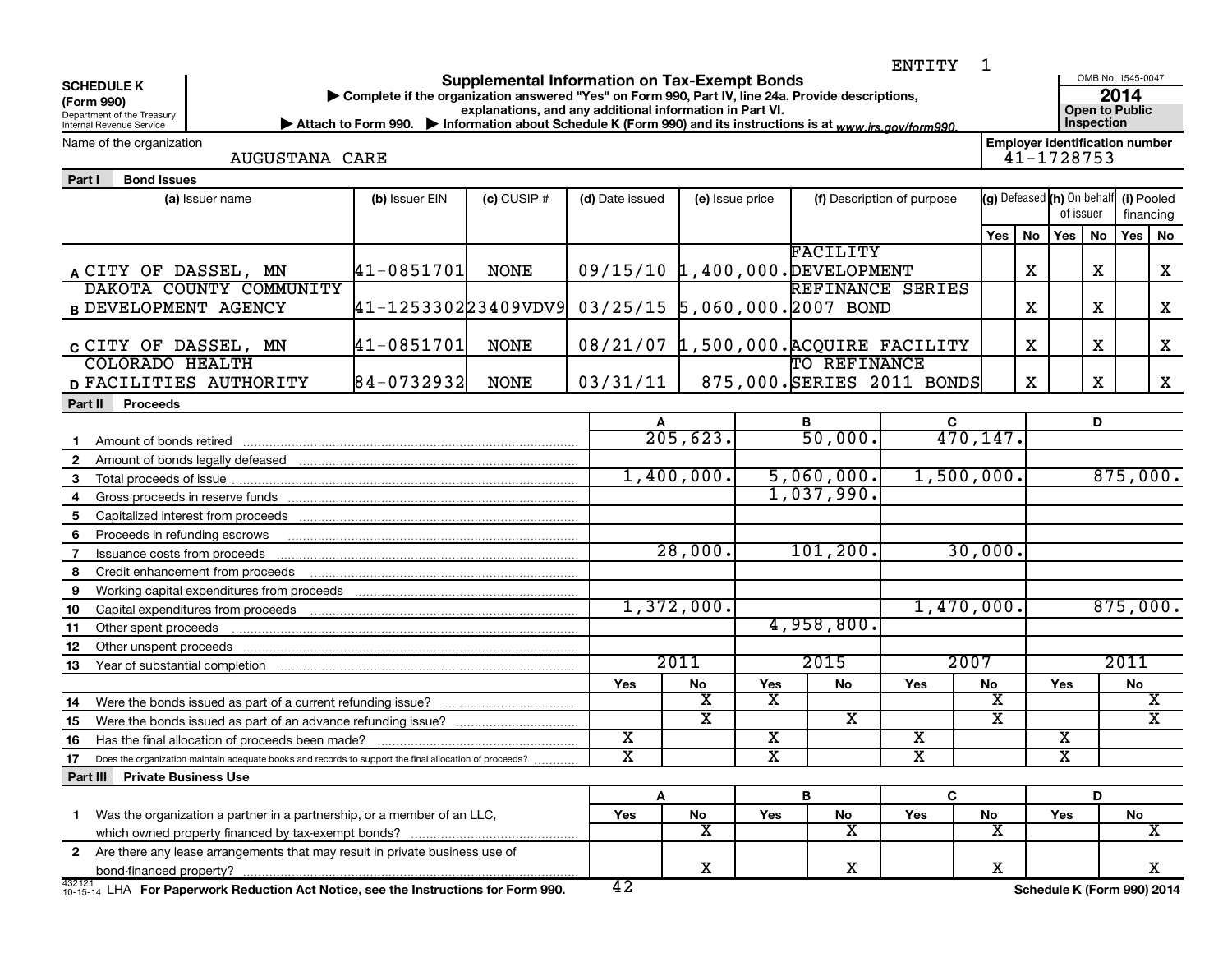|         | ENTITY<br><b>Supplemental Information on Tax-Exempt Bonds</b><br><b>SCHEDULE K</b><br>Complete if the organization answered "Yes" on Form 990, Part IV, line 24a. Provide descriptions,<br>(Form 990)<br>explanations, and any additional information in Part VI.<br>Department of the Treasury<br>Internal Revenue Service<br>Attach to Form 990. Information about Schedule K (Form 990) and its instructions is at www.irs.gov/form990. |                                                       |               |                       |                         |                 |                         |                              |     |                                       | 2<br>OMB No. 1545-0047<br>2014<br>Open to Public<br><b>Inspection</b><br><b>Employer identification number</b> |   |           |                            |
|---------|--------------------------------------------------------------------------------------------------------------------------------------------------------------------------------------------------------------------------------------------------------------------------------------------------------------------------------------------------------------------------------------------------------------------------------------------|-------------------------------------------------------|---------------|-----------------------|-------------------------|-----------------|-------------------------|------------------------------|-----|---------------------------------------|----------------------------------------------------------------------------------------------------------------|---|-----------|----------------------------|
|         | Name of the organization<br><b>AUGUSTANA CARE</b>                                                                                                                                                                                                                                                                                                                                                                                          |                                                       |               |                       |                         |                 |                         |                              |     | 41-1728753                            |                                                                                                                |   |           |                            |
| Part I  | <b>Bond Issues</b>                                                                                                                                                                                                                                                                                                                                                                                                                         |                                                       |               |                       |                         |                 |                         |                              |     |                                       |                                                                                                                |   |           |                            |
|         | (a) Issuer name                                                                                                                                                                                                                                                                                                                                                                                                                            | (b) Issuer EIN                                        | $(c)$ CUSIP # | (d) Date issued       |                         | (e) Issue price |                         | (f) Description of purpose   |     | (g) Defeased (h) On behalf (i) Pooled | of issuer                                                                                                      |   |           | financing                  |
|         |                                                                                                                                                                                                                                                                                                                                                                                                                                            |                                                       |               |                       |                         |                 |                         |                              | Yes | <b>No</b>                             | Yes   No                                                                                                       |   | Yes       | No                         |
|         | A CITY OF VICTORIA, MN                                                                                                                                                                                                                                                                                                                                                                                                                     | $ 41-0997257 92627$ TAT3 07/31/14                     |               |                       |                         |                 | TO REFINANCE            | 22,110,000.SERIES 2009 BONDS |     | х                                     |                                                                                                                | X |           | x                          |
|         |                                                                                                                                                                                                                                                                                                                                                                                                                                            |                                                       |               |                       |                         |                 | FACILITY                |                              |     |                                       |                                                                                                                |   |           |                            |
|         | <b>B CARLTON COUNTY, MN</b>                                                                                                                                                                                                                                                                                                                                                                                                                | $41-6005767142887BB3$ 03/02/15 5,805,000. DEVELOPMENT |               |                       |                         |                 |                         |                              |     | x                                     |                                                                                                                | X |           | x                          |
| C       |                                                                                                                                                                                                                                                                                                                                                                                                                                            |                                                       |               |                       |                         |                 |                         |                              |     |                                       |                                                                                                                |   |           |                            |
| D       |                                                                                                                                                                                                                                                                                                                                                                                                                                            |                                                       |               |                       |                         |                 |                         |                              |     |                                       |                                                                                                                |   |           |                            |
| Part II | <b>Proceeds</b>                                                                                                                                                                                                                                                                                                                                                                                                                            |                                                       |               |                       |                         |                 |                         |                              |     |                                       |                                                                                                                |   |           |                            |
|         |                                                                                                                                                                                                                                                                                                                                                                                                                                            |                                                       |               |                       |                         |                 | В                       | C                            |     |                                       |                                                                                                                | D |           |                            |
|         | Amount of bonds retired                                                                                                                                                                                                                                                                                                                                                                                                                    |                                                       |               |                       | 534,998.                |                 | 75,000.                 |                              |     |                                       |                                                                                                                |   |           |                            |
| 2       | Amount of bonds legally defeased <b>construction</b> contains and a final production of bonds legally defeased                                                                                                                                                                                                                                                                                                                             |                                                       |               |                       |                         |                 |                         |                              |     |                                       |                                                                                                                |   |           |                            |
| 3       |                                                                                                                                                                                                                                                                                                                                                                                                                                            |                                                       |               |                       | 22, 110, 000.           |                 | 5,805,000.              |                              |     |                                       |                                                                                                                |   |           |                            |
| 4       |                                                                                                                                                                                                                                                                                                                                                                                                                                            |                                                       |               |                       | 1,074,979.              |                 | 191,637.                |                              |     |                                       |                                                                                                                |   |           |                            |
| 5       | Capitalized interest from proceeds                                                                                                                                                                                                                                                                                                                                                                                                         |                                                       |               |                       |                         |                 |                         |                              |     |                                       |                                                                                                                |   |           |                            |
| 6       | Proceeds in refunding escrows                                                                                                                                                                                                                                                                                                                                                                                                              |                                                       |               |                       |                         |                 |                         |                              |     |                                       |                                                                                                                |   |           |                            |
| 7       | Issuance costs from proceeds                                                                                                                                                                                                                                                                                                                                                                                                               |                                                       |               |                       | 442, 200.               |                 | 116, 100.               |                              |     |                                       |                                                                                                                |   |           |                            |
| 8       | Credit enhancement from proceeds                                                                                                                                                                                                                                                                                                                                                                                                           |                                                       |               |                       |                         |                 |                         |                              |     |                                       |                                                                                                                |   |           |                            |
| 9       | Working capital expenditures from proceeds                                                                                                                                                                                                                                                                                                                                                                                                 |                                                       |               |                       |                         |                 |                         |                              |     |                                       |                                                                                                                |   |           |                            |
| 10      | Capital expenditures from proceeds                                                                                                                                                                                                                                                                                                                                                                                                         |                                                       |               |                       |                         |                 | 5,497,263.              |                              |     |                                       |                                                                                                                |   |           |                            |
| 11      | Other spent proceeds                                                                                                                                                                                                                                                                                                                                                                                                                       |                                                       |               |                       | 22, 254, 768.           |                 |                         |                              |     |                                       |                                                                                                                |   |           |                            |
| 12      | Other unspent proceeds                                                                                                                                                                                                                                                                                                                                                                                                                     |                                                       |               |                       |                         |                 |                         |                              |     |                                       |                                                                                                                |   |           |                            |
| 13      | Year of substantial completion                                                                                                                                                                                                                                                                                                                                                                                                             |                                                       |               |                       | 2014                    |                 | 2015                    |                              |     |                                       |                                                                                                                |   |           |                            |
|         |                                                                                                                                                                                                                                                                                                                                                                                                                                            |                                                       |               | Yes                   | No                      | Yes             | No                      | Yes                          | No  |                                       | Yes                                                                                                            |   | <b>No</b> |                            |
| 14      | Were the bonds issued as part of a current refunding issue?                                                                                                                                                                                                                                                                                                                                                                                |                                                       |               | x                     |                         |                 | X                       |                              |     |                                       |                                                                                                                |   |           |                            |
| 15      |                                                                                                                                                                                                                                                                                                                                                                                                                                            |                                                       |               |                       | $\overline{\textbf{X}}$ |                 | $\overline{\mathbf{X}}$ |                              |     |                                       |                                                                                                                |   |           |                            |
| 16      |                                                                                                                                                                                                                                                                                                                                                                                                                                            |                                                       |               | $\overline{\text{x}}$ |                         | X.              |                         |                              |     |                                       |                                                                                                                |   |           |                            |
| 17      | Does the organization maintain adequate books and records to support the final allocation of proceeds?                                                                                                                                                                                                                                                                                                                                     |                                                       |               | X                     |                         | X               |                         |                              |     |                                       |                                                                                                                |   |           |                            |
|         | <b>Part III Private Business Use</b>                                                                                                                                                                                                                                                                                                                                                                                                       |                                                       |               |                       |                         |                 |                         |                              |     |                                       |                                                                                                                |   |           |                            |
|         |                                                                                                                                                                                                                                                                                                                                                                                                                                            |                                                       |               | A                     |                         |                 | B                       | C                            |     |                                       |                                                                                                                | D |           |                            |
| 1.      | Was the organization a partner in a partnership, or a member of an LLC,                                                                                                                                                                                                                                                                                                                                                                    |                                                       |               | Yes                   | No                      | Yes             | No                      | Yes                          | No  |                                       | Yes                                                                                                            |   | No        |                            |
|         |                                                                                                                                                                                                                                                                                                                                                                                                                                            |                                                       |               |                       | $\overline{\mathbf{X}}$ |                 | $\overline{\mathbf{X}}$ |                              |     |                                       |                                                                                                                |   |           |                            |
|         | 2 Are there any lease arrangements that may result in private business use of                                                                                                                                                                                                                                                                                                                                                              |                                                       |               |                       |                         |                 |                         |                              |     |                                       |                                                                                                                |   |           |                            |
|         |                                                                                                                                                                                                                                                                                                                                                                                                                                            |                                                       |               |                       | X                       | X               |                         |                              |     |                                       |                                                                                                                |   |           |                            |
| 432121  | $432121$ <sub>10-15-14</sub> LHA For Paperwork Reduction Act Notice, see the Instructions for Form 990.                                                                                                                                                                                                                                                                                                                                    |                                                       |               | 43                    |                         |                 |                         |                              |     |                                       |                                                                                                                |   |           | Schedule K (Form 990) 2014 |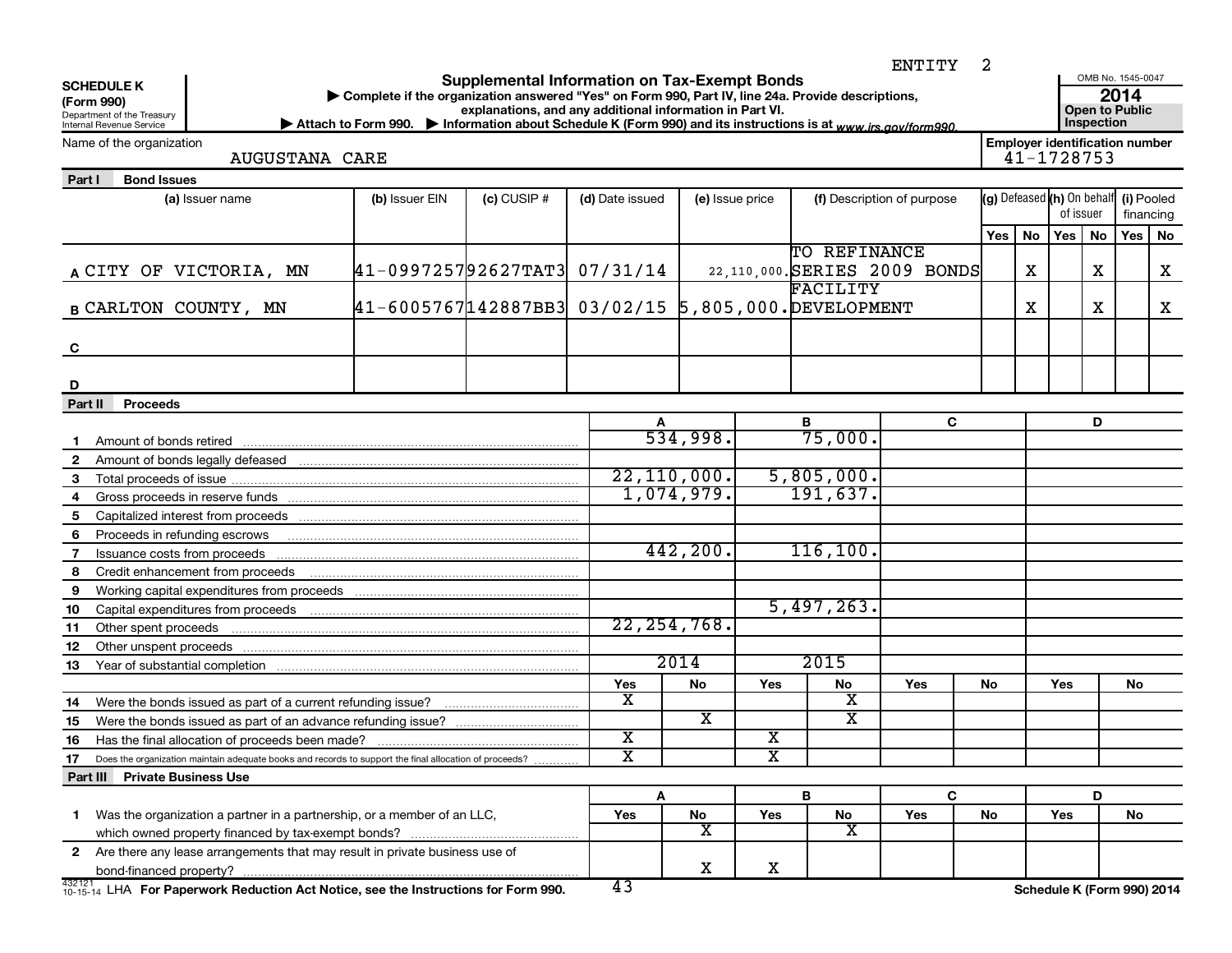#### Schedule K (Form 990) 2014 AUGUSTANA CARE  $41-1728753$ AUGUSTANA CARE

**2**

|                | <b>Part III</b> Private Business Use (Continued)                                                       |                         |                         |                         |                         |                         |                         |                             |                         |
|----------------|--------------------------------------------------------------------------------------------------------|-------------------------|-------------------------|-------------------------|-------------------------|-------------------------|-------------------------|-----------------------------|-------------------------|
|                |                                                                                                        |                         | A                       | B                       |                         |                         | C                       |                             | D                       |
|                | 3a Are there any management or service contracts that may result in private                            | <b>Yes</b>              | <b>No</b>               | Yes                     | No                      | Yes                     | No                      | Yes                         | No                      |
|                |                                                                                                        | X                       |                         |                         | $\overline{\mathbf{X}}$ | X.                      |                         | x                           |                         |
|                | b If "Yes" to line 3a, does the organization routinely engage bond counsel or other outside            |                         |                         |                         |                         |                         |                         |                             |                         |
|                | counsel to review any management or service contracts relating to the financed property?               | X                       |                         |                         |                         | $\mathbf X$             |                         | X                           |                         |
|                | c Are there any research agreements that may result in private business use of bond-financed property? |                         | $\overline{\texttt{x}}$ |                         | $\overline{\texttt{x}}$ |                         | $\overline{\text{x}}$   |                             | х                       |
|                | d If "Yes" to line 3c, does the organization routinely engage bond counsel or other outside            |                         |                         |                         |                         |                         |                         |                             |                         |
|                | counsel to review any research agreements relating to the financed property?                           |                         |                         |                         |                         |                         |                         |                             |                         |
| 4              | Enter the percentage of financed property used in a private business use by                            |                         |                         |                         |                         |                         |                         |                             |                         |
|                | entities other than a section 501(c)(3) organization or a state or local government                    |                         | %                       |                         | %                       |                         | %                       |                             | %                       |
| 5              | Enter the percentage of financed property used in a private business use as a result of                |                         |                         |                         |                         |                         |                         |                             |                         |
|                | unrelated trade or business activity carried on by your organization, another                          |                         |                         |                         |                         |                         |                         |                             |                         |
|                |                                                                                                        |                         | %                       |                         | %                       |                         | %                       |                             | %                       |
| 6              |                                                                                                        |                         | $\%$                    |                         | $\%$                    |                         | $\%$                    |                             | %                       |
| $\overline{7}$ |                                                                                                        |                         | $\overline{\textbf{x}}$ |                         | $\overline{\mathbf{X}}$ |                         | X                       |                             | $\overline{\mathtt{x}}$ |
|                | 8a Has there been a sale or disposition of any of the bond-financed property to a non-                 |                         |                         |                         |                         |                         |                         |                             |                         |
|                | governmental person other than a 501(c)(3) organization since the bonds were issued?                   |                         | $\mathbf X$             |                         | $\mathbf X$             |                         | $\mathbf X$             |                             | $\mathbf{x}$            |
|                | <b>b</b> If "Yes" to line 8a, enter the percentage of bond-financed property sold or disposed          |                         |                         |                         |                         |                         |                         |                             |                         |
|                |                                                                                                        |                         | %                       |                         | %                       |                         | %                       |                             | %                       |
|                | c If "Yes" to line 8a, was any remedial action taken pursuant to Regulations sections                  |                         |                         |                         |                         |                         |                         |                             |                         |
|                |                                                                                                        |                         |                         |                         |                         |                         |                         |                             |                         |
|                | 9 Has the organization established written procedures to ensure that all nonqualified                  |                         |                         |                         |                         |                         |                         |                             |                         |
|                | bonds of the issue are remediated in accordance with the requirements under                            |                         |                         |                         |                         |                         |                         |                             |                         |
|                | Regulations sections 1.141-12 and 1.145-2?                                                             | X                       |                         | X                       |                         | X                       |                         | X                           |                         |
|                | Part IV Arbitrage                                                                                      |                         |                         |                         |                         |                         |                         |                             |                         |
|                |                                                                                                        |                         | A                       |                         | B                       |                         | C                       |                             | D                       |
| 1              | Has the issuer filed Form 8038-T, Arbitrage Rebate, Yield Reduction and                                | <b>Yes</b>              | ${\sf No}$              | Yes                     | No                      | Yes                     | No                      | Yes                         | No                      |
|                |                                                                                                        |                         | X                       |                         | $\overline{\mathbf{X}}$ |                         | $\overline{\text{x}}$   |                             | X                       |
|                |                                                                                                        |                         |                         |                         |                         |                         |                         |                             |                         |
|                |                                                                                                        | $\overline{\texttt{x}}$ |                         | $\overline{\textbf{x}}$ |                         |                         | $\overline{\texttt{x}}$ | $\overline{\textnormal{x}}$ |                         |
|                |                                                                                                        |                         | $\overline{\textbf{x}}$ |                         | $\overline{\textbf{x}}$ | $\overline{\textbf{x}}$ |                         |                             | $\overline{\textbf{x}}$ |
|                |                                                                                                        |                         | $\overline{\mathtt{x}}$ |                         | $\overline{\text{x}}$   |                         | $\overline{\textbf{x}}$ |                             | $\overline{\mathtt{x}}$ |
|                | If "Yes" to line 2c, provide in Part VI the date the rebate computation was                            |                         |                         |                         |                         |                         |                         |                             |                         |
|                |                                                                                                        |                         |                         |                         |                         |                         |                         |                             |                         |
|                |                                                                                                        |                         | $\overline{\mathbf{X}}$ | $\overline{\textbf{x}}$ |                         | $\overline{\texttt{x}}$ |                         |                             | х                       |
|                | 4a Has the organization or the governmental issuer entered into a qualified                            |                         |                         |                         |                         |                         |                         |                             |                         |
|                |                                                                                                        |                         | $\mathbf X$             |                         | $\mathbf X$             |                         | $\mathbf X$             |                             | x                       |
|                |                                                                                                        |                         |                         |                         |                         |                         |                         |                             |                         |
|                |                                                                                                        |                         |                         |                         |                         |                         |                         |                             |                         |
|                |                                                                                                        |                         |                         |                         |                         |                         |                         |                             |                         |
|                | e Was the hedge terminated?                                                                            |                         |                         |                         |                         |                         |                         |                             |                         |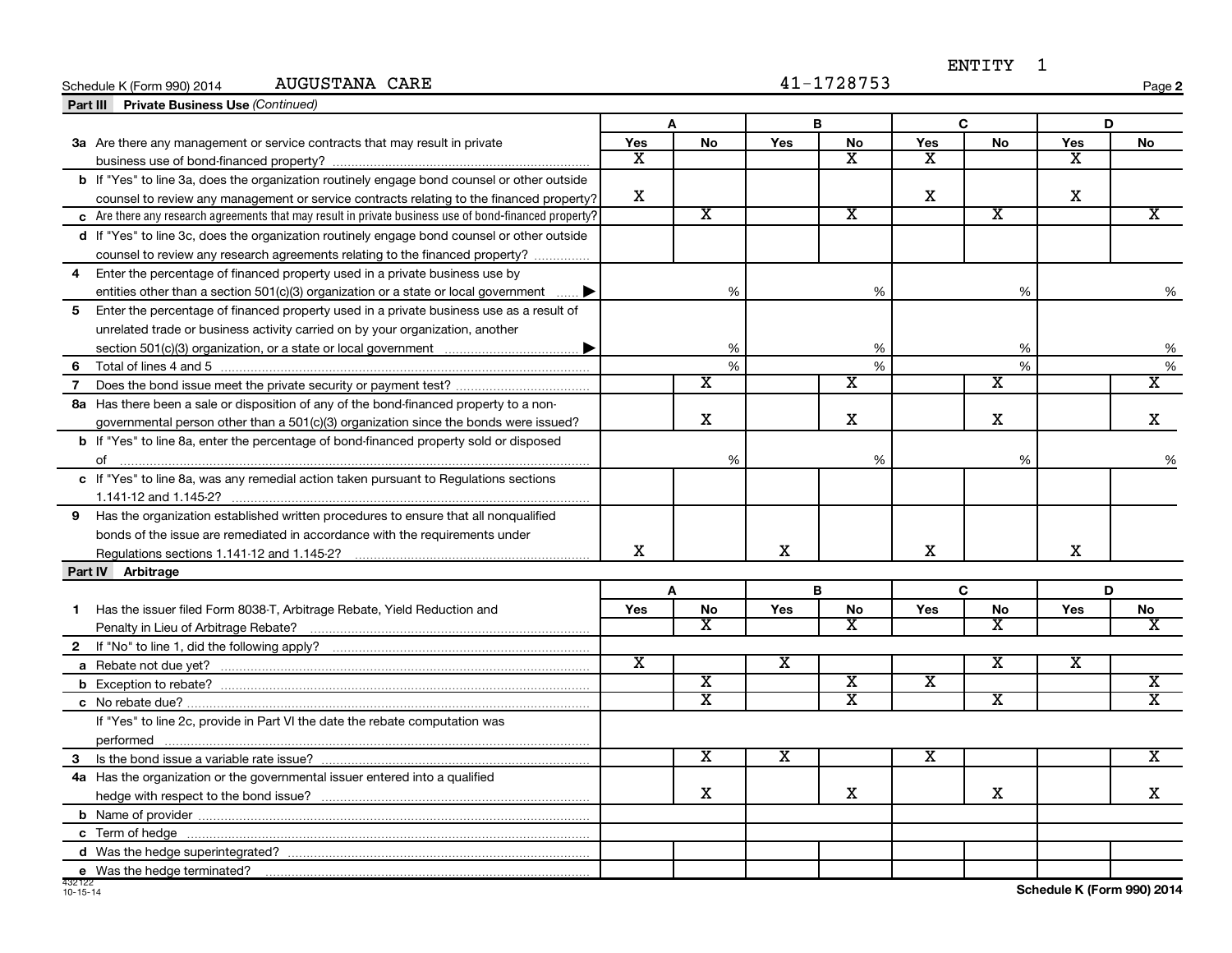#### Schedule K (Form 990) 2014 Page AUGUSTANA CARE 41-1728753

**2**

|                | <b>Part III</b> Private Business Use (Continued)                                                       |                         |                             |                         |                         |     |           |     |    |
|----------------|--------------------------------------------------------------------------------------------------------|-------------------------|-----------------------------|-------------------------|-------------------------|-----|-----------|-----|----|
|                |                                                                                                        |                         | A                           |                         | B                       |     | C         |     | D  |
|                | 3a Are there any management or service contracts that may result in private                            | Yes                     | <b>No</b>                   | Yes                     | No                      | Yes | No        | Yes | No |
|                |                                                                                                        | x                       |                             | x                       |                         |     |           |     |    |
|                | b If "Yes" to line 3a, does the organization routinely engage bond counsel or other outside            |                         |                             |                         |                         |     |           |     |    |
|                | counsel to review any management or service contracts relating to the financed property?               | Χ                       |                             |                         | X                       |     |           |     |    |
|                | c Are there any research agreements that may result in private business use of bond-financed property? |                         | $\overline{\texttt{x}}$     |                         | $\overline{\text{x}}$   |     |           |     |    |
|                | d If "Yes" to line 3c, does the organization routinely engage bond counsel or other outside            |                         |                             |                         |                         |     |           |     |    |
|                | counsel to review any research agreements relating to the financed property?                           |                         |                             |                         |                         |     |           |     |    |
| 4              | Enter the percentage of financed property used in a private business use by                            |                         |                             |                         |                         |     |           |     |    |
|                | entities other than a section 501(c)(3) organization or a state or local government $\ldots$ .         |                         | %                           |                         | $\%$                    |     | %         |     | %  |
| 5              | Enter the percentage of financed property used in a private business use as a result of                |                         |                             |                         |                         |     |           |     |    |
|                | unrelated trade or business activity carried on by your organization, another                          |                         |                             |                         |                         |     |           |     |    |
|                |                                                                                                        |                         | %                           |                         | %                       |     | %         |     | %  |
| 6              |                                                                                                        |                         | $\%$                        |                         | %                       |     | %         |     | %  |
| $\overline{7}$ |                                                                                                        |                         | $\overline{\mathbf{x}}$     |                         | $\overline{\mathbf{X}}$ |     |           |     |    |
|                | 8a Has there been a sale or disposition of any of the bond-financed property to a non-                 |                         |                             |                         |                         |     |           |     |    |
|                | governmental person other than a $501(c)(3)$ organization since the bonds were issued?                 |                         | X                           |                         | x                       |     |           |     |    |
|                | <b>b</b> If "Yes" to line 8a, enter the percentage of bond-financed property sold or disposed          |                         |                             |                         |                         |     |           |     |    |
|                |                                                                                                        |                         | %                           |                         | %                       |     | %         |     | %  |
|                | c If "Yes" to line 8a, was any remedial action taken pursuant to Regulations sections                  |                         |                             |                         |                         |     |           |     |    |
|                |                                                                                                        |                         |                             |                         |                         |     |           |     |    |
|                | 9 Has the organization established written procedures to ensure that all nonqualified                  |                         |                             |                         |                         |     |           |     |    |
|                | bonds of the issue are remediated in accordance with the requirements under                            |                         |                             |                         |                         |     |           |     |    |
|                |                                                                                                        | x                       |                             | х                       |                         |     |           |     |    |
|                | Part IV Arbitrage                                                                                      |                         |                             |                         |                         |     |           |     |    |
|                |                                                                                                        |                         | A                           |                         | в                       |     | C         |     | D  |
| 1              | Has the issuer filed Form 8038-T, Arbitrage Rebate, Yield Reduction and                                | <b>Yes</b>              | No                          | <b>Yes</b>              | ${\sf No}$              | Yes | <b>No</b> | Yes | No |
|                |                                                                                                        |                         | X                           |                         | $\overline{\mathbf{x}}$ |     |           |     |    |
|                |                                                                                                        |                         |                             |                         |                         |     |           |     |    |
|                |                                                                                                        | $\overline{\texttt{x}}$ |                             | $\overline{\mathbf{X}}$ |                         |     |           |     |    |
|                |                                                                                                        |                         | $\overline{\textnormal{x}}$ |                         | $\overline{\textbf{x}}$ |     |           |     |    |
|                |                                                                                                        |                         | $\overline{\text{x}}$       |                         | $\overline{\text{x}}$   |     |           |     |    |
|                | If "Yes" to line 2c, provide in Part VI the date the rebate computation was                            |                         |                             |                         |                         |     |           |     |    |
|                |                                                                                                        |                         |                             |                         |                         |     |           |     |    |
|                |                                                                                                        |                         | $\overline{\mathbf{X}}$     |                         | X                       |     |           |     |    |
|                | 4a Has the organization or the governmental issuer entered into a qualified                            |                         |                             |                         |                         |     |           |     |    |
|                |                                                                                                        |                         | x                           |                         | x                       |     |           |     |    |
|                |                                                                                                        |                         |                             |                         |                         |     |           |     |    |
|                |                                                                                                        |                         |                             |                         |                         |     |           |     |    |
|                |                                                                                                        |                         |                             |                         |                         |     |           |     |    |
|                |                                                                                                        |                         |                             |                         |                         |     |           |     |    |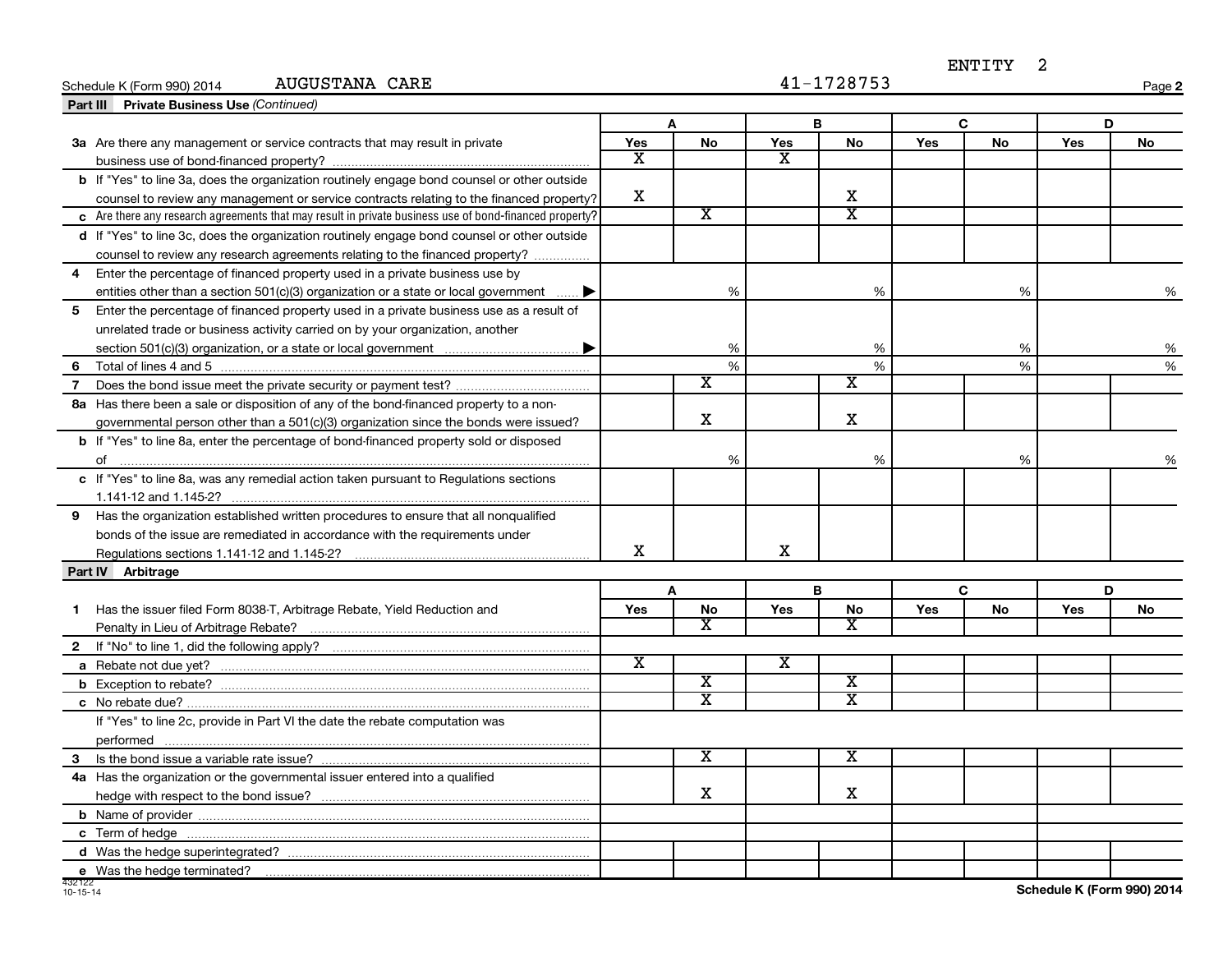**3**

Schedule K (Form 990) 2014 Page AUGUSTANA CARE 41-1728753

| <b>Part IV</b> Arbitrage (Continued)                                                                                          |             |                               |             |                               |             |                               |                            |                               |
|-------------------------------------------------------------------------------------------------------------------------------|-------------|-------------------------------|-------------|-------------------------------|-------------|-------------------------------|----------------------------|-------------------------------|
|                                                                                                                               | Α           |                               |             | B                             | $\mathbf C$ |                               | D                          |                               |
|                                                                                                                               | Yes         | No<br>$\overline{\texttt{x}}$ | Yes         | No<br>$\overline{\texttt{x}}$ | Yes         | No<br>$\overline{\mathtt{x}}$ | Yes                        | No<br>$\overline{\textbf{x}}$ |
| 5a Were gross proceeds invested in a guaranteed investment contract (GIC)?                                                    |             |                               |             |                               |             |                               |                            |                               |
|                                                                                                                               |             |                               |             |                               |             |                               |                            |                               |
|                                                                                                                               |             |                               |             |                               |             |                               |                            |                               |
| d Was the regulatory safe harbor for establishing the fair market value of the GIC satisfied?                                 |             | $\overline{\textbf{x}}$       |             | $\overline{\textbf{x}}$       |             | $\overline{\texttt{x}}$       |                            | X                             |
| 6 Were any gross proceeds invested beyond an available temporary period?                                                      |             |                               |             |                               |             |                               |                            |                               |
| 7 Has the organization established written procedures to monitor the requirements of                                          | $\mathbf X$ |                               | $\mathbf X$ |                               | $\mathbf X$ |                               | $\mathbf X$                |                               |
| <b>Procedures To Undertake Corrective Action</b>                                                                              |             |                               |             |                               |             |                               |                            |                               |
| Part V                                                                                                                        |             |                               |             |                               |             |                               |                            |                               |
|                                                                                                                               |             | A                             |             | B                             |             | C                             | D                          |                               |
|                                                                                                                               | Yes         | No                            | Yes         | No                            | Yes         | No                            | Yes                        | No                            |
| Has the organization established written procedures to ensure that violations of                                              |             |                               |             |                               |             |                               |                            |                               |
| federal tax requirements are timely identified and corrected through the voluntary                                            |             |                               |             |                               |             |                               |                            |                               |
| closing agreement program if self-remediation is not available under applicable                                               | $\mathbf X$ |                               | x           |                               | $\mathbf X$ |                               | $\mathbf X$                |                               |
| Part VI Supplemental Information. Provide additional information for responses to questions on Schedule K (see instructions). |             |                               |             |                               |             |                               |                            |                               |
|                                                                                                                               |             |                               |             |                               |             |                               |                            |                               |
|                                                                                                                               |             |                               |             |                               |             |                               |                            |                               |
|                                                                                                                               |             |                               |             |                               |             |                               |                            |                               |
|                                                                                                                               |             |                               |             |                               |             |                               |                            |                               |
|                                                                                                                               |             |                               |             |                               |             |                               |                            |                               |
|                                                                                                                               |             |                               |             |                               |             |                               |                            |                               |
|                                                                                                                               |             |                               |             |                               |             |                               |                            |                               |
|                                                                                                                               |             |                               |             |                               |             |                               |                            |                               |
|                                                                                                                               |             |                               |             |                               |             |                               |                            |                               |
|                                                                                                                               |             |                               |             |                               |             |                               |                            |                               |
| 432123                                                                                                                        |             |                               |             |                               |             |                               | Schodule K (Form 000) 2014 |                               |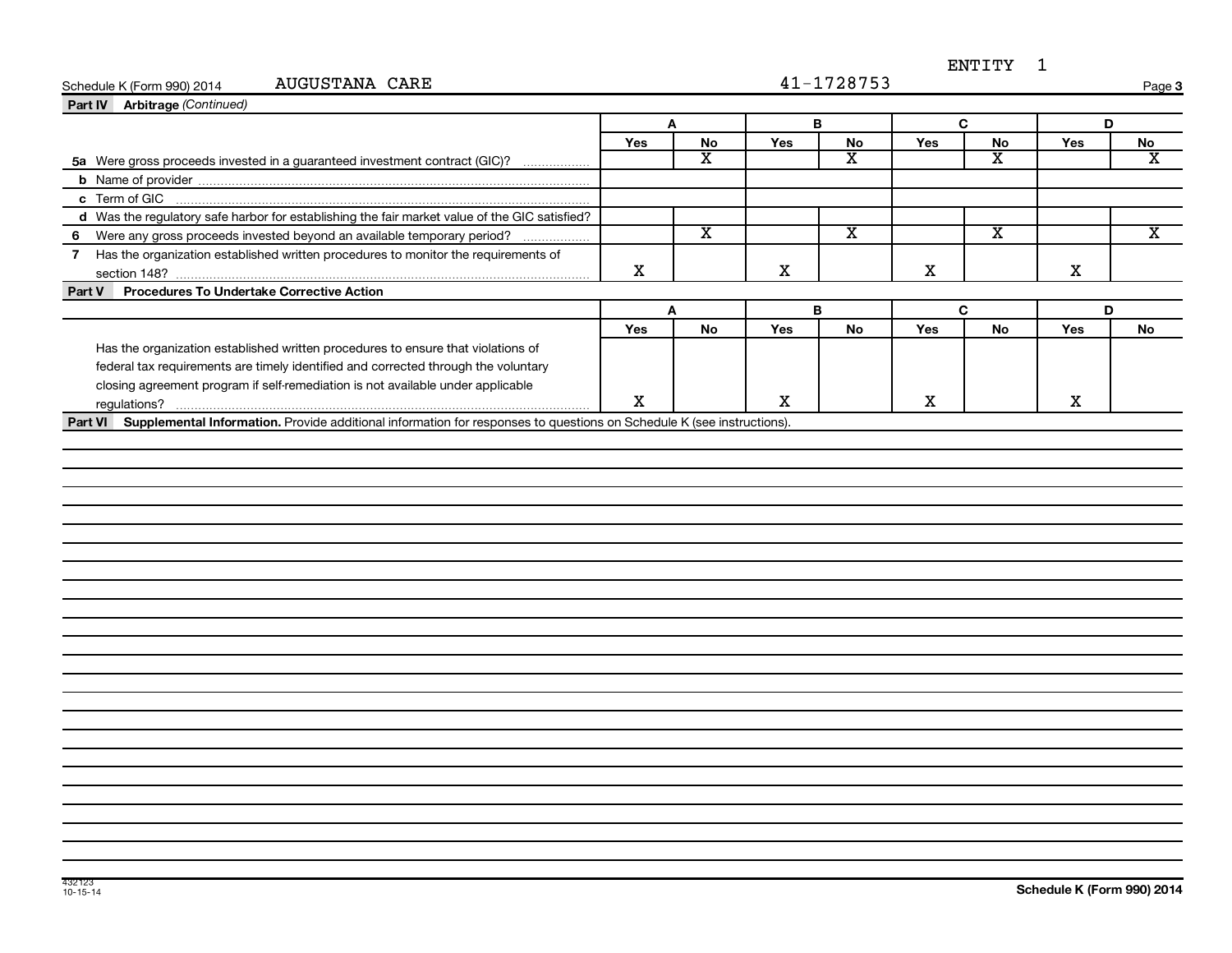| $990$ $2014$<br>Schedule .<br>K (Form | <b>AUGUSTANA</b><br>CARE | ------ | Page |
|---------------------------------------|--------------------------|--------|------|
| .                                     |                          |        |      |

ARE 41-1728753

**3**

| <b>Part IV</b> Arbitrage (Continued)                                                                                          |             |                         |             |                             |     |           |            |    |
|-------------------------------------------------------------------------------------------------------------------------------|-------------|-------------------------|-------------|-----------------------------|-----|-----------|------------|----|
|                                                                                                                               | A           |                         | B           |                             | C   |           | D          |    |
|                                                                                                                               | Yes         | <b>No</b>               | Yes         | No                          | Yes | <b>No</b> | <b>Yes</b> | No |
| 5a Were gross proceeds invested in a guaranteed investment contract (GIC)?                                                    |             | X                       |             | $\overline{\textnormal{x}}$ |     |           |            |    |
|                                                                                                                               |             |                         |             |                             |     |           |            |    |
|                                                                                                                               |             |                         |             |                             |     |           |            |    |
| d Was the regulatory safe harbor for establishing the fair market value of the GIC satisfied?                                 |             |                         |             |                             |     |           |            |    |
| Were any gross proceeds invested beyond an available temporary period?<br>6<br>.                                              |             | $\overline{\texttt{x}}$ |             | $\overline{\mathbf{x}}$     |     |           |            |    |
| 7 Has the organization established written procedures to monitor the requirements of                                          |             |                         |             |                             |     |           |            |    |
|                                                                                                                               | X           |                         | $\mathbf X$ |                             |     |           |            |    |
| Procedures To Undertake Corrective Action<br>Part V                                                                           |             |                         |             |                             |     |           |            |    |
|                                                                                                                               | A           |                         | B           |                             | C   |           | D          |    |
|                                                                                                                               | Yes         | No                      | Yes         | No                          | Yes | No        | Yes        | No |
| Has the organization established written procedures to ensure that violations of                                              |             |                         |             |                             |     |           |            |    |
| federal tax requirements are timely identified and corrected through the voluntary                                            |             |                         |             |                             |     |           |            |    |
| closing agreement program if self-remediation is not available under applicable                                               |             |                         |             |                             |     |           |            |    |
|                                                                                                                               | $\mathbf X$ |                         | $\mathbf X$ |                             |     |           |            |    |
| Part VI Supplemental Information. Provide additional information for responses to questions on Schedule K (see instructions). |             |                         |             |                             |     |           |            |    |
|                                                                                                                               |             |                         |             |                             |     |           |            |    |
|                                                                                                                               |             |                         |             |                             |     |           |            |    |
|                                                                                                                               |             |                         |             |                             |     |           |            |    |
|                                                                                                                               |             |                         |             |                             |     |           |            |    |
|                                                                                                                               |             |                         |             |                             |     |           |            |    |
|                                                                                                                               |             |                         |             |                             |     |           |            |    |
|                                                                                                                               |             |                         |             |                             |     |           |            |    |
|                                                                                                                               |             |                         |             |                             |     |           |            |    |
|                                                                                                                               |             |                         |             |                             |     |           |            |    |
|                                                                                                                               |             |                         |             |                             |     |           |            |    |
|                                                                                                                               |             |                         |             |                             |     |           |            |    |
|                                                                                                                               |             |                         |             |                             |     |           |            |    |
|                                                                                                                               |             |                         |             |                             |     |           |            |    |
|                                                                                                                               |             |                         |             |                             |     |           |            |    |
|                                                                                                                               |             |                         |             |                             |     |           |            |    |
|                                                                                                                               |             |                         |             |                             |     |           |            |    |
|                                                                                                                               |             |                         |             |                             |     |           |            |    |
|                                                                                                                               |             |                         |             |                             |     |           |            |    |
|                                                                                                                               |             |                         |             |                             |     |           |            |    |
|                                                                                                                               |             |                         |             |                             |     |           |            |    |
|                                                                                                                               |             |                         |             |                             |     |           |            |    |
|                                                                                                                               |             |                         |             |                             |     |           |            |    |
|                                                                                                                               |             |                         |             |                             |     |           |            |    |
|                                                                                                                               |             |                         |             |                             |     |           |            |    |
|                                                                                                                               |             |                         |             |                             |     |           |            |    |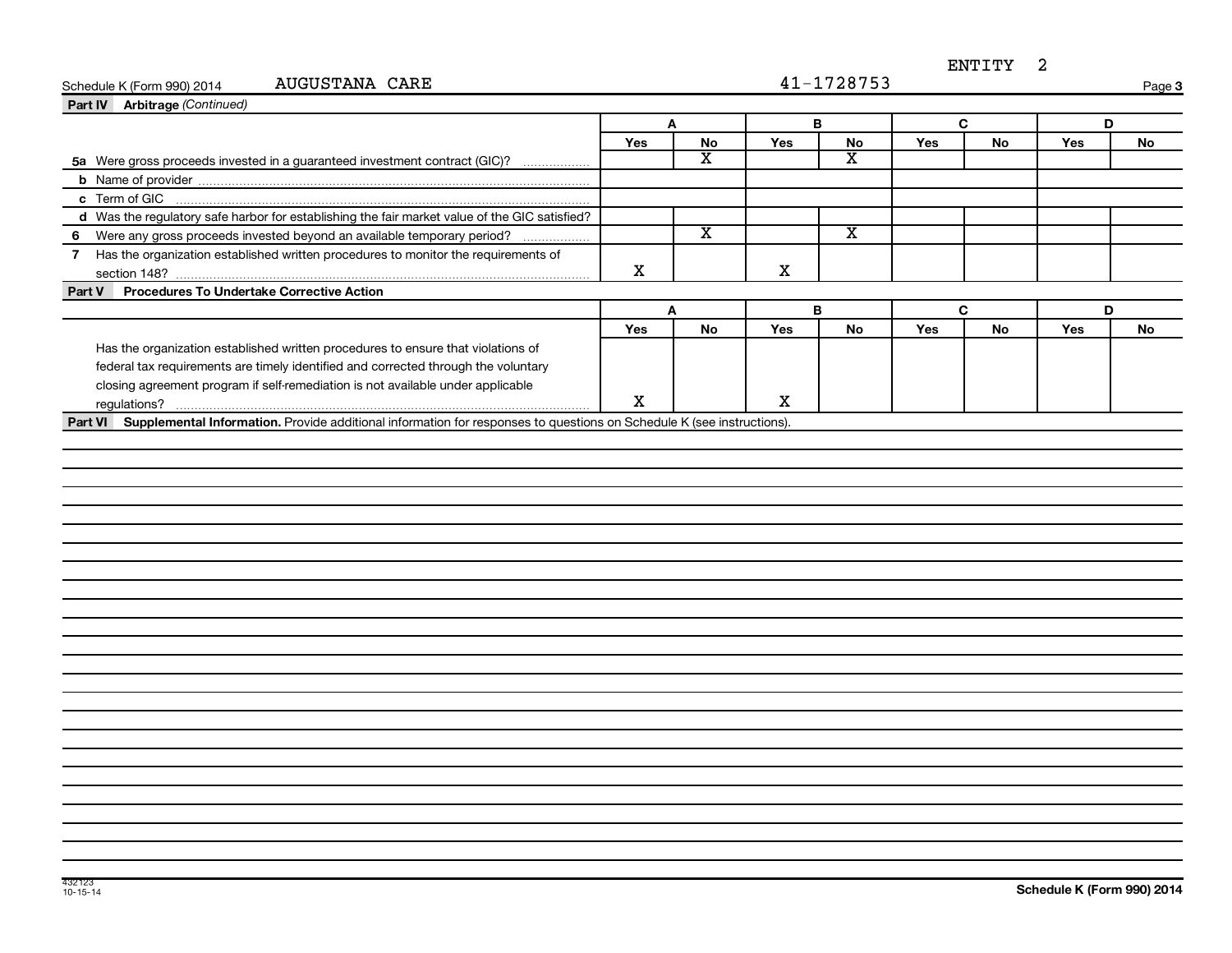### **SCHEDULE M (Form 990)**

# **Noncash Contributions**

OMB No. 1545-0047

Department of the Treasury Internal Revenue Service

◆ Complete if the organizations answered "Yes" on Form 990, Part IV, lines 29 or 30.<br>▶ Complete if the organizations answered "Yes" on Form 990, Part IV, lines 29 or 30. **Attach to Form 990.** J

**Open To Public**

| Name of the organization |  |  |  |
|--------------------------|--|--|--|
|--------------------------|--|--|--|

Information about Schedule M (Form 990) and its instructions is at <sub>www.irs.gov/form990.</sub> Inspection ■ Information about Schedule M (Form 990) and its instructions is at <sub>www.irs.*gov/form990.*<br>Employer identification number |<br>Figure identification number |</sub>

AUGUSTANA CARE  $\vert$  41-1728753

| Part I | <b>Types of Property</b>                                                                                                       |                       |                                            |                                                |                                                       |            |            |    |
|--------|--------------------------------------------------------------------------------------------------------------------------------|-----------------------|--------------------------------------------|------------------------------------------------|-------------------------------------------------------|------------|------------|----|
|        |                                                                                                                                | (a)                   | (b)                                        | (c)                                            | (d)                                                   |            |            |    |
|        |                                                                                                                                | Check if              | Number of<br>applicable   contributions or | Noncash contribution<br>amounts reported on    | Method of determining<br>noncash contribution amounts |            |            |    |
|        |                                                                                                                                |                       |                                            | items contributed Form 990, Part VIII, line 1g |                                                       |            |            |    |
| 1      |                                                                                                                                |                       |                                            |                                                |                                                       |            |            |    |
| 2      |                                                                                                                                |                       |                                            |                                                |                                                       |            |            |    |
| З      |                                                                                                                                |                       |                                            |                                                |                                                       |            |            |    |
| 4      | Books and publications                                                                                                         |                       |                                            |                                                |                                                       |            |            |    |
| 5      | Clothing and household goods                                                                                                   |                       |                                            |                                                |                                                       |            |            |    |
| 6      |                                                                                                                                |                       |                                            |                                                |                                                       |            |            |    |
| 7      |                                                                                                                                |                       |                                            |                                                |                                                       |            |            |    |
| 8      |                                                                                                                                |                       |                                            |                                                |                                                       |            |            |    |
| 9      | Securities - Publicly traded                                                                                                   |                       |                                            |                                                |                                                       |            |            |    |
| 10     | Securities - Closely held stock                                                                                                |                       |                                            |                                                |                                                       |            |            |    |
| 11     | Securities - Partnership, LLC, or                                                                                              |                       |                                            |                                                |                                                       |            |            |    |
|        | trust interests                                                                                                                |                       |                                            |                                                |                                                       |            |            |    |
| 12     | Securities - Miscellaneous                                                                                                     |                       |                                            |                                                |                                                       |            |            |    |
| 13     | Qualified conservation contribution -                                                                                          |                       |                                            |                                                |                                                       |            |            |    |
|        |                                                                                                                                |                       |                                            |                                                |                                                       |            |            |    |
| 14     | Qualified conservation contribution - Other                                                                                    |                       |                                            |                                                |                                                       |            |            |    |
| 15     | Real estate - Residential                                                                                                      |                       |                                            |                                                |                                                       |            |            |    |
| 16     | Real estate - Commercial                                                                                                       |                       |                                            |                                                |                                                       |            |            |    |
| 17     |                                                                                                                                | $\overline{\text{x}}$ | 1                                          |                                                | 779,028. MARKET VALUE                                 |            |            |    |
| 18     |                                                                                                                                |                       |                                            |                                                |                                                       |            |            |    |
| 19     |                                                                                                                                |                       |                                            |                                                |                                                       |            |            |    |
| 20     | Drugs and medical supplies                                                                                                     |                       |                                            |                                                |                                                       |            |            |    |
| 21     |                                                                                                                                |                       |                                            |                                                |                                                       |            |            |    |
| 22     |                                                                                                                                |                       |                                            |                                                |                                                       |            |            |    |
| 23     |                                                                                                                                |                       |                                            |                                                |                                                       |            |            |    |
| 24     |                                                                                                                                |                       |                                            |                                                |                                                       |            |            |    |
| 25     | Other $\blacktriangleright$                                                                                                    |                       |                                            |                                                |                                                       |            |            |    |
| 26     | $\overline{\phantom{a}}$ )<br>Other                                                                                            |                       |                                            |                                                |                                                       |            |            |    |
| 27     | Other                                                                                                                          |                       |                                            |                                                |                                                       |            |            |    |
| 28     | Other                                                                                                                          |                       |                                            |                                                |                                                       |            |            |    |
| 29     | Number of Forms 8283 received by the organization during the tax year for contributions                                        |                       |                                            |                                                |                                                       |            |            |    |
|        | for which the organization completed Form 8283, Part IV, Donee Acknowledgement                                                 |                       |                                            | 29                                             |                                                       |            | 0          |    |
|        |                                                                                                                                |                       |                                            |                                                |                                                       |            | <b>Yes</b> | No |
|        | 30a During the year, did the organization receive by contribution any property reported in Part I, lines 1 through 28, that it |                       |                                            |                                                |                                                       |            |            |    |
|        | must hold for at least three years from the date of the initial contribution, and which is not required to be used for         |                       |                                            |                                                |                                                       |            |            |    |
|        |                                                                                                                                |                       |                                            |                                                |                                                       | <b>30a</b> |            | х  |
|        | <b>b</b> If "Yes," describe the arrangement in Part II.                                                                        |                       |                                            |                                                |                                                       |            |            |    |
| 31     | Does the organization have a gift acceptance policy that requires the review of any non-standard contributions?                |                       |                                            |                                                |                                                       | 31         | х          |    |
|        | 32a Does the organization hire or use third parties or related organizations to solicit, process, or sell noncash              |                       |                                            |                                                |                                                       |            |            |    |
|        | contributions?                                                                                                                 |                       |                                            |                                                |                                                       | 32a        |            | х  |
|        | <b>b</b> If "Yes," describe in Part II.                                                                                        |                       |                                            |                                                |                                                       |            |            |    |
| 33     | If the organization did not report an amount in column (c) for a type of property for which column (a) is checked,             |                       |                                            |                                                |                                                       |            |            |    |
|        | describe in Part II.                                                                                                           |                       |                                            |                                                |                                                       |            |            |    |
| LHA    | For Paperwork Reduction Act Notice, see the Instructions for Form 990.                                                         |                       |                                            |                                                | <b>Schedule M (Form 990) (2014)</b>                   |            |            |    |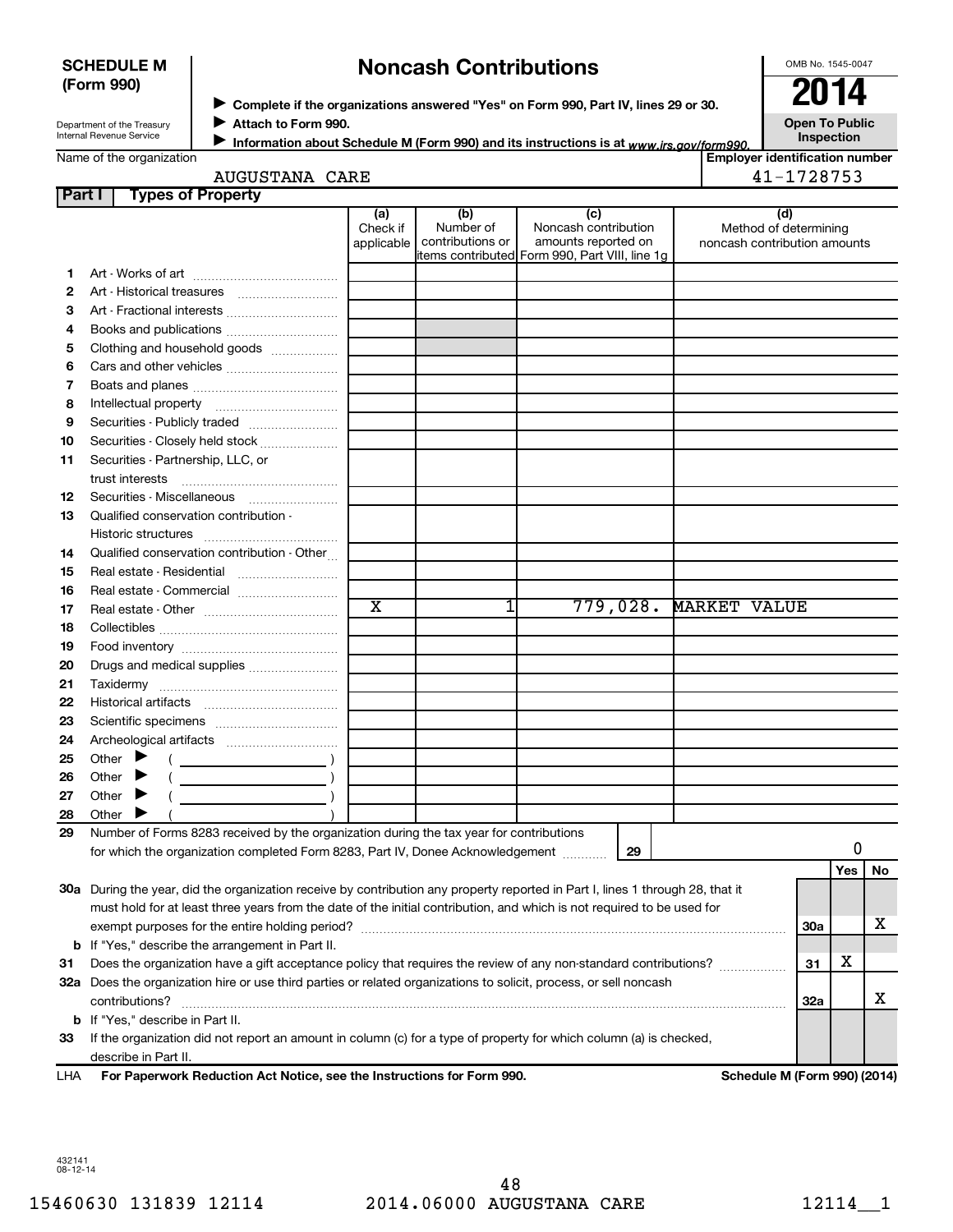**2**

Provide the information required by Part I, lines 30b, 32b, and 33, and whether the organization is reporting in Part I, column (b), the number of contributions, the number of items received, or a combination of both. Also complete this part for any additional information. **Part II Supplemental Information.** 

| 432142 08-12-14 | Schedule M (Form 990) (2014) |
|-----------------|------------------------------|
|                 |                              |
|                 |                              |
|                 |                              |
|                 |                              |
|                 |                              |
|                 |                              |
|                 |                              |
|                 |                              |
|                 |                              |
|                 |                              |
|                 |                              |
|                 |                              |
|                 |                              |
|                 |                              |
|                 |                              |
|                 |                              |
|                 |                              |
|                 |                              |
|                 |                              |
|                 |                              |
|                 |                              |
|                 |                              |
|                 |                              |
|                 |                              |
|                 |                              |
|                 |                              |
|                 |                              |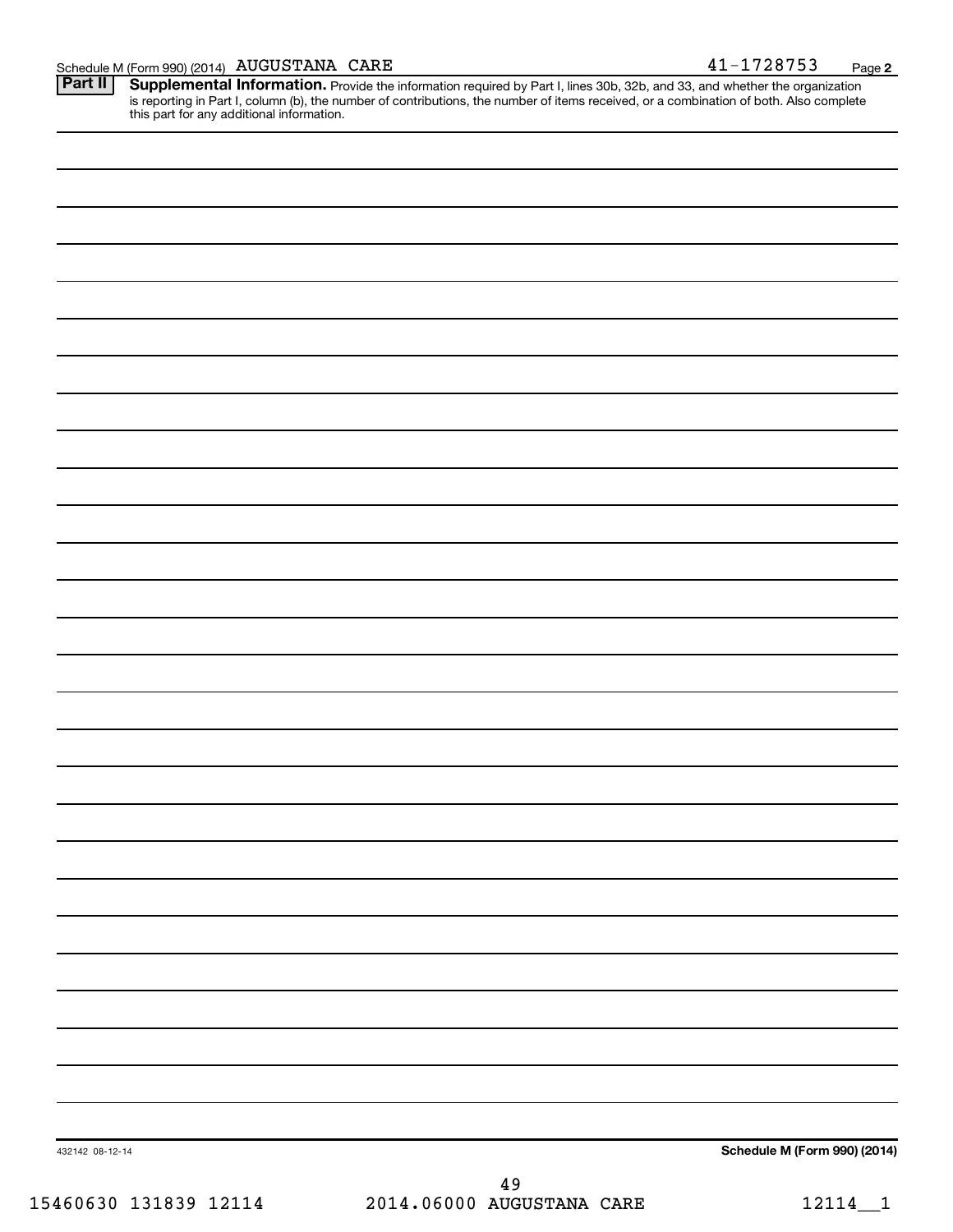**(Form 990 or 990-EZ)**

Department of the Treasury Internal Revenue Service Name of the organization

# **SCHEDULE O Supplemental Information to Form 990 or 990-EZ 2014**<br>(Form 990 or 990-EZ) Complete to provide information for responses to specific questions on

Information about Schedule O (Form 990 or 990-EZ) and its instructions is at www.irs.gov/form990. **Complete to provide information for responses to specific questions on Form 990 or 990-EZ or to provide any additional information. | Attach to Form 990 or 990-EZ.**



AUGUSTANA CARE 1999 1999 1999 1999 1022 103 104 1 1 1 2 2 3 7 5 3

## OVERALL MISSION FOR AUGUSTANA ENTITIES

AUGUSTANA CARE AND ITS SUBSIDIARIES' MISSION IS TO FOSTER FULLNESS OF LIFE FOR OLDER ADULTS AND OTHERS IN NEED THROUGH THE PROVISION OF HEALTHCARE, HOUSING AND OTHER SERVICES IN A CHRISTIAN TRADITION. BECAUSE ELDERS ARE VITAL TO OUR COMMUNITIES, PROVIDING SERVICES TO HELP THEM CONTINUE LIVING LIFE TO THE FULLEST ALSO GIVES US IN THE GREATER COMMUNITY ALL THE BENEFIT OF THEIR WISDOM AND EXPERIENCE. WE OFFER A FULL SPECTRUM OF SERVICES. IN OUR 2015 FISCAL YEAR, MORE THAN 11,500 PEOPLE WERE SERVED IN COMMUNITIES IN MINNESOTA AND COLORADO. OUR FIVE HEALTH CARE CENTERS PROVIDED TRANSITIONAL, LONG-TERM AND MEMORY CARE AND REHABILITATION SERVICES TO MORE THAN 3,700 PEOPLE. AUGUSTANA CARE ALSO PROVIDES A VARIETY OF HOUSING COMMUNITIES THAT SERVE OLDER ADULTS WITH COMFORTABLE LIVING AND CARE OPTIONS, INCLUDING INDEPENDENT LIVING, HOUSING WITH SERVICES, AND ASSISTED LIVING AND MEMORY CARE. IN FISCAL YEAR 2015, A TOTAL OF 1,617 ELDERS BENEFITED FROM THESE SERVICES. ADDITIONALLY, WE OFFER A RANGE OF COMMUNITY-BASED SERVICES SUCH AS ADULT DAY PROGRAMS HOSPICE AND THERAPY SERVICES, TO ENHANCE THE QUALITY OF LIFE FOR OLDER ADULTS WHO CONTINUE TO LIVE IN THEIR OWN HOMES. MORE THAN 5,500 INDIVIDUALS WERE SERVED THROUGH THESE PROGRAMS IN FISCAL YEAR 2015. FINALLY, MANAGEMENT CONSULTING SERVICES WERE PROVIDED TO SEVEN OTHER ORGANIZATIONS THAT SERVE OLDER ADULTS.

| FORM 990, PART III, LINE 2, NEW PROGRAM SERVICES:                                                                                                    |  |  |  |  |  |  |  |
|------------------------------------------------------------------------------------------------------------------------------------------------------|--|--|--|--|--|--|--|
| AUGUSTANA CARE IS PARTNERING WITH EAGLE COUNTY, COLORADO, TO BUILD A                                                                                 |  |  |  |  |  |  |  |
| HEALTH CARE CENTER AND 22 ASSISTED LIVING APARTMENTS IN EAGLE RANCH, A                                                                               |  |  |  |  |  |  |  |
| LHA For Paperwork Reduction Act Notice, see the Instructions for Form 990 or 990-EZ.<br>Schedule O (Form 990 or 990-EZ) (2014)<br>432211<br>08-27-14 |  |  |  |  |  |  |  |

15460630 131839 12114 2014.06000 AUGUSTANA CARE 12114 1 50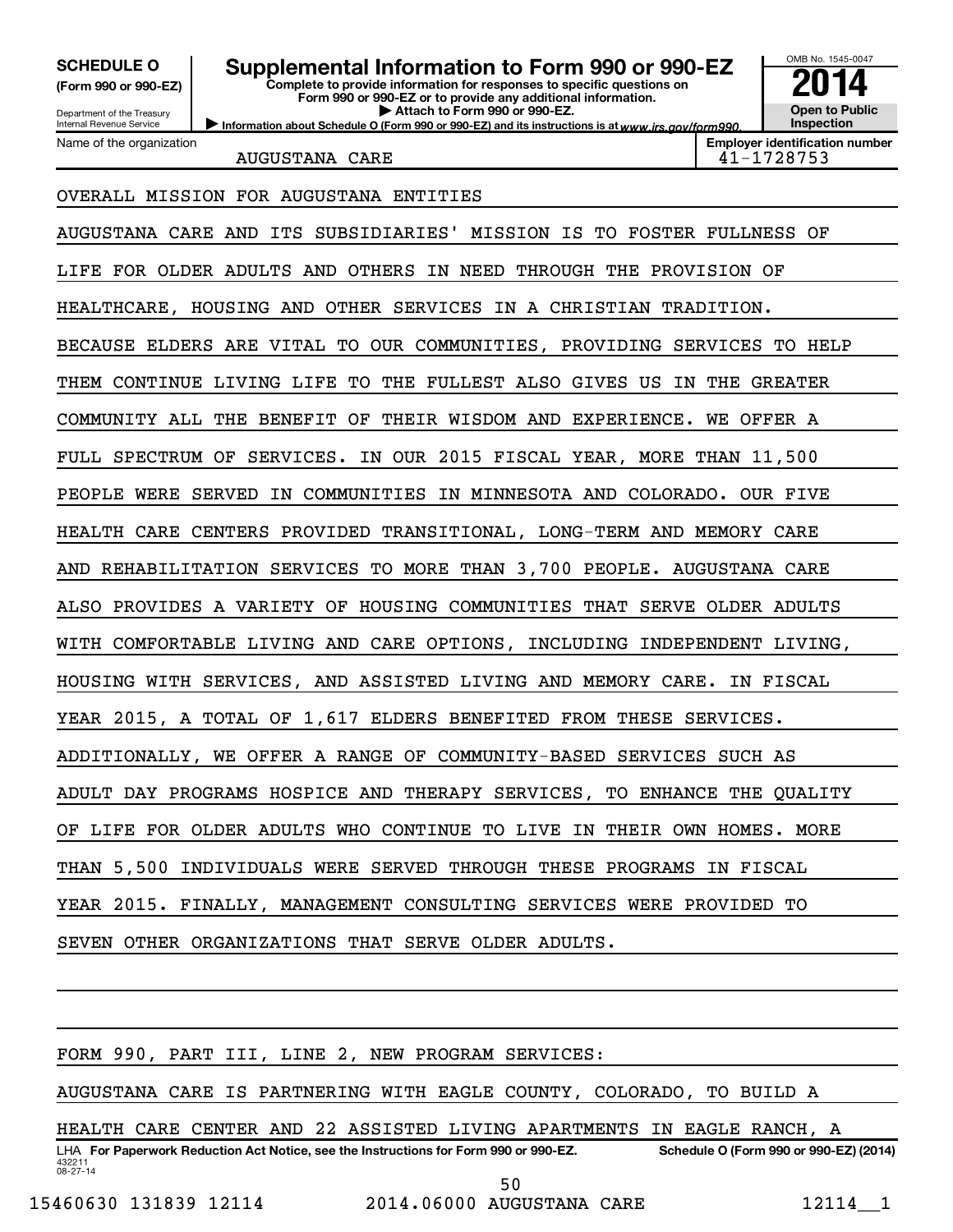| Schedule O (Form 990 or 990-EZ) (2014)                                 | Page 2                                              |
|------------------------------------------------------------------------|-----------------------------------------------------|
| Name of the organization<br>AUGUSTANA CARE                             | <b>Employer identification number</b><br>41-1728753 |
| NEIGHBORHOOD IN THE TOWN OF EAGLE. THIS ENTITY IS KNOWN AS CASTLE PEAK |                                                     |
| SENIOR LIVING AND REHABILITATION, AND IS SCHEDULED TO OPEN IN FALL     |                                                     |
| 2016. CASTLE PEAK'S PRIMARY SERVICES WILL INCLUDE ASSISTED LIVING AND  |                                                     |
| TRANSITIONAL, LONG-TERM AND MEMORY CARE FOR ELDERS AND OTHERS WHO      | NEED                                                |

THESE SERVICES.

FORM 990, PART III, LINE 4C, PROGRAM SERVICE ACCOMPLISHMENTS: ALTOGETHER, THESE MANAGED FACILITIES SERVED 429 PEOPLE DURING THE FISCAL YEAR.

FORM 990, PART VI, SECTION A, LINE 3:

THE PURPOSE OF AUGUSTANA CARE SERVICES IS TO MANAGE AUGUSTANA CARE AND ITS RELATED ORGANIZATIONS. SERVICES PROVIDED INCLUDE FINANCIAL ACCOUNTING, OPERATIONAL OVERSIGHT, HUMAN RESOURCES, INFORMATION TECHNOLOGY, CLINICAL NURSING CONSULTATION, CORPORATE COMPLIANCE, COORDINATED ADVERTISING AND MARKETING, FUND DEVELOPMENT AND NEW BUSINESS DEVELOPMENT.

FORM 990, PART VI, SECTION A, LINE 6:

THE ORGANIZATION'S MEMBERSHIP CONSISTS OF LUTHERAN CONGREGATIONS OF THE EVANGELICAL LUTHERAN CHURCH IN AMERICA (ELCA), AND OTHER CONGREGATIONS, AS ARE FROM TIME TO TIME ELECTED BY THE MEMBERS. AT ALL TIMES, A MAJORITY OF THE MEMBER CONGREGATIONS ARE LUTHERAN AND AT LEAST ONE MEMBER CONGREGATION OF THE ELCA AT ALL TIMES.

432212 08-27-14 **Schedule O (Form 990 or 990-EZ) (2014)** FORM 990, PART VI, SECTION A, LINE 7A: THE MEMBERS OF AUGUSTANA CARE, THROUGH THEIR VOTING DELEGATES, ELECT THE ORGANIZATION'S DIRECTORS AFTER CONSIDERATION OF THE SLATE OF NOMINEES SUBMITTED BY THE NOMINATING AND BOARD DEVELOPMENT COMMITTEE.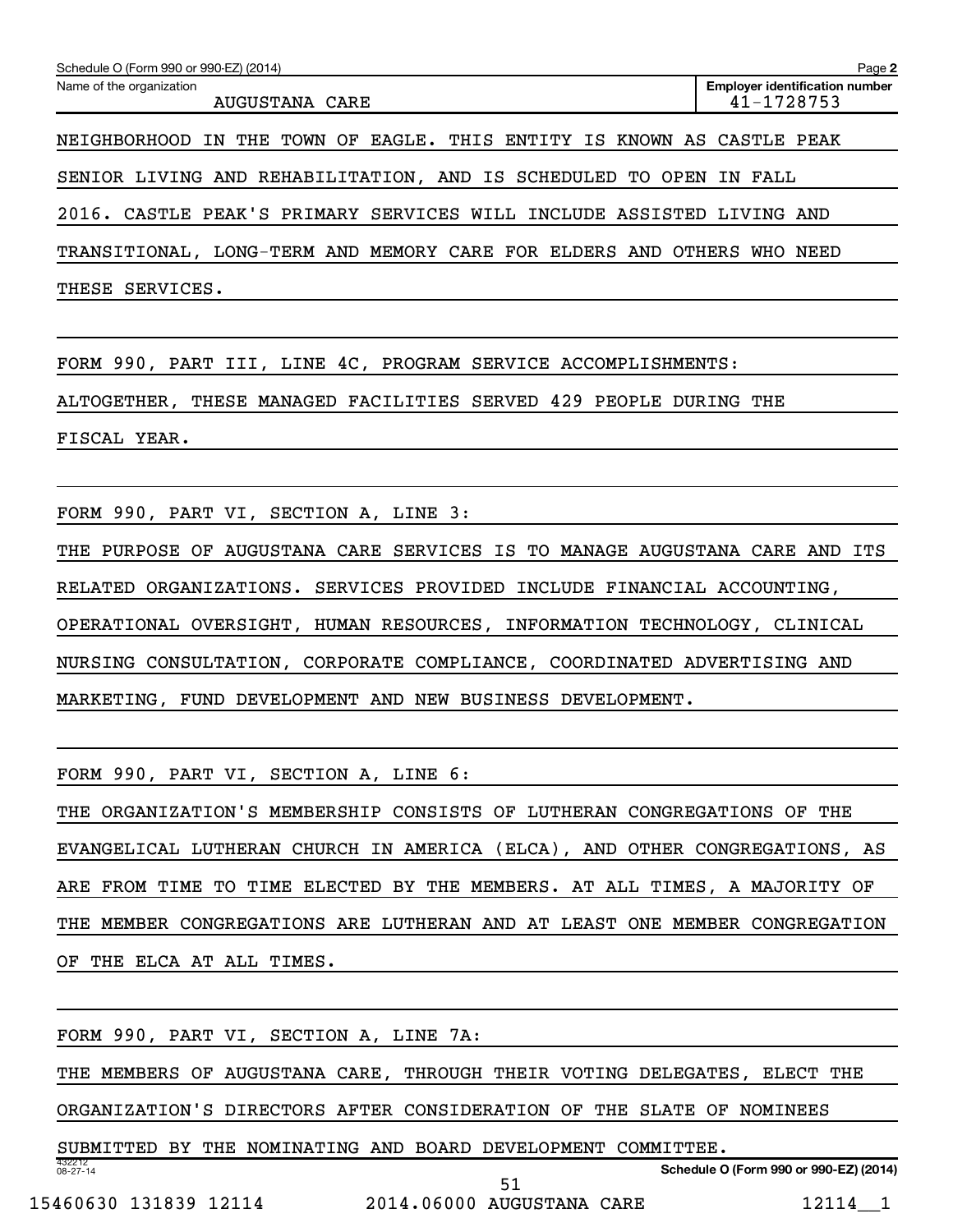FORM 990, PART VI, SECTION A, LINE 7B:

AMENDMENTS TO THE ORGANIZATION'S GOVERNING DOCUMENTS MUST BE APPROVED BY AN AFFIRMATIVE VOTE OF A MAJORITY OF THE TOTAL NUMBER OF DIRECTORS HOLDING OFFICE AND BY THE AFFIRMATIVE VOTE OF A MAJORITY OF VOTING DELEGATES OF THE MEMBER CONGREGATIONS PRESENT AND VOTING AT WHICH A QUORUM OF MEMBERS IS PRESENT AND VOTING. ANY AMENDMENT WHICH RELATES TO THE REQUIREMENTS FOR AFFILIATION WITH THE EVANGELICAL LUTHERAN CHURCH IN AMERICA (ELCA) IS SUBMITTED TO THE ELCA PROGRAM UNIT FOR CHURCH IN SOCIETY FOR APPROVAL.

FORM 990, PART VI, SECTION B, LINE 11:

THE FORM 990 WAS PREPARED BY AN INDEPENDENT ACCOUNTING FIRM AND REVIEWED IN DETAIL BY THE ORGANIZATION'S VICE PRESIDENT OF FINANCE/CFO. THE FORM 990 WAS THEN PRESENTED TO THE FULL BOARD OF DIRECTORS BY THE VICE PRESIDENT OF FINANCE/CFO PRIOR TO BEING FILED WITH THE INTERNAL REVENUE SERVICE.

FORM 990, PART VI, SECTION B, LINE 12C:

THE ORGANIZATION'S CONFLICT OF INTEREST POLICY COVERS ALL BOARD MEMBERS AND KEY EMPLOYEES. ALL COVERED INDIVIDUALS ARE REQUIRED TO COMPLETE AN ANNUAL CONFLICT OF INTEREST STATEMENT AND TO DISCLOSE AN ACTUAL OR POTENTIAL CONFLICT OF INTEREST TO THE APPROPRIATE LEVEL OF MANAGEMENT OR TO THE BOARD OF DIRECTORS AS OUTLINED IN THE POLICY, BASED ON THE INDIVIDUAL'S POSITION WITHIN THE ORGANIZATION. CONFLICTS ARE DETERMINED AT THE APPROPRIATE LEVEL OF MANAGEMENT OR BY THE BOARD OF DIRECTORS. INDIVIDUALS WITH ACTUAL OR POTENTIAL CONFLICTS WILL ABSTAIN FROM DISCUSSING OR VOTING ON ANY MATTERS RELATING TO THE CONFLICT. ALL PROCEEDINGS RELATING TO ACTUAL OR POTENTIAL CONFLICTS ARE NOTED IN THE MEETING MINUTES.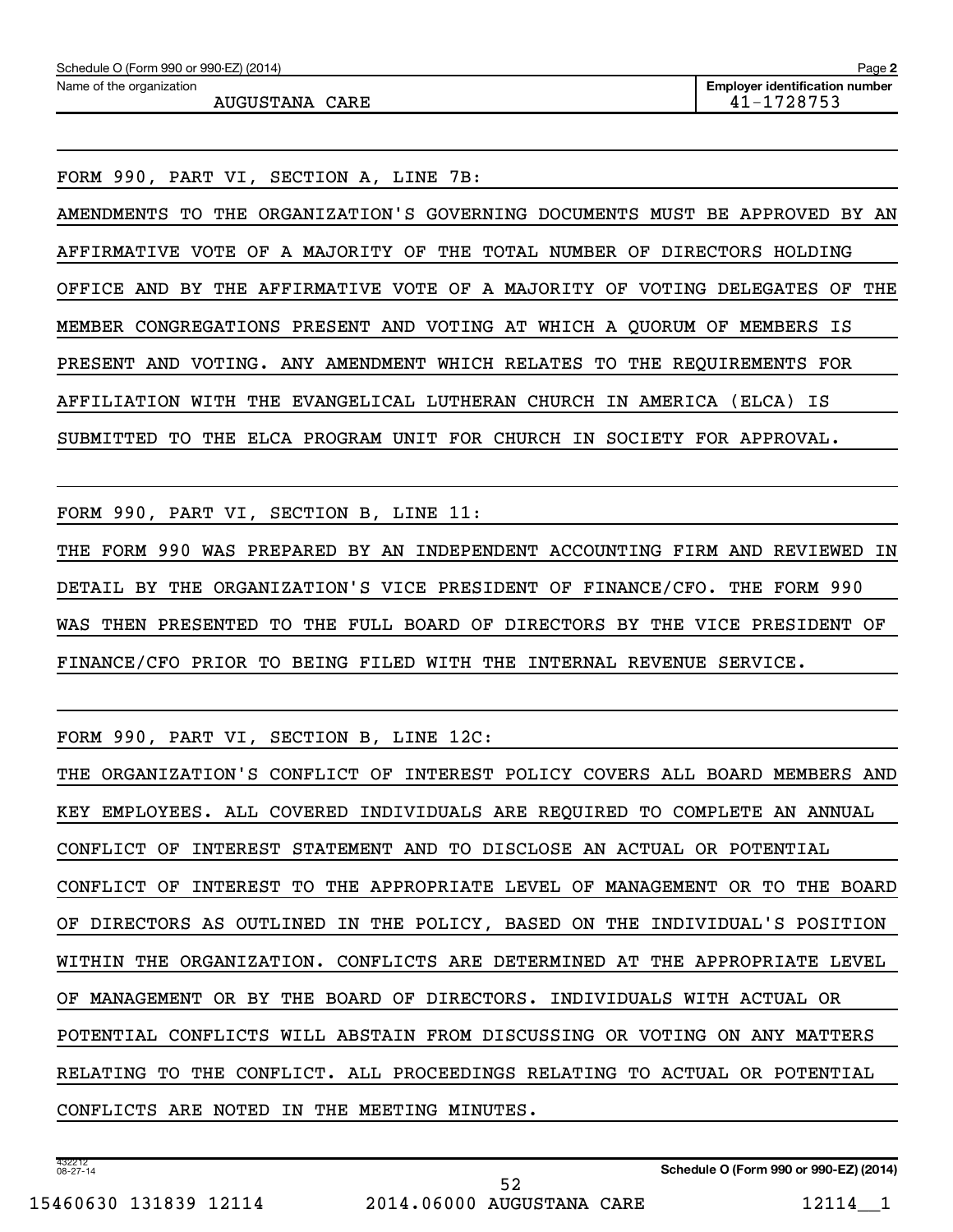| Schedule O (Form 990 or 990-EZ) (2014)<br>Name of the organization<br><b>AUGUSTANA CARE</b> | Page 2<br><b>Employer identification number</b><br>41-1728753 |
|---------------------------------------------------------------------------------------------|---------------------------------------------------------------|
| FORM 990, PART VI, SECTION C, LINE 19:                                                      |                                                               |
| THE ORGANIZATION MAKES ITS GOVERNING DOCUMENTS, CONFLICT OF INTEREST                        |                                                               |
| POLICY, AND FINANCIAL STATEMENTS AVAILABLE TO THE PUBLIC UPON REQUEST.                      |                                                               |
|                                                                                             |                                                               |
|                                                                                             |                                                               |
|                                                                                             |                                                               |
|                                                                                             |                                                               |
|                                                                                             |                                                               |
|                                                                                             |                                                               |
|                                                                                             |                                                               |
|                                                                                             |                                                               |
|                                                                                             |                                                               |
|                                                                                             |                                                               |
|                                                                                             |                                                               |
|                                                                                             |                                                               |
|                                                                                             |                                                               |
|                                                                                             |                                                               |
|                                                                                             |                                                               |
|                                                                                             |                                                               |
|                                                                                             |                                                               |
|                                                                                             |                                                               |
|                                                                                             |                                                               |
|                                                                                             |                                                               |
|                                                                                             |                                                               |
|                                                                                             |                                                               |
|                                                                                             |                                                               |
|                                                                                             |                                                               |
|                                                                                             |                                                               |
| 432212<br>08-27-14<br>53                                                                    | Schedule O (Form 990 or 990-EZ) (2014)                        |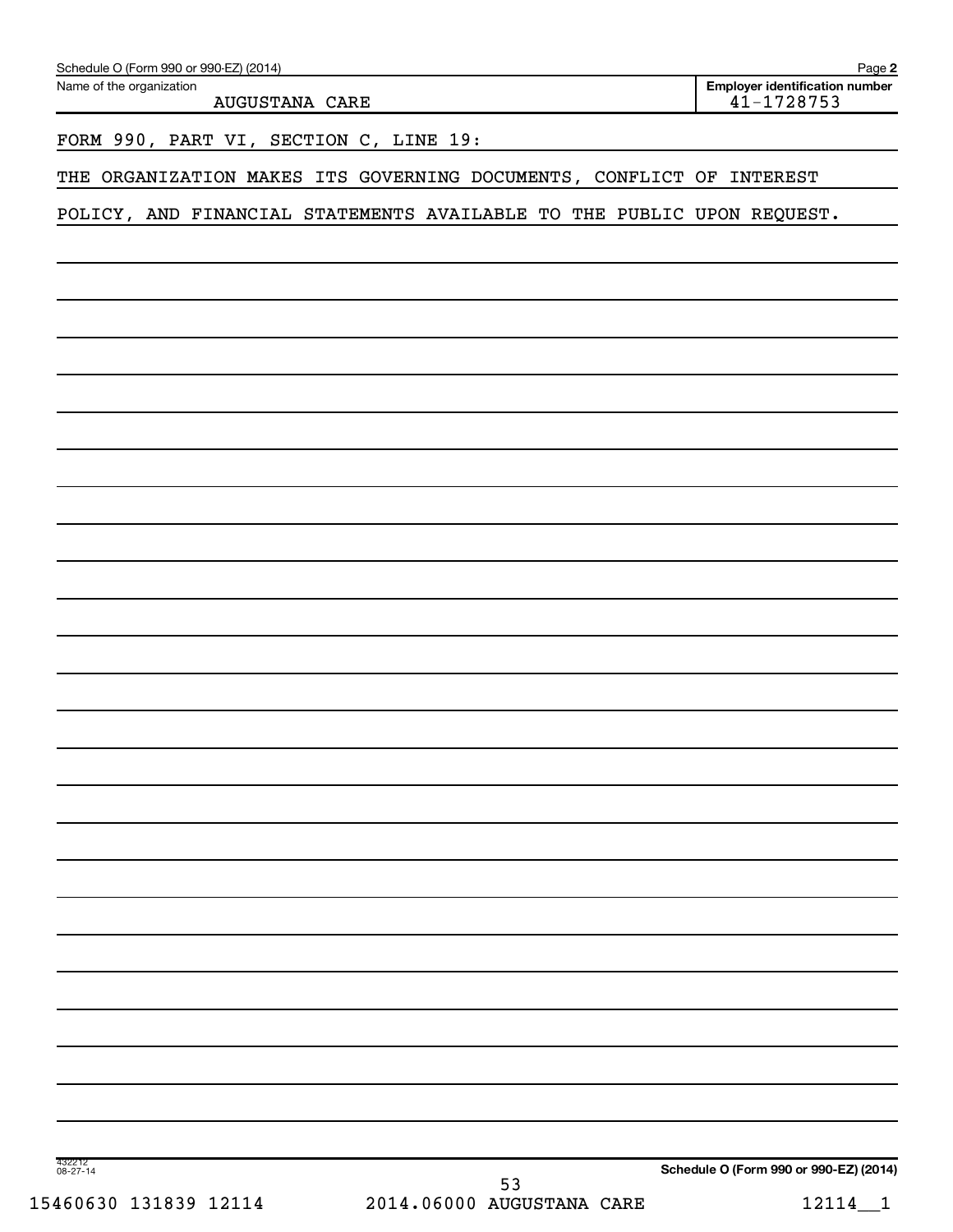| <b>SCHEDULE R</b> |  |
|-------------------|--|
|                   |  |

Department of the Treasury Internal Revenue Service

# **Related Organizations and Unrelated Partnerships**

**(Form 990) Complete if the organization answered "Yes" on Form 990, Part IV, line 33, 34, 35b, 36, or 37.** |

▶ Attach to Form 990. **Open to Public** 

Information about Schedule R (Form 990) and its instructions is at www.irs.gov/form990.

Name of the organization

AUGUSTANA CARE

**Employer identification number**

Part I ldentification of Disregarded Entities Complete if the organization answered "Yes" on Form 990, Part IV, line 33.

| (a)                                                             | (b)                     | (c)                                          | (d)          | (e)                | (f)                          |
|-----------------------------------------------------------------|-------------------------|----------------------------------------------|--------------|--------------------|------------------------------|
| Name, address, and EIN (if applicable)<br>of disregarded entity | Primary activity        | Legal domicile (state or<br>foreign country) | Total income | End-of-year assets | Direct controlling<br>entity |
|                                                                 |                         |                                              |              |                    |                              |
| REPLACEMENT RESERVES, LLC - 75-2990222                          |                         |                                              |              |                    |                              |
| 1007 EAST 14TH STREET                                           |                         |                                              |              |                    |                              |
| MINNEAPOLIS, MN 55404                                           | HOME HEALTH SERVICES    | MINNESOTA                                    |              |                    | 0. AUGUSTANA CARE            |
| AUGUSTANA DASSEL LAKESIDE COMMUNITY HOME                        |                         |                                              |              |                    |                              |
| LLC - 20-8916091, 439 WILLIAM AVENUE EAST,                      | NURSING/ASSISTED LIVING |                                              |              |                    |                              |
| DASSEL, MN 55325                                                | FACILITY                | MINNESOTA                                    | 5,562,177.   |                    | 6.559.966. AUGUSTANA CARE    |
| AUGUSTANA SENIOR DEVELOPMENT II, LLC -                          |                         |                                              |              |                    |                              |
| 48-1293891, 1007 EAST 14TH STREET,                              |                         |                                              |              |                    |                              |
| MINNEAPOLIS, MN 55404                                           | CONSULTING              | MINNESOTA                                    | 1,943,874.   |                    | 142,583. AUGUSTANA CARE      |
| AUGUSTANA MERCY CARE CENTER LLC -                               |                         |                                              |              |                    |                              |
| 27-1466676, 710 S KENWOOD AVENUE, MOOSE                         | NURSING/ASSISTED LIVING |                                              |              |                    |                              |
| LAKE, MN 55767                                                  | FACILITY                | MINNESOTA                                    | 6, 157, 066  |                    | 6.105.372. AUGUSTANA CARE    |

**Part II** Identification of Related Tax-Exempt Organizations Complete if the organization answered "Yes" on Form 990, Part IV, line 34 because it had one or more related tax-exempt<br>Complete it is a seriest of the two wears organizations during the tax year.

| (a)<br>Name, address, and EIN<br>of related organization | (b)<br>Primary activity | (c)<br>Legal domicile (state or<br>foreign country) | (d)<br>Exempt Code<br>section | (e)<br>Public charity<br>status (if section | (f)<br>Direct controlling<br>entity |        | $(g)$<br>Section 512(b)(13)<br>controlled<br>entity? |
|----------------------------------------------------------|-------------------------|-----------------------------------------------------|-------------------------------|---------------------------------------------|-------------------------------------|--------|------------------------------------------------------|
|                                                          |                         |                                                     |                               | 501(c)(3)                                   |                                     | Yes    | No.                                                  |
| APPLE VALLEY VILLA APARTMENTS - 31-1608691               |                         |                                                     |                               |                                             |                                     |        |                                                      |
| 1007 EAST 14TH STREET                                    | HEALTH CARE             |                                                     |                               |                                             |                                     |        |                                                      |
| MINNEAPOLIS, MN 55404                                    | FACILITIES/SERVICES     | MINNESOTA                                           | 501(C)(3)                     |                                             | AUGUSTANA CARE                      | х      |                                                      |
| AUGUSTANA APARTMENTS OF HASTINGS -                       |                         |                                                     |                               |                                             |                                     |        |                                                      |
| 31-1608701, 1007 EAST 14TH STREET,                       | HEALTH CARE             |                                                     |                               |                                             |                                     |        |                                                      |
| MINNEAPOLIS, MN 55404                                    | FACILITIES/SERVICES     | MINNESOTA                                           | 501(C)(3)                     |                                             | AUGUSTANA CARE                      | х      |                                                      |
| AUGUSTANA CARE FOUNDATION - 41-1360678                   |                         |                                                     |                               |                                             |                                     |        |                                                      |
| 1007 EAST 14TH STREET                                    |                         |                                                     |                               |                                             |                                     |        |                                                      |
| MINNEAPOLIS, MN 55404                                    | CHARITABLE FOUNDATION   | MINNESOTA                                           | 501(C)(3)                     | 11 - TYPE I                                 | <b>AUGUSTANA CARE</b>               | х      |                                                      |
| AUGUSTANA CARE SERVICES - 41-1806946                     |                         |                                                     |                               |                                             |                                     |        |                                                      |
| 1007 EAST 14TH STREET                                    |                         |                                                     |                               |                                             |                                     |        |                                                      |
| MINNEAPOLIS, MN 55404                                    | MANAGEMENT SERVICES     | MINNESOTA                                           | 501(C)(3)                     | $11 - TYPE I$                               | <b>AUGUSTANA CARE</b>               | v<br>A |                                                      |

**For Paperwork Reduction Act Notice, see the Instructions for Form 990. Schedule R (Form 990) 2014**

OMB No. 1545-0047

**2014**<br>Open to Public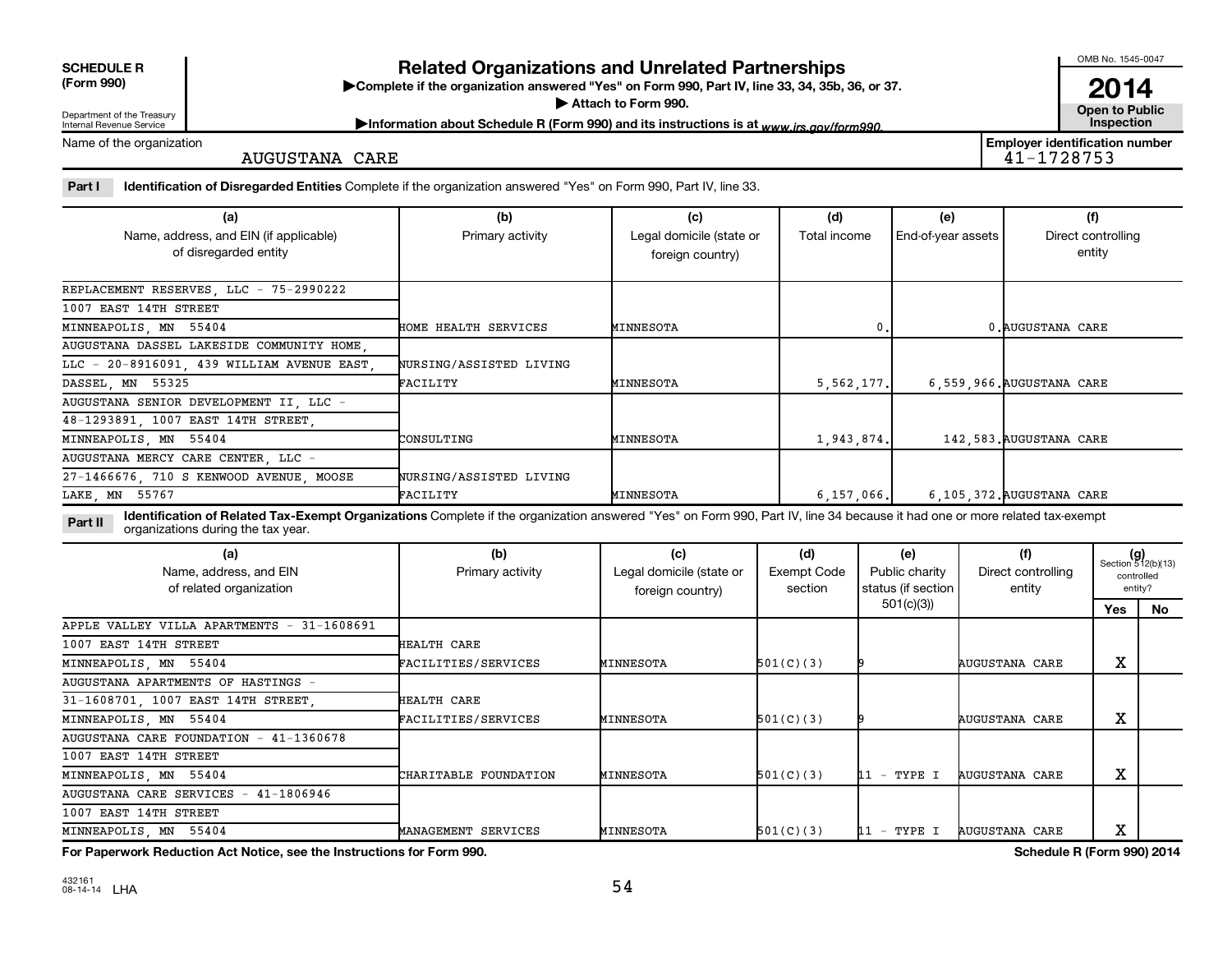**Part I Continuation of Identification of Disregarded Entities**

| (a)                                          | (b)                     | (c)                      | (d)           | (e)                | (f)                          |
|----------------------------------------------|-------------------------|--------------------------|---------------|--------------------|------------------------------|
| Name, address, and EIN                       | Primary activity        | Legal domicile (state or | Total income  | End-of-year assets | Direct controlling           |
| of disregarded entity                        |                         | foreign country)         |               |                    | entity                       |
|                                              |                         |                          |               |                    |                              |
| AUGUSTANA LAND DEVELOPMENT, LLC - 27-1456660 |                         |                          |               |                    |                              |
| 14650 GARRENTT AVENUE                        |                         |                          |               |                    |                              |
| APPLE VALLEY, MN 55124                       | LAND DEVELOPMENT        | MINNESOTA                | 0.            |                    | 2, 203, 095. AUGUSTANA CARE  |
| AUGUSTANA ELK RUN, LLC - 27-3219747          |                         |                          |               |                    |                              |
| 1425 10TH AVENUE SOUTH                       |                         |                          |               |                    |                              |
| MINNEAPOLIS, MN 55404                        | ASSISTED LIVING         | MINNESOTA                | 2,170,968.    |                    | 7,104,364. AUGUSTANA CARE    |
| AUGUSTANA EMERALD CARE, LLC - 27-1279704     |                         |                          |               |                    |                              |
| 451 EAST TRAVELERS TRAIL                     |                         |                          |               |                    |                              |
| BURNSVILLE, MN 55337                         | MEMORY CARE             | MINNESOTA                | 10, 124, 858. |                    | 23, 430, 724. AUGUSTANA CARE |
| AUGUSTANA REGENT AT BURNSVILLE - 20-8915982  |                         |                          |               |                    |                              |
| 14500 REGENT LANE                            |                         |                          |               |                    |                              |
| BURNSVILLE, MN 55306                         | ASSISTED LIVING         | MINNESOTA                | 6,610,165.    |                    | 20,869,647. AUGUSTANA CARE   |
| AUGUSTANA PROPERTIES, LLC - 46-2166624       |                         |                          |               |                    |                              |
| 1425 10TH AVENUE SOUTH                       |                         |                          |               |                    |                              |
| MINNEAPOLIS, MN 55404                        | RENTAL PROPERTIES       | MINNESOTA                | 139,920.      |                    | 2,146,473. AUGUSTANA CARE    |
| CASTLE PEAK SENIOR CARE, LLC - 46-0904337    |                         |                          |               |                    |                              |
| 1425 10TH AVENUE SOUTH                       | NURSING/ASSISTED LIVING |                          |               |                    |                              |
| MINNEAPOLIS, MN 55404                        | FACILITY                | MINNESOTA                | 961,306.      |                    | 13,069,282. AUGUSTANA CARE   |
| AUGUSTANA OAKVIEW CARE, LLC - 47-2292912     |                         |                          |               |                    |                              |
| 300 TALBOT DRIVE                             |                         |                          |               |                    |                              |
| MOOSE LAKE, MN 55767                         | HOUSING WITH SERVICES   | MINNESOTA                | 949, 326.     |                    | 4,595,475. AUGUSTANA CARE    |
|                                              |                         |                          |               |                    |                              |
|                                              |                         |                          |               |                    |                              |
|                                              |                         |                          |               |                    |                              |
|                                              |                         |                          |               |                    |                              |
|                                              |                         |                          |               |                    |                              |
|                                              |                         |                          |               |                    |                              |
|                                              |                         |                          |               |                    |                              |
|                                              |                         |                          |               |                    |                              |
|                                              |                         |                          |               |                    |                              |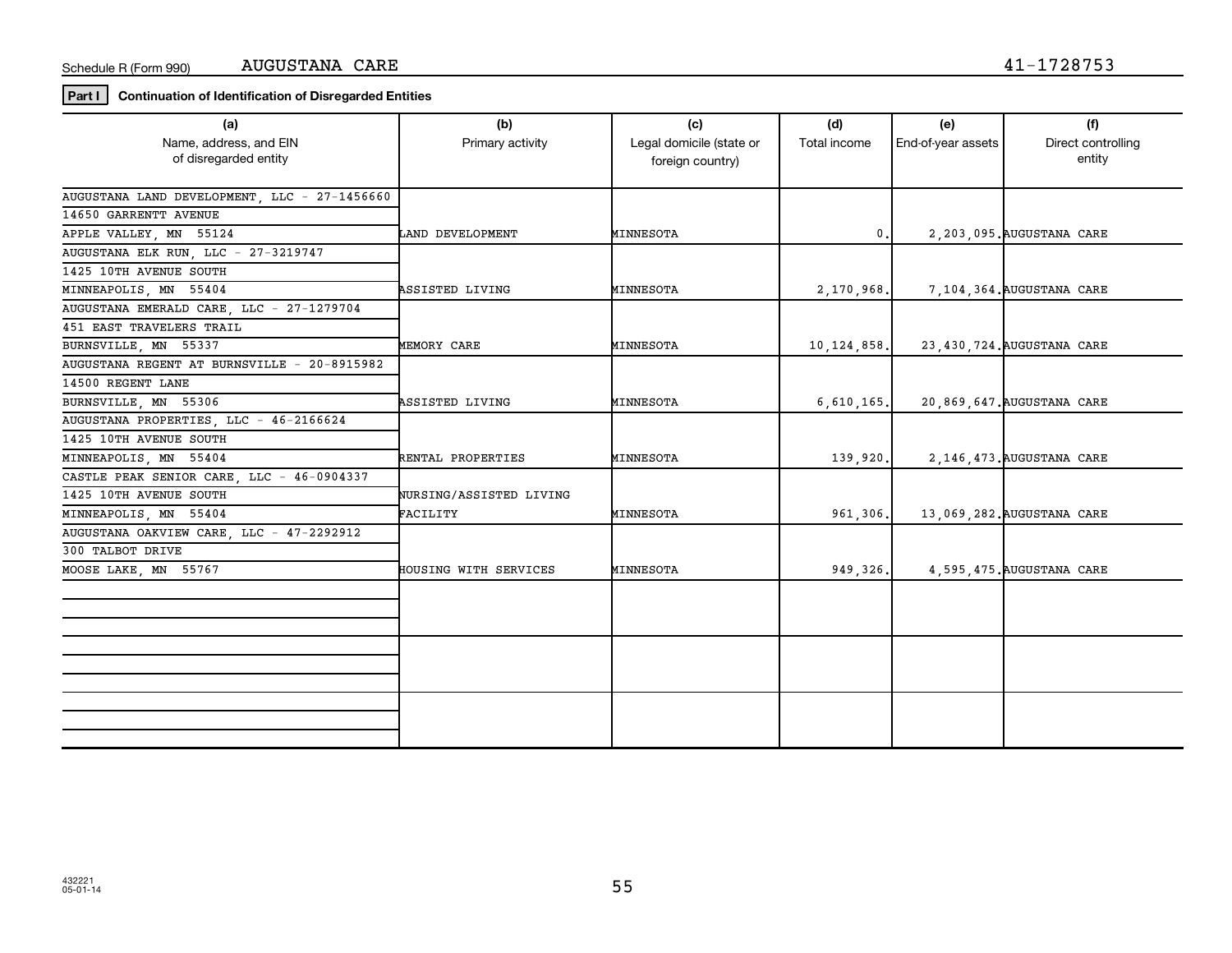**Part II Continuation of Identification of Related Tax-Exempt Organizations**

| (a)<br>Name, address, and EIN<br>of related organization | (b)<br>Primary activity   | (c)<br>Legal domicile (state or<br>foreign country) | (d)<br>Exempt Code<br>section | (e)<br>Public charity<br>status (if section | (f)<br>Direct controlling<br>entity | $(g)$<br>Section 512(b)(13)<br>controlled<br>organization? |    |
|----------------------------------------------------------|---------------------------|-----------------------------------------------------|-------------------------------|---------------------------------------------|-------------------------------------|------------------------------------------------------------|----|
|                                                          |                           |                                                     |                               | 501(c)(3)                                   |                                     | Yes                                                        | No |
| AUGUSTANA CHAPEL VIEW HOMES, INC. -                      |                           |                                                     |                               |                                             |                                     |                                                            |    |
| 41-0693953, 1007 EAST 14TH STREET,                       | HEALTH CARE               |                                                     |                               |                                             |                                     |                                                            |    |
| MINNEAPOLIS, MN 55404                                    | FACILITIES/SERVICES       | MINNESOTA                                           | 501(C)(3)                     |                                             | <b>AUGUSTANA CARE</b>               | х                                                          |    |
| AUGUSTANA COMMUNITY PARTNERS - 41-1783680                |                           |                                                     |                               |                                             |                                     |                                                            |    |
| 1007 EAST 14TH STREET                                    |                           |                                                     |                               |                                             |                                     |                                                            |    |
| MINNEAPOLIS, MN 55404                                    | HOME HEALTH CARE SERVICES | MINNESOTA                                           | 501(C)(3)                     |                                             | <b>AUGUSTANA CARE</b>               | х                                                          |    |
| AUGUSTANA HEALTH CARE CENTER OF APPLE VALLEY             |                           |                                                     |                               |                                             |                                     |                                                            |    |
| $-31-1608696$ , 1007 EAST 14TH STREET,                   | HEALTH CARE               |                                                     |                               |                                             |                                     |                                                            |    |
| MINNEAPOLIS, MN 55404                                    | FACILITIES/SERVICES       | MINNESOTA                                           | 501(C)(3)                     |                                             | <b>AUGUSTANA CARE</b>               | X                                                          |    |
| AUGUSTANA HOME OF HASTINGS - 31-1572624                  |                           |                                                     |                               |                                             |                                     |                                                            |    |
| 1007 EAST 14TH STREET                                    | HEALTH CARE               |                                                     |                               |                                             |                                     |                                                            |    |
| MINNEAPOLIS, MN 55404                                    | FACILITIES/SERVICES       | MINNESOTA                                           | 501(C)(3)                     |                                             | AUGUSTANA CARE                      | х                                                          |    |
| OPEN CIRCLE ADULT DAY CENTER - 41-1424801                |                           |                                                     |                               |                                             |                                     |                                                            |    |
| 1007 EAST 14TH STREET                                    | HEALTH CARE               |                                                     |                               |                                             |                                     |                                                            |    |
| MINNEAPOLIS, MN 55404                                    | FACILITIES/SERVICES       | <b>MINNESOTA</b>                                    | 501(C)(3)                     |                                             | AUGUSTANA CARE                      | X                                                          |    |
|                                                          |                           |                                                     |                               |                                             |                                     |                                                            |    |
|                                                          |                           |                                                     |                               |                                             |                                     |                                                            |    |
|                                                          |                           |                                                     |                               |                                             |                                     |                                                            |    |
|                                                          |                           |                                                     |                               |                                             |                                     |                                                            |    |
|                                                          |                           |                                                     |                               |                                             |                                     |                                                            |    |
|                                                          |                           |                                                     |                               |                                             |                                     |                                                            |    |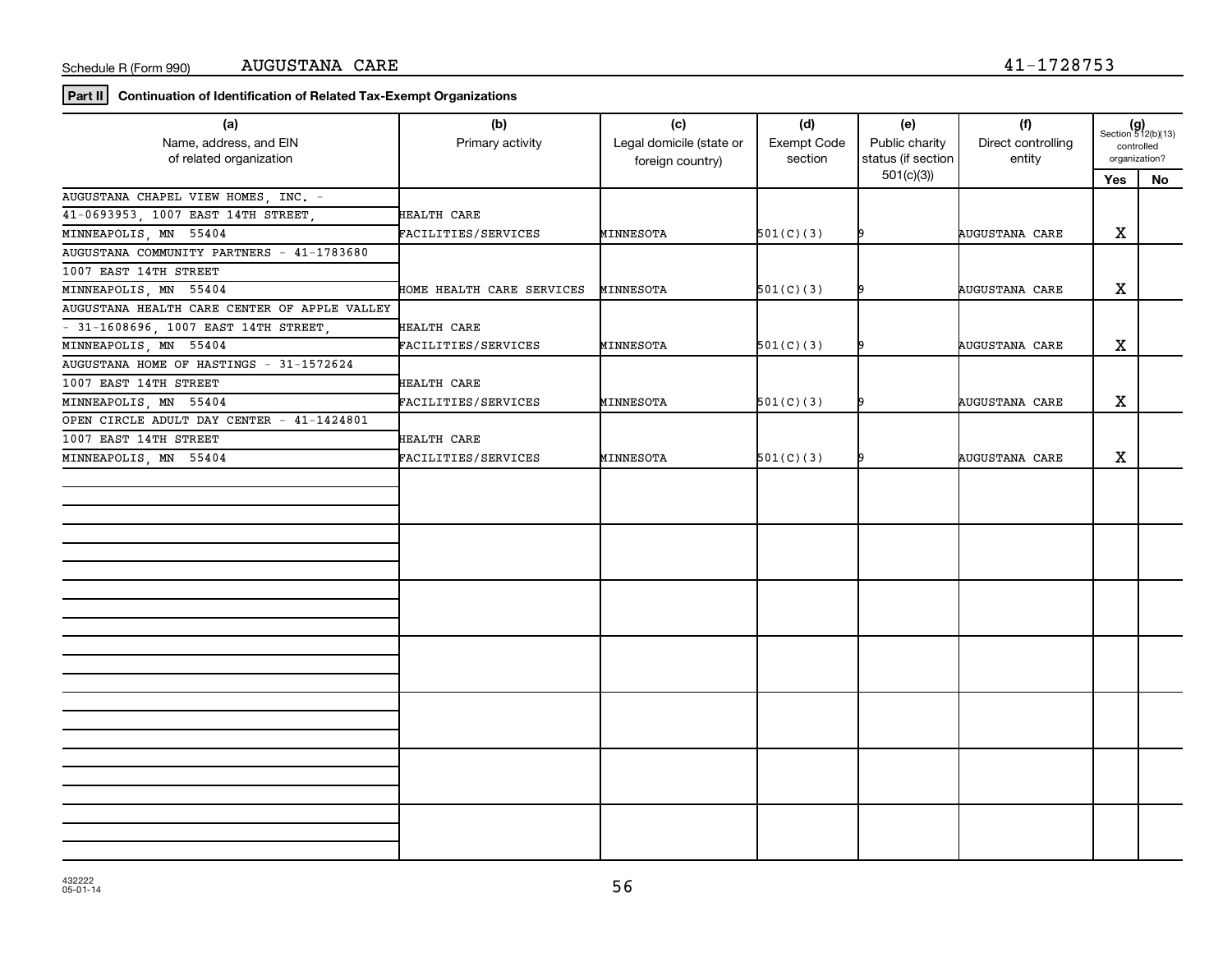#### Schedule R (Form 990) 2014 AUGUSTANA CARE  $41-1728753$  Page

**2**

Part III Identification of Related Organizations Taxable as a Partnership Complete if the organization answered "Yes" on Form 990, Part IV, line 34 because it had one or more related<br>Read to the organizations tracted as a organizations treated as a partnership during the tax year.

|                                                          | (b)              |                                       | (d)                          | (e)                                                                                        | (f)                      |                                |                                  | (h)              | (i)                                           | (j) | (k)                                                     |
|----------------------------------------------------------|------------------|---------------------------------------|------------------------------|--------------------------------------------------------------------------------------------|--------------------------|--------------------------------|----------------------------------|------------------|-----------------------------------------------|-----|---------------------------------------------------------|
| (a)<br>Name, address, and EIN<br>of related organization | Primary activity | (c)<br>Legal<br>domicile<br>(state or | Direct controlling<br>entity | Predominant income<br>(related, unrelated,<br>excluded from tax under<br>sections 512-514) | Share of total<br>income | (g)<br>Share of<br>end-of-year |                                  | Disproportionate | Code V-UBI<br>amount in box<br>20 of Schedule |     | General or Percentage<br>managing ownership<br>partner? |
|                                                          |                  | foreign<br>country)                   |                              |                                                                                            |                          | assets                         | allocations?<br>Yes <sub>1</sub> |                  | $K1$ (Form 1065) $\gamma$ es No               |     |                                                         |
|                                                          |                  |                                       |                              |                                                                                            |                          |                                |                                  | No               |                                               |     |                                                         |
|                                                          |                  |                                       |                              |                                                                                            |                          |                                |                                  |                  |                                               |     |                                                         |
|                                                          |                  |                                       |                              |                                                                                            |                          |                                |                                  |                  |                                               |     |                                                         |
|                                                          |                  |                                       |                              |                                                                                            |                          |                                |                                  |                  |                                               |     |                                                         |
|                                                          |                  |                                       |                              |                                                                                            |                          |                                |                                  |                  |                                               |     |                                                         |
|                                                          |                  |                                       |                              |                                                                                            |                          |                                |                                  |                  |                                               |     |                                                         |
|                                                          |                  |                                       |                              |                                                                                            |                          |                                |                                  |                  |                                               |     |                                                         |
|                                                          |                  |                                       |                              |                                                                                            |                          |                                |                                  |                  |                                               |     |                                                         |
|                                                          |                  |                                       |                              |                                                                                            |                          |                                |                                  |                  |                                               |     |                                                         |
|                                                          |                  |                                       |                              |                                                                                            |                          |                                |                                  |                  |                                               |     |                                                         |
|                                                          |                  |                                       |                              |                                                                                            |                          |                                |                                  |                  |                                               |     |                                                         |
|                                                          |                  |                                       |                              |                                                                                            |                          |                                |                                  |                  |                                               |     |                                                         |
|                                                          |                  |                                       |                              |                                                                                            |                          |                                |                                  |                  |                                               |     |                                                         |
|                                                          |                  |                                       |                              |                                                                                            |                          |                                |                                  |                  |                                               |     |                                                         |

Part IV Identification of Related Organizations Taxable as a Corporation or Trust Complete if the organization answered "Yes" on Form 990, Part IV, line 34 because it had one or more related<br>Comparison tracted as a comprat organizations treated as a corporation or trust during the tax year.

| (a)<br>Name, address, and EIN<br>of related organization | (b)<br>Primary activity | (c)<br>Legal domicile<br>(state or<br>foreign | (d)<br>Direct controlling<br>entity | (e)<br>Type of entity<br>(C corp, S corp,<br>or trust) | (f)<br>Share of total<br>income | (g)<br>Share of<br>end-of-year<br>assets | (h)<br>Percentage<br>ownership |   | $(i)$<br>Section<br>512(b)(13)<br>controlled<br>entity? |
|----------------------------------------------------------|-------------------------|-----------------------------------------------|-------------------------------------|--------------------------------------------------------|---------------------------------|------------------------------------------|--------------------------------|---|---------------------------------------------------------|
|                                                          |                         | country)                                      |                                     |                                                        |                                 |                                          |                                |   | Yes   No                                                |
| AUGUSTANA SENIOR DEVELOPMENT, INC. -                     |                         |                                               |                                     |                                                        |                                 |                                          |                                |   |                                                         |
| 26-4136110, 1007 EAST 14TH STREET,                       |                         |                                               |                                     |                                                        |                                 |                                          |                                |   |                                                         |
| MINNEAPOLIS, MN 55404                                    | CONSULTING              | MN                                            | AUGUSTANA CARE C CORP               |                                                        | 151,655.                        | 388, 289.                                | 100.00%                        | X |                                                         |
|                                                          |                         |                                               |                                     |                                                        |                                 |                                          |                                |   |                                                         |
|                                                          |                         |                                               |                                     |                                                        |                                 |                                          |                                |   |                                                         |
|                                                          |                         |                                               |                                     |                                                        |                                 |                                          |                                |   |                                                         |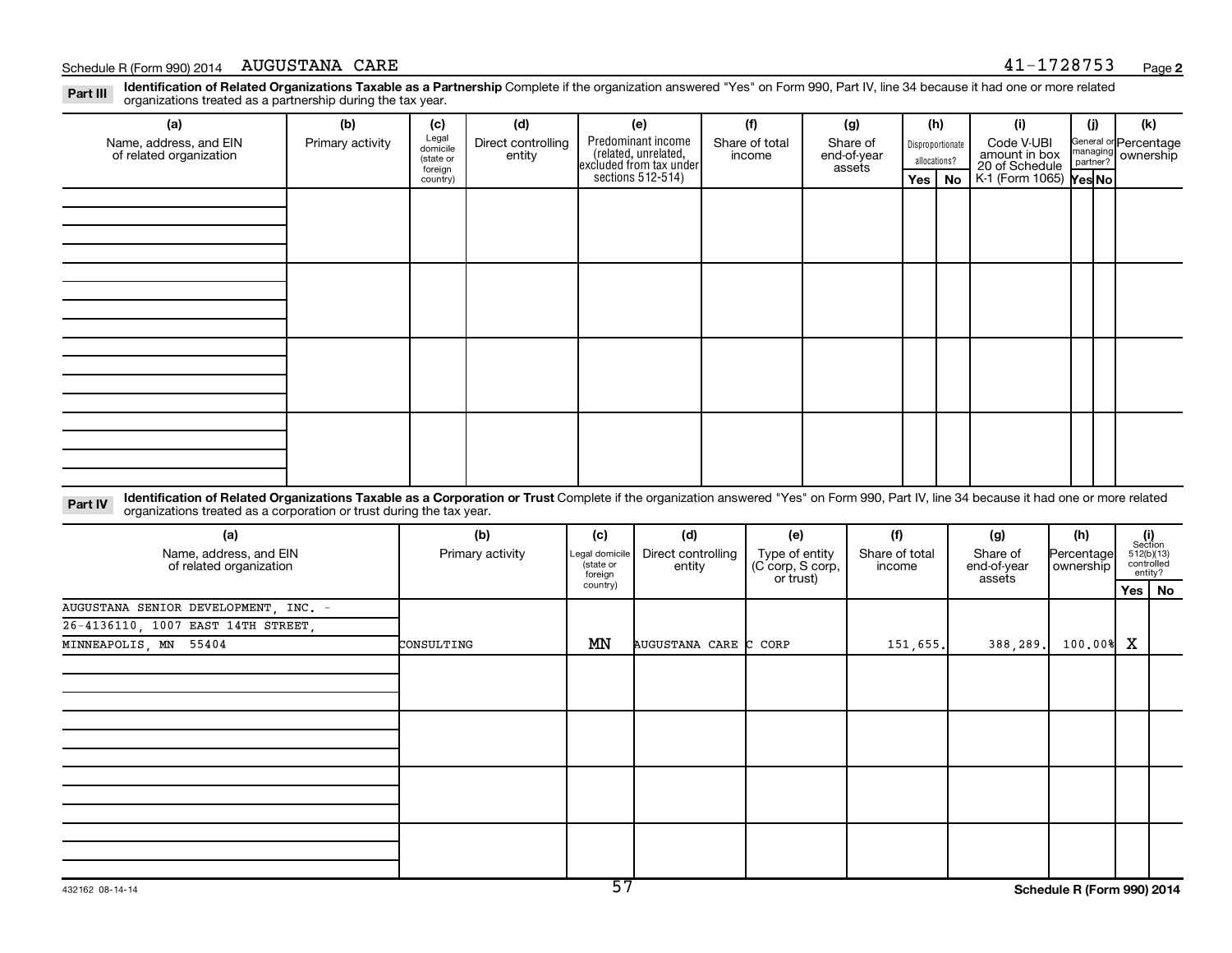### Schedule R (Form 990) 2014 AUGUSTANA CARE  $41-1728753$  Page

 $\overline{\phantom{0}}$ 

Part V Transactions With Related Organizations Complete if the organization answered "Yes" on Form 990, Part IV, line 34, 35b, or 36.

|   | Note. Complete line 1 if any entity is listed in Parts II, III, or IV of this schedule.                                                                                                                                        |                | Yes                     | No                          |
|---|--------------------------------------------------------------------------------------------------------------------------------------------------------------------------------------------------------------------------------|----------------|-------------------------|-----------------------------|
|   | During the tax year, did the organization engage in any of the following transactions with one or more related organizations listed in Parts II-IV?                                                                            |                |                         |                             |
|   |                                                                                                                                                                                                                                | 1a             |                         | $\overline{\mathbf{x}}$     |
|   | b Gift, grant, or capital contribution to related organization(s) manufactured content to content and contribution to related organization(s) manufactured content and content of the content of the content of the content of | 1 <sub>b</sub> | х                       |                             |
|   |                                                                                                                                                                                                                                | 1 <sub>c</sub> | х                       |                             |
|   | d Loans or loan guarantees to or for related organization(s) encourance contains and contains a container and container and container and container and container and container and container and container and container and  | 1d             | $\overline{\texttt{x}}$ |                             |
|   |                                                                                                                                                                                                                                | 1e             |                         |                             |
|   |                                                                                                                                                                                                                                |                |                         |                             |
|   | Dividends from related organization(s) Manual Communication and the contract of the contract of the contract of the contract of the contract of the contract of the contract of the contract of the contract of the contract o | 1f             |                         | х                           |
| a | Sale of assets to related organization(s) www.assettion.com/www.assettion.com/www.assettion.com/www.assettion.com/www.assettion.com/www.assettion.com/www.assettion.com/www.assettion.com/www.assettion.com/www.assettion.com/ | 1g             |                         | $\overline{\textbf{x}}$     |
|   | h Purchase of assets from related organization(s) manufactured content to content the content of assets from related organization(s) manufactured content to content the content of the content of the content of the content  | 1 <sub>h</sub> |                         | $\overline{\textnormal{x}}$ |
|   | Exchange of assets with related organization(s) www.assettion.com/www.assettion.com/www.assettion.com/www.assettion.com/www.assettion.com/www.assettion.com/www.assettion.com/www.assettion.com/www.assettion.com/www.assettio | 1i.            |                         | X                           |
|   |                                                                                                                                                                                                                                | 1j             | X                       |                             |
|   |                                                                                                                                                                                                                                |                |                         |                             |
|   |                                                                                                                                                                                                                                | 1k             | X                       |                             |
|   |                                                                                                                                                                                                                                | 11             | х                       |                             |
|   |                                                                                                                                                                                                                                | 1 <sub>m</sub> | х                       |                             |
|   |                                                                                                                                                                                                                                | 1n             | х                       |                             |
|   | <b>o</b> Sharing of paid employees with related organization(s)                                                                                                                                                                | 1o             |                         |                             |
|   |                                                                                                                                                                                                                                |                |                         |                             |
|   |                                                                                                                                                                                                                                | 1p             | X                       |                             |
|   |                                                                                                                                                                                                                                | 1q             |                         | $\overline{\mathbf{x}}$     |
|   |                                                                                                                                                                                                                                |                |                         |                             |
|   |                                                                                                                                                                                                                                | 1r             |                         | X                           |
|   |                                                                                                                                                                                                                                | 1s             |                         | $\overline{\mathbf{x}}$     |
|   | 2 If the answer to any of the above is "Yes," see the instructions for information on who must complete this line, including covered relationships and transaction thresholds.                                                 |                |                         |                             |

| (a)<br>Name of related organization | (b)<br>Transaction<br>type (a-s) | (c)<br>Amount involved | (d)<br>Method of determining amount involved |
|-------------------------------------|----------------------------------|------------------------|----------------------------------------------|
| (1) AUGUSTANA CARE FOUNDATION       | $\mathbf C$                      | 840,004.CASH           |                                              |
| (2) AUGUSTANA CARE SERVICES         | В                                | $1,180,480.$ CASH      |                                              |
| (3) AUGUSTANA CARE SERVICES         | C                                | 735,354.CASH           |                                              |
| (4) AUGUSTANA CARE SERVICES         | М                                |                        | $1,482,964.$ 8 OF REVENUE                    |
| (5)                                 |                                  |                        |                                              |
| (6)                                 | $-$                              |                        |                                              |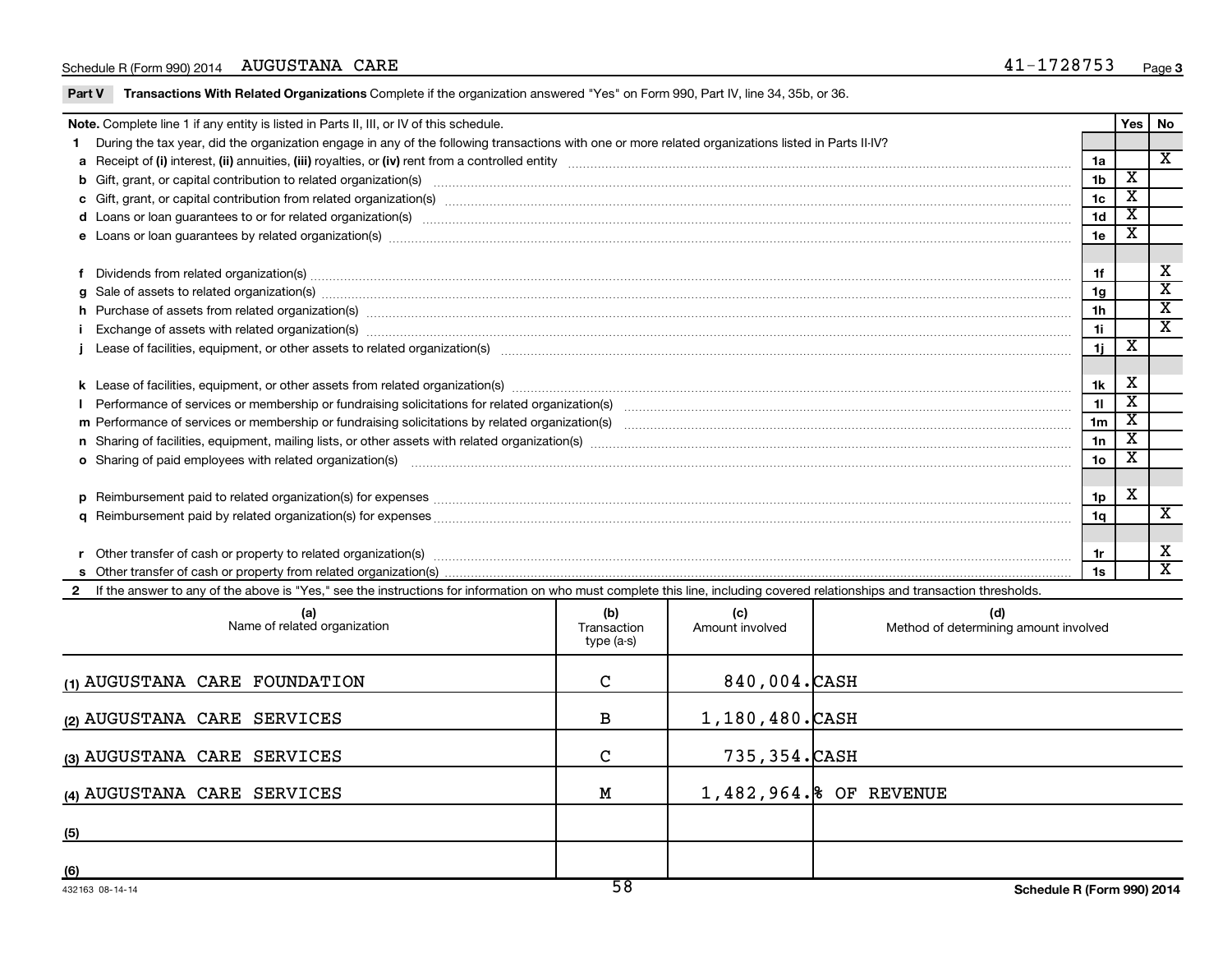#### Schedule R (Form 990) 2014 AUGUSTANA CARE  $41-1728753$  Page

Part VI Unrelated Organizations Taxable as a Partnership Complete if the organization answered "Yes" on Form 990, Part IV, line 37.

Provide the following information for each entity taxed as a partnership through which the organization conducted more than five percent of its activities (measured by total assets or gross revenue) that was not a related organization. See instructions regarding exclusion for certain investment partnerships.

| that was not a related erganization. Occ includitions regarding exclusion for cortain investment partnerships.<br>(a) | (b)              | (c)               |                                                                                                                                                                                                      |  | (f)      | (g)         |        | (h) | (i)                                                                                                                | (i)    | (k) |  |  |  |  |  |  |  |  |  |  |  |  |  |
|-----------------------------------------------------------------------------------------------------------------------|------------------|-------------------|------------------------------------------------------------------------------------------------------------------------------------------------------------------------------------------------------|--|----------|-------------|--------|-----|--------------------------------------------------------------------------------------------------------------------|--------|-----|--|--|--|--|--|--|--|--|--|--|--|--|--|
| Name, address, and EIN                                                                                                | Primary activity | Legal domicile    | (d)<br>Predominant income<br>(related, unrelated, $\begin{bmatrix} \mathbf{e} \\ \frac{\text{Areaall}}{501(8)} \\ \text{excluded from tax under} \\ \text{sections 512-514} \end{bmatrix}$<br>Yes No |  | Share of | Share of    |        |     |                                                                                                                    |        |     |  |  |  |  |  |  |  |  |  |  |  |  |  |
| of entity                                                                                                             |                  | (state or foreign |                                                                                                                                                                                                      |  | total    | end-of-year |        |     |                                                                                                                    |        |     |  |  |  |  |  |  |  |  |  |  |  |  |  |
|                                                                                                                       |                  | country)          |                                                                                                                                                                                                      |  | income   | assets      | Yes No |     | Disproport Code V-UBI<br>amount in box 20 managing<br>allocations? of Schedule K-1<br>Yes No (Form 1065)<br>Yes No | Yes NO |     |  |  |  |  |  |  |  |  |  |  |  |  |  |
|                                                                                                                       |                  |                   |                                                                                                                                                                                                      |  |          |             |        |     |                                                                                                                    |        |     |  |  |  |  |  |  |  |  |  |  |  |  |  |
|                                                                                                                       |                  |                   |                                                                                                                                                                                                      |  |          |             |        |     |                                                                                                                    |        |     |  |  |  |  |  |  |  |  |  |  |  |  |  |
|                                                                                                                       |                  |                   |                                                                                                                                                                                                      |  |          |             |        |     |                                                                                                                    |        |     |  |  |  |  |  |  |  |  |  |  |  |  |  |
|                                                                                                                       |                  |                   |                                                                                                                                                                                                      |  |          |             |        |     |                                                                                                                    |        |     |  |  |  |  |  |  |  |  |  |  |  |  |  |
|                                                                                                                       |                  |                   |                                                                                                                                                                                                      |  |          |             |        |     |                                                                                                                    |        |     |  |  |  |  |  |  |  |  |  |  |  |  |  |
|                                                                                                                       |                  |                   |                                                                                                                                                                                                      |  |          |             |        |     |                                                                                                                    |        |     |  |  |  |  |  |  |  |  |  |  |  |  |  |
|                                                                                                                       |                  |                   |                                                                                                                                                                                                      |  |          |             |        |     |                                                                                                                    |        |     |  |  |  |  |  |  |  |  |  |  |  |  |  |
|                                                                                                                       |                  |                   |                                                                                                                                                                                                      |  |          |             |        |     |                                                                                                                    |        |     |  |  |  |  |  |  |  |  |  |  |  |  |  |
|                                                                                                                       |                  |                   |                                                                                                                                                                                                      |  |          |             |        |     |                                                                                                                    |        |     |  |  |  |  |  |  |  |  |  |  |  |  |  |
|                                                                                                                       |                  |                   |                                                                                                                                                                                                      |  |          |             |        |     |                                                                                                                    |        |     |  |  |  |  |  |  |  |  |  |  |  |  |  |
|                                                                                                                       |                  |                   |                                                                                                                                                                                                      |  |          |             |        |     |                                                                                                                    |        |     |  |  |  |  |  |  |  |  |  |  |  |  |  |
|                                                                                                                       |                  |                   |                                                                                                                                                                                                      |  |          |             |        |     |                                                                                                                    |        |     |  |  |  |  |  |  |  |  |  |  |  |  |  |
|                                                                                                                       |                  |                   |                                                                                                                                                                                                      |  |          |             |        |     |                                                                                                                    |        |     |  |  |  |  |  |  |  |  |  |  |  |  |  |
|                                                                                                                       |                  |                   |                                                                                                                                                                                                      |  |          |             |        |     |                                                                                                                    |        |     |  |  |  |  |  |  |  |  |  |  |  |  |  |
|                                                                                                                       |                  |                   |                                                                                                                                                                                                      |  |          |             |        |     |                                                                                                                    |        |     |  |  |  |  |  |  |  |  |  |  |  |  |  |
|                                                                                                                       |                  |                   |                                                                                                                                                                                                      |  |          |             |        |     |                                                                                                                    |        |     |  |  |  |  |  |  |  |  |  |  |  |  |  |
|                                                                                                                       |                  |                   |                                                                                                                                                                                                      |  |          |             |        |     |                                                                                                                    |        |     |  |  |  |  |  |  |  |  |  |  |  |  |  |
|                                                                                                                       |                  |                   |                                                                                                                                                                                                      |  |          |             |        |     |                                                                                                                    |        |     |  |  |  |  |  |  |  |  |  |  |  |  |  |
|                                                                                                                       |                  |                   |                                                                                                                                                                                                      |  |          |             |        |     |                                                                                                                    |        |     |  |  |  |  |  |  |  |  |  |  |  |  |  |
|                                                                                                                       |                  |                   |                                                                                                                                                                                                      |  |          |             |        |     |                                                                                                                    |        |     |  |  |  |  |  |  |  |  |  |  |  |  |  |
|                                                                                                                       |                  |                   |                                                                                                                                                                                                      |  |          |             |        |     |                                                                                                                    |        |     |  |  |  |  |  |  |  |  |  |  |  |  |  |
|                                                                                                                       |                  |                   |                                                                                                                                                                                                      |  |          |             |        |     |                                                                                                                    |        |     |  |  |  |  |  |  |  |  |  |  |  |  |  |
|                                                                                                                       |                  |                   |                                                                                                                                                                                                      |  |          |             |        |     |                                                                                                                    |        |     |  |  |  |  |  |  |  |  |  |  |  |  |  |
|                                                                                                                       |                  |                   |                                                                                                                                                                                                      |  |          |             |        |     |                                                                                                                    |        |     |  |  |  |  |  |  |  |  |  |  |  |  |  |
|                                                                                                                       |                  |                   |                                                                                                                                                                                                      |  |          |             |        |     |                                                                                                                    |        |     |  |  |  |  |  |  |  |  |  |  |  |  |  |
|                                                                                                                       |                  |                   |                                                                                                                                                                                                      |  |          |             |        |     |                                                                                                                    |        |     |  |  |  |  |  |  |  |  |  |  |  |  |  |
|                                                                                                                       |                  |                   |                                                                                                                                                                                                      |  |          |             |        |     |                                                                                                                    |        |     |  |  |  |  |  |  |  |  |  |  |  |  |  |
|                                                                                                                       |                  |                   |                                                                                                                                                                                                      |  |          |             |        |     |                                                                                                                    |        |     |  |  |  |  |  |  |  |  |  |  |  |  |  |
|                                                                                                                       |                  |                   |                                                                                                                                                                                                      |  |          |             |        |     |                                                                                                                    |        |     |  |  |  |  |  |  |  |  |  |  |  |  |  |
|                                                                                                                       |                  |                   |                                                                                                                                                                                                      |  |          |             |        |     |                                                                                                                    |        |     |  |  |  |  |  |  |  |  |  |  |  |  |  |
|                                                                                                                       |                  |                   |                                                                                                                                                                                                      |  |          |             |        |     |                                                                                                                    |        |     |  |  |  |  |  |  |  |  |  |  |  |  |  |
|                                                                                                                       |                  |                   |                                                                                                                                                                                                      |  |          |             |        |     |                                                                                                                    |        |     |  |  |  |  |  |  |  |  |  |  |  |  |  |

**Schedule R (Form 990) 2014**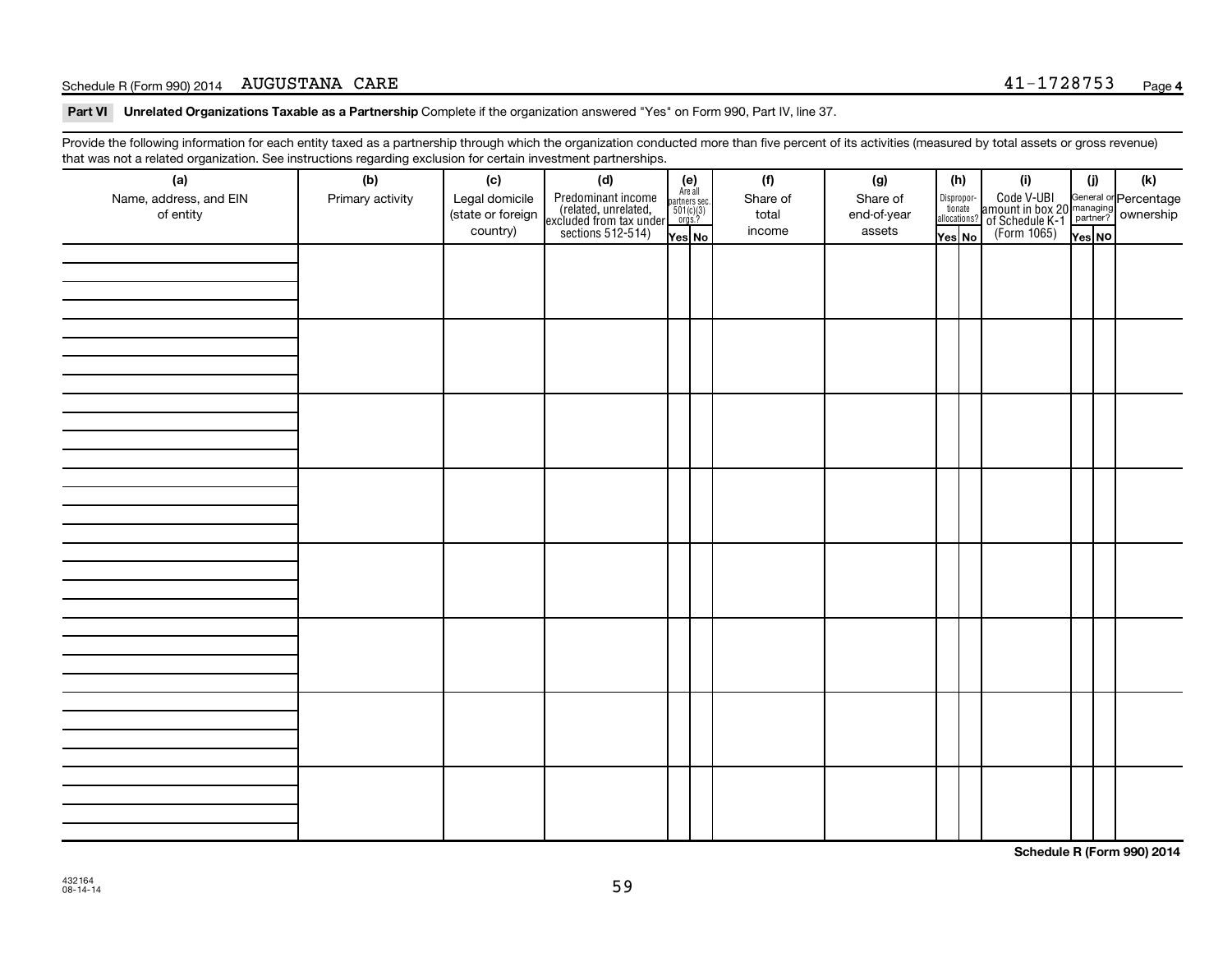### AUGUSTANA CARE

**Part VII Supplemental Information**

Provide additional information for responses to questions on Schedule R (see instructions).

432165 08-14-14

15460630 131839 12114 2014.06000 AUGUSTANA CARE 12114\_1 60

**Schedule R (Form 990) 2014**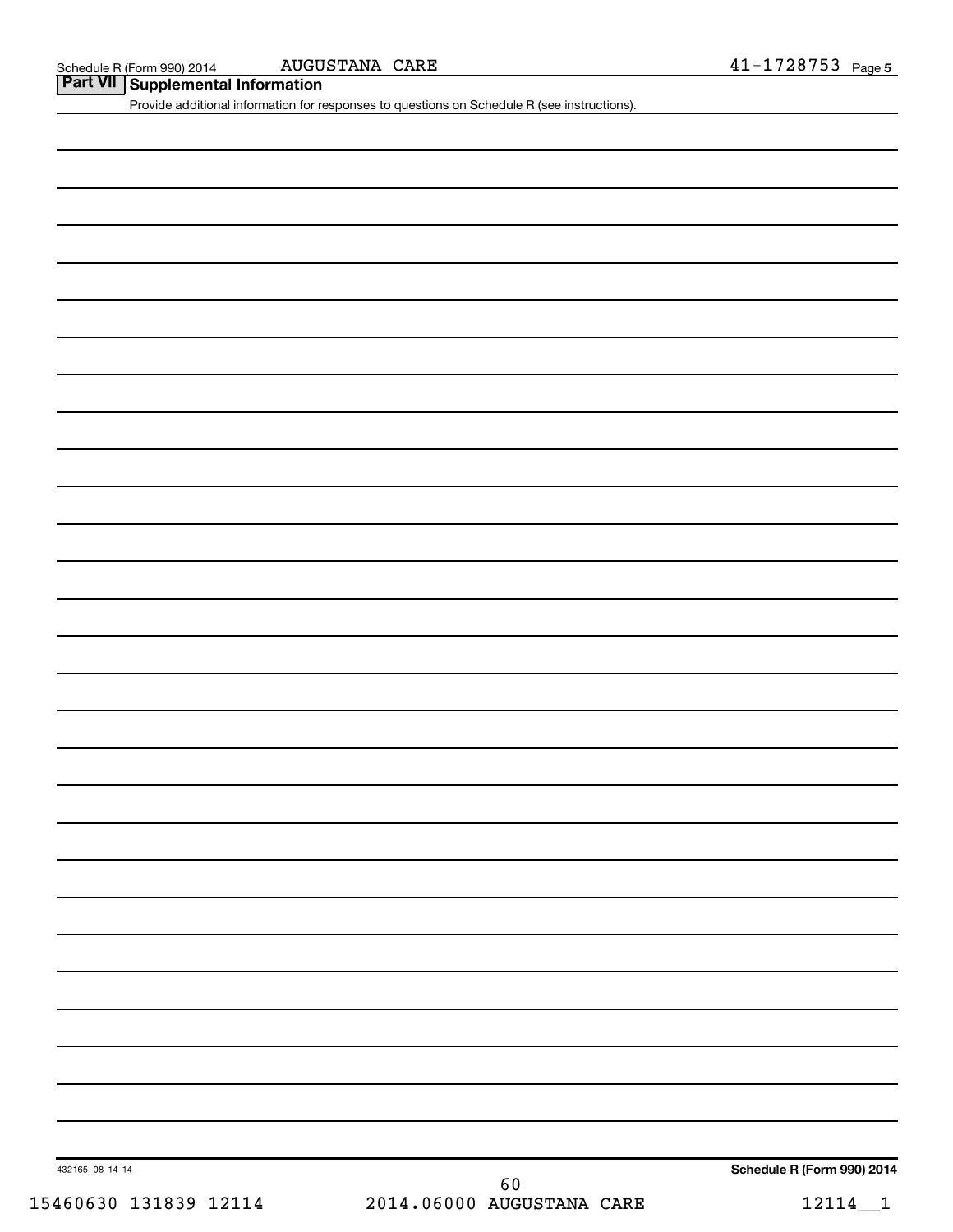| Form 990-T                                             |            | <b>Exempt Organization Business Income Tax Return</b>                                                                                                                                                                                     |                                       |                |                        |                |                 | OMB No. 1545-0687                                          |
|--------------------------------------------------------|------------|-------------------------------------------------------------------------------------------------------------------------------------------------------------------------------------------------------------------------------------------|---------------------------------------|----------------|------------------------|----------------|-----------------|------------------------------------------------------------|
|                                                        |            |                                                                                                                                                                                                                                           | (and proxy tax under section 6033(e)) |                |                        |                |                 |                                                            |
|                                                        |            | For calendar year 2014 or other tax year beginning $OCT\ 1$ , $2014\,$ , and ending $\,SEP\,$ 30, $2015\,$                                                                                                                                |                                       |                |                        |                |                 | 2014                                                       |
| Department of the Treasury<br>Internal Revenue Service |            | Information about Form 990-T and its instructions is available at www.irs.gov/form990t.<br>bo not enter SSN numbers on this form as it may be made public if your organization is a $501(c)(3)$ .                                         |                                       |                |                        |                |                 | Open to Public Inspection<br>501(c)(3) Organizations Only  |
| Check box if<br>A                                      |            | Name of organization ( $\Box$ Check box if name changed and see instructions.)                                                                                                                                                            |                                       |                |                        |                |                 | DEmplover identification number                            |
| address changed                                        |            |                                                                                                                                                                                                                                           |                                       |                |                        |                |                 | (Employees' trust, see<br>instructions.)                   |
| <b>B</b> Exempt under section                          |            | Print   AUGUSTANA CARE                                                                                                                                                                                                                    |                                       |                |                        |                |                 | 41-1728753                                                 |
| $X$ 501(c)(3)<br>$\rightarrow$                         | 0ľ<br>Type | Number, street, and room or suite no. If a P.O. box, see instructions.                                                                                                                                                                    |                                       |                |                        |                |                 | E Unrelated business activity codes<br>(See instructions.) |
| 220(e)<br>408(e)                                       |            | 1007 EAST 14TH STREET                                                                                                                                                                                                                     |                                       |                |                        |                |                 |                                                            |
| 408A<br>530(a)<br>529(a)                               |            | City or town, state or province, country, and ZIP or foreign postal code<br>MINNEAPOLIS, MN                                                                                                                                               | 55404                                 |                |                        |                | 531110          | 561000                                                     |
| C Book value of all assets<br>87,261,608.              |            | F Group exemption number (See instructions.)                                                                                                                                                                                              |                                       |                |                        |                |                 |                                                            |
|                                                        |            | <b>G</b> Check organization type $\blacktriangleright$ $\boxed{\mathbf{X}}$ 501(c) corporation                                                                                                                                            |                                       |                | $501(c)$ trust         | $401(a)$ trust |                 | Other trust                                                |
|                                                        |            | H Describe the organization's primary unrelated business activity. $\blacktriangleright$                                                                                                                                                  |                                       |                | <b>SEE STATEMENT 1</b> |                |                 |                                                            |
|                                                        |            | I During the tax year, was the corporation a subsidiary in an affiliated group or a parent-subsidiary controlled group?                                                                                                                   |                                       |                |                        |                | Yes             | $X$ No                                                     |
|                                                        |            | If "Yes," enter the name and identifying number of the parent corporation.<br>J The books are in care of $\blacktriangleright$ CRAIG KITTELSON - AUGUSTANA CARE STelephone number $\blacktriangleright$ 612-238-5205                      |                                       |                |                        |                |                 |                                                            |
|                                                        |            | <b>Part I</b> Unrelated Trade or Business Income                                                                                                                                                                                          |                                       |                | (A) Income             | (B) Expenses   |                 | $(C)$ Net                                                  |
| 1a Gross receipts or sales                             |            | 1,803,870.                                                                                                                                                                                                                                |                                       |                |                        |                |                 |                                                            |
| Less returns and allowances<br>b                       |            |                                                                                                                                                                                                                                           | c Balance                             | 1c             | 1,803,870.             |                |                 |                                                            |
| 2                                                      |            |                                                                                                                                                                                                                                           |                                       | $\overline{2}$ |                        |                |                 |                                                            |
| Gross profit. Subtract line 2 from line 1c<br>3        |            |                                                                                                                                                                                                                                           |                                       | 3              | 1,803,870.             |                |                 | 1,803,870.                                                 |
|                                                        |            |                                                                                                                                                                                                                                           |                                       | 4a             |                        |                |                 |                                                            |
|                                                        |            | <b>b</b> Net gain (loss) (Form 4797, Part II, line 17) (attach Form 4797)                                                                                                                                                                 |                                       | 4 <sub>b</sub> |                        |                |                 |                                                            |
| c                                                      |            |                                                                                                                                                                                                                                           |                                       | 4c             |                        |                |                 |                                                            |
| 5                                                      |            | Income (loss) from partnerships and S corporations (attach statement)                                                                                                                                                                     |                                       | 5              |                        |                |                 |                                                            |
| Rent income (Schedule C)<br>6                          |            |                                                                                                                                                                                                                                           |                                       | 6              |                        |                |                 |                                                            |
| 7                                                      |            |                                                                                                                                                                                                                                           |                                       | $\overline{7}$ | 58,188.                | 96,490.        |                 | $-38,302.$                                                 |
| 8                                                      |            | Interest, annuities, royalties, and rents from controlled organizations (Sch. F)                                                                                                                                                          |                                       | 8              |                        |                |                 |                                                            |
| 9                                                      |            | Investment income of a section 501(c)(7), (9), or (17) organization (Schedule G)                                                                                                                                                          |                                       | 9              |                        |                |                 |                                                            |
| 10                                                     |            |                                                                                                                                                                                                                                           |                                       | 10             |                        |                |                 |                                                            |
| 11                                                     |            |                                                                                                                                                                                                                                           |                                       | 11             |                        |                |                 |                                                            |
| 12                                                     |            |                                                                                                                                                                                                                                           |                                       | 12             |                        |                |                 |                                                            |
| 13                                                     |            |                                                                                                                                                                                                                                           |                                       | 13             | 1,862,058.             |                |                 | $96,490.$   1,765,568.                                     |
| Part II                                                |            | <b>Deductions Not Taken Elsewhere</b> (See instructions for limitations on deductions.)<br>(Except for contributions, deductions must be directly connected with the unrelated business income.)                                          |                                       |                |                        |                |                 |                                                            |
| 14                                                     |            |                                                                                                                                                                                                                                           |                                       |                |                        |                | 14              |                                                            |
| 15                                                     |            | Salaries and wages <b>manufactures</b> and wages <b>contract to the contract of the contract of the contract of the contract of the contract of the contract of the contract of the contract of the contract of the contract of the c</b> |                                       |                |                        |                | 15              | 1,640,749.                                                 |
| 16                                                     |            | Repairs and maintenance <i>maintenance</i> and contained and anti-                                                                                                                                                                        |                                       |                |                        |                | 16              |                                                            |
| 17                                                     |            |                                                                                                                                                                                                                                           |                                       |                |                        |                | 17              |                                                            |
| 18                                                     |            | Interest (attach schedule) <i>machine and accordinational content and accordinational content and accordinational</i>                                                                                                                     |                                       |                |                        |                | 18              |                                                            |
| 19                                                     |            | Taxes and licenses <b>commissions contract the contract of the contract of the contract of the contract of the contract of the contract of the contract of the contract of the contract of the contract of the contract of the</b>        |                                       |                |                        |                | 19              | 18,507.                                                    |
| 20                                                     |            |                                                                                                                                                                                                                                           |                                       |                |                        |                | 20              |                                                            |
| 21                                                     |            |                                                                                                                                                                                                                                           |                                       |                |                        | 532.           |                 |                                                            |
| 22                                                     |            |                                                                                                                                                                                                                                           |                                       |                |                        |                | 22 <sub>b</sub> | 532.                                                       |
| 23<br>Depletion                                        |            |                                                                                                                                                                                                                                           |                                       |                |                        |                | 23              |                                                            |
| 24                                                     |            |                                                                                                                                                                                                                                           |                                       |                |                        |                | 24              |                                                            |
| 25<br>Employee benefit programs                        |            |                                                                                                                                                                                                                                           |                                       |                |                        |                | 25              | 78,973.                                                    |
| 26                                                     |            | Excess exempt expenses (Schedule I) www.assess.com/www.assess.com/www.assessex.com/www.assessex.com/www.assessex.com/www.assessex.com/www.assessex.com/www.assessex.com/www.assessex.com/www.assessex.com/www.assessex.com/www            |                                       |                |                        |                | 26              |                                                            |
| 27                                                     |            |                                                                                                                                                                                                                                           |                                       |                |                        |                | 27              |                                                            |
| 28                                                     |            | Other deductions (attach schedule) Material Material Material SEE STATEMENT 2                                                                                                                                                             |                                       |                |                        |                | 28<br>29        | 119,006.<br>1,857,767.                                     |
| 29<br>30                                               |            | Total deductions. Add lines 14 through 28 [11] manufacture manufacture manufacture and the manufacture manufacture manufacture manufacture manufacture manufacture manufacture manufacture manufacture manufacture manufacture            |                                       |                |                        |                | 30              | $-92,199.$                                                 |
| 31                                                     |            |                                                                                                                                                                                                                                           |                                       |                |                        |                | 31              |                                                            |
| 32                                                     |            |                                                                                                                                                                                                                                           |                                       |                |                        |                | 32              | $-92,199.$                                                 |
| 33                                                     |            |                                                                                                                                                                                                                                           |                                       |                |                        |                | 33              | 1,000.                                                     |
| 34                                                     |            | Unrelated business taxable income. Subtract line 33 from line 32. If line 33 is greater than line 32, enter the smaller of zero or                                                                                                        |                                       |                |                        |                |                 |                                                            |
| line 32                                                |            |                                                                                                                                                                                                                                           |                                       |                |                        |                | 34              | $-92,199.$                                                 |
| 423701<br>$01 - 13 - 15$                               |            | LHA For Paperwork Reduction Act Notice, see instructions.                                                                                                                                                                                 |                                       |                |                        |                |                 | Form 990-T (2014)                                          |

15460630 131839 12114 2014.06000 AUGUSTANA CARE 12114\_\_1 61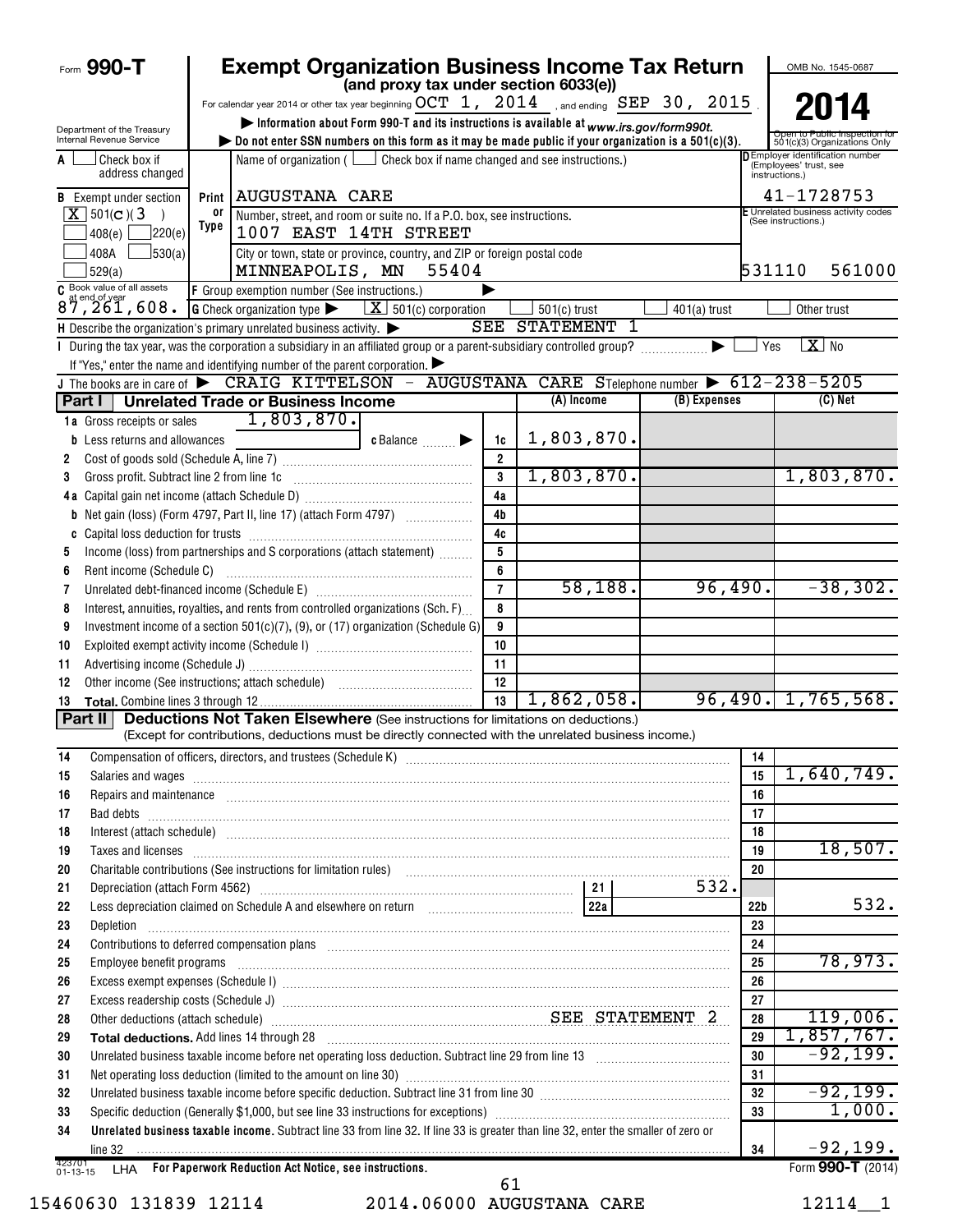| 35                                                                                                           | Form 990-T (2014)<br><b>AUGUSTANA CARE</b>                                                                                                                                                                                                                                                                                |                |                                 |                                       |                                 |       |                                                    | 41-1728753 |                                    | Page 2                                  |
|--------------------------------------------------------------------------------------------------------------|---------------------------------------------------------------------------------------------------------------------------------------------------------------------------------------------------------------------------------------------------------------------------------------------------------------------------|----------------|---------------------------------|---------------------------------------|---------------------------------|-------|----------------------------------------------------|------------|------------------------------------|-----------------------------------------|
|                                                                                                              | Part III   Tax Computation                                                                                                                                                                                                                                                                                                |                |                                 |                                       |                                 |       |                                                    |            |                                    |                                         |
|                                                                                                              | Organizations Taxable as Corporations. See instructions for tax computation.                                                                                                                                                                                                                                              |                |                                 |                                       |                                 |       |                                                    |            |                                    |                                         |
|                                                                                                              | Controlled group members (sections 1561 and 1563) check here $\blacktriangleright \lfloor X \rfloor$ See instructions and:                                                                                                                                                                                                |                |                                 |                                       |                                 |       |                                                    |            |                                    |                                         |
|                                                                                                              | a Enter your share of the \$50,000, \$25,000, and \$9,925,000 taxable income brackets (in that order):                                                                                                                                                                                                                    |                |                                 |                                       |                                 |       |                                                    |            |                                    |                                         |
|                                                                                                              | $(1)$ $ $ \$                                                                                                                                                                                                                                                                                                              | $(2)$ $ $ \$   | the contract of the contract of | $(3)$ $ $ \$                          |                                 |       |                                                    |            |                                    |                                         |
|                                                                                                              | <b>b</b> Enter organization's share of: (1) Additional 5% tax (not more than \$11,750) $\sqrt{\$}$                                                                                                                                                                                                                        |                |                                 |                                       |                                 |       |                                                    |            |                                    |                                         |
|                                                                                                              |                                                                                                                                                                                                                                                                                                                           |                |                                 |                                       |                                 |       |                                                    |            |                                    |                                         |
|                                                                                                              |                                                                                                                                                                                                                                                                                                                           |                |                                 |                                       |                                 |       |                                                    |            | 35с                                |                                         |
| 36                                                                                                           | Trusts Taxable at Trust Rates. See instructions for tax computation. Income tax on the amount on line 34 from:                                                                                                                                                                                                            |                |                                 |                                       |                                 |       |                                                    |            |                                    |                                         |
|                                                                                                              |                                                                                                                                                                                                                                                                                                                           |                |                                 |                                       |                                 |       |                                                    |            | 36                                 |                                         |
| 37                                                                                                           | <b>Proxy tax.</b> See instructions <b>constructions b</b>                                                                                                                                                                                                                                                                 |                |                                 |                                       |                                 |       |                                                    |            | 37                                 |                                         |
| 38                                                                                                           | Alternative minimum tax information and the contract of the contract of the contract of the contract of the contract of the contract of the contract of the contract of the contract of the contract of the contract of the co                                                                                            |                |                                 |                                       |                                 |       |                                                    |            | 38                                 |                                         |
| 39                                                                                                           |                                                                                                                                                                                                                                                                                                                           |                |                                 |                                       |                                 |       |                                                    |            | 39                                 |                                         |
|                                                                                                              | Part IV   Tax and Payments                                                                                                                                                                                                                                                                                                |                |                                 |                                       |                                 |       |                                                    |            |                                    |                                         |
|                                                                                                              | 40a Foreign tax credit (corporations attach Form 1118; trusts attach Form 1116)                                                                                                                                                                                                                                           |                |                                 |                                       |                                 | 40a   |                                                    |            |                                    |                                         |
|                                                                                                              |                                                                                                                                                                                                                                                                                                                           |                |                                 |                                       |                                 | 40b   |                                                    |            |                                    |                                         |
|                                                                                                              | c General business credit. Attach Form 3800 [11] [11] Contract Contract Contract Let Contract Let Contract Let                                                                                                                                                                                                            |                |                                 |                                       |                                 | 40c   |                                                    |            |                                    |                                         |
|                                                                                                              |                                                                                                                                                                                                                                                                                                                           |                |                                 |                                       |                                 |       |                                                    |            |                                    |                                         |
|                                                                                                              |                                                                                                                                                                                                                                                                                                                           |                |                                 |                                       |                                 |       |                                                    |            | 40e                                |                                         |
| 41                                                                                                           |                                                                                                                                                                                                                                                                                                                           |                |                                 |                                       |                                 |       |                                                    |            | 41                                 |                                         |
| 42                                                                                                           | Other taxes. Check if from: Form 4255 Form 8611 Form 8697 Form 8866 O Other (attach schedule)                                                                                                                                                                                                                             |                |                                 |                                       |                                 |       |                                                    |            | 42                                 |                                         |
| 43                                                                                                           | <b>Total tax.</b> Add lines 41 and 42                                                                                                                                                                                                                                                                                     |                |                                 |                                       |                                 |       |                                                    |            | 43                                 |                                         |
|                                                                                                              |                                                                                                                                                                                                                                                                                                                           |                |                                 |                                       |                                 |       | 19,682.                                            |            |                                    |                                         |
|                                                                                                              |                                                                                                                                                                                                                                                                                                                           |                |                                 |                                       |                                 | 44b l | 5,000.                                             |            |                                    |                                         |
|                                                                                                              |                                                                                                                                                                                                                                                                                                                           |                |                                 |                                       |                                 | 44c   |                                                    |            |                                    |                                         |
|                                                                                                              | d Foreign organizations: Tax paid or withheld at source (see instructions)                                                                                                                                                                                                                                                |                |                                 |                                       |                                 | 44d   |                                                    |            |                                    |                                         |
|                                                                                                              |                                                                                                                                                                                                                                                                                                                           |                |                                 |                                       |                                 | 44e   |                                                    |            |                                    |                                         |
|                                                                                                              |                                                                                                                                                                                                                                                                                                                           |                |                                 |                                       |                                 | 44f   |                                                    |            |                                    |                                         |
|                                                                                                              | <b>g</b> Other credits and payments:                                                                                                                                                                                                                                                                                      |                |                                 |                                       |                                 |       |                                                    |            |                                    |                                         |
|                                                                                                              | $\Box$ Form 4136                                                                                                                                                                                                                                                                                                          |                | Other                           |                                       | $\overline{\text{Total}}$   44g |       |                                                    |            |                                    |                                         |
| 45                                                                                                           |                                                                                                                                                                                                                                                                                                                           |                |                                 |                                       |                                 |       |                                                    |            | 45                                 | 24,682.                                 |
| 46                                                                                                           |                                                                                                                                                                                                                                                                                                                           |                |                                 |                                       |                                 |       |                                                    |            | 46                                 |                                         |
| 47                                                                                                           |                                                                                                                                                                                                                                                                                                                           |                |                                 |                                       |                                 |       |                                                    |            | 47                                 |                                         |
|                                                                                                              |                                                                                                                                                                                                                                                                                                                           |                |                                 |                                       |                                 |       |                                                    |            | 48                                 | 24,682.                                 |
| 48                                                                                                           |                                                                                                                                                                                                                                                                                                                           |                |                                 |                                       | 24,682.                         |       | Refunded                                           |            | 49                                 |                                         |
| 49                                                                                                           | Enter the amount of line 48 you want: Credited to 2015 estimated tax $\blacktriangleright$                                                                                                                                                                                                                                |                |                                 |                                       |                                 |       |                                                    |            |                                    |                                         |
|                                                                                                              | <b>Statements Regarding Certain Activities and Other Information (see instructions)</b>                                                                                                                                                                                                                                   |                |                                 |                                       |                                 |       |                                                    |            |                                    |                                         |
|                                                                                                              | At any time during the 2014 calendar year, did the organization have an interest in or a signature or other authority over a financial account (bank,                                                                                                                                                                     |                |                                 |                                       |                                 |       |                                                    |            |                                    | Yes                                     |
|                                                                                                              | securities, or other) in a foreign country? If YES, the organization may have to file Form FinCEN Form 114, Report of Foreign Bank and Financial                                                                                                                                                                          |                |                                 |                                       |                                 |       |                                                    |            |                                    |                                         |
|                                                                                                              |                                                                                                                                                                                                                                                                                                                           |                |                                 |                                       |                                 |       |                                                    |            |                                    |                                         |
|                                                                                                              | Accounts. If YES, enter the name of the foreign country here<br>During the tax year, did the organization receive a distribution from, or was it the grantor of, or transferor to, a foreign trust?<br>If YES, see instructions for                                                                                       |                |                                 |                                       |                                 |       |                                                    |            |                                    |                                         |
|                                                                                                              | Enter the amount of tax-exempt interest received or accrued during the tax year $\triangleright$ \$                                                                                                                                                                                                                       |                |                                 |                                       |                                 |       |                                                    |            |                                    |                                         |
|                                                                                                              | <b>Schedule A - Cost of Goods Sold.</b> Enter method of inventory valuation $\triangleright N/A$                                                                                                                                                                                                                          |                |                                 |                                       |                                 |       |                                                    |            |                                    |                                         |
|                                                                                                              | Inventory at beginning of year                                                                                                                                                                                                                                                                                            | 1.             |                                 |                                       |                                 |       |                                                    |            | 6                                  |                                         |
| Purchases                                                                                                    |                                                                                                                                                                                                                                                                                                                           | $\overline{2}$ |                                 | 7 Cost of goods sold. Subtract line 6 |                                 |       |                                                    |            |                                    |                                         |
|                                                                                                              |                                                                                                                                                                                                                                                                                                                           | 3              |                                 |                                       |                                 |       | from line 5. Enter here and in Part I, line 2      |            | $\overline{7}$                     |                                         |
| 2<br>3<br>4 a                                                                                                | Additional section 263A costs (att. schedule)                                                                                                                                                                                                                                                                             | 4a             |                                 |                                       |                                 |       | 8 Do the rules of section 263A (with respect to    |            |                                    | Yes                                     |
| b                                                                                                            | Other costs (attach schedule)                                                                                                                                                                                                                                                                                             | 4b             |                                 |                                       |                                 |       | property produced or acquired for resale) apply to |            |                                    |                                         |
|                                                                                                              | <b>Total.</b> Add lines 1 through 4b                                                                                                                                                                                                                                                                                      | 5              |                                 | the organization?                     |                                 |       |                                                    |            |                                    |                                         |
|                                                                                                              | Under penalties of perjury, I declare that I have examined this return, including accompanying schedules and statements, and to the best of my knowledge and belief, it is true,<br>correct, and complete. Declaration of preparer (other than taxpayer) is based on all information of which preparer has any knowledge. |                |                                 |                                       |                                 |       |                                                    |            |                                    |                                         |
|                                                                                                              |                                                                                                                                                                                                                                                                                                                           |                |                                 |                                       |                                 |       |                                                    |            |                                    | May the IRS discuss this return with    |
|                                                                                                              |                                                                                                                                                                                                                                                                                                                           |                |                                 |                                       |                                 |       | $VP$ - FINANCE/CFO                                 |            |                                    | the preparer shown below (see           |
|                                                                                                              | Signature of officer                                                                                                                                                                                                                                                                                                      |                | Date                            |                                       |                                 |       |                                                    |            | instructions)? $\mid$ $X \mid$ Yes |                                         |
|                                                                                                              | Print/Type preparer's name                                                                                                                                                                                                                                                                                                |                | Preparer's signature            |                                       | Date                            |       | Check                                              | if         | PTIN                               |                                         |
|                                                                                                              |                                                                                                                                                                                                                                                                                                                           |                |                                 |                                       |                                 |       | self-employed                                      |            |                                    |                                         |
|                                                                                                              | EMILY SCHEEVEL                                                                                                                                                                                                                                                                                                            |                |                                 |                                       |                                 |       |                                                    |            |                                    | P01814921                               |
| Part V<br>$\overline{2}$<br>3<br>1<br>5<br>Sign<br><b>Here</b><br>Paid<br><b>Preparer</b><br><b>Use Only</b> | Firm's name CLIFTONLARSONALLEN LLP                                                                                                                                                                                                                                                                                        |                |                                 |                                       |                                 |       | Firm's EIN                                         |            |                                    | 41-0746749                              |
|                                                                                                              |                                                                                                                                                                                                                                                                                                                           |                | 220 SOUTH SIXTH STREET,         |                                       | SUITE                           | 300   |                                                    |            |                                    |                                         |
|                                                                                                              | Firm's address                                                                                                                                                                                                                                                                                                            |                | > MINNEAPOLIS, MN 55402         |                                       |                                 |       | Phone no.                                          |            |                                    | $612 - 376 - 4500$<br>Form 990-T (2014) |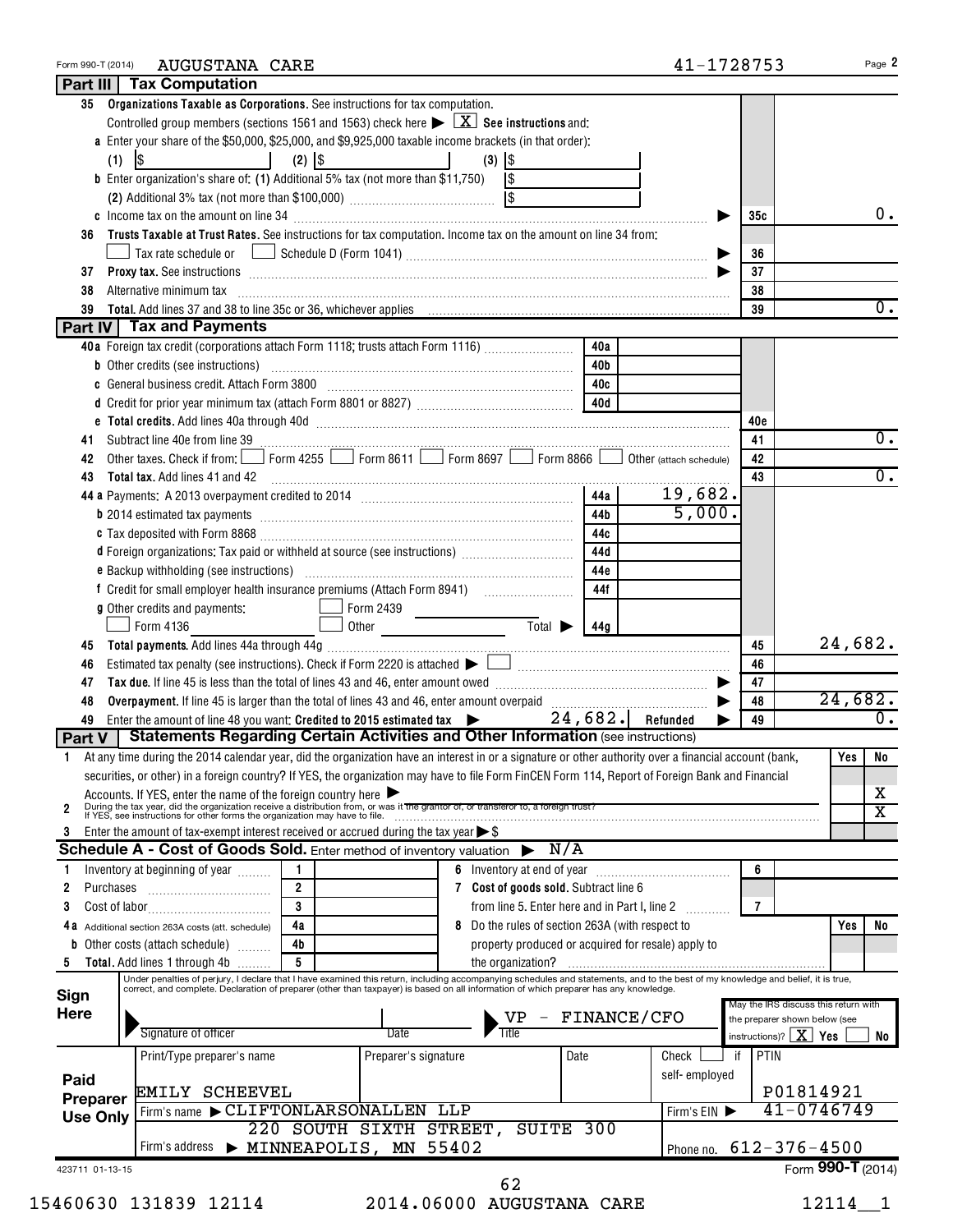Form 990-T (2014) Page AUGUSTANA CARE 41-1728753  ${\bf S}$ chedule C - Rent Income (From Real Property and Personal Property Leased With Real Property)<sup>(see instructions)</sup>

1. Description of property

| (1)<br>(2)                                                                                                                |                                   |                                              |                                                                                                                                                     |                                     |                                                                                  |    |                                                                                                  |
|---------------------------------------------------------------------------------------------------------------------------|-----------------------------------|----------------------------------------------|-----------------------------------------------------------------------------------------------------------------------------------------------------|-------------------------------------|----------------------------------------------------------------------------------|----|--------------------------------------------------------------------------------------------------|
| (3)                                                                                                                       |                                   |                                              |                                                                                                                                                     |                                     |                                                                                  |    |                                                                                                  |
| (4)                                                                                                                       |                                   |                                              |                                                                                                                                                     |                                     |                                                                                  |    |                                                                                                  |
|                                                                                                                           | 2.                                | Rent received or accrued                     |                                                                                                                                                     |                                     |                                                                                  |    |                                                                                                  |
| (a) From personal property (if the percentage of<br>rent for personal property is more than<br>10% but not more than 50%) |                                   |                                              | (b) From real and personal property (if the percentage<br>of rent for personal property exceeds 50% or if<br>the rent is based on profit or income) |                                     |                                                                                  |    | 3(a) Deductions directly connected with the income in<br>columns 2(a) and 2(b) (attach schedule) |
| (1)                                                                                                                       |                                   |                                              |                                                                                                                                                     |                                     |                                                                                  |    |                                                                                                  |
| (2)                                                                                                                       |                                   |                                              |                                                                                                                                                     |                                     |                                                                                  |    |                                                                                                  |
| (3)                                                                                                                       |                                   |                                              |                                                                                                                                                     |                                     |                                                                                  |    |                                                                                                  |
| (4)                                                                                                                       |                                   |                                              |                                                                                                                                                     |                                     |                                                                                  |    |                                                                                                  |
| Total                                                                                                                     | $\overline{0}$ .                  | Total                                        |                                                                                                                                                     | 0.                                  |                                                                                  |    |                                                                                                  |
| (c) Total income. Add totals of columns 2(a) and 2(b). Enter                                                              |                                   |                                              |                                                                                                                                                     | 0.                                  | (b) Total deductions.<br>Enter here and on page 1,<br>Part I, line 6, column (B) |    | 0.                                                                                               |
| <b>Schedule E - Unrelated Debt-Financed Income (see instructions)</b>                                                     |                                   |                                              |                                                                                                                                                     |                                     |                                                                                  |    |                                                                                                  |
|                                                                                                                           |                                   |                                              | 2. Gross income from                                                                                                                                |                                     |                                                                                  |    | 3. Deductions directly connected with or allocable<br>to debt-financed property                  |
| 1. Description of debt-financed property                                                                                  |                                   |                                              | or allocable to debt-<br>financed property                                                                                                          |                                     | (a) Straight line depreciation                                                   |    | (b) Other deductions                                                                             |
|                                                                                                                           |                                   |                                              |                                                                                                                                                     |                                     | (attach schedule)<br><b>STATEMENT</b>                                            | 4  | (attach schedule)<br>STATEMENT<br>5                                                              |
|                                                                                                                           |                                   |                                              |                                                                                                                                                     |                                     |                                                                                  |    |                                                                                                  |
| (1)<br>(2)                                                                                                                |                                   |                                              |                                                                                                                                                     |                                     |                                                                                  |    |                                                                                                  |
| (3)                                                                                                                       |                                   |                                              |                                                                                                                                                     |                                     |                                                                                  |    |                                                                                                  |
| <b>STATEMENT</b><br>SEE<br>3<br>(4)                                                                                       |                                   |                                              |                                                                                                                                                     |                                     |                                                                                  |    |                                                                                                  |
| 4. Amount of average acquisition                                                                                          |                                   | 5. Average adjusted basis                    | 6. Column 4 divided                                                                                                                                 |                                     | 7. Gross income                                                                  |    | 8. Allocable deductions                                                                          |
| debt on or allocable to debt-financed<br>property (attach schedule)                                                       |                                   | of or allocable to<br>debt-financed property | by column 5                                                                                                                                         |                                     | reportable (column<br>2 x column 6)                                              |    | (column 6 x total of columns<br>$3(a)$ and $3(b)$                                                |
| STATEMENT<br>6                                                                                                            | STATEMENT <sup>e)</sup>           |                                              |                                                                                                                                                     |                                     |                                                                                  |    |                                                                                                  |
| (1)                                                                                                                       |                                   |                                              |                                                                                                                                                     | $\%$                                |                                                                                  |    |                                                                                                  |
| (2)                                                                                                                       |                                   |                                              |                                                                                                                                                     | $\frac{0}{0}$                       |                                                                                  |    |                                                                                                  |
| (3)                                                                                                                       |                                   |                                              |                                                                                                                                                     | $\frac{0}{0}$                       |                                                                                  |    |                                                                                                  |
| (4)                                                                                                                       |                                   |                                              |                                                                                                                                                     | $\%$                                |                                                                                  |    |                                                                                                  |
|                                                                                                                           |                                   |                                              |                                                                                                                                                     |                                     | Enter here and on page 1,<br>Part I, line 7, column (A).                         |    | Enter here and on page 1,<br>Part I, line 7, column (B).                                         |
| Totals                                                                                                                    |                                   |                                              |                                                                                                                                                     |                                     | 58, 188.                                                                         |    | 96,490.                                                                                          |
|                                                                                                                           |                                   |                                              |                                                                                                                                                     |                                     |                                                                                  |    | σ.                                                                                               |
| Schedule F - Interest, Annuities, Royalties, and Rents From Controlled Organizations (see instructions)                   |                                   |                                              |                                                                                                                                                     |                                     |                                                                                  |    |                                                                                                  |
|                                                                                                                           |                                   |                                              | <b>Exempt Controlled Organizations</b>                                                                                                              |                                     |                                                                                  |    |                                                                                                  |
| 1. Name of controlled organization                                                                                        | 2.                                |                                              | 3.                                                                                                                                                  | 4.                                  | 5. Part of column 4 that is                                                      |    | 6. Deductions directly                                                                           |
|                                                                                                                           | Employer identification<br>number |                                              | Net unrelated income<br>(loss) (see instructions)                                                                                                   | Total of specified<br>payments made | included in the controlling<br>organization's gross income                       |    | connected with income<br>in column 5                                                             |
|                                                                                                                           |                                   |                                              |                                                                                                                                                     |                                     |                                                                                  |    |                                                                                                  |
| (1)                                                                                                                       |                                   |                                              |                                                                                                                                                     |                                     |                                                                                  |    |                                                                                                  |
| (2)                                                                                                                       |                                   |                                              |                                                                                                                                                     |                                     |                                                                                  |    |                                                                                                  |
| (3)                                                                                                                       |                                   |                                              |                                                                                                                                                     |                                     |                                                                                  |    |                                                                                                  |
| (4)<br>Nonexempt Controlled Organizations                                                                                 |                                   |                                              |                                                                                                                                                     |                                     |                                                                                  |    |                                                                                                  |
| 7. Taxable Income                                                                                                         | 8. Net unrelated income (loss)    |                                              | 9. Total of specified payments                                                                                                                      |                                     | 10. Part of column 9 that is included                                            |    | 11. Deductions directly connected                                                                |
|                                                                                                                           | (see instructions)                |                                              | made                                                                                                                                                |                                     | in the controlling organization's<br>gross income                                |    | with income in column 10                                                                         |
|                                                                                                                           |                                   |                                              |                                                                                                                                                     |                                     |                                                                                  |    |                                                                                                  |
| (1)                                                                                                                       |                                   |                                              |                                                                                                                                                     |                                     |                                                                                  |    |                                                                                                  |
| (2)                                                                                                                       |                                   |                                              |                                                                                                                                                     |                                     |                                                                                  |    |                                                                                                  |
| (3)                                                                                                                       |                                   |                                              |                                                                                                                                                     |                                     |                                                                                  |    |                                                                                                  |
| (4)                                                                                                                       |                                   |                                              |                                                                                                                                                     |                                     |                                                                                  |    |                                                                                                  |
|                                                                                                                           |                                   |                                              |                                                                                                                                                     |                                     | Add columns 5 and 10.<br>Enter here and on page 1, Part I,                       |    | Add columns 6 and 11.<br>Enter here and on page 1, Part I,                                       |
|                                                                                                                           |                                   |                                              |                                                                                                                                                     |                                     | line 8, column (A).                                                              |    | line 8, column (B).                                                                              |
|                                                                                                                           |                                   |                                              |                                                                                                                                                     |                                     |                                                                                  | 0. | 0.                                                                                               |
| 423721 01-13-15                                                                                                           |                                   |                                              |                                                                                                                                                     |                                     |                                                                                  |    | Form 990-T (2014)                                                                                |
|                                                                                                                           |                                   |                                              | 63                                                                                                                                                  |                                     |                                                                                  |    |                                                                                                  |

15460630 131839 12114 2014.06000 AUGUSTANA CARE 12114\_1 **03**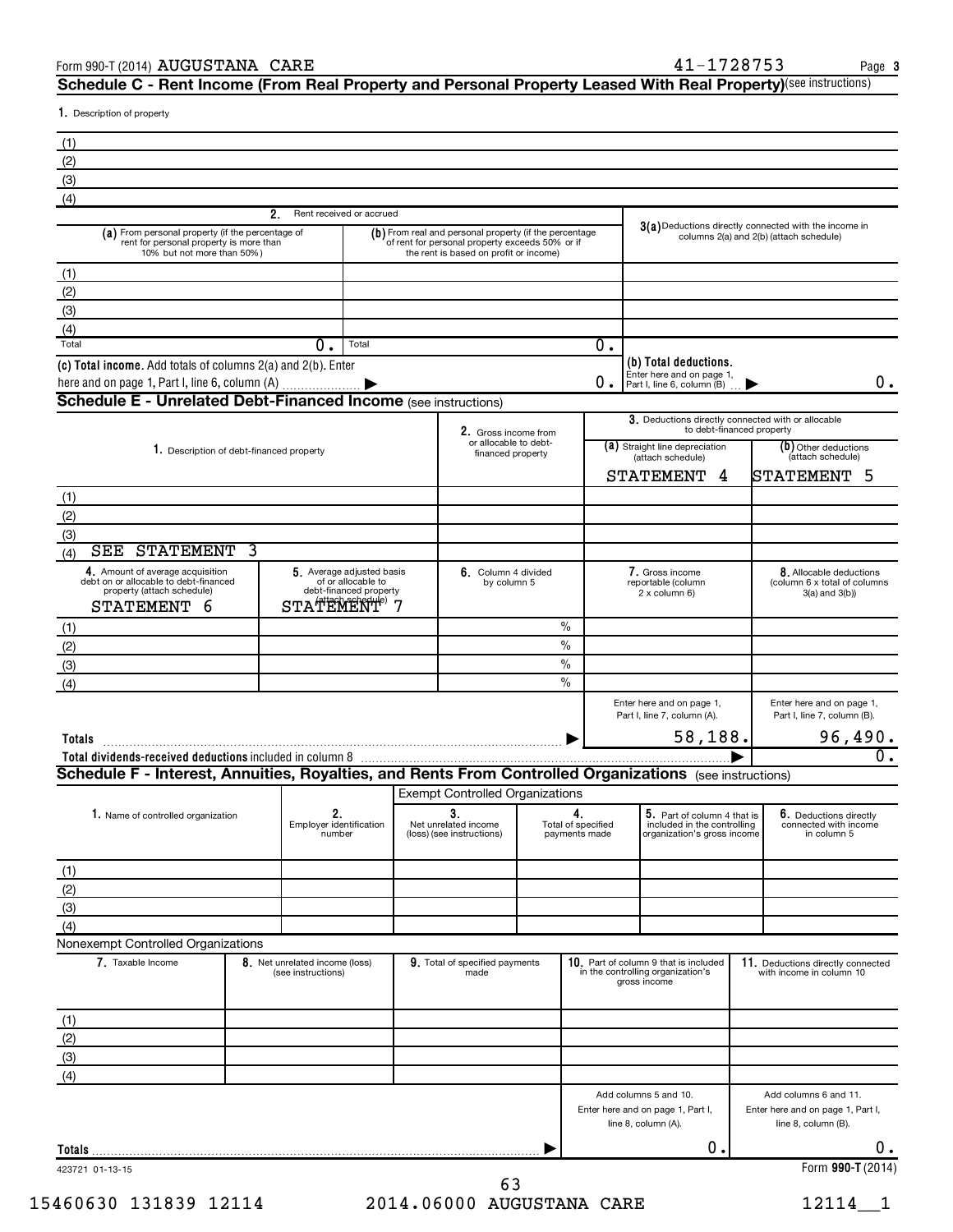#### Form 990-T (2014) Page AUGUSTANA CARE 41-1728753

**4**

# **Schedule G - Investment Income of a Section 501(c)(7), (9), or (17) Organization**

(see instructions)

| 1. Description of income                                                     | 2. Amount of income                                      | 3. Deductions<br>directly connected<br>(attach schedule) | 4. Set-asides<br>(attach schedule) | 5. Total deductions<br>and set-asides<br>(col. 3 plus col. 4) |  |  |  |  |  |  |  |
|------------------------------------------------------------------------------|----------------------------------------------------------|----------------------------------------------------------|------------------------------------|---------------------------------------------------------------|--|--|--|--|--|--|--|
| (1)                                                                          |                                                          |                                                          |                                    |                                                               |  |  |  |  |  |  |  |
| (2)                                                                          |                                                          |                                                          |                                    |                                                               |  |  |  |  |  |  |  |
| (3)                                                                          |                                                          |                                                          |                                    |                                                               |  |  |  |  |  |  |  |
| (4)                                                                          |                                                          |                                                          |                                    |                                                               |  |  |  |  |  |  |  |
|                                                                              | Enter here and on page 1.<br>Part I, line 9, column (A). |                                                          |                                    | Enter here and on page 1,<br>Part I, line 9, column (B).      |  |  |  |  |  |  |  |
| Totals                                                                       | $0 \cdot$                                                |                                                          |                                    |                                                               |  |  |  |  |  |  |  |
| Schedule I - Exploited Exempt Activity Income, Other Than Advertising Income |                                                          |                                                          |                                    |                                                               |  |  |  |  |  |  |  |

(see instructions)

| 1. Description of<br>exploited activity | 2. Gross<br>unrelated business<br>income from<br>trade or business | $3.$ Expenses<br>directly connected<br>with production<br>of unrelated<br>business income | 4. Net income (loss)<br>from unrelated trade or<br>business (column 2<br>minus column 3). If a<br>gain, compute cols. 5<br>through 7. | 5. Gross income<br>from activity that<br>is not unrelated<br>business income | 6. Expenses<br>attributable to<br>column 5 | 7. Excess exempt<br>expenses (column<br>6 minus column 5.<br>but not more than<br>column 4). |
|-----------------------------------------|--------------------------------------------------------------------|-------------------------------------------------------------------------------------------|---------------------------------------------------------------------------------------------------------------------------------------|------------------------------------------------------------------------------|--------------------------------------------|----------------------------------------------------------------------------------------------|
| (1)                                     |                                                                    |                                                                                           |                                                                                                                                       |                                                                              |                                            |                                                                                              |
| (2)                                     |                                                                    |                                                                                           |                                                                                                                                       |                                                                              |                                            |                                                                                              |
| (3)                                     |                                                                    |                                                                                           |                                                                                                                                       |                                                                              |                                            |                                                                                              |
| (4)                                     |                                                                    |                                                                                           |                                                                                                                                       |                                                                              |                                            |                                                                                              |
|                                         | Enter here and on<br>page 1, Part I,<br>line 10, col. (A).         | Enter here and on<br>page 1, Part I,<br>line 10, col. (B).                                |                                                                                                                                       |                                                                              |                                            | Enter here and<br>on page 1,<br>Part II, line 26.                                            |
| Totals                                  | о.                                                                 | U.I                                                                                       |                                                                                                                                       |                                                                              |                                            |                                                                                              |
| Schedule J - Advertising Income         |                                                                    | $(0.000)$ inetructional                                                                   |                                                                                                                                       |                                                                              |                                            |                                                                                              |

(see instructions) **Advertising income** 

**Part I Income From Periodicals Reported on a Consolidated Basis**

| 1. Name of periodical                  | 2. Gross<br>advertising<br>income                                                                    | $3.$ Direct<br>advertising costs | 4. Advertising gain<br>or (loss) (col. 2 minus<br>col. 3). If a gain, compute<br>cols. 5 through 7. | 5. Circulation<br>income | 6. Readership<br>costs | 7. Excess readership<br>costs (column 6 minus<br>column 5, but not more<br>than column 4). |  |  |  |  |  |  |
|----------------------------------------|------------------------------------------------------------------------------------------------------|----------------------------------|-----------------------------------------------------------------------------------------------------|--------------------------|------------------------|--------------------------------------------------------------------------------------------|--|--|--|--|--|--|
| (1)                                    |                                                                                                      |                                  |                                                                                                     |                          |                        |                                                                                            |  |  |  |  |  |  |
| (2)                                    |                                                                                                      |                                  |                                                                                                     |                          |                        |                                                                                            |  |  |  |  |  |  |
| (3)                                    |                                                                                                      |                                  |                                                                                                     |                          |                        |                                                                                            |  |  |  |  |  |  |
| (4)                                    |                                                                                                      |                                  |                                                                                                     |                          |                        |                                                                                            |  |  |  |  |  |  |
| Totals (carry to Part II, line $(5)$ ) | о.                                                                                                   | Ο.                               |                                                                                                     |                          |                        |                                                                                            |  |  |  |  |  |  |
| Part II                                | Income From Periodicals Reported on a Separate Basis (For each periodical listed in Part II, fill in |                                  |                                                                                                     |                          |                        |                                                                                            |  |  |  |  |  |  |

columns 2 through 7 on a line-by-line basis.)

| 1. Name of periodical                                                                                                    | 2. Gross<br>advertising<br>income |  | 3. Direct<br>advertising costs | 4. Advertising gain<br>or (loss) (col. 2 minus<br>col. 3). If a gain, compute<br>cols. 5 through 7. |  | 5. Circulation<br>income                     |               | 6. Readership<br>costs | 7. Excess readership<br>costs (column 6 minus<br>column 5, but not more<br>than column 4). |
|--------------------------------------------------------------------------------------------------------------------------|-----------------------------------|--|--------------------------------|-----------------------------------------------------------------------------------------------------|--|----------------------------------------------|---------------|------------------------|--------------------------------------------------------------------------------------------|
| (1)                                                                                                                      |                                   |  |                                |                                                                                                     |  |                                              |               |                        |                                                                                            |
| (2)                                                                                                                      |                                   |  |                                |                                                                                                     |  |                                              |               |                        |                                                                                            |
| (3)                                                                                                                      |                                   |  |                                |                                                                                                     |  |                                              |               |                        |                                                                                            |
| (4)                                                                                                                      |                                   |  |                                |                                                                                                     |  |                                              |               |                        |                                                                                            |
| <b>Totals from Part I</b>                                                                                                | О.                                |  | 0.                             |                                                                                                     |  |                                              |               |                        | 0.                                                                                         |
| Enter here and on<br>Enter here and on<br>page 1, Part I,<br>page 1, Part I,<br>line 11, col. (A).<br>line 11, col. (B). |                                   |  |                                |                                                                                                     |  |                                              |               |                        | Enter here and<br>on page 1,<br>Part II, line 27.                                          |
| Totals, Part II (lines 1-5)                                                                                              | 0.                                |  | 0.                             |                                                                                                     |  |                                              |               |                        | 0.                                                                                         |
| Schedule K - Compensation of Officers, Directors, and Trustees (see instructions)                                        |                                   |  |                                |                                                                                                     |  |                                              |               |                        |                                                                                            |
| 1. Name                                                                                                                  |                                   |  |                                | 2. Title                                                                                            |  | 3. Percent of<br>time devoted to<br>business |               |                        | 4. Compensation attributable<br>to unrelated business                                      |
| (1)                                                                                                                      |                                   |  |                                |                                                                                                     |  |                                              | $\%$          |                        |                                                                                            |
| (2)                                                                                                                      |                                   |  |                                |                                                                                                     |  |                                              | $\frac{0}{0}$ |                        |                                                                                            |
| (3)                                                                                                                      |                                   |  |                                |                                                                                                     |  |                                              | $\%$          |                        |                                                                                            |
| (4)                                                                                                                      |                                   |  |                                |                                                                                                     |  |                                              | $\frac{0}{0}$ |                        |                                                                                            |
| Total. Enter here and on page 1, Part II, line 14                                                                        |                                   |  |                                |                                                                                                     |  |                                              |               |                        | 0.                                                                                         |
|                                                                                                                          |                                   |  |                                |                                                                                                     |  |                                              |               |                        | Form 990-T (2014)                                                                          |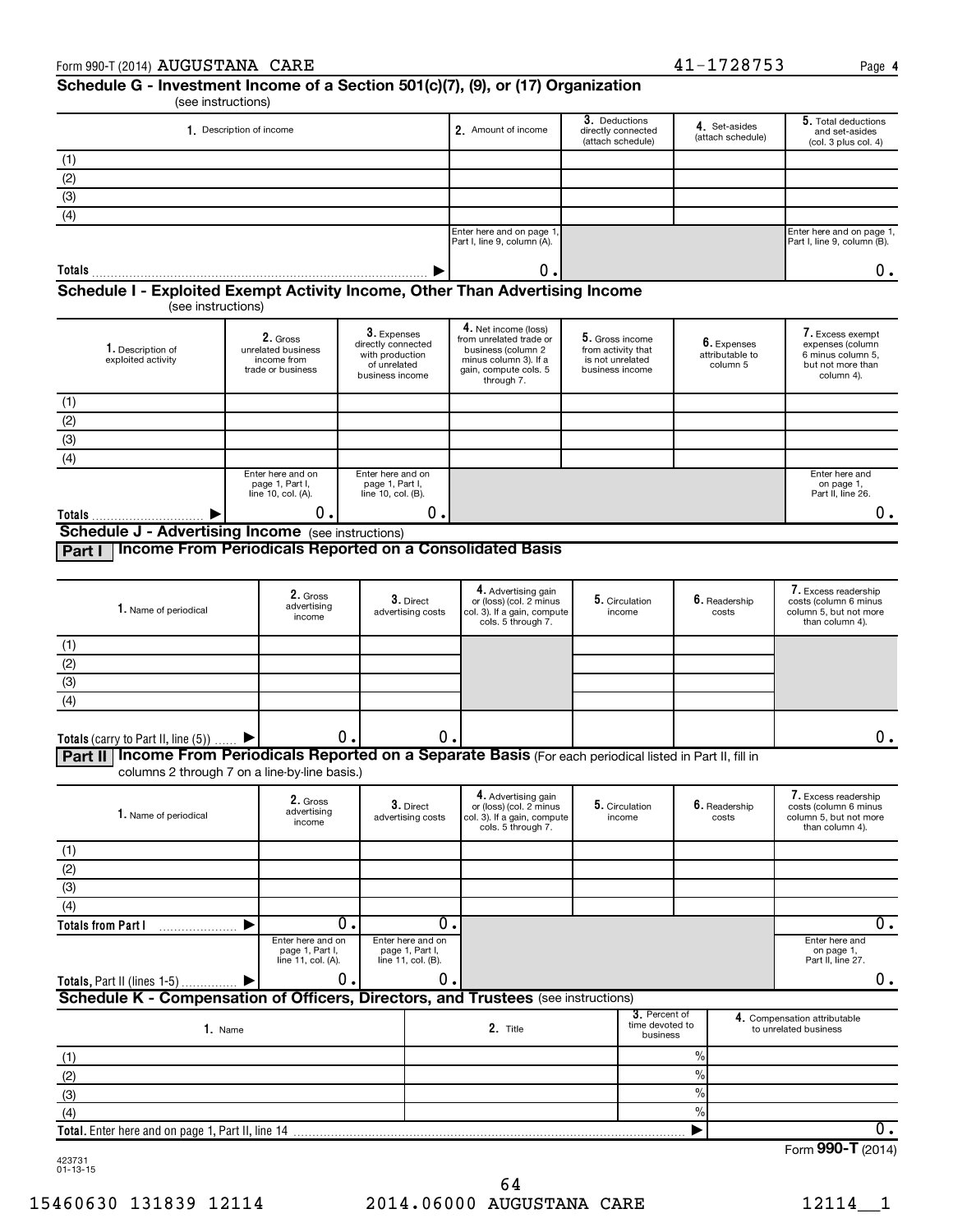| <b>SCHEDULE O</b><br>(Form 1120)<br>(Rev. December 2012)<br>Department of the Treasury<br>Internal Revenue Service                                                        | <b>Consent Plan and Apportionment Schedule</b><br>for a Controlled Group<br>Attach to Form 1120, 1120-C, 1120-F, 1120-FSC, 1120-L, 1120-PC, 1120-REIT, or 1120-RIC.<br>Information about Schedule 0 (Form 1120) and its instructions is available at www.irs.gov/form1120.                                                                                                                                                                                                                                                                                                                                                                                                                                                                                   |       | OMB No. 1545-0123                     |
|---------------------------------------------------------------------------------------------------------------------------------------------------------------------------|--------------------------------------------------------------------------------------------------------------------------------------------------------------------------------------------------------------------------------------------------------------------------------------------------------------------------------------------------------------------------------------------------------------------------------------------------------------------------------------------------------------------------------------------------------------------------------------------------------------------------------------------------------------------------------------------------------------------------------------------------------------|-------|---------------------------------------|
| Name                                                                                                                                                                      |                                                                                                                                                                                                                                                                                                                                                                                                                                                                                                                                                                                                                                                                                                                                                              |       | <b>Employer identification number</b> |
| <b>AUGUSTANA CARE</b>                                                                                                                                                     |                                                                                                                                                                                                                                                                                                                                                                                                                                                                                                                                                                                                                                                                                                                                                              |       | 41-1728753                            |
| Part I                                                                                                                                                                    | <b>Apportionment Plan Information</b>                                                                                                                                                                                                                                                                                                                                                                                                                                                                                                                                                                                                                                                                                                                        |       |                                       |
| 1 Type of controlled group:<br>Parent-subsidiary group<br>a<br>Brother-sister group<br>b<br>$\lfloor x \rfloor$ Combined group<br>c<br>Life insurance companies only<br>d |                                                                                                                                                                                                                                                                                                                                                                                                                                                                                                                                                                                                                                                                                                                                                              |       |                                       |
| <b>a</b> $X$ For the entire year.<br>From<br>b                                                                                                                            | 2 This corporation has been a member of this group:<br><b>Example 20</b> Section 2016 <b>Participants</b> 3 Section 3 Section 3 Section 3 Section 3 Section 3 Section 3 Section 3 Section 3 Section 3 Section 3 Section 3 Section 3 Section 3 Section 3 Section 3 Section 3 Section 3 Section 3                                                                                                                                                                                                                                                                                                                                                                                                                                                              |       |                                       |
| 3 This corporation consents and represents to:<br>b<br>years.<br>adopting an apportionment plan.<br>d<br>succeeding tax years.                                            | <b>a</b> $X$ Adopt an apportionment plan. All the other members of this group are adopting an apportionment plan effective for<br>the current tax year which ends on $SEPTEMBER$ 30, $2015$ , and for all succeeding tax years.<br>Amend the current apportionment plan. All the other members of this group are currently amending a previously<br>adopted plan, which was in effect for the tax year ending<br>, and for all succeeding tax<br>Terminate the current apportionment plan and not adopt a new plan. All the other members of this group are not<br>Terminate the current apportionment plan and adopt a new plan. All the other members of this group are adopting<br>an apportionment plan effective for the current tax year which ends on |       |                                       |
| plan was:<br>a<br>b                                                                                                                                                       | 4 If you checked box 3c or 3d above, check the applicable box below to indicate if the termination of the current apportionment<br>Elected by the component members of the group.<br>Required for the component members of the group.<br>5 If you did not check a box on line 3 above, check the applicable box below concerning the status of the group's                                                                                                                                                                                                                                                                                                                                                                                                   |       |                                       |
| apportionment plan (see instructions).<br>a<br>for all succeeding tax years.                                                                                              | No apportionment plan is in effect and none is being adopted.<br>An apportionment plan is already in effect. It was adopted for the tax year ending                                                                                                                                                                                                                                                                                                                                                                                                                                                                                                                                                                                                          | , and |                                       |
| instructions.<br>Yes.<br>a<br>(i)<br>On<br>(ii)                                                                                                                           | 6 If all the members of this group are adopting a plan or amending the current plan for a tax year after the due date<br>(including extensions) of the tax return for this corporation, is there at least one year remaining on the statute of limitations<br>from the date this corporation filed its amended return for such tax year for assessing any resulting deficiency? See<br>The statute of limitations for this year will expire on<br>, this corporation entered into an agreement with the<br>Internal Revenue Service to extend the statute of limitations for purposes of assessment until                                                                                                                                                    |       |                                       |
| b                                                                                                                                                                         | No. The members may not adopt or amend an apportionment plan.<br>7 Required information and elections for component members. Check the applicable box(es) (see instructions).                                                                                                                                                                                                                                                                                                                                                                                                                                                                                                                                                                                |       |                                       |
| a<br>amount of its taxable income.<br>b<br>C                                                                                                                              | The corporation will determine its tax liability by applying the maximum tax rate imposed by section 11 to the entire<br>The corporation and the other members of the group elect the FIFO method (rather than defaulting to the<br>proportionate method) for allocating the additional taxes for the group imposed by section $11(b)(1)$ .<br>The corporation has a short tax year that does not include December 31.                                                                                                                                                                                                                                                                                                                                       |       |                                       |
|                                                                                                                                                                           | For Paperwork Reduction Act Notice, see Instructions for Form 1120.                                                                                                                                                                                                                                                                                                                                                                                                                                                                                                                                                                                                                                                                                          |       | Schedule 0 (Form 1120) (Rev. 12-2012) |
| 413335 05-01-14 JWA                                                                                                                                                       | C E                                                                                                                                                                                                                                                                                                                                                                                                                                                                                                                                                                                                                                                                                                                                                          |       |                                       |

15460630 131839 12114 2014.06000 AUGUSTANA CARE 12114\_\_1 65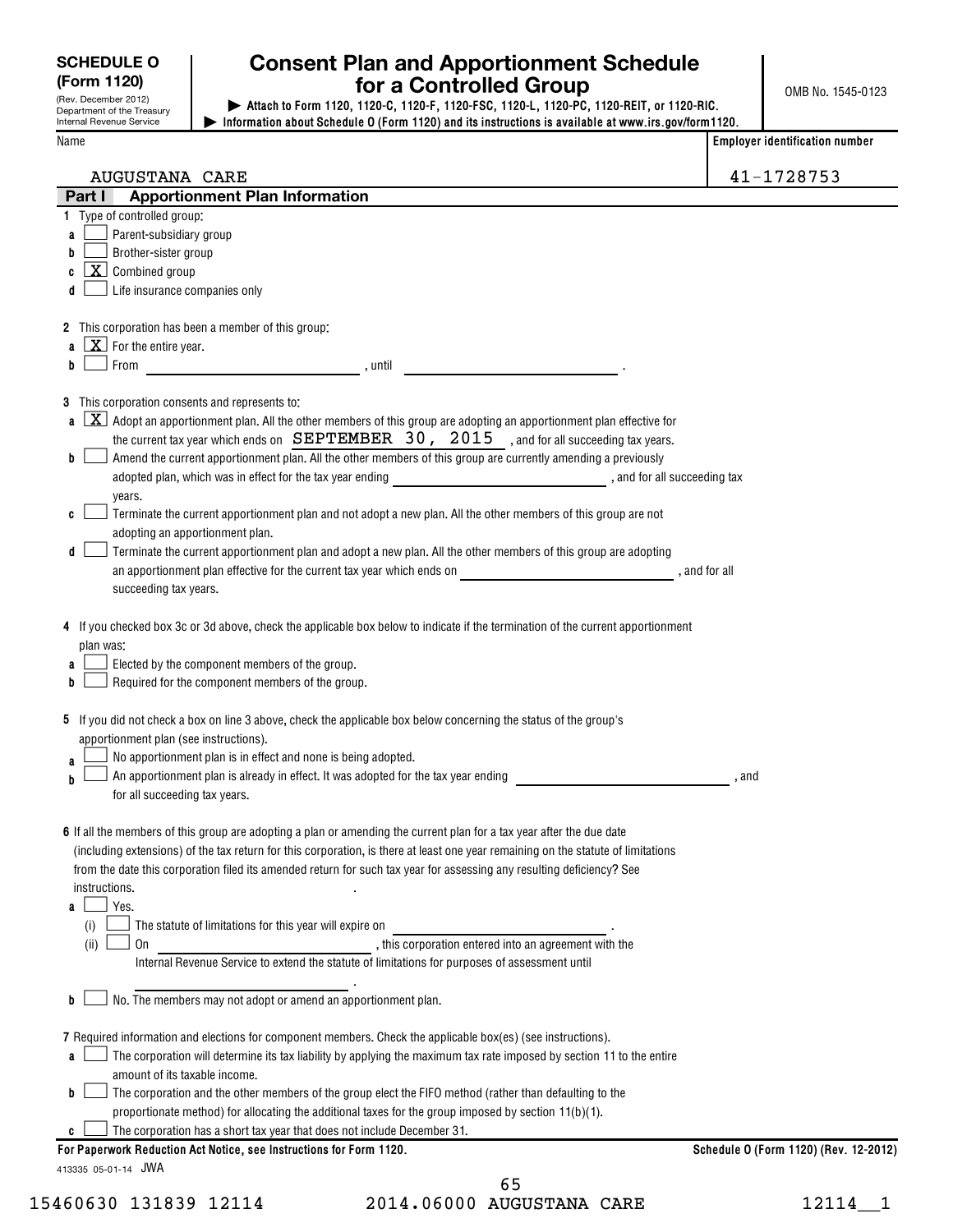#### **Part II Taxable Income Apportionment**  (See instructions)

**Caution:**  Each total in Part II, column (g) for each component member must equal taxable income from Form 1120, page 1, line 30 or the comparable line of such member's tax return.

| (a)                                                       |                | (b)       |               |                                                   | Taxable Income Amount Allocated to<br><b>Each Bracket</b> |                                                                                                                                                                                                                                                                                                                                                                                      |                                                  |
|-----------------------------------------------------------|----------------|-----------|---------------|---------------------------------------------------|-----------------------------------------------------------|--------------------------------------------------------------------------------------------------------------------------------------------------------------------------------------------------------------------------------------------------------------------------------------------------------------------------------------------------------------------------------------|--------------------------------------------------|
| Group member's name and<br>employer identification number |                |           | $(c)$<br>15%  | $\begin{array}{c} \text{(d)} \\ 25\% \end{array}$ | <b>(e)</b><br>34%                                         | $^{(f)}_{35\%}$                                                                                                                                                                                                                                                                                                                                                                      | (g)<br>Total (add<br>columns<br>(c) through (f)) |
| $\mathbf{1}$<br>AUGUSTANA CARE                            | 41-1728753     | $15 - 09$ | 0.            | 0.                                                | 0                                                         |                                                                                                                                                                                                                                                                                                                                                                                      | $0$ .                                            |
| $\overline{2}$<br>AUGUSTANA SENIOR DEVELOPMENT            | $26 - 4136110$ | $15 - 09$ | 50,000.       | 25,000.                                           | 33,222.                                                   |                                                                                                                                                                                                                                                                                                                                                                                      | 108,222.                                         |
| $\overline{\mathbf{3}}$<br>AUGUSTANA COMMUNITY PARTNERS   | 41-1783680     | $15 - 09$ | $\mathbf{0}$  | $\mathbf{0}$                                      | 0                                                         |                                                                                                                                                                                                                                                                                                                                                                                      | $\mathbf 0$ .                                    |
| $\overline{4}$<br>AUGUSTANA CHAPEL VIEW HOMES, INC.       | 41-0693953     | $15 - 09$ | 0.            | $\mathbf 0$ .                                     | 0                                                         |                                                                                                                                                                                                                                                                                                                                                                                      | $\mathbf 0$ .                                    |
| $\overline{5}$<br>AUGUSTANA CARE SERVICES                 | 41-1806946     | $15 - 09$ | $\mathbf 0$ . | $\mathbf{0}$ .                                    | 0                                                         |                                                                                                                                                                                                                                                                                                                                                                                      | $\mathfrak o$ .                                  |
| $\overline{6}$                                            |                |           |               |                                                   |                                                           |                                                                                                                                                                                                                                                                                                                                                                                      |                                                  |
| $\overline{\phantom{a}}$                                  |                |           |               |                                                   |                                                           |                                                                                                                                                                                                                                                                                                                                                                                      |                                                  |
| $\overline{\mathbf{8}}$                                   |                |           |               |                                                   |                                                           |                                                                                                                                                                                                                                                                                                                                                                                      |                                                  |
| $\overline{9}$                                            |                |           |               |                                                   |                                                           |                                                                                                                                                                                                                                                                                                                                                                                      |                                                  |
| 10                                                        |                |           |               |                                                   |                                                           |                                                                                                                                                                                                                                                                                                                                                                                      |                                                  |
| $\overline{11}$                                           |                |           |               |                                                   |                                                           |                                                                                                                                                                                                                                                                                                                                                                                      |                                                  |
| $\overline{12}$                                           |                |           |               |                                                   |                                                           |                                                                                                                                                                                                                                                                                                                                                                                      |                                                  |
| <b>Total</b>                                              |                |           | 50,000.       | 25,000.                                           | 33,222.                                                   | $\overline{1}$ $\overline{1}$ $\overline{2}$ $\overline{1}$ $\overline{2}$ $\overline{3}$ $\overline{1}$ $\overline{2}$ $\overline{3}$ $\overline{1}$ $\overline{2}$ $\overline{3}$ $\overline{1}$ $\overline{2}$ $\overline{3}$ $\overline{1}$ $\overline{2}$ $\overline{3}$ $\overline{1}$ $\overline{2}$ $\overline{3}$ $\overline{3}$ $\overline{1}$ $\overline{2}$ $\overline{$ | 108,222.<br>$\overline{A}$                       |

**Schedule O (Form 1120) (Rev. 12-2012)**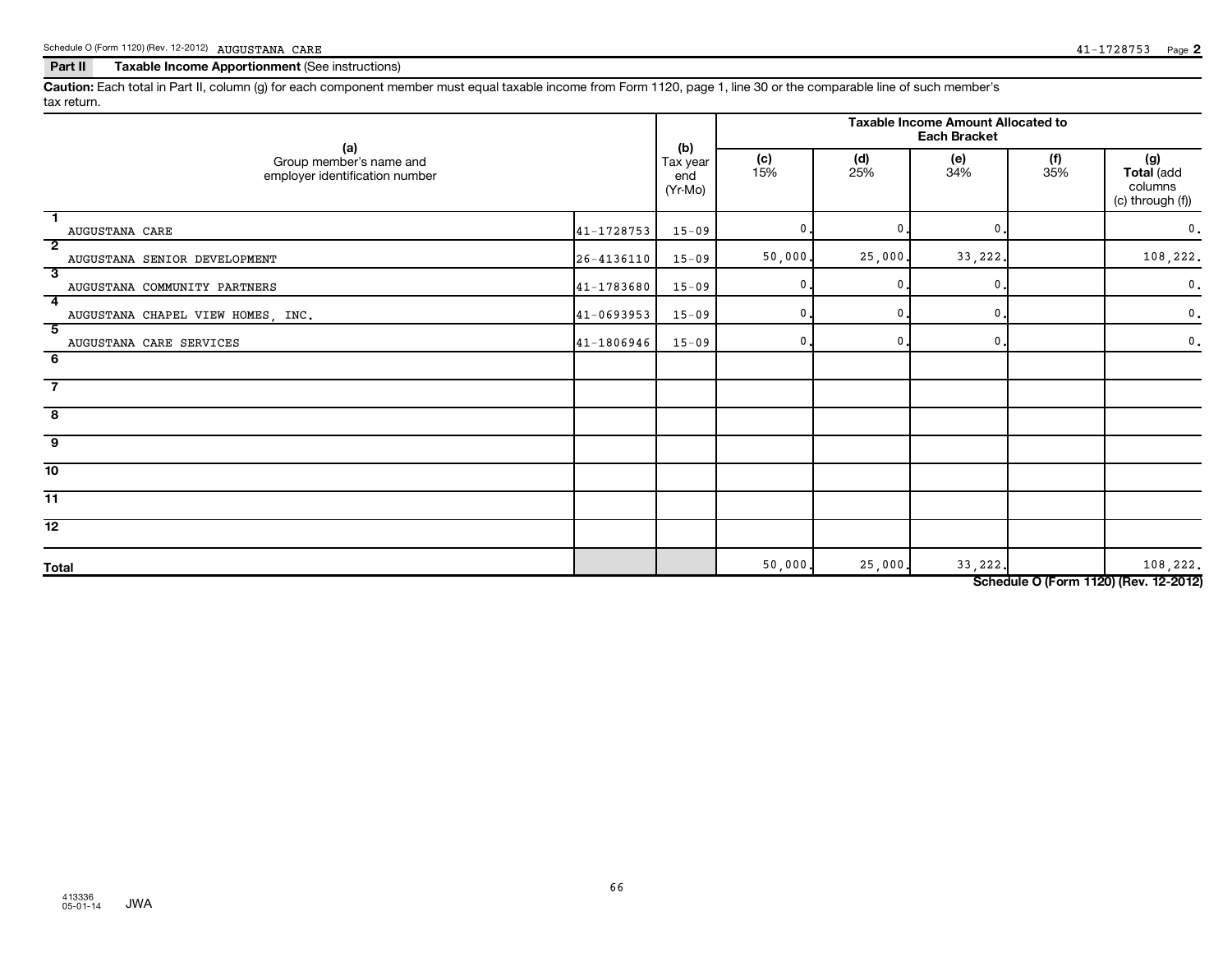**Total**

|                                   |            | <b>Income Tax Apportionment</b> |                |            |           |           |                                                                         |
|-----------------------------------|------------|---------------------------------|----------------|------------|-----------|-----------|-------------------------------------------------------------------------|
| (a)<br>Group member's name        | (b)<br>15% | (c)<br>25%                      | (d)<br>34%     | (e)<br>35% | (f)<br>5% | (g)<br>3% | (h)<br><b>Total income</b><br>tax<br>(combine lines<br>(b) through (g)) |
| <b>AUGUSTANA CARE</b>             |            |                                 | <sup>0</sup>   |            |           |           |                                                                         |
| AUGUSTANA SENIOR DEVELOPMENT      | 7,500.     | 6, 250.                         | 11,295.        |            | 411       |           | 25,456.                                                                 |
| AUGUSTANA COMMUNITY PARTNERS      |            |                                 | 0              |            |           |           |                                                                         |
| AUGUSTANA CHAPEL VIEW HOMES, INC. |            |                                 | $\Omega$       |            |           |           |                                                                         |
| AUGUSTANA CARE SERVICES           | $\Omega$   | 0                               | $\mathbf{0}$ . |            |           |           |                                                                         |
| 6                                 |            |                                 |                |            |           |           |                                                                         |

**Schedule O (Form 1120) (Rev. 12-2012)**

7,500. 6,250. 11,295. 11.295. 11.1. 411. 25,456.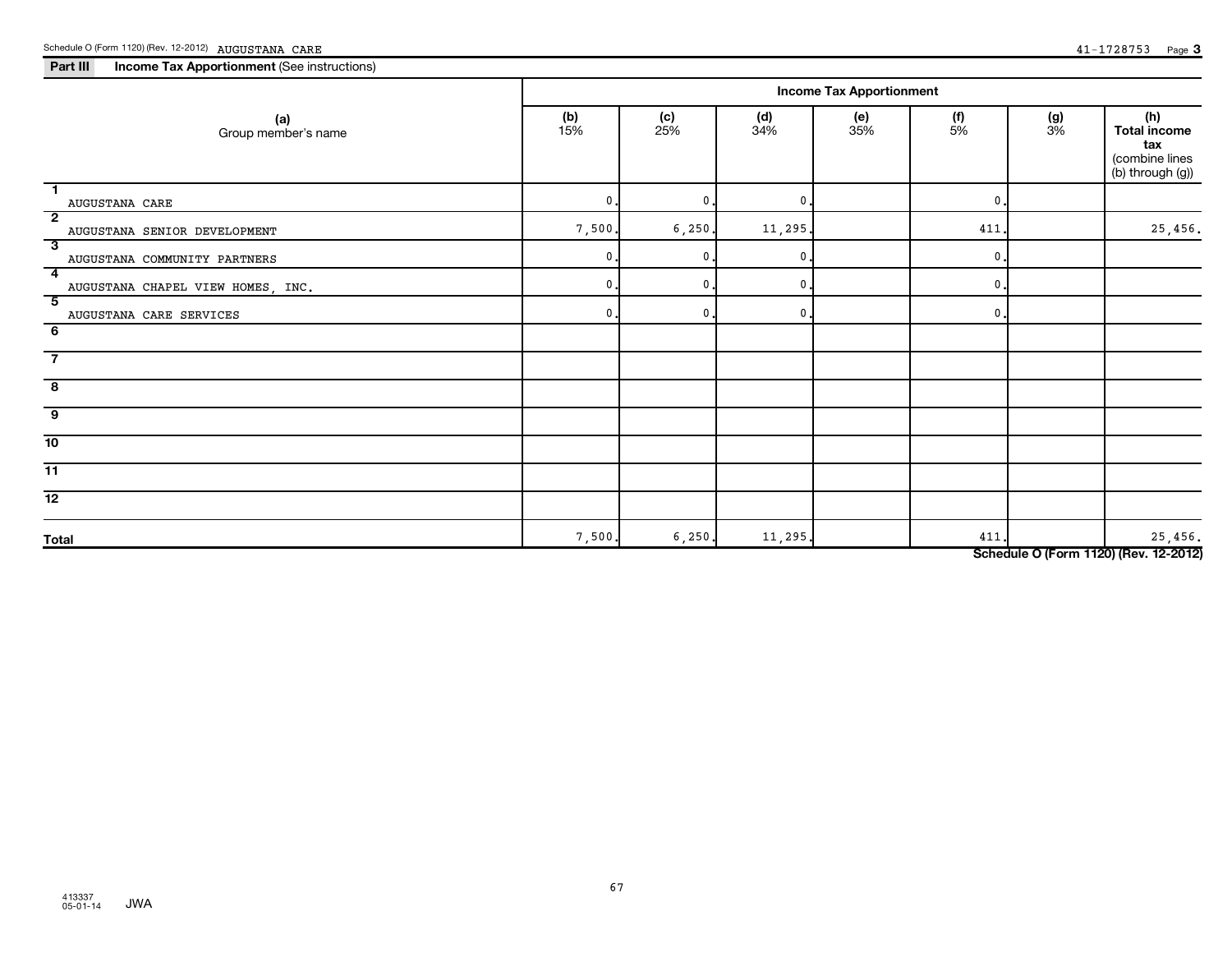### ~~~~~~~~~~~~~~~~~~~~~~~~~~~~~~~~~~~~~~~~~~~~~~~~~~~~~~~~~~~~~~~~~~~~~~~~~~~~~~ FORM 990-T DESCRIPTION OF ORGANIZATION'S PRIMARY UNRELATED STATEMENT 1 BUSINESS ACTIVITY }}}}}}}}}}}}}}}}}}}}}}}}}}}}}}}}}}}}}}}}}}}}}}}}}}}}}}}}}}}}}}}}}}}}}}}}}}}}}}

}}}}}}}}}}}}}}} }}}}}}}}}}

#### ADMINISTRATIVE AND MANAGEMENT CONSULTING AND REAL ESTATE RENTAL

TO FORM 990-T, PAGE 1

| FORM $990-T$                                                                                                                                                                                                                                                                           | OTHER DEDUCTIONS | 2<br><b>STATEMENT</b>                                                                                                           |
|----------------------------------------------------------------------------------------------------------------------------------------------------------------------------------------------------------------------------------------------------------------------------------------|------------------|---------------------------------------------------------------------------------------------------------------------------------|
| DESCRIPTION                                                                                                                                                                                                                                                                            |                  | <b>AMOUNT</b>                                                                                                                   |
| ACCOUNTING FEES<br>LEGAL FEES<br>TRAINING & EDUCATION<br>MEETINGS AND SEMINARS<br><b>INSURANCE</b><br>CONTRACTORS & CONSULTANTS<br>MANAGEMENT FEES<br>OFFICE SUPPLIES<br>LICENSES & PERMITS<br>OFFICE RENT<br><b>MISCELLANEOUS</b><br>DUES AND SUBSCRIPTIONS<br>PREADMISSION SCREENING |                  | 3,423.<br>7,746.<br>732.<br>20, 320.<br>2,519.<br>28,900.<br>14,385.<br>25, 177.<br>1,000.<br>7,248.<br>557.<br>804.<br>6, 195. |
| TOTAL TO FORM 990-T, PAGE 1, LINE 28                                                                                                                                                                                                                                                   |                  | 119,006.                                                                                                                        |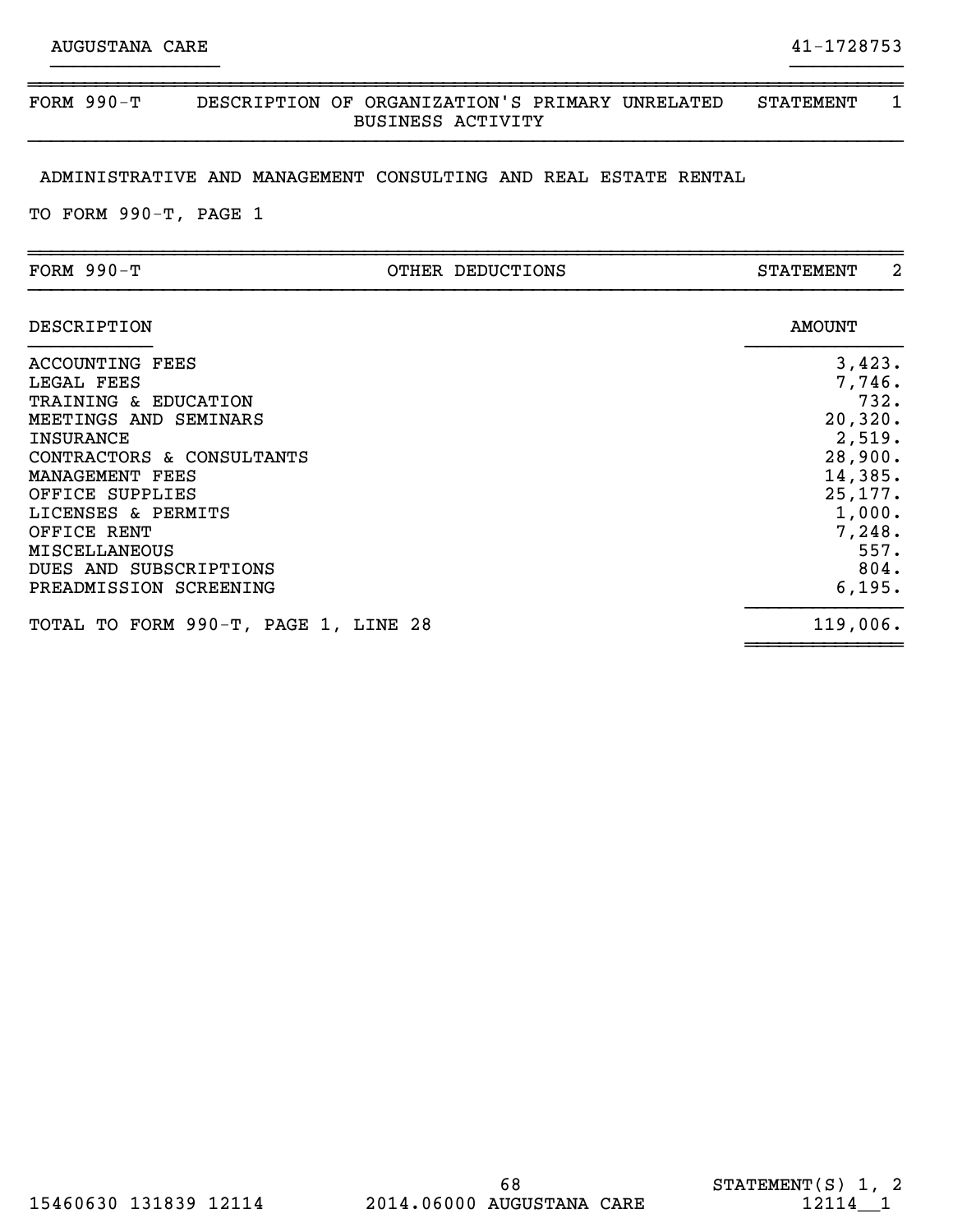| <b>FORM 990-T</b>                     | 3<br>SCHEDULE E - UNRELATED DEBT-FINANCED<br><b>STATEMENT</b><br><b>INCOME</b> |                                       |                                              |                                             |  |  |
|---------------------------------------|--------------------------------------------------------------------------------|---------------------------------------|----------------------------------------------|---------------------------------------------|--|--|
| 1.<br>DESCRIPTION OF                  | <b>ACTIVITY</b><br><b>NUMBER</b><br>PROPERTY                                   | 2.<br>GROSS<br><b>INCOME</b>          | 3A.<br><b>DEPRECIATION</b><br><b>EXPENSE</b> | 3B.<br><b>OTHER</b><br>DEDUCTIONS           |  |  |
| 710<br>WILLIS STREET                  | $\mathbf{1}$                                                                   | 12,000.                               | 17, 130.                                     | 9,187.                                      |  |  |
| 4.<br><b>AVERAGE</b><br>ACQ DEBT      | 5.<br><b>AVERAGE</b><br>ADJUSTED BASIS                                         | 6.<br><b>PERCENT</b><br>(COL 4/COL 5) | 7.<br><b>REPORTABLE</b><br>GROSS INCOME      | 8.<br><b>ALLOCABLE</b><br><b>DEDUCTIONS</b> |  |  |
| 115,302.                              | 258,280.                                                                       | 44.64                                 | 5,357.                                       | 11,748.                                     |  |  |
| 1.<br>DESCRIPTION OF                  | <b>ACTIVITY</b><br>PROPERTY<br><b>NUMBER</b>                                   | 2.<br>GROSS INCOME                    | 3A.<br><b>DEPRECIATION</b><br><b>EXPENSE</b> | 3B.<br><b>OTHER</b><br>DEDUCTIONS           |  |  |
| 1609 11 AVENUE S,<br>MINNEAPOLIS      | $\overline{2}$                                                                 | 16,800.                               | 15,635.                                      | 18,648.                                     |  |  |
| 4.<br><b>AVERAGE</b><br>ACQ DEBT      | 5.<br><b>AVERAGE</b><br>ADJUSTED BASIS                                         | 6.<br><b>PERCENT</b><br>(COL 4/COL 5) | 7.<br><b>REPORTABLE</b><br>GROSS INCOME      | 8.<br><b>ALLOCABLE</b><br><b>DEDUCTIONS</b> |  |  |
| 97,438.                               | 203,605.                                                                       | 47.86                                 | 8,040.                                       | 16,408.                                     |  |  |
| 1.<br>DESCRIPTION OF PROPERTY         | <b>ACTIVITY</b><br><b>NUMBER</b>                                               | 2.<br>GROSS INCOME                    | 3A.<br>DEPRECIATION<br><b>EXPENSE</b>        | 3B.<br><b>OTHER</b><br>DEDUCTIONS           |  |  |
| 1521/1523 11 AVENUE S,<br>MINNEAPOLIS | 3                                                                              | 53,070.                               | 25,395.                                      | 42,958.                                     |  |  |
| 4.<br><b>AVERAGE</b><br>ACQ DEBT      | 5.<br><b>AVERAGE</b><br>ADJUSTED BASIS                                         | б.<br>PERCENT<br>(COL 4/COL 5)        | 7.<br><b>REPORTABLE</b><br>GROSS INCOME      | 8.<br><b>ALLOCABLE</b><br><b>DEDUCTIONS</b> |  |  |
| 228,984.                              | 434,236.                                                                       | 52.73                                 | 27,984.                                      | 36,043.                                     |  |  |

}}}}}}}}}}}}}}} }}}}}}}}}}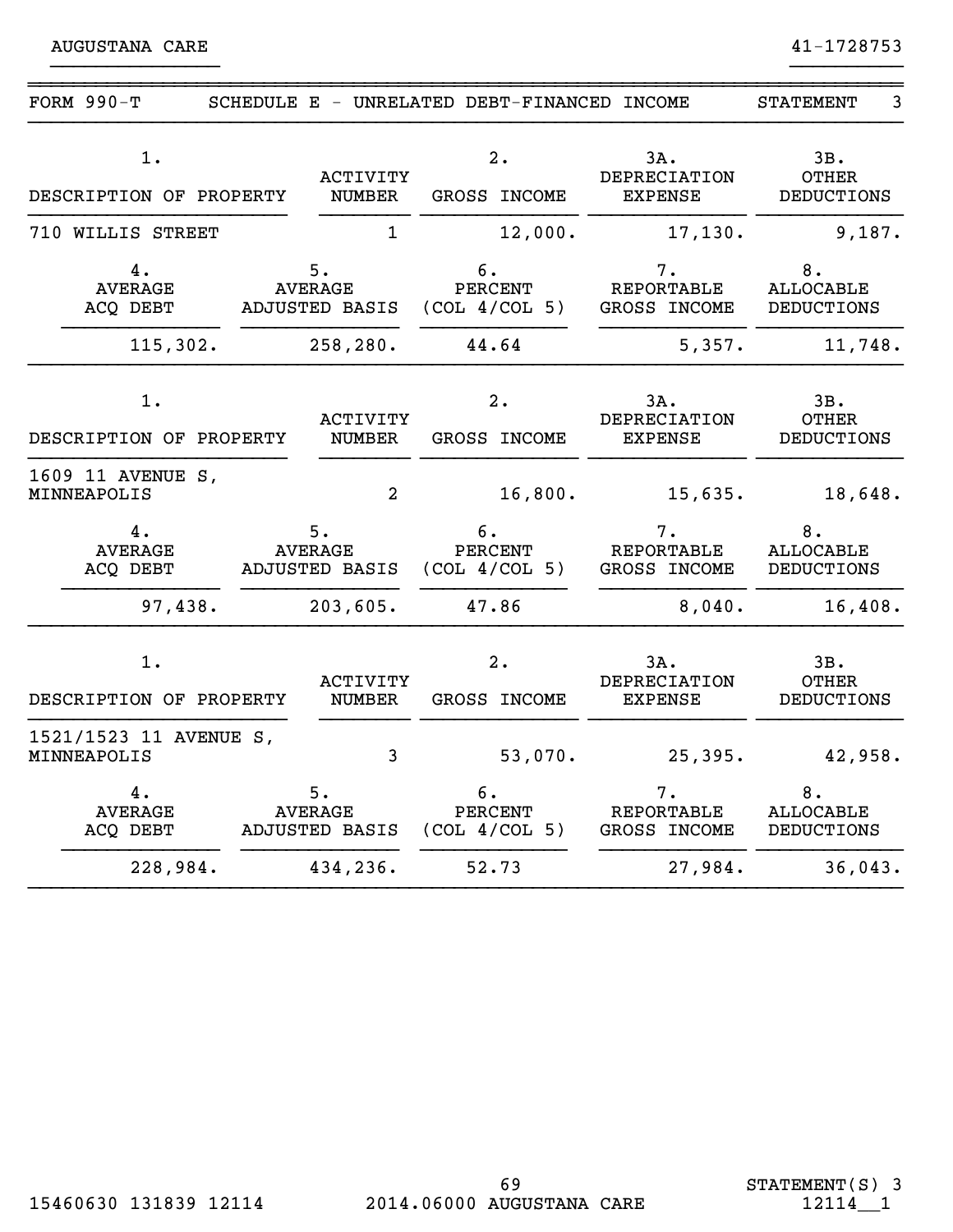| <b>AUGUSTANA CARE</b>                                                                                               |                                                                   |                                                               |                                              | 41-1728753                                             |
|---------------------------------------------------------------------------------------------------------------------|-------------------------------------------------------------------|---------------------------------------------------------------|----------------------------------------------|--------------------------------------------------------|
| 1.<br>DESCRIPTION OF PROPERTY                                                                                       | <b>ACTIVITY</b><br><b>NUMBER</b>                                  | 2.<br>GROSS INCOME                                            | 3A.<br><b>DEPRECIATION</b><br><b>EXPENSE</b> | 3B.<br><b>OTHER</b><br><b>DEDUCTIONS</b>               |
| 1517 11TH AVE<br>MINNEAPOLIS, MN<br>4.<br><b>AVERAGE</b><br>ACQ DEBT                                                | $\overline{\mathbf{4}}$<br>5.<br><b>AVERAGE</b><br>ADJUSTED BASIS | 23,850.<br>6.<br><b>PERCENT</b><br>(COL 4/COL 5) GROSS INCOME | 17,856.<br>7.<br><b>REPORTABLE</b>           | 27,967.<br>8.<br><b>ALLOCABLE</b><br><b>DEDUCTIONS</b> |
| 267,500.                                                                                                            | 379,592.                                                          | 70.47                                                         | 16,807.                                      | 32, 291.                                               |
| TOTALS TO FORM 990-T, SCHEDULE E<br>FORM $990-T$                                                                    | SCHEDULE E - DEPRECIATION DEDUCTION                               |                                                               | 58,188.                                      | 96,490.<br><b>STATEMENT</b><br>4                       |
| DESCRIPTION                                                                                                         |                                                                   | <b>ACTIVITY</b><br><b>NUMBER</b>                              | <b>AMOUNT</b>                                | <b>TOTAL</b>                                           |
| DEPRECIATION<br>DEPRECIATION<br><b>DEPRECIATION</b><br>DEPRECIATION<br>TOTAL OF FORM 990-T, SCHEDULE E, COLUMN 3(A) | - SUBTOTAL -<br>- SUBTOTAL -<br>- SUBTOTAL -                      | $\mathbf{1}$<br>$\overline{a}$<br>3<br>SUBTOTAL -<br>4        | 17,130.<br>15,635.<br>25, 395.<br>17,856.    | 17,130.<br>15,635.<br>25, 395.<br>17,856.<br>76,016.   |
| FORM $990-T$                                                                                                        |                                                                   | SCHEDULE E - OTHER DEDUCTIONS                                 |                                              | <b>STATEMENT</b><br>5                                  |

| DESCRIPTION        |                                                                  | ACTIVITY<br><b>NUMBER</b> | <b>AMOUNT</b> | TOTAL  |
|--------------------|------------------------------------------------------------------|---------------------------|---------------|--------|
| INTEREST           |                                                                  |                           | 3,797.        |        |
| LEGAL FEES         |                                                                  |                           | 151.          |        |
| ACCOUNTING FEES    |                                                                  |                           | 12.           |        |
| MANAGEMENT FEES    |                                                                  |                           | 600.          |        |
| LICENSES & PERMITS |                                                                  |                           | 49.           |        |
| INSURANCE          |                                                                  |                           | 74.           |        |
| AMORTIZATION       |                                                                  |                           | 90.           |        |
| REAL ESTATE TAXES  |                                                                  |                           | 4,414.        |        |
|                    | SUBTOTAL<br>$\overline{\phantom{m}}$<br>$\overline{\phantom{m}}$ |                           |               | 9,187. |

15460630 131839 12114 2014.06000 AUGUSTANA CARE 70

STATEMENT(S) 3, 4, 5<br>12114\_1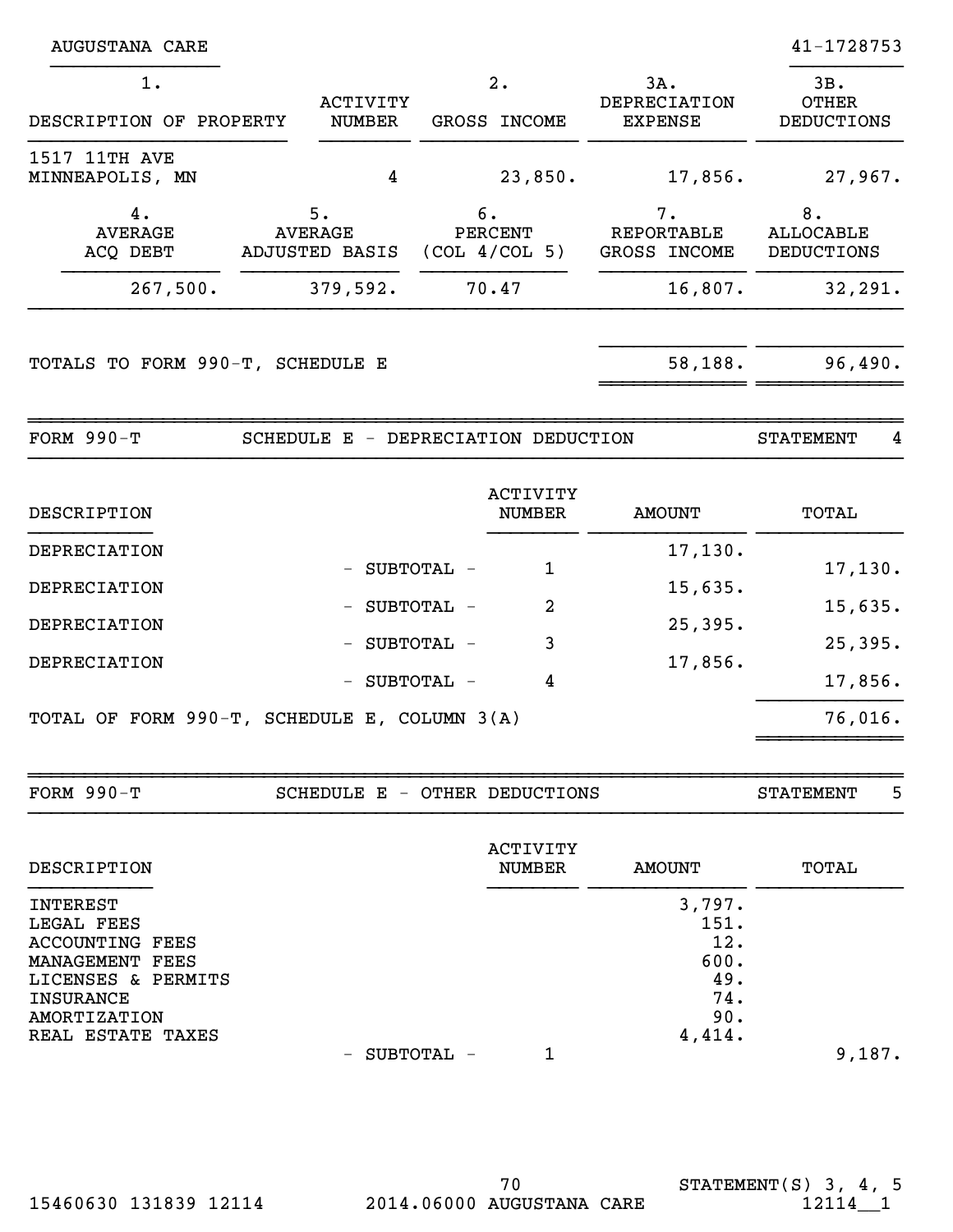| <b>AUGUSTANA CARE</b>                                                                                                                                                                                                         |              |   |                                                                                                   | 41-1728753 |
|-------------------------------------------------------------------------------------------------------------------------------------------------------------------------------------------------------------------------------|--------------|---|---------------------------------------------------------------------------------------------------|------------|
| <b>INTEREST</b><br>UTILITIES<br>REPAIRS & MAINTENANCE<br>LEGAL FEES<br><b>ACCOUNTING FEES</b><br>MANAGEMENT FEES<br>CONTRACTED SERVICES<br>LICENSES & PERMITS<br><b>INSURANCE</b><br><b>AMORTIZATION</b><br>REAL ESTATE TAXES | - SUBTOTAL - | 2 | 3,211.<br>4,843.<br>4,383.<br>211.<br>17.<br>840.<br>534.<br>69.<br>104.<br>126.<br>4,310.        | 18,648.    |
| <b>INTEREST</b><br>UTILITIES<br>REPAIRS & MAINTENANCE<br>LEGAL FEES<br><b>ACCOUNTING FEES</b><br>MANAGEMENT FEES<br>LICENSES & PERMITS<br><b>INSURANCE</b><br><b>AMORTIZATION</b><br>CONTRACTED SERVICES<br>REAL ESTATE TAXES |              |   | 7,726.<br>13,045.<br>11,061.<br>667.<br>54.<br>2,654.<br>217.<br>329.<br>397.<br>1,028.<br>5,780. |            |
| <b>INTEREST</b><br>UTILITIES<br>REPAIRS & MAINTENANCE<br>LEGAL FEES<br><b>ACCOUNTING FEES</b><br>MANAGEMENT FEES<br>CONTRACTED SERVICES<br>LICENSES & PERMITS<br><b>INSURANCE</b><br>AMORTIZATION<br>REAL ESTATE TAXES        | - SUBTOTAL - | 3 | 7,658.<br>5,452.<br>5,629.<br>300.<br>24.<br>1,193.<br>514.<br>98.<br>148.<br>178.<br>6,773.      | 42,958.    |
|                                                                                                                                                                                                                               | - SUBTOTAL - | 4 |                                                                                                   | 27,967.    |
| TOTAL OF FORM 990-T, SCHEDULE E, COLUMN 3(B)                                                                                                                                                                                  |              |   |                                                                                                   | 98,760.    |
|                                                                                                                                                                                                                               |              |   |                                                                                                   |            |

| $FORM 990-T$ | AVERAGE ACQUISITION DEBT ON OR<br>ALLOCABLE TO DEBT-FINANCED PROPERTY | STATEMENT | 6 |
|--------------|-----------------------------------------------------------------------|-----------|---|
|              | ACTIVITY                                                              |           |   |

| DESCRIPTION |                                  | NUMBER | AMOUNT   | TOTAL    |
|-------------|----------------------------------|--------|----------|----------|
|             | AVERAGE ACQUISITION INDEBTEDNESS |        | 115,302. |          |
|             | $-$ SUBTOTAL $-$                 |        |          | 115,302. |
|             | AVERAGE ACQUISITION INDEBTEDNESS |        | 97,438.  |          |
|             | $-$ SUBTOTAL $-$                 | 2      |          | 97,438.  |
|             | AVERAGE ACQUISITION INDEBTEDNESS |        | 228,984. |          |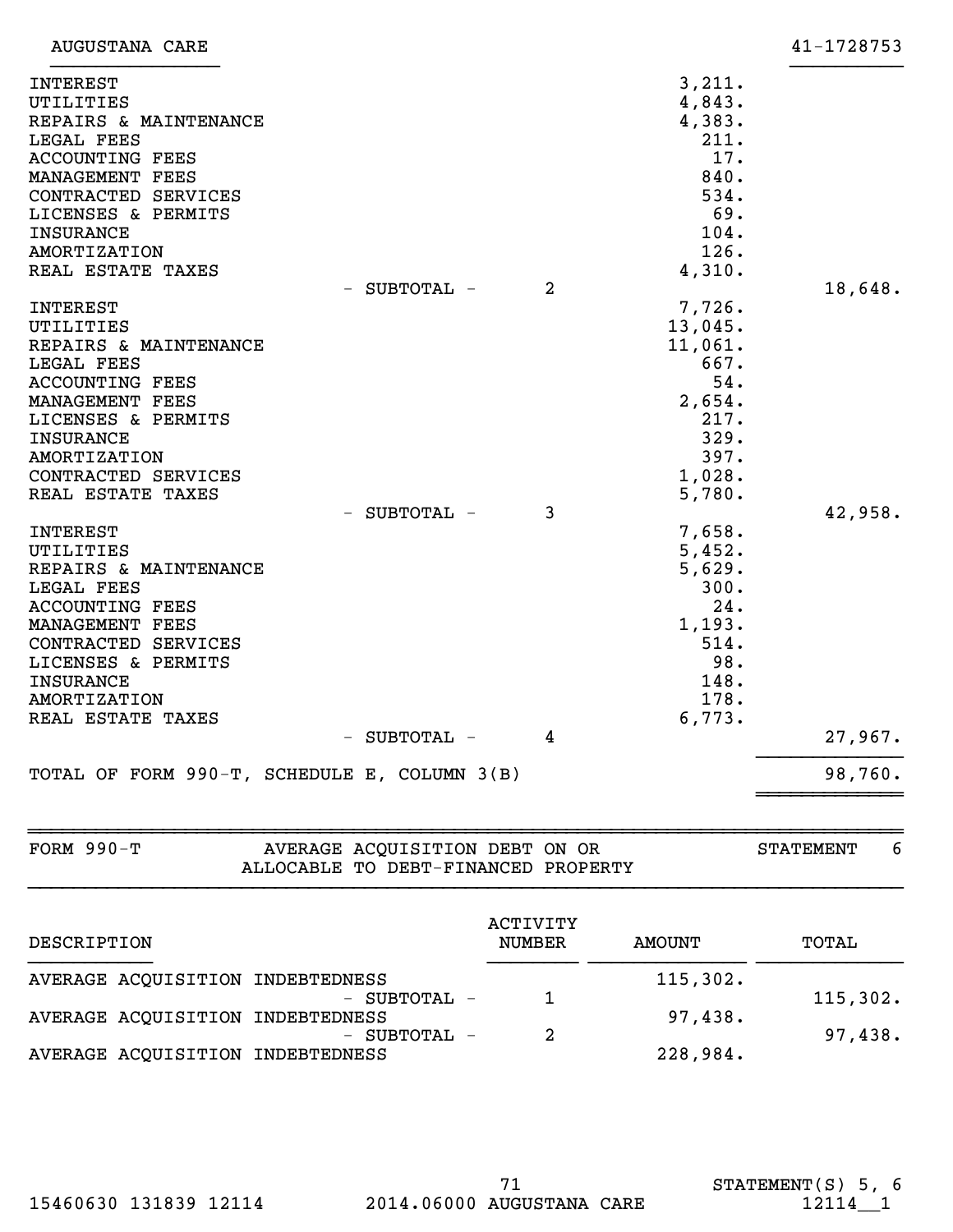| AUGUSTANA CARE                   |                                           |   |          | 41-1728753 |
|----------------------------------|-------------------------------------------|---|----------|------------|
|                                  | - SUBTOTAL -                              |   |          | 228,984.   |
| AVERAGE ACQUISITION INDEBTEDNESS | - SUBTOTAL -                              | 4 | 267,500. | 267,500.   |
|                                  | TOTAL OF FORM 990-T, SCHEDULE E, COLUMN 4 |   |          | 709,224.   |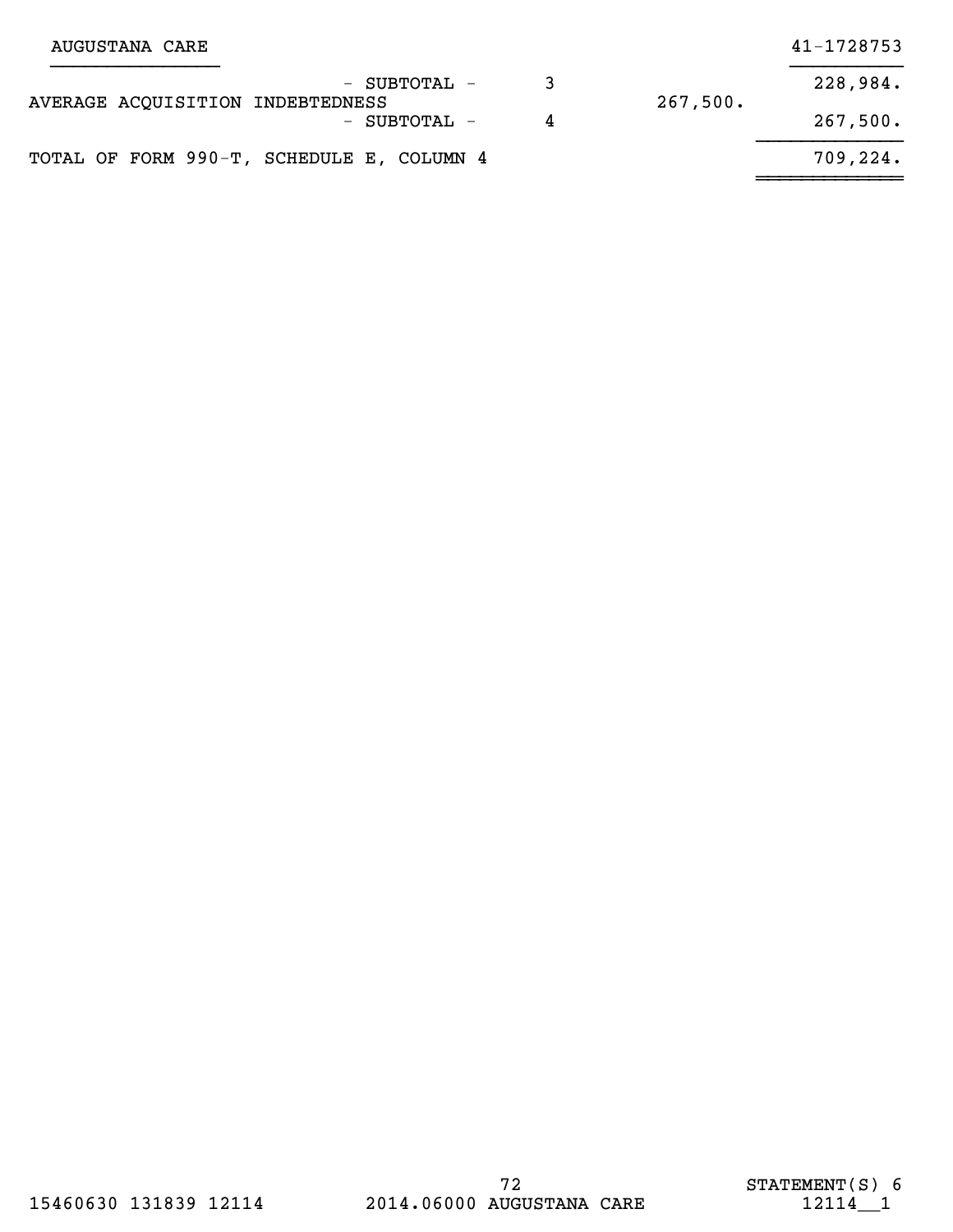| <b>FORM 990-T</b>                         |                   |              | AVERAGE ADJUSTED BASIS OF OR<br>ALLOCABLE TO DEBT-FINANCED PROPERTY |               | 7<br><b>STATEMENT</b> |
|-------------------------------------------|-------------------|--------------|---------------------------------------------------------------------|---------------|-----------------------|
| DESCRIPTION                               |                   |              | <b>ACTIVITY</b><br><b>NUMBER</b>                                    | <b>AMOUNT</b> | TOTAL                 |
| AVERAGE BASIS                             |                   |              |                                                                     | 258,280.      |                       |
| AVERAGE BASIS                             |                   | - SUBTOTAL - | 1                                                                   | 203,605.      | 258,280.              |
|                                           |                   | - SUBTOTAL - | $\overline{2}$                                                      |               | 203,605.              |
| <b>AVERAGE BASIS</b>                      |                   | - SUBTOTAL - | 3                                                                   | 434,236.      | 434,236.              |
| AVERAGE BASIS                             | $\qquad \qquad -$ | SUBTOTAL -   | 4                                                                   | 379,592.      | 379,592.              |
| TOTAL OF FORM 990-T, SCHEDULE E, COLUMN 5 |                   |              |                                                                     |               | 1,275,713.            |

}}}}}}}}}}}}}}} }}}}}}}}}}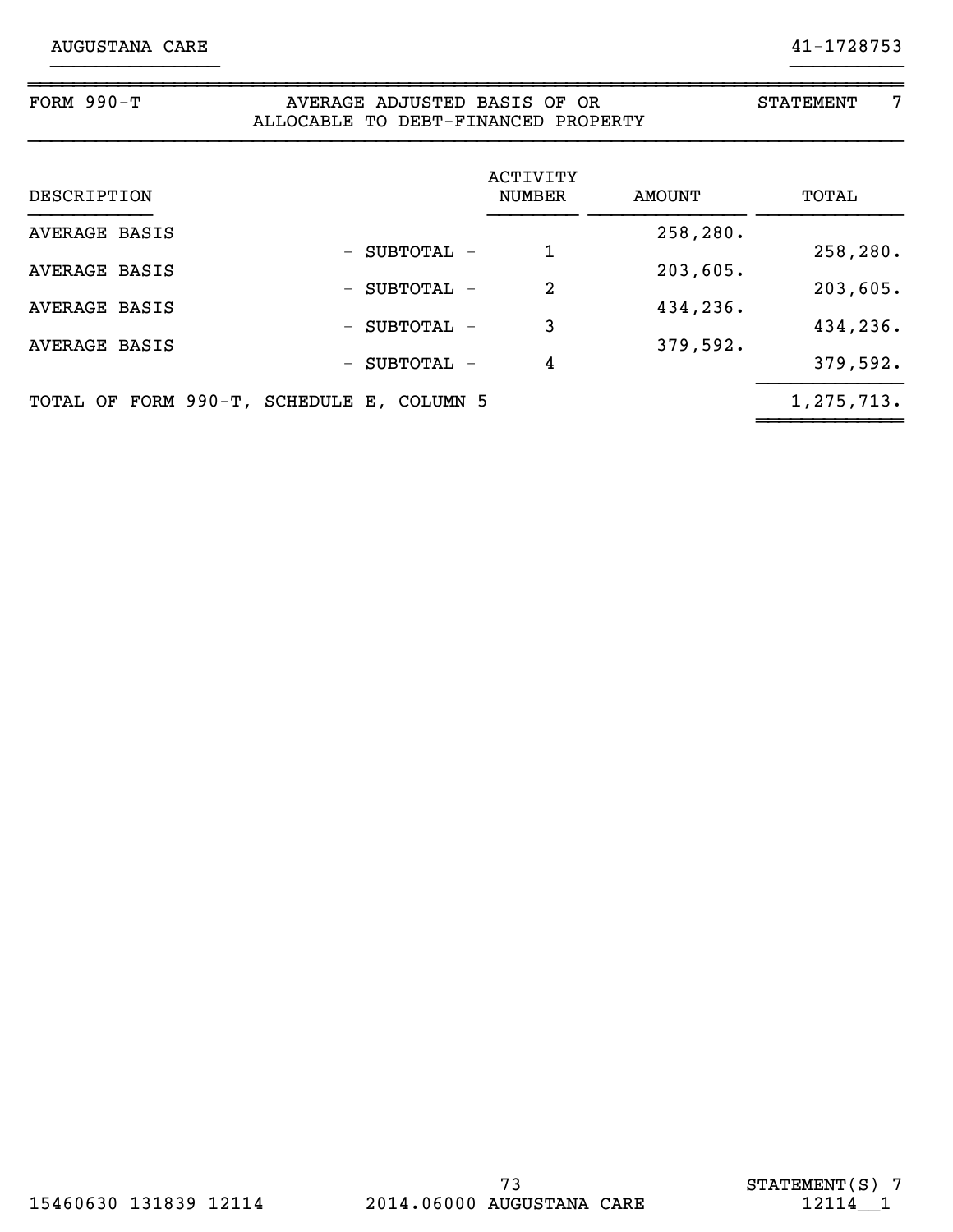# **STATE OF MINNESOTA**

## **CHARITABLE ORGANIZATION INITIAL REGISTRATION & ANNUAL REPORT FORM**

|                          | ATTORNEY GENERAL LORI SWANSON<br>SUITE 1200, BREMER TOWER                                                                                                                                                                                                            | $\vert X \vert$<br><b>Annual Reporting</b><br><b>Initial Registration</b>              |
|--------------------------|----------------------------------------------------------------------------------------------------------------------------------------------------------------------------------------------------------------------------------------------------------------------|----------------------------------------------------------------------------------------|
|                          | 445 MINNESOTA STREET<br>ST. PAUL, MN 55101-2130                                                                                                                                                                                                                      | FEDERAL EIN NUMBER: 41-1728753                                                         |
|                          | (651) 757-1311<br>(651) 296-1410 (TTY)<br>www.ag.state.mn.us                                                                                                                                                                                                         | 09/30/2015<br><b>FOR YEAR ENDING:</b>                                                  |
|                          | SECTION A: REQUIRED INFORMATION FOR INITIAL REGISTRATION & ANNUAL REPORTING                                                                                                                                                                                          |                                                                                        |
| 1.                       | Legal Name of Organization: AUGUSTANA CARE                                                                                                                                                                                                                           |                                                                                        |
|                          | If annual reporting, is this a new name since the organization's last filing?                                                                                                                                                                                        | $\boxed{\text{X}}$ No<br>Yes                                                           |
|                          | If so, please state former name:                                                                                                                                                                                                                                     |                                                                                        |
| 2.                       | List all names under which the organization solicits contributions:<br>SEE ATTACHMENT                                                                                                                                                                                |                                                                                        |
| 3.                       | Mailing Address of Organization (required)                                                                                                                                                                                                                           | Physical Address of Organization (required)                                            |
|                          | 1007 EAST 14TH STREET<br>MINNEAPOLIS, MN<br>55404                                                                                                                                                                                                                    | 1007 EAST 14TH STREET<br>MINNEAPOLIS, MN<br>55404                                      |
| 4.                       | CRAIG KITTELSON<br>Contact Person<br>$612 - 238 - 5205$<br>Tel. No.                                                                                                                                                                                                  | CAKITTEL@AUGUSTANACARE.ORG<br>E-mail<br>$612 - 238 - 5055$<br>Fax No.                  |
| 5.                       | Does the organization use the services of a professional fund-raiser (outside solicitor or consultant)?<br>$\lfloor x \rfloor$ No<br>Yes                                                                                                                             |                                                                                        |
|                          | If so, provide name and address of any outside professional fund-raiser employed by the organization and state the total amount of<br>compensation each outside fund-raiser received from the filing organization during the year. Attach schedule if more than one. |                                                                                        |
|                          | Name                                                                                                                                                                                                                                                                 |                                                                                        |
|                          | Address<br>State<br>ZIP<br>City                                                                                                                                                                                                                                      | Compensation                                                                           |
| 6.                       | Does this professional fund-raiser solicit or consult in Minnesota?<br>a)                                                                                                                                                                                            | No<br>Yes                                                                              |
|                          | Is this professional fund-raiser registered to solicit or consult in Minnesota?<br>b)                                                                                                                                                                                | Yes<br>No                                                                              |
| 7.                       | 09/30<br>Month and day accounting year ends:                                                                                                                                                                                                                         |                                                                                        |
| 8.                       | Has the organization included the filing fee, late fee (if any) and all attachments required by the instructions?                                                                                                                                                    | $\boxed{\mathbf{X}}$ Yes<br>No                                                         |
|                          |                                                                                                                                                                                                                                                                      |                                                                                        |
|                          | Office Use Only:<br><b>ARF</b><br>\$25<br>\$50<br>N (e-Postcard)                                                                                                                                                                                                     | EZ<br><b>PF</b><br><b>FES</b><br>990<br><b>SIG</b><br><b>BD</b><br><b>SAL</b><br>Audit |
| 01/13                    |                                                                                                                                                                                                                                                                      | Upon request this material can be made available in alternate formats.                 |
| 499801<br>$05 - 01 - 14$ |                                                                                                                                                                                                                                                                      |                                                                                        |

15460630 131839 12114 2014.06000 AUGUSTANA CARE 12114\_\_1 1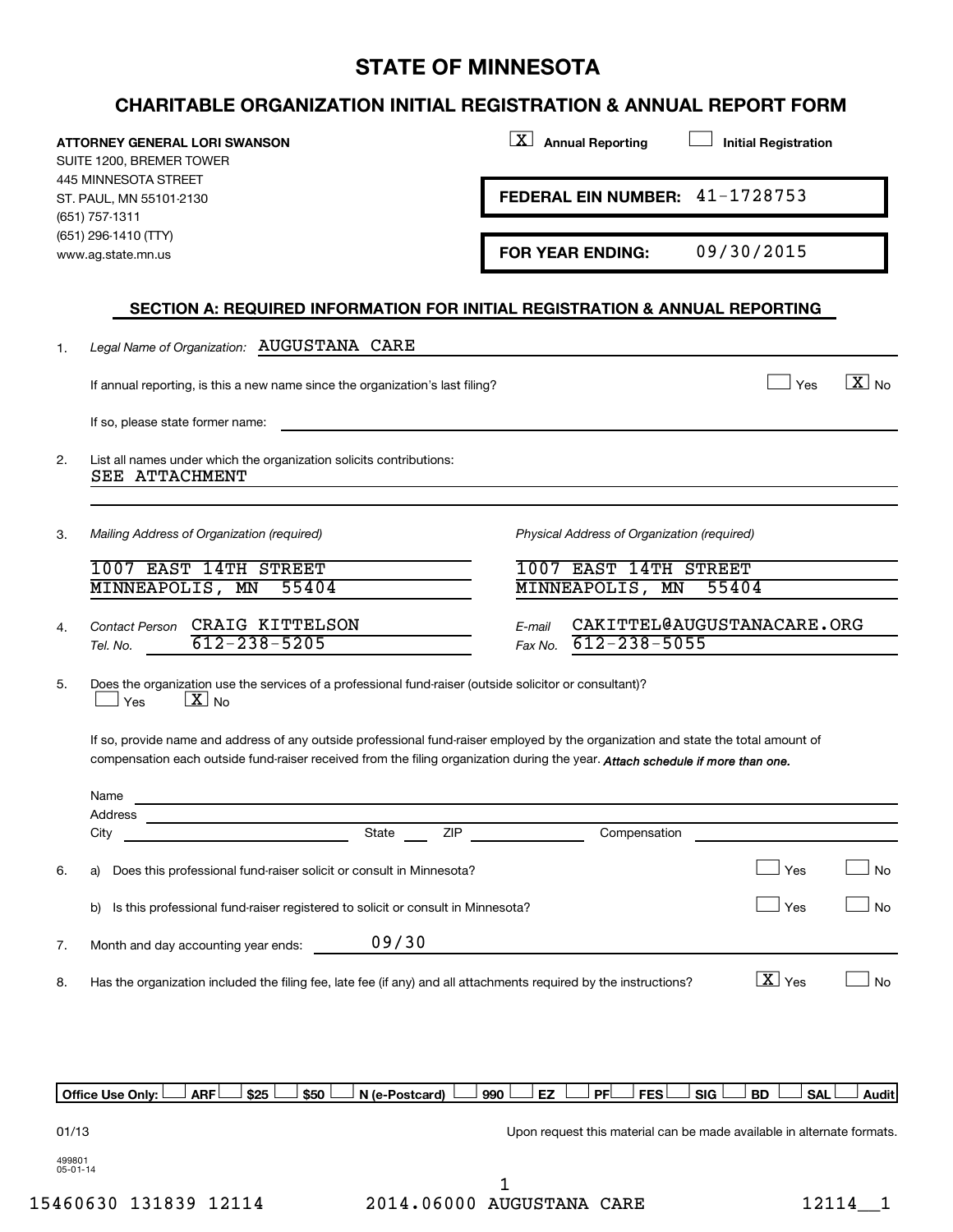9. This Section A(9) must be completed by organizations filing a 990-N (e-Postcard) or organizations whose filing does not contain the information requested below. This includes organizations that: 1) do not file an IRS Form 990, 2) file an IRS Form 990-EZ or 990-PF, or 3) organizations that file a group return that does not include the filing organization's individual financial information.

> 87,261,608. 73,917,094.

| <b>INCOME</b>                 |            |    |               |
|-------------------------------|------------|----|---------------|
| Contributions from the public |            | \$ | 2,655,063.    |
| Government Grants             |            | \$ | 191, 346.     |
| Other revenue                 |            | S  | 36, 305, 946. |
| <b>TOTAL REVENUE</b>          |            | S  | 39, 152, 355. |
|                               |            |    |               |
| <b>EXCESS or DEFICIT</b>      | 1,521,600. |    |               |

\$ \$

**END OF YEAR FUND BALANCE/NET WORTH** (Assets minus Liabilities) **\$** \$

TOTAL Assets TOTAL Liabilities

 $$13,344,514.$ 

499802 05-01-14

2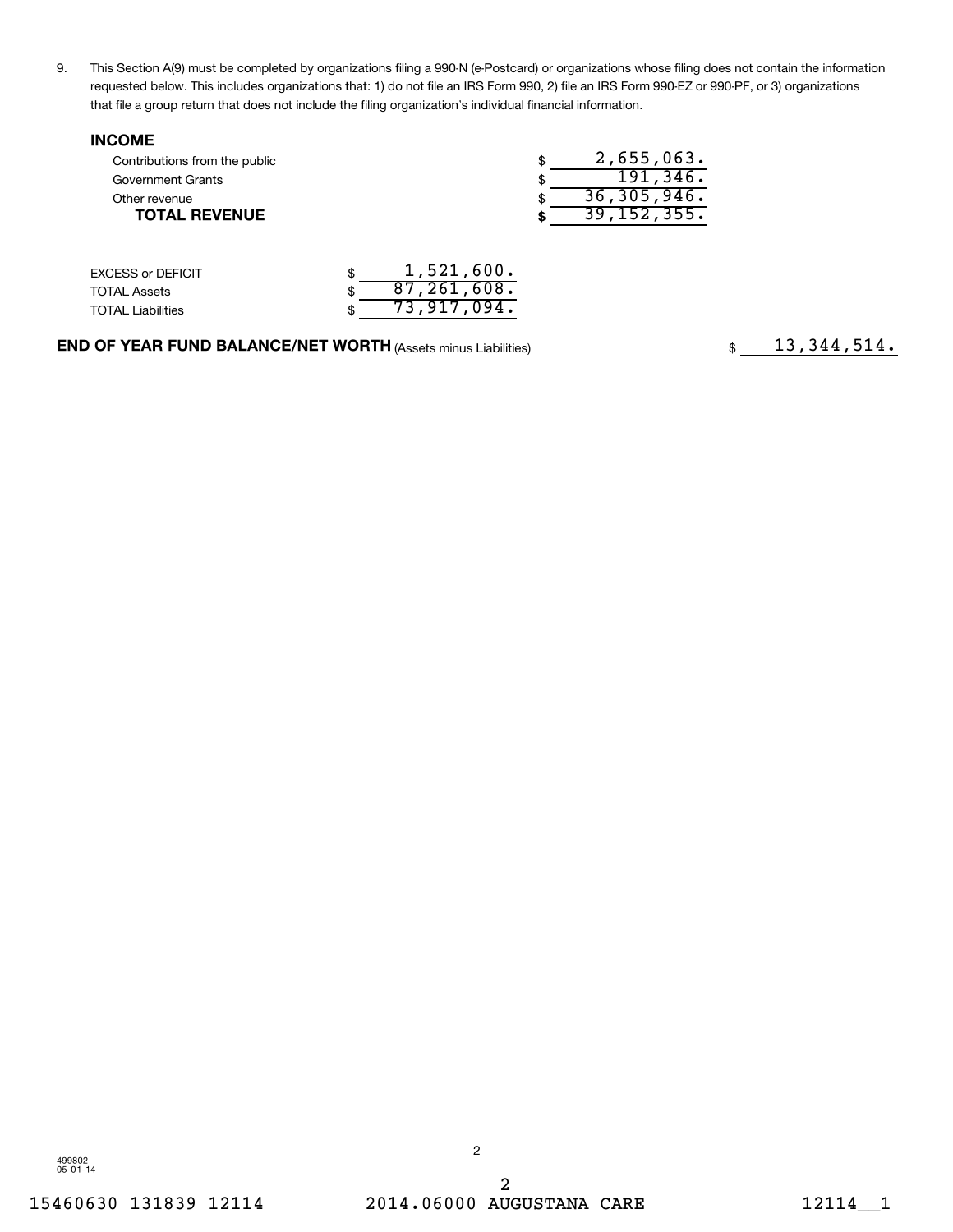## **SECTION C: REQUIRED FOR ANNUAL REPORTING ONLY**

#### *ALL Annual Report filers MUST complete questions 1-6*

| Has the organization's accounting year changed since the last report was filed? |
|---------------------------------------------------------------------------------|
| If yes, provide the new year-end date:                                          |

- **Attach** an explanation if there has been any change in the organization's tax status with the Internal Revenue Service; a significant change in 2. the purposes of the organization; or if the organization's right to solicit funds has been denied, suspended, revoked or enjoined by any state agency or court in any state, or if there are proceedings pending.  $X$  and  $X$  is none  $X$  attached  $\boxed{\text{X}}$  None  $\boxed{\phantom{0}}$
- 3. List of the five highest paid directors, officers, and employees of the organization and its related organizations, as that term is defined by section 317A.011, subdivision 18, that receive total compensation of more than \$100,000, together with the compensation paid to each. For purposes of this subdivision, "compensation" is defined as the total amount reported on Form W-2 (Box 5) or Form 1099-MISC (Box 7) issued by the organization and its related organizations to the individual. The value of fringe benefits and deferred compensation paid by the charitable organization and all related organizations as that term is defined by section 317A.011, subdivision 18, shall also be reported as a separate item for each person whose compensation is required to be reported pursuant to this subdivision.

|   | Name/Title                                               | Compensation | <b>Deferred Compensation</b> | <b>Fringe Benefits</b> |
|---|----------------------------------------------------------|--------------|------------------------------|------------------------|
|   | TIM TUCKER                                               |              |                              |                        |
|   | 1 PRESIDENT/CEO                                          | 358,498.     | 64,199.                      | 107, 369.              |
|   | CRAIG KITTELSON                                          |              |                              |                        |
|   | $2 NP - FINANCE/CFO$                                     | 275,000.     | 50,420.                      | 45,513.                |
|   | <b>KATHERINE KOPP</b>                                    |              |                              |                        |
|   | NEW BUSINESS DEVELOP<br>3 NP<br>$\overline{\phantom{m}}$ | 239,638.     | 24,693.                      | 31,452.                |
|   | TIM MIDDENDORF                                           |              |                              |                        |
|   | OPERATIONS/COO<br>4 NP<br>$\overline{\phantom{m}}$       | 246,637.     | 24,979.                      | 5,400.                 |
|   |                                                          |              |                              |                        |
| 5 |                                                          |              |                              |                        |

**Attach**  a list of organization's board of directors. Attached 4.

 $\boxed{\text{X}}$  Included in IRS return  $\vert$  Attached

 $\boxed{\text{X}}$ 

Yes  $\qquad \qquad \boxed{\textbf{X}}$  No

 $\exists$  Yes

**Attach a GAAP audit**  if total revenue exceeds \$750,000. Attached 5.

Audit not included under the Food Shelf Exemption (excluding from total revenue the value of food donated to a nonprofit food shelf for † redistribution at no cost).  $\perp$  Audit not required

6. Minnesota law requires that an organization file a copy of all tax or informational returns filed with the IRS, including IRS Form 990-N (e-Postcard), 990, 990-EZ, or 990-PF, including all schedules and amendments. Has the organization included with this annual report a copy of all tax or informational returns, including IRS Form 990-N (e-Postcard), 990, 990-EZ or 990-PF that it filed with the IRS (excluding Schedule B or any other donor list)?  $\boxed{\mathbf{X}}$  Yes  $\boxed{\phantom{0}}$  Not required to file a return with IRS or files a group return).  $\boxed{\text{X}}$   $\text{Yes}$   $\boxed{\phantom{1}}$ 

*NOTE: By answering YES to the above question, you are attesting that the IRS informational return filed with this office is an exact copy, including all schedules and attachments, of the IRS informational return filed with the IRS (excluding Schedule B or any other donor list the IRS may require).*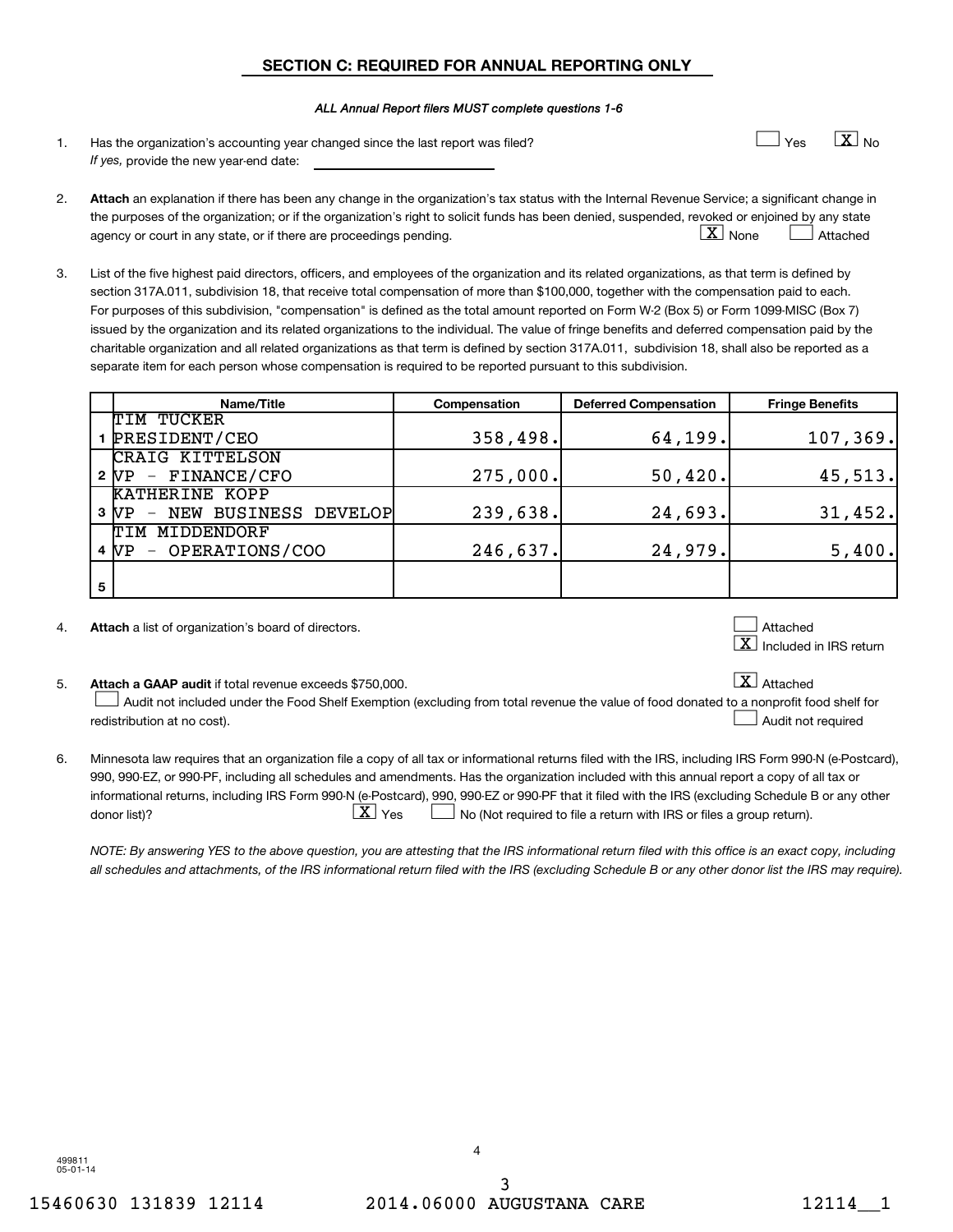7. This Section C(7) must be completed by organizations that: 1) do not file an informational return with the IRS; 2) file a 990-N (e-Postcard), 990-EZ, or 990-PF; 3) file a group return that does not include the filing organization's functional expense information; or 4) file an IRS Form 990 that does not contain a completed functional expenses statement within the IRS Form 990.

|    | aboo not contain a completed famolional experience statement within the mich similate<br><b>Statement of Functional Expenses</b>                                                                                                                  |                |                 |                  |             |  |
|----|---------------------------------------------------------------------------------------------------------------------------------------------------------------------------------------------------------------------------------------------------|----------------|-----------------|------------------|-------------|--|
|    |                                                                                                                                                                                                                                                   | (A)            | (B)             | (C)              | (D)         |  |
|    |                                                                                                                                                                                                                                                   | Total expenses | Program service | Management and   | Fundraising |  |
|    |                                                                                                                                                                                                                                                   |                | expenses        | general expenses | expenses    |  |
| 1  | Grants and other assistance to governments                                                                                                                                                                                                        |                |                 |                  |             |  |
|    | and organizations in the U.S.                                                                                                                                                                                                                     |                |                 |                  |             |  |
| 2  | Grants and other assistance to individuals in the U.S.                                                                                                                                                                                            |                |                 |                  |             |  |
| З  | Grants and other assistance to governments,                                                                                                                                                                                                       |                |                 |                  |             |  |
|    | organizations, and individuals outside the U.S.                                                                                                                                                                                                   |                |                 |                  |             |  |
| 4  | Benefits paid to or for members                                                                                                                                                                                                                   |                |                 |                  |             |  |
| 5  | Compensation of current officers, directors,                                                                                                                                                                                                      |                |                 |                  |             |  |
|    | trustees, and key employees                                                                                                                                                                                                                       |                |                 |                  |             |  |
| 6  | Compensation not included above, to disqualified                                                                                                                                                                                                  |                |                 |                  |             |  |
|    | persons (as defined under section 4958(f)(1) and                                                                                                                                                                                                  |                |                 |                  |             |  |
|    | persons described in section 4958(c)(3)(B)                                                                                                                                                                                                        |                |                 |                  |             |  |
| 7  | Other salaries and wages                                                                                                                                                                                                                          |                |                 |                  |             |  |
| 8  | Pension plan contributions (include section                                                                                                                                                                                                       |                |                 |                  |             |  |
|    | 401(k) and section 403(b) employer contributions)                                                                                                                                                                                                 |                |                 |                  |             |  |
| 9  | Other employee benefits                                                                                                                                                                                                                           |                |                 |                  |             |  |
| 10 | Payroll taxes                                                                                                                                                                                                                                     |                |                 |                  |             |  |
| 11 | Fees for services (non-employees):                                                                                                                                                                                                                |                |                 |                  |             |  |
| а  | Management                                                                                                                                                                                                                                        |                |                 |                  |             |  |
|    | <b>b</b> Legal                                                                                                                                                                                                                                    |                |                 |                  |             |  |
|    | c Accounting                                                                                                                                                                                                                                      |                |                 |                  |             |  |
|    | d Lobbying                                                                                                                                                                                                                                        |                |                 |                  |             |  |
|    | e Professional fundraising services                                                                                                                                                                                                               |                |                 |                  |             |  |
| f  | Investment management fees                                                                                                                                                                                                                        |                |                 |                  |             |  |
|    | g Other                                                                                                                                                                                                                                           |                |                 |                  |             |  |
| 12 | Advertising and promotion                                                                                                                                                                                                                         |                |                 |                  |             |  |
| 13 | Office expenses                                                                                                                                                                                                                                   |                |                 |                  |             |  |
| 14 | Information technology                                                                                                                                                                                                                            |                |                 |                  |             |  |
| 15 | Royalties                                                                                                                                                                                                                                         |                |                 |                  |             |  |
| 16 | Occupancy                                                                                                                                                                                                                                         |                |                 |                  |             |  |
| 17 | Travel                                                                                                                                                                                                                                            |                |                 |                  |             |  |
| 18 | Payments of travel or entertainment expenses                                                                                                                                                                                                      |                |                 |                  |             |  |
|    | for any federal, state, or local public officials                                                                                                                                                                                                 |                |                 |                  |             |  |
| 19 | Conferences, conventions, and meetings                                                                                                                                                                                                            |                |                 |                  |             |  |
| 20 | Interest                                                                                                                                                                                                                                          |                |                 |                  |             |  |
| 21 | Payments to affiliates                                                                                                                                                                                                                            |                |                 |                  |             |  |
| 22 | Depreciation, depletion, and amortization                                                                                                                                                                                                         |                |                 |                  |             |  |
| 23 | Insurance                                                                                                                                                                                                                                         |                |                 |                  |             |  |
| 24 | Other expenses. Itemize expenses not covered<br>above. (Expenses grouped together and<br>labeled miscellaneous may not exceed 5% of<br>total expenses shown on line 25 below.)                                                                    |                |                 |                  |             |  |
| а  |                                                                                                                                                                                                                                                   |                |                 |                  |             |  |
| b  | the control of the control of the control of the control of                                                                                                                                                                                       |                |                 |                  |             |  |
| c  |                                                                                                                                                                                                                                                   |                |                 |                  |             |  |
|    | d All other expenses                                                                                                                                                                                                                              |                |                 |                  |             |  |
| 25 | Total functional expenses. Add lines 1 through 24d                                                                                                                                                                                                |                |                 |                  |             |  |
| 26 | <b>Joint costs.</b> Check here $\blacktriangleright$ $\Box$ if following<br>SOP 98-2. Complete this line only if the organi-<br>zation reported in column (B) joint costs from a<br>combined educational campaign and<br>fundraising solicitation |                |                 |                  |             |  |

Must be prepared in accordance with generally accepted accounting principles.<br>For 990-EZ filers: Column A, Line 25 should equal line 17 IRS Form 990-EZ<br>For 990-PF filers: Column A, Line 25 should equal line 26 IRS Form 990

5

499812 05-01-14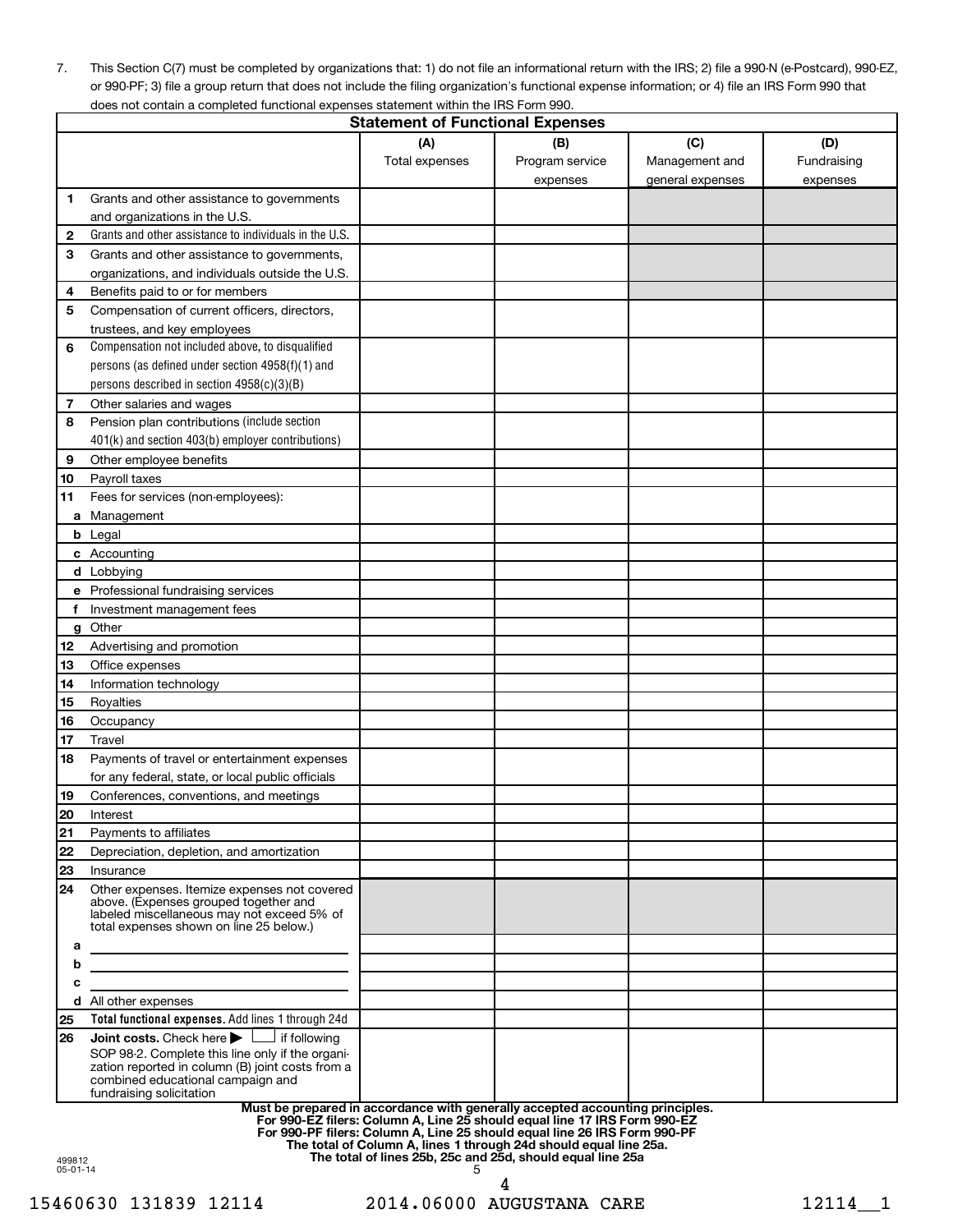## **SECTION D: REQUIRED FOR INITIAL REGISTRATION & ANNUAL REPORTING**

## **BOARD OF DIRECTORS SIGNATURES AND ACKNOWLEDGMENT**

| We, the undersigned, state and acknowledge that we are duly constituted officers of this organization, being the |                                                                                                                                                        |
|------------------------------------------------------------------------------------------------------------------|--------------------------------------------------------------------------------------------------------------------------------------------------------|
| (Title) and $-$                                                                                                  | (Title) respectively, and                                                                                                                              |
| that we execute this document on behalf of the organization pursuant to the resolution of the                    |                                                                                                                                                        |
|                                                                                                                  | (Board of Directors, Trustees, or Managing Group) adopted on the                                                                                       |
| day of day of the document, and do hereby certify that the                                                       |                                                                                                                                                        |
|                                                                                                                  | (Board of Directors, Trustees, or Managing Group) has assumed, and will continue                                                                       |
|                                                                                                                  | to assume, responsibility for determining matters of policy, and have supervised, and will continue to supervise, the finances of the organization. We |
| further state that the information supplied is true, correct and complete to the best of our knowledge.          |                                                                                                                                                        |
|                                                                                                                  |                                                                                                                                                        |
|                                                                                                                  |                                                                                                                                                        |
| (Print)<br>Name                                                                                                  | (Print)<br>Name                                                                                                                                        |
| Signature                                                                                                        | Signature                                                                                                                                              |
|                                                                                                                  |                                                                                                                                                        |
| Title                                                                                                            | Title                                                                                                                                                  |
| Date                                                                                                             | Date                                                                                                                                                   |
|                                                                                                                  |                                                                                                                                                        |
|                                                                                                                  |                                                                                                                                                        |
|                                                                                                                  |                                                                                                                                                        |

### **\* NOTICE \***

**Documents required to be filed are public records. Please do not include social security numbers, driver's license numbers or bank account numbers on the documents filed with this Office as they are not required, but could become part of the public records. A charitable organization is not required to file a list of its donors. If it is included, it may become part of the public file.**

AG: #3124563-v1

499813 05-01-14

15460630 131839 12114 2014.06000 AUGUSTANA CARE 12114\_1 5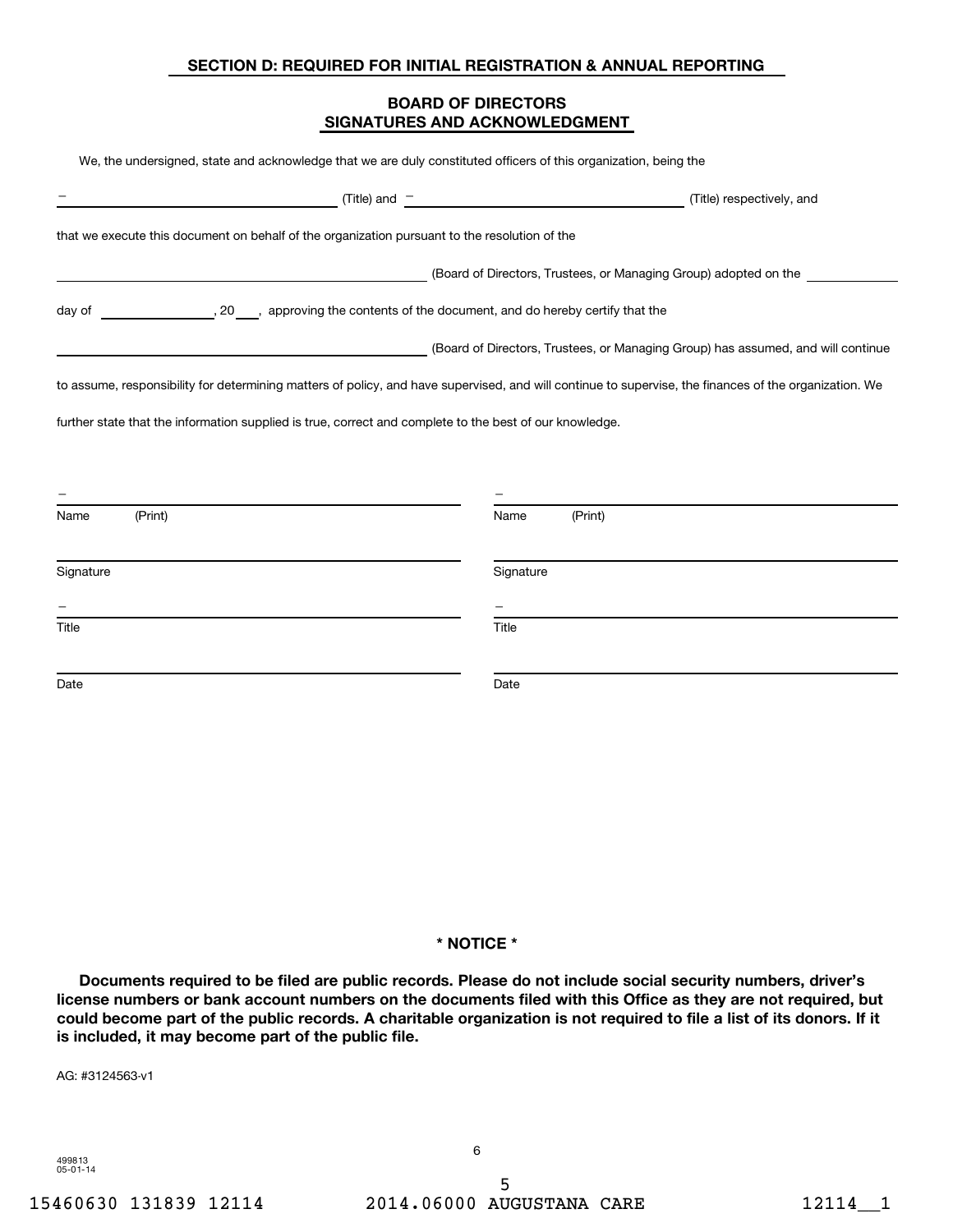# **Unrelated Business Income Tax (UBIT) Return 2014**

For tax-exempt organizations, cooperatives, homeowners associations and political organizations with unrelated business income.

|                                                |      | Tax year beginning 10012014 , 2014, and ending 09302015                                                                                                                                                          | (required)                                                                                |                                                                    |
|------------------------------------------------|------|------------------------------------------------------------------------------------------------------------------------------------------------------------------------------------------------------------------|-------------------------------------------------------------------------------------------|--------------------------------------------------------------------|
|                                                |      | Name of Organization                                                                                                                                                                                             | <b>FEIN</b>                                                                               | Minnesota Tax ID (required)                                        |
|                                                |      | <b>AUGUSTANA CARE</b>                                                                                                                                                                                            | 411728753                                                                                 | 1920924                                                            |
| Please Print or Type                           |      | <b>Current Address</b><br>Check if New Address<br>1007 EAST 14TH STREET                                                                                                                                          | This Organization Files Federal Form (Check one)<br>$ \mathbf{X} $ 990-T<br>$\Box$ 1120-C | 1120-POL<br>1120-H                                                 |
|                                                | City | ZIP Code<br>State<br>County<br>MN 55404<br>MINNEAPOLIS                                                                                                                                                           | Exempt Under IRS Section (check one)<br>$X = 501(c)(3)$                                   | 528<br>Other:                                                      |
|                                                |      | <b>Filing Under</b><br>Final Return (see inst., pg. 3)<br>Check All<br>Amended                                                                                                                                   | Enter your NAICS Codes (see instructions, pg. 3)                                          |                                                                    |
|                                                |      | $\overline{\mathbf{X}}$<br>Return<br>an Extension<br>That Apply:<br>Enter Close Date:                                                                                                                            | 531110                                                                                    | 561000                                                             |
|                                                |      | $\overline{\mathbf{X}}$ No<br>Are you filing a combined income return?                                                                                                                                           |                                                                                           | Was 100% of the business conducted in Minnesota for this tax year? |
|                                                |      | Yes                                                                                                                                                                                                              | $\boxed{\mathbf{X}}$ Yes                                                                  | No (complete and attach Schedule M4NPA)                            |
|                                                |      |                                                                                                                                                                                                                  |                                                                                           | You must round amounts<br>to nearest whole dollar.                 |
|                                                |      | <b>1</b> Federal taxable income <b>before</b> net operating loss and specific deduction<br>(from federal Form 990-T, line 30; 1120-C, line 25a; 1120-H, line 17; or 1120-POL, line 17c)  1                       |                                                                                           | $-92199$                                                           |
|                                                |      |                                                                                                                                                                                                                  |                                                                                           |                                                                    |
|                                                |      |                                                                                                                                                                                                                  |                                                                                           | $-92199$                                                           |
|                                                |      | If you conducted business both within and outside Minnesota, complete M4NPA (see instructions, pg. 6).<br>If 100% of your activities were conducted in Minnesota, do not complete M4NPA. Enter line 3 on line 4. |                                                                                           |                                                                    |
|                                                |      | 4 Minnesota taxable net income or (loss) (from M4NPA, line 15, or if 100% of                                                                                                                                     |                                                                                           |                                                                    |
| Determining Tax                                |      | your activities were conducted in Minnesota, enter amount from line 3 above) <i>manumumum</i> 4                                                                                                                  |                                                                                           | $-92199$                                                           |
|                                                |      |                                                                                                                                                                                                                  |                                                                                           | $\mathbf{0}$                                                       |
|                                                |      |                                                                                                                                                                                                                  |                                                                                           | $\mathbf{0}$                                                       |
|                                                |      |                                                                                                                                                                                                                  |                                                                                           |                                                                    |
|                                                |      |                                                                                                                                                                                                                  |                                                                                           | $\mathbf{0}$                                                       |
|                                                | 9    |                                                                                                                                                                                                                  | $\Omega$                                                                                  |                                                                    |
|                                                | 10   |                                                                                                                                                                                                                  |                                                                                           |                                                                    |
|                                                |      |                                                                                                                                                                                                                  |                                                                                           |                                                                    |
|                                                |      |                                                                                                                                                                                                                  |                                                                                           |                                                                    |
|                                                |      |                                                                                                                                                                                                                  |                                                                                           | $\mathbf 0$                                                        |
| nents                                          |      |                                                                                                                                                                                                                  |                                                                                           |                                                                    |
|                                                |      |                                                                                                                                                                                                                  |                                                                                           | 15                                                                 |
| Credits and Payr                               |      | 16 Total refundable credits (from M4NPI, line 4)  16                                                                                                                                                             |                                                                                           |                                                                    |
|                                                |      |                                                                                                                                                                                                                  | 7950                                                                                      |                                                                    |
|                                                | 18   |                                                                                                                                                                                                                  | 4000                                                                                      |                                                                    |
|                                                | 19   |                                                                                                                                                                                                                  |                                                                                           |                                                                    |
|                                                | 20   |                                                                                                                                                                                                                  |                                                                                           | <u> 11950</u>                                                      |
|                                                |      |                                                                                                                                                                                                                  |                                                                                           | $-11950$                                                           |
|                                                |      |                                                                                                                                                                                                                  |                                                                                           |                                                                    |
| Tax, Donation, Pen-<br>alty, Interest, Charges | 23   |                                                                                                                                                                                                                  |                                                                                           |                                                                    |
|                                                |      |                                                                                                                                                                                                                  |                                                                                           |                                                                    |
|                                                |      | 25 Tax, Nongame Wildlife Fund donation, penalty, interest and additional                                                                                                                                         |                                                                                           |                                                                    |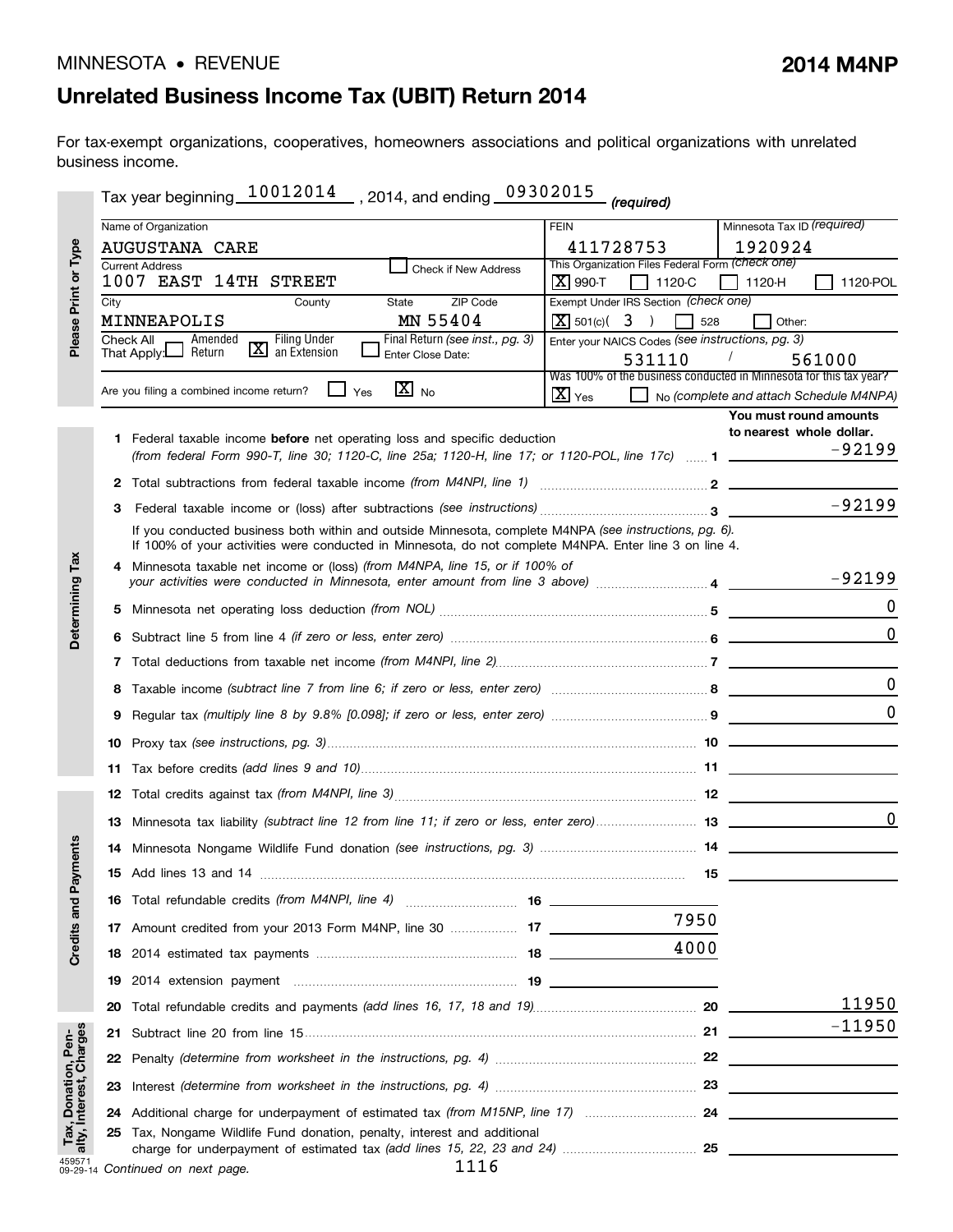## **Unrelated Business Income Tax (UBIT) Return 2014** *(continued)*

|                               | Name of Organization                                                                                                                                                                                                                                                                                     | <b>FEIN</b>                                                           | Minnesota Tax ID                                          |
|-------------------------------|----------------------------------------------------------------------------------------------------------------------------------------------------------------------------------------------------------------------------------------------------------------------------------------------------------|-----------------------------------------------------------------------|-----------------------------------------------------------|
|                               | AUGUSTANA CARE                                                                                                                                                                                                                                                                                           | 411728753                                                             |                                                           |
| <b>Amount Due or Overpaid</b> | 26.<br>27<br>Payment method: $X$ Electronic (see inst., pg. 2) Check (see inst., pg2)<br><b>29 OVERPAYMENT.</b> If line 27 is more than line 26,<br><b>30</b> Amount of line 29 to be credited to your 2015 estimated tax<br>To have your refund direct deposited, enter your banking information below. | 26<br>(see inst., $pg. 2$ )<br>11950<br>11950                         | 1920924<br>11950<br>27<br>Amended return payment by check |
|                               | Routing number<br>Account type:<br>$\Box$ Checking $\Box$ Savings                                                                                                                                                                                                                                        | Account number (use an account not associated with any foreign banks) |                                                           |

*I declare that this return is correct and complete to the best of my knowledge and belief.*

| $\omega$<br>$\overline{\mathbf{D}}$<br>Sig | <b>Authorized Signature</b>                                                | Title<br>$VP$ - FINANCE/CFO | Daytime Phone<br>Date |                                                             | $ \mathbf{\Delta} $ I authorize the<br>Minnesota Depart- |
|--------------------------------------------|----------------------------------------------------------------------------|-----------------------------|-----------------------|-------------------------------------------------------------|----------------------------------------------------------|
|                                            | Paid Preparer's Signature                                                  | PTIN<br>P01814921           | Date                  | Daytime Phone<br>$612 - 376 - 4500$                         | ment of Revenue<br>to discuss this tax                   |
|                                            | Email Address for Correspondence, if Desired<br>CAKITTEL@AUGUSTANACARE.ORG |                             | Employee              | This email address belongs to (Check one):<br>Paid Preparer | return with the paid<br>preparer listed here.            |

**Attach a complete copy of your federal Form 990-T, 1120-C, 1120-H or 1120-POL and all supporting schedules.** Mail to: Minnesota Revenue, Mail Station 1257, St. Paul, MN 55146-1257